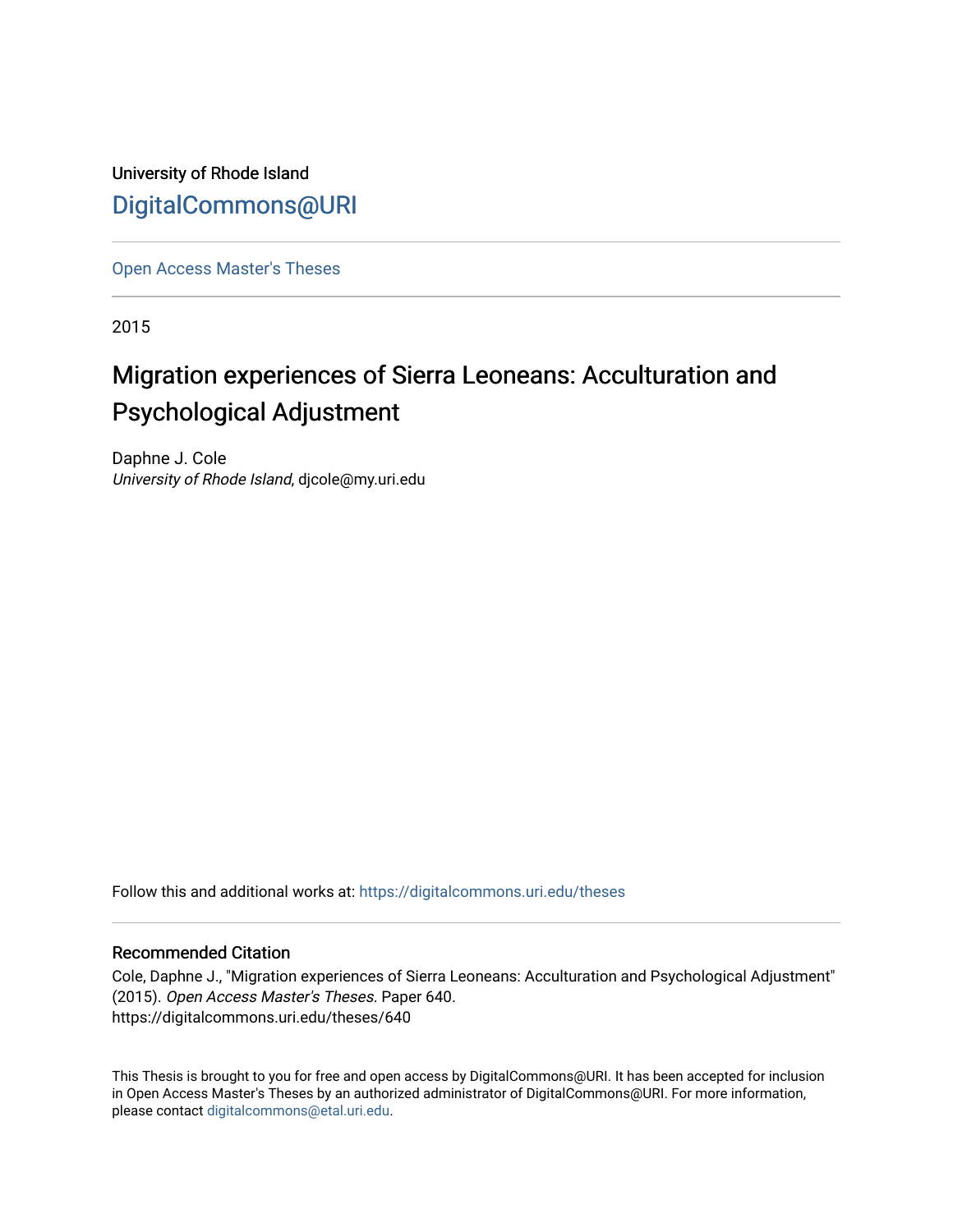## MIGRATION EXPERIENCES OF SIERRA LEONEANS: ACCULTURATION

### AND PSYCHOLOGICAL ADJUSTMENT

BY

DAPHNE J. COLE

# A THESIS SUBMITTED IN PARTIAL FULFILLMENT OF THE

# REQUIREMENTS FOR THE DEGREE OF

### MASTER OF ARTS

IN

# **PSYCHOLOGY**

### UNIVERSITY OF RHODE ISLAND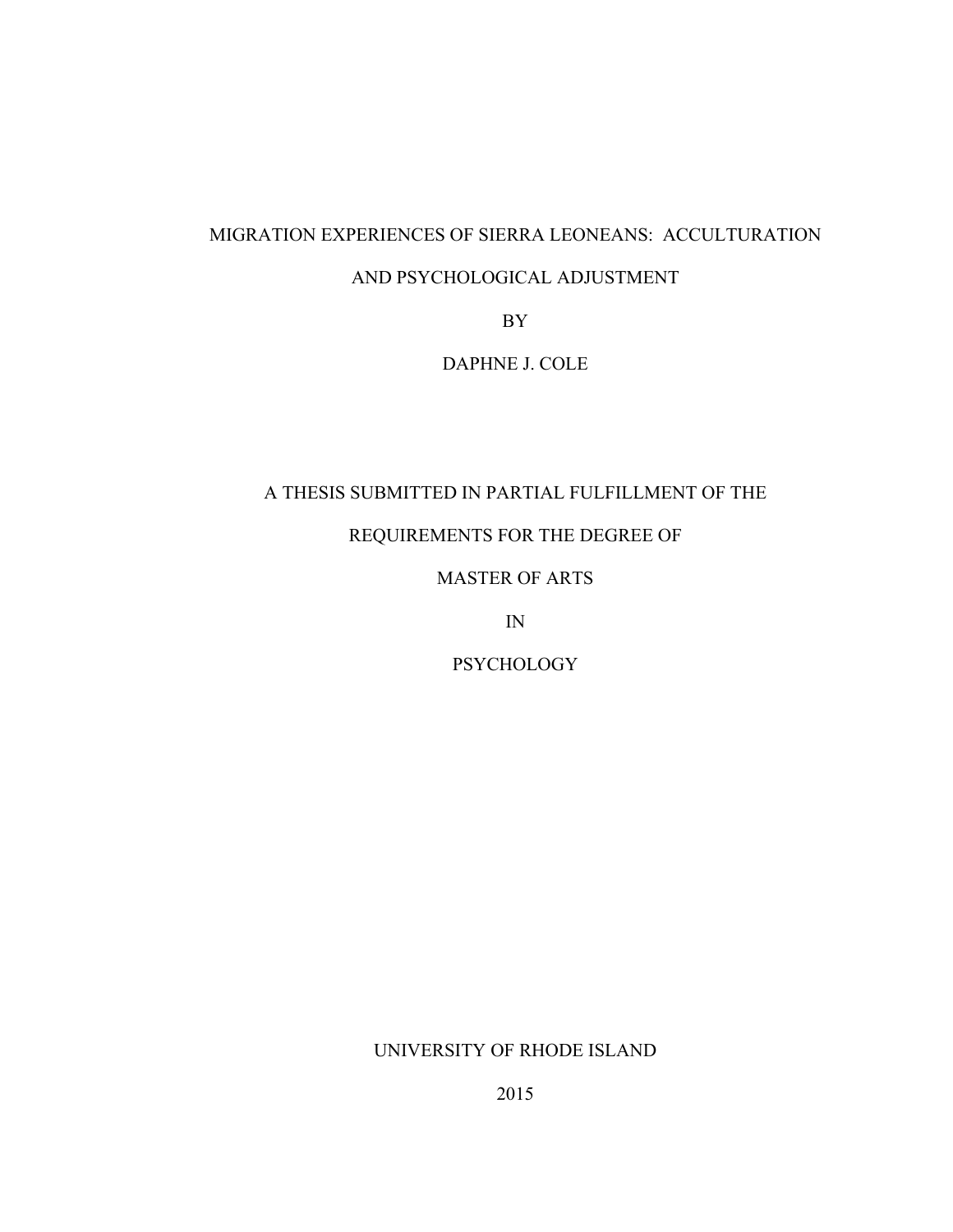### MASTER OF ARTS THESIS

### OF

# DAPHNE J. COLE

# APPROVED:

Thesis Committee:

Major Professor Paul Florin

Margaret Rogers

Ginette Ferszt

Jasmine Mena

Nasser H. Zawia DEAN OF THE GRADUATE SCHOOL

### UNIVERSITY OF RHODE ISLAND 2015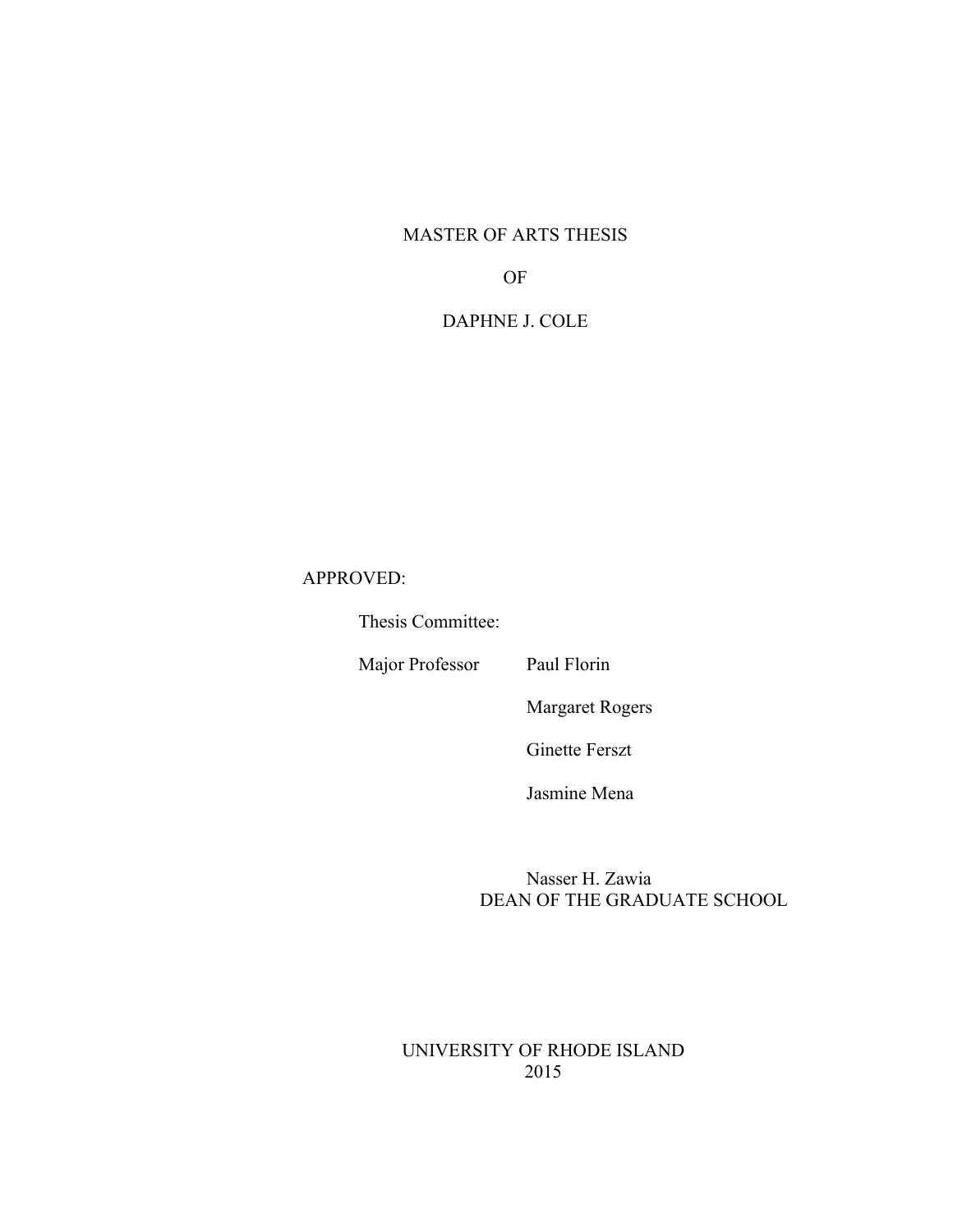#### **Abstract**

From 1991 to 2002, Sierra Leone was a country entrenched in an 11-year civil war, which was characterized by a number of atrocities, including the abduction of children, systematic rape, and severe amputations; significantly impacting thousands who are maimed with deep psychological wounds. The war resulted in nearly 70,000 casualties and millions were displaced. Displaced persons fleeing brutal wars and political persecution are known to experience a number of associated health concerns which are often exacerbated alongside adjusting to another country. The aim of this study was to qualitatively explore the migration experiences of Sierra Leonean immigrant, refugee, and asylum seeking populations in the United States, in order to describe acculturation experiences, psychological adjustment, and associated mental health outcomes during a post-conflict era. The sample comprised 12 persons who emigrated from Sierra Leone to the United States after the civil war. Individual interviews were used and descriptive content and thematic analysis was utilized in order to guide data collection and analysis. Results revealed themes in six domains: impact of the war; reasons for migration; acculturation; psychological impact; strength and resilience; and researcher recommendations. Findings shed light on the unique challenges and triumphs of an underexplored population. There are also implications about the possible benefits of utilizing cultural insiders to conduct research with vulnerable populations.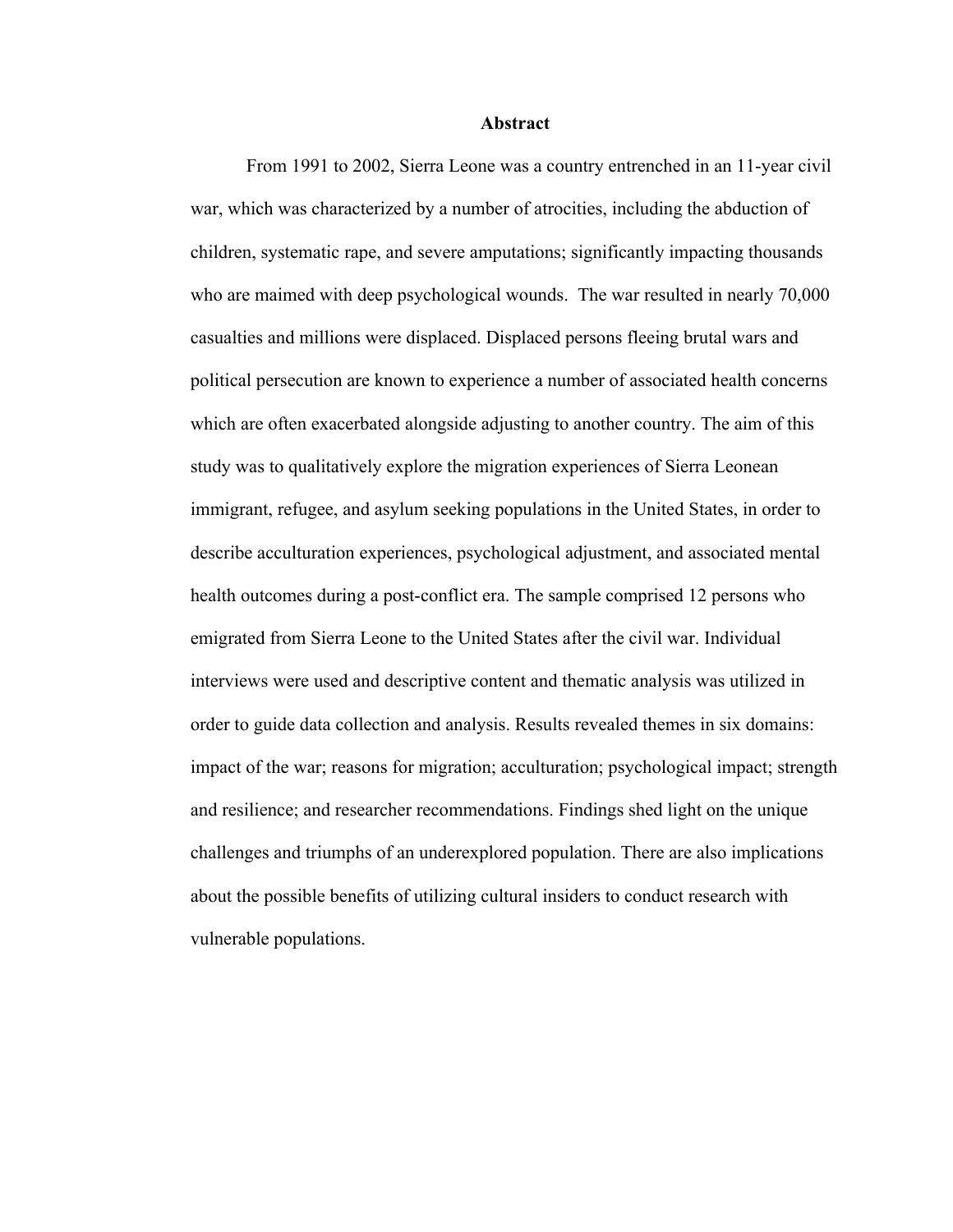#### **Acknowledgments**

First I would like to acknowledge the overall support that I have received from my major professor, Paul Florin. Throughout this journey, he has been extremely patient, applauded every triumph, offered continual encouragement through each challenge, and has consistently reminded me of the importance of this research. This project has also benefitted from the thoughtful input and integral feedback of my thesis committee members, Ginette Ferszt, Margaret Rogers, and Jasmine Mena. Of course this project would not be possible without the help and support of Mr. Aiah Fanday and *Friends of Sierra Leone,* alongside all of the wonderful people who were interviewed and have allowed me to share a part of their life story. I would also like to acknowledge Brandis Ruise, Brittney Williams, and Wayne Benevides for all of their help with transcriptions and coding, your efforts really launched me into the final phase of this process. I am also grateful for the support and encouragement of my parents and other family members, friends, mentors and Dr. David Dove who never ceased to provide the reassurance that I needed to keep pushing. Most of all I would like to thank my Lord and Savior Jesus Christ for guidance and perseverance throughout this research project. While pursuing this important albeit challenging research topic, I have relied on my faith in God and His promises which state that *"I can do all things Christ who strengthens me"* (Philippians 4:13 New King James Version), *"For I know the plans I have for you declares the Lord, plans to prosper you and not to harm you, plans to give you hope and a future"* (Jeremiah 29:11 New International Version), and "*But he said to me, 'My grace is sufficient for you, for my power is made perfect in weakness.' Therefore I will boast all the more gladly about*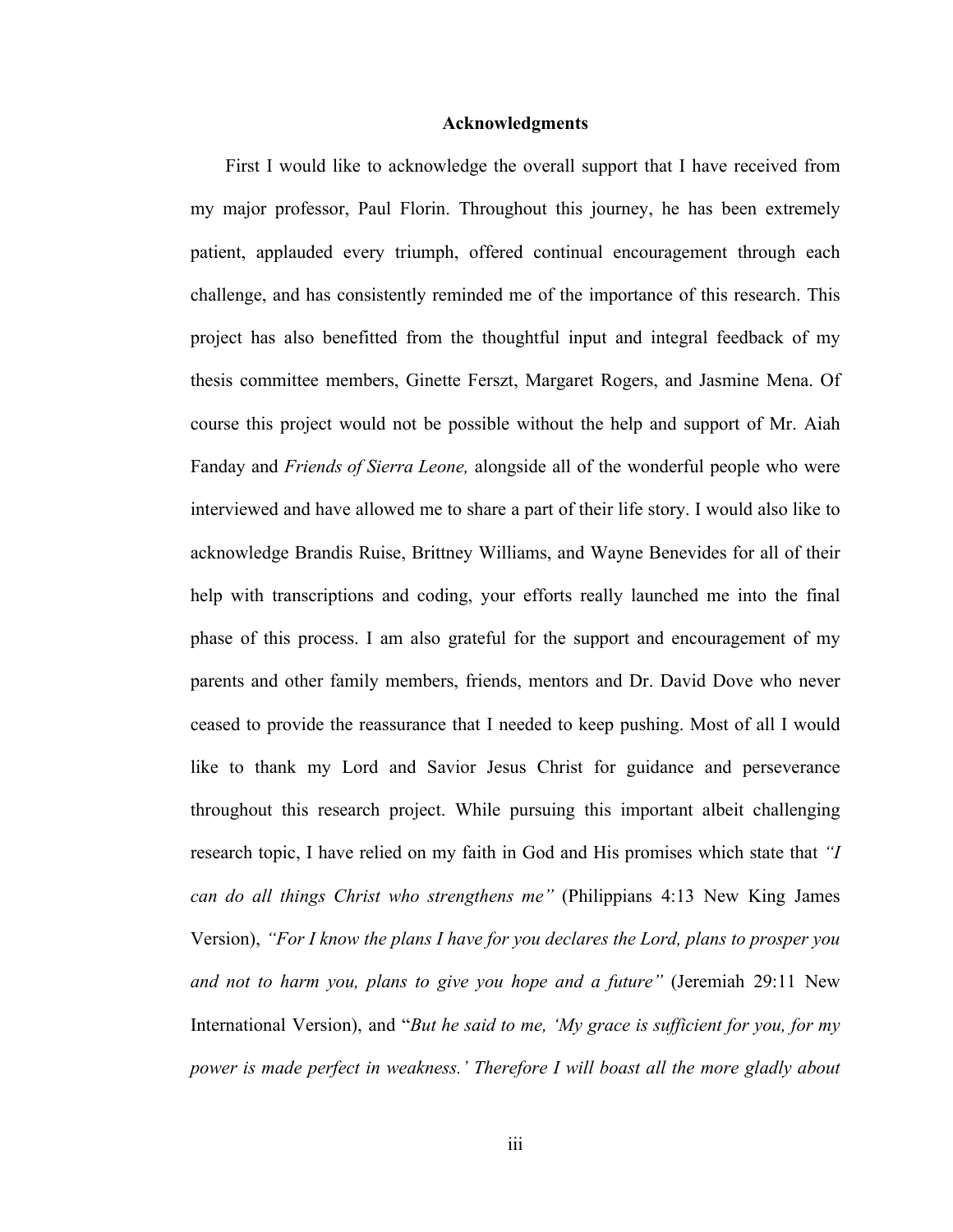*my weaknesses, so that Christ's power may rest on me*" (2 Corinthians 12:9 New International Version). Resting on these promises has shown me that in times of uncertainty and challenge, spiritual strength and resolve can help one endure the journey. It is my hope that this project represents the first step in examining the underexplored realities of a vulnerable population.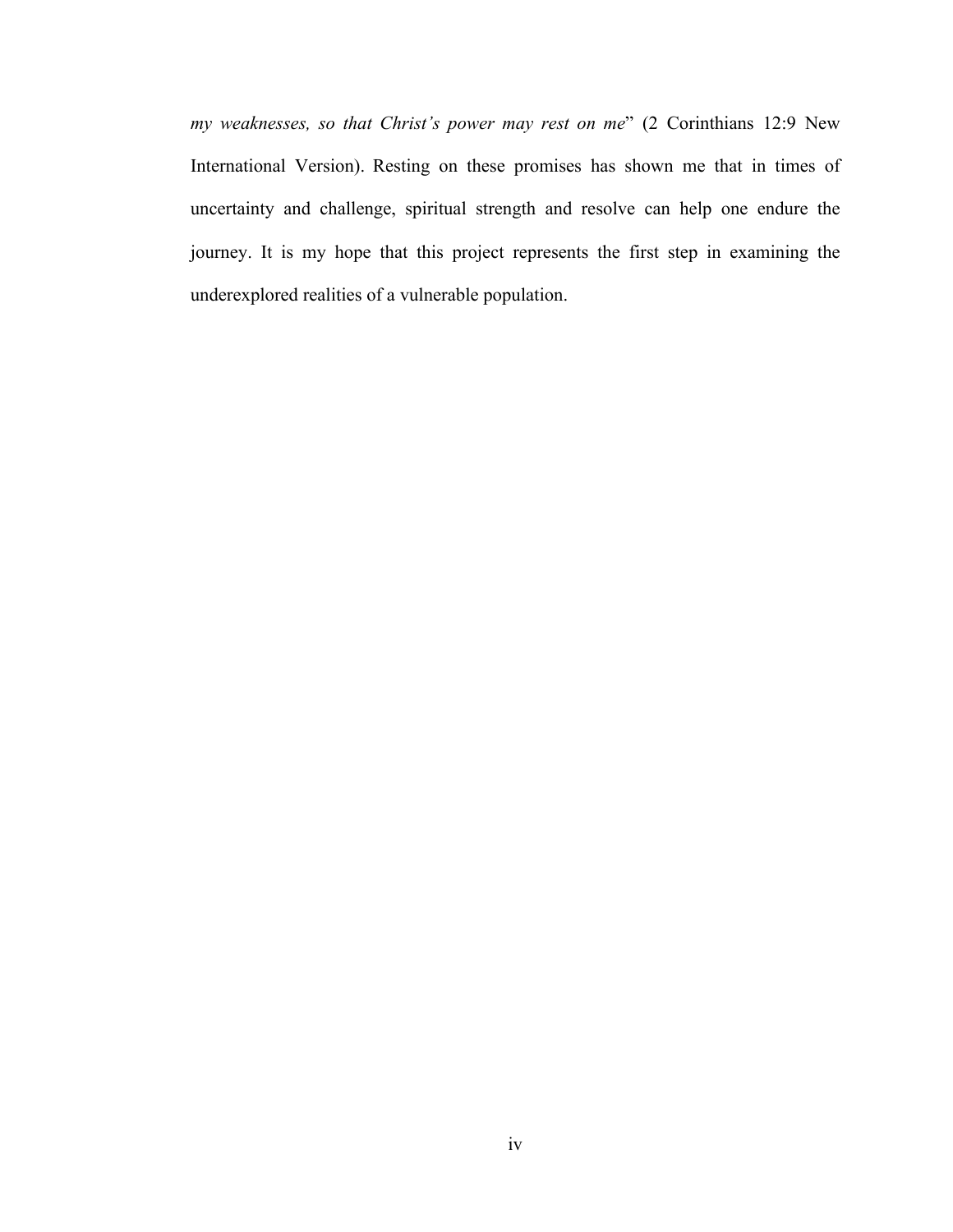# Table of Contents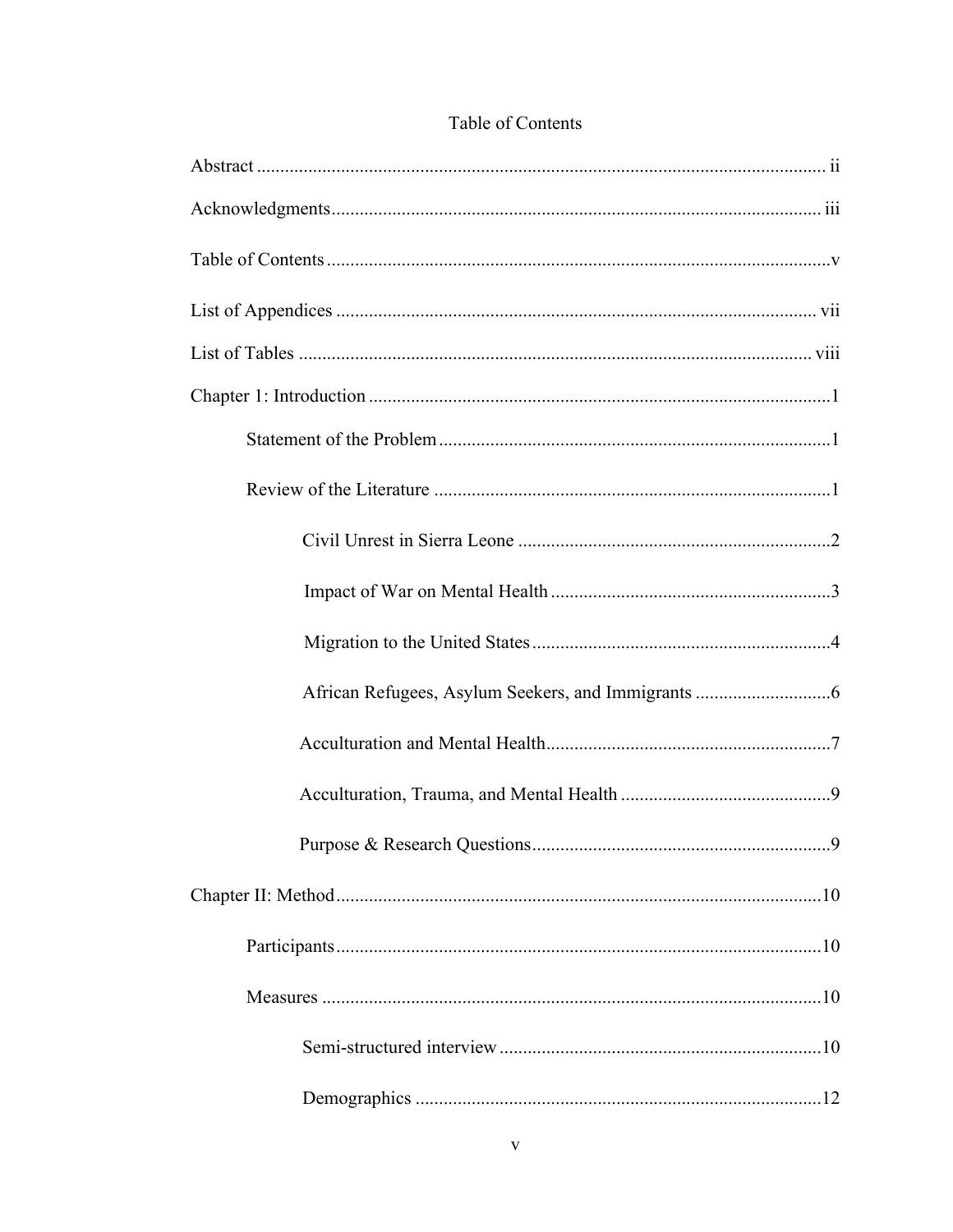| Ethical Considerations and Challenges for Vulnerable Populations  14 |  |
|----------------------------------------------------------------------|--|
|                                                                      |  |
|                                                                      |  |
|                                                                      |  |
|                                                                      |  |
|                                                                      |  |
|                                                                      |  |
|                                                                      |  |
|                                                                      |  |
|                                                                      |  |
|                                                                      |  |
|                                                                      |  |
|                                                                      |  |
|                                                                      |  |
|                                                                      |  |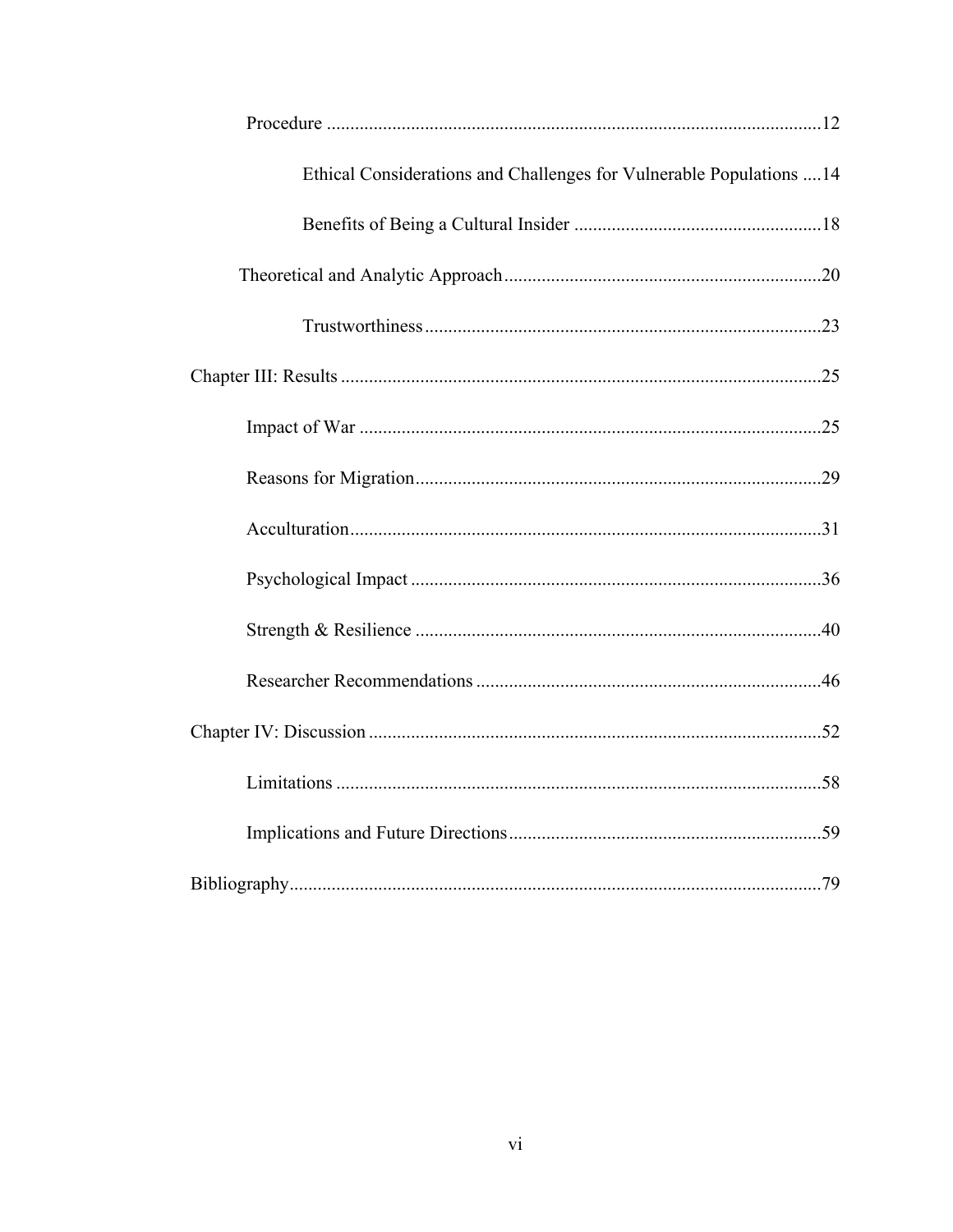# **List of Appendices**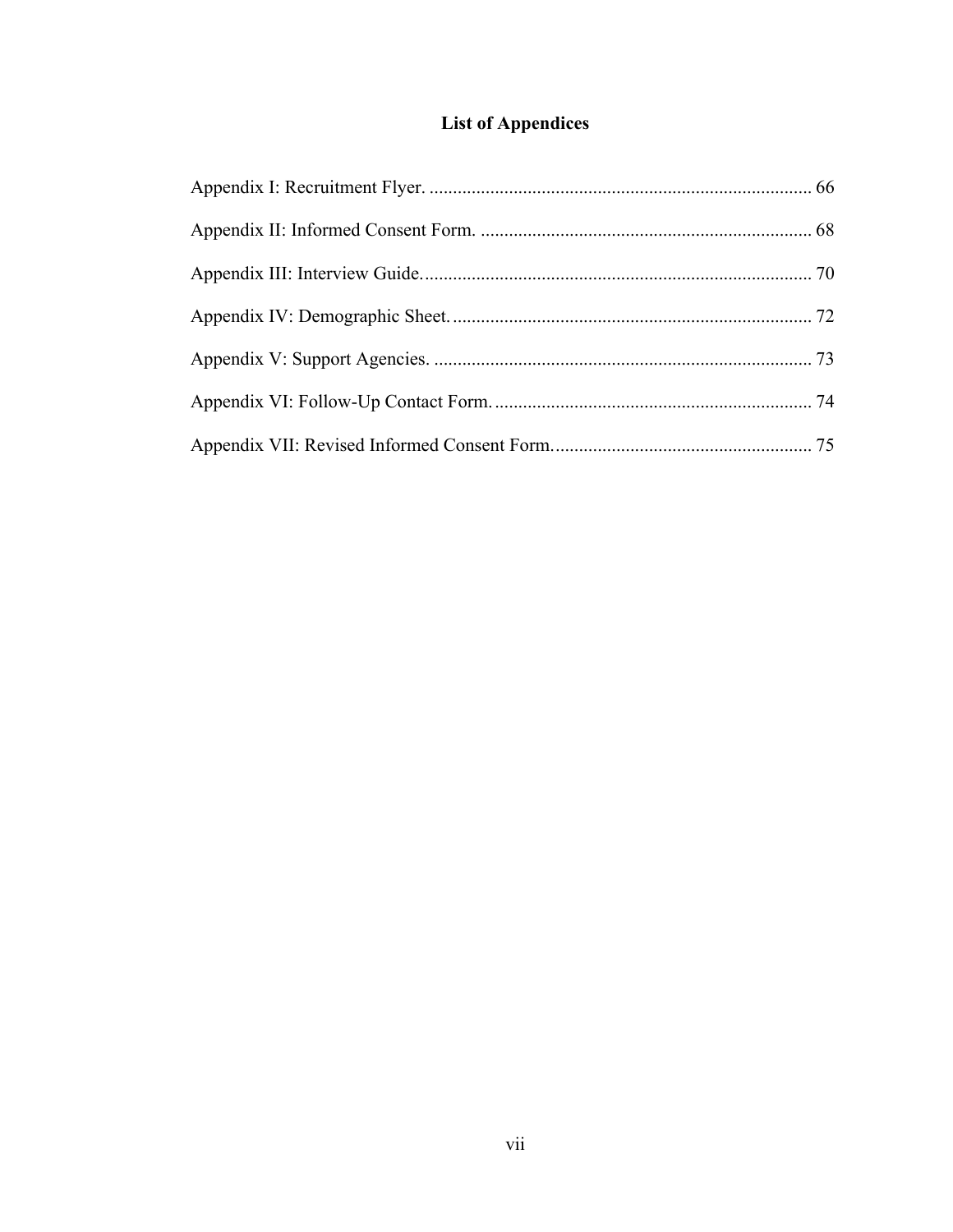# **List of Tables**

| Table 4. Submission and Commitment to Dreams: Additional participant responses 64 |  |
|-----------------------------------------------------------------------------------|--|
|                                                                                   |  |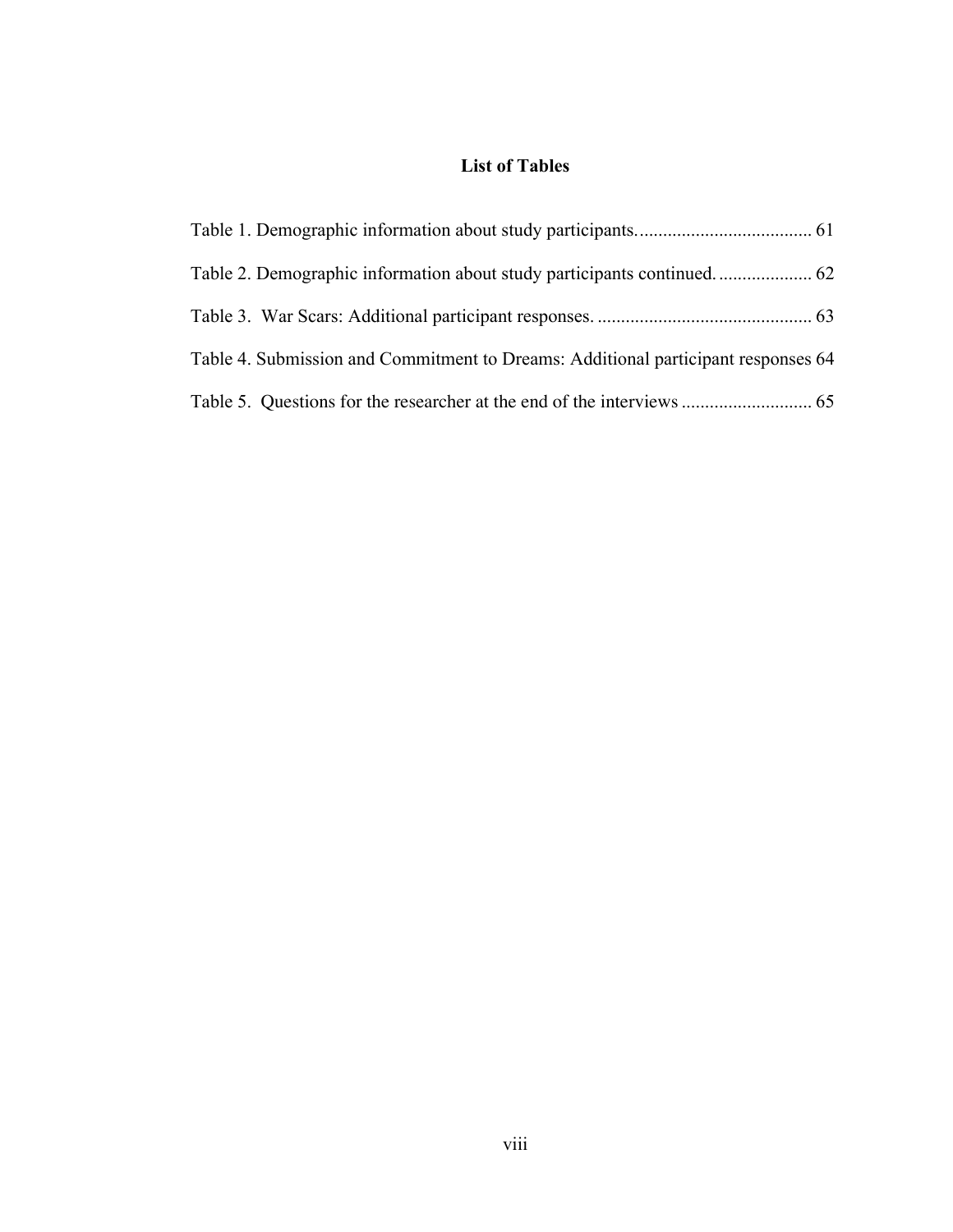#### **Chapter 1: Introduction**

#### **Statement of the Problem**

There are number of associated health concerns among displaced persons who flee their home country due to political strife, persecution, and brutal wars (Akinsulure-Smith & Jones, 2011; Fox & Tang, 2000). These health outcomes can often be exacerbated alongside adjusting to another country and trying to obtain basic resources (Akinsulure-Smith & Jones, 2011). This study aims to qualitatively explore migration experiences of Sierra Leonean displaced persons while considering probable war-related trauma and acculturative experiences in order to understand psychological adjustment in the United States. As research regarding the mental health concerns and psychological adjustment among African immigrant populations in the United States is scant (Kamya, 1997; Venters et al., 2011), this study aims to reveal the nuanced experience of an understudied group while extending the body of literature on the psychological adjustment of displaced populations from conflict regions.

#### **Review of Literature**

An 11-year civil war lasting from 1991 to 2002 in Sierra Leone resulted in nearly 70,000 casualties and 2.6 million displaced people (World Health Organization, 2006). As the conflict was characterized by widespread atrocities, including the abduction of children and systematic rape, it has significantly impacted thousands that are maimed with deep psychological wounds. Following the end of the war in 2002, a mental-health survey conducted by the World Health Organization (WHO) estimated that 400,000 Sierra Leoneans suffered from mental illnesses such as depression or post-traumatic stress disorder, with less than 1% of the population receiving treatment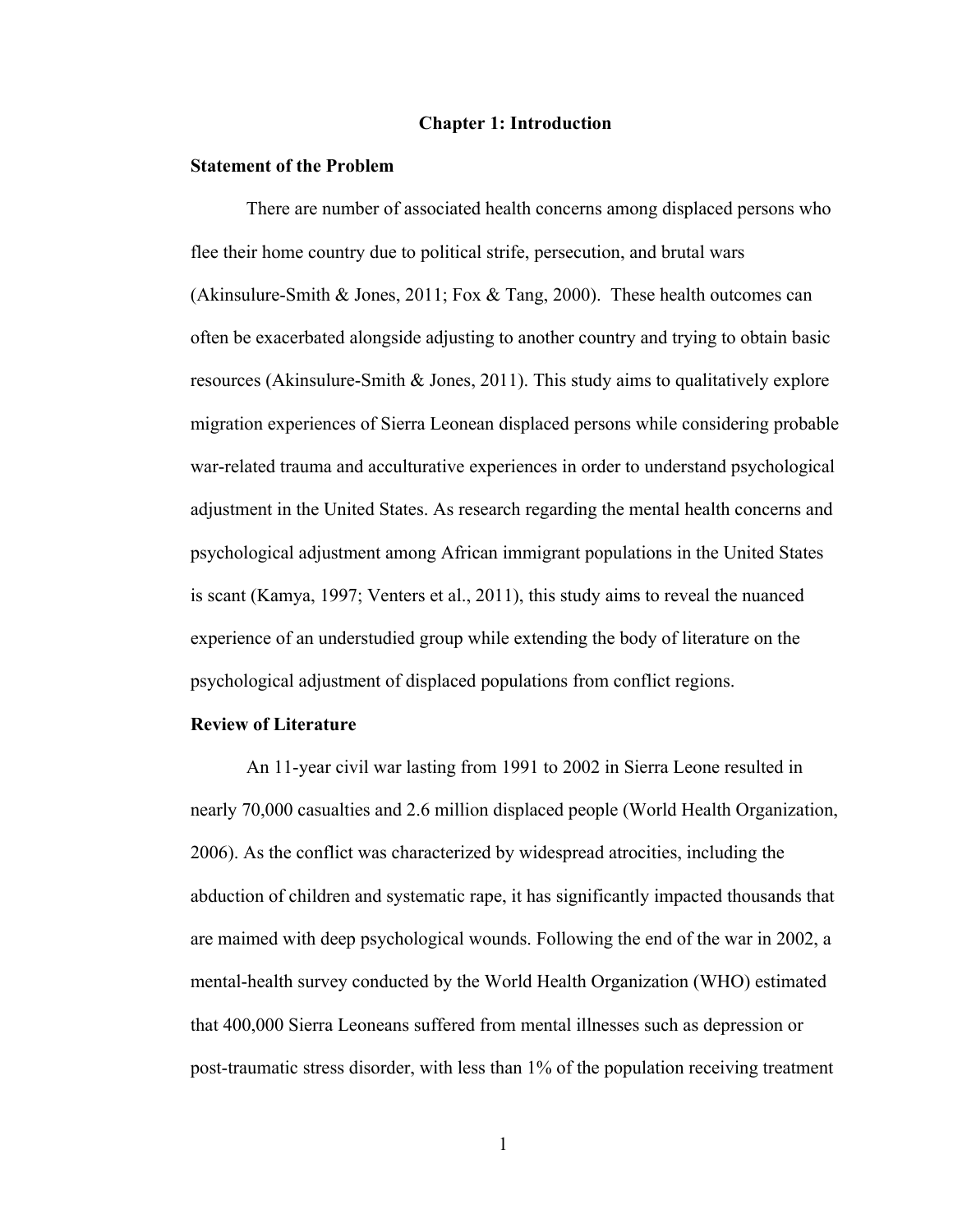(WHO, 2006). As many individuals were often displaced and migrated to other countries, it is important to understand how immigrant, refugee, and asylum seeking populations are dealing with trauma in a post-conflict era in the midst of adjusting to life in another country.

#### **Civil Unrest in Sierra Leone**

Extensive conflict and displacement continue to impact large proportions of individuals worldwide (Obemeyer & Murray, 2008; Steel, Chey, Silove, Marnane, & van Ommeren, 2009). In 2010, the United Nations High Commissioner for Refugees (UNHCR) estimated that there were nearly 10.55 million refugees and 837,500 asylums seekers displaced by conflict or violence (United Nations High Commissioner for Refugees [UNHCR], 2011). Among all of the regions plagued by war and conflict, Africa is said to be one of the most heavily affected with reports of 11.1 million displaced persons from 21 different countries in 2010 (IDMC, 2011).

In West Africa, there has been a long-standing history of political strife and conflict that have led to civil wars, military coups, and a number of atrocities experienced by civilians. These coups and conflicts have been an immense developmental disaster for West Africa and its 238 million people, resulting in at least 2 million dead during and after the Biafran War, at least 200,000 in the first Liberian civil war, and more than 100,000 in the Sierra Leonean civil wars, with millions more international refugees (Jackson, 2002; McGowan, 2005).

African states in general comprise six of the ten largest groups for refugees (Rasmussen, Smith, & Keller, 2007) and the West African nations of Liberia and Sierra Leone in particular rank among the top 10 refugee-producing countries in the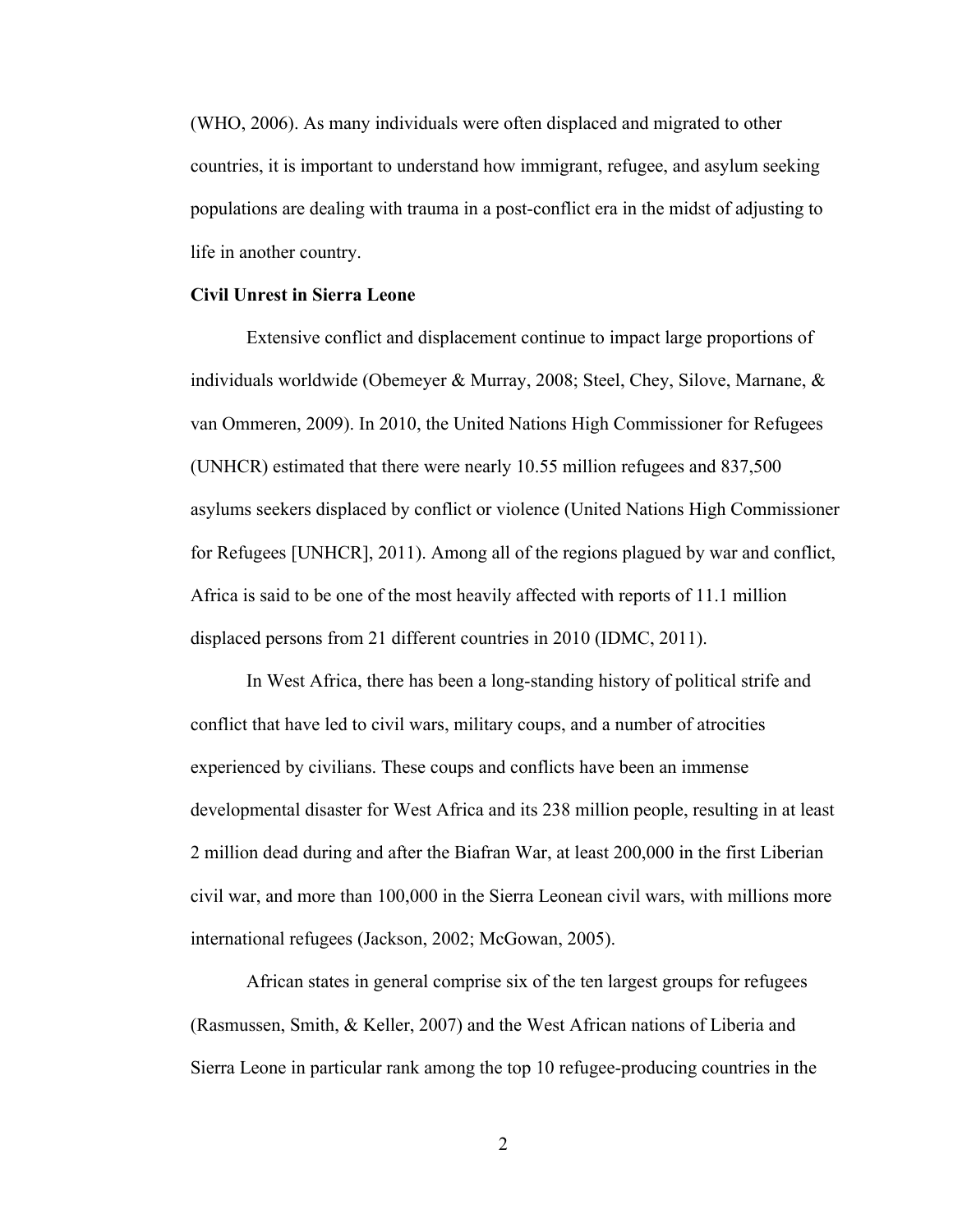world in 2000 (Fox & Tang, 2000). In 1991, tensions sparked in Sierra Leone when rebel forces, known as The Revolutionary United Front (RUF), along with a former corporal in the Sierra Leone Army (SLA), and allies from the neighboring country of Liberia, including the former President Charles Taylor, launched their first attack on the country (Akinsulure-Smith & Smith, 2012). The conflict in Sierra Leone was characterized by deep-rooted historical tension between classes (e.g., rural vs. urban, less well-off interior vs. coastal capital of Freetown) and government corruption marked by competition for wealth and resources, especially from diamond mining districts of Sierra Leone (Akinsulure-Smith & Smith, 2011; Beah, 2007; Campbell, 2008; Fox & Tang, 2000; Vinson & Chang, 2012). The initial attack in 1991 led to a bloody civil war that lasted more than a decade as rebel forces wreaked havoc upon civilians of Sierra Leone through horrific violence, trauma and suffering, sexual assault, mutilations, reckless killings, and recruitment of child soldiers (Akinsulure-Smith & Smith, 2011; Betancourt, Agnew-Blais, Gilman, Williams, & Ellis, 2010; Fox & Tang, 2000; Vinson & Chang, 2012; WHO, 2006; WHO, 2010). By the end of this 11-year conflict, thousands of lives were taken from the many atrocities committed and resulted in more than 400,000 refugees (de Jong, Mulhern, Van de Kam, & Kleber, 2000).

#### **Impact of War on Mental Health**

The psychological impact of the decade long conflict in Sierra Leone was pervasive. The experiences of losing loved ones, witnessing deaths along with experiences of torture are serious risk factors for the development of mental illnesses. Existing literature reports a zero to 99% prevalence rate of PTSD and 3 to 86%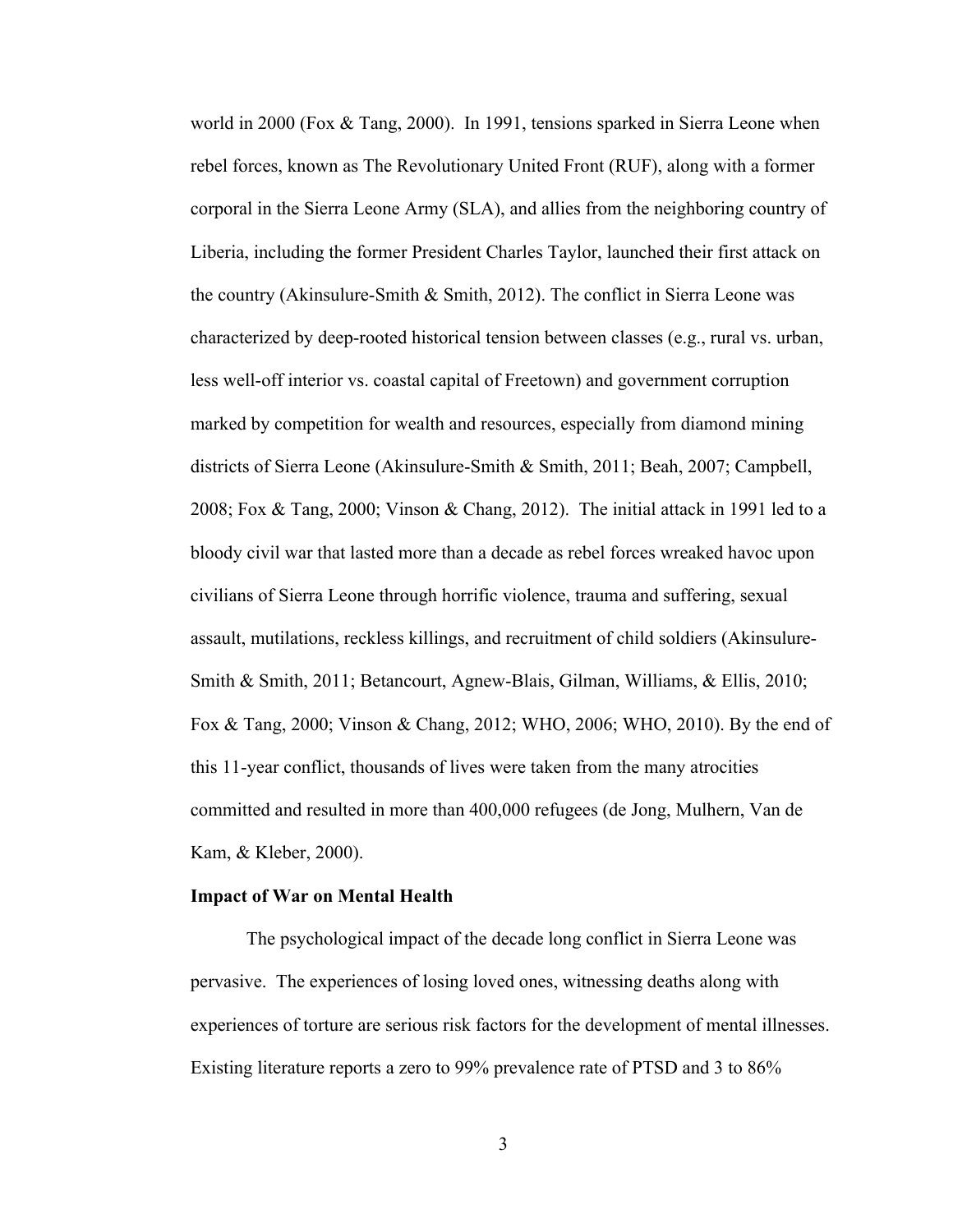prevalence rate of depression in affected regions such as Iran and Sierra Leone (de Jong et al., 2000; Steel et al., 2009). Moreover, as a large proportion of the population experienced psychopathology few rarely received treatment (WHO, 2006). Studies reported that the civil war destroyed most of the health and economic infrastructure during that decade (Alemu et al., 2012). Furthermore, as the war destroyed the basic health infrastructure, it also displaced many health personnel which negatively impacted healthcare at all levels. This included the only psychiatric hospital. As various Sierra Leonean civilians were experiencing a range of psychological sequealae, one could imagine how such deep psychological wounds may worsen as one is forcibly removed from their home and forced to, not only deal with their predicament, but also a new environment.

#### **Migration to The United States**

The United Nations Commission on Refugees estimated there were over 15 million refugees and asylees worldwide by the end of 2008 (Akinsulure-Smith  $\&$ Jones, 2011; UNCHR, 2009). In order to better understand displaced populations and the difficulties they face, it is important to highlight the distinctions between refugees, asylum seekers, and immigrants. While *immigrants* are individuals that have been granted legal permanent residence by host countries, *refugees* are individuals that cross national boundaries in search of safety because of fear of persecution (Kamya, 1997). Asylum status is available to those who 1) meet the government definition of refugee, 2) are already in the United States, and 3) are seeking admission at a port of entry (U.S. Department of Homeland Security, 2011). *Asylum seeker*s are those who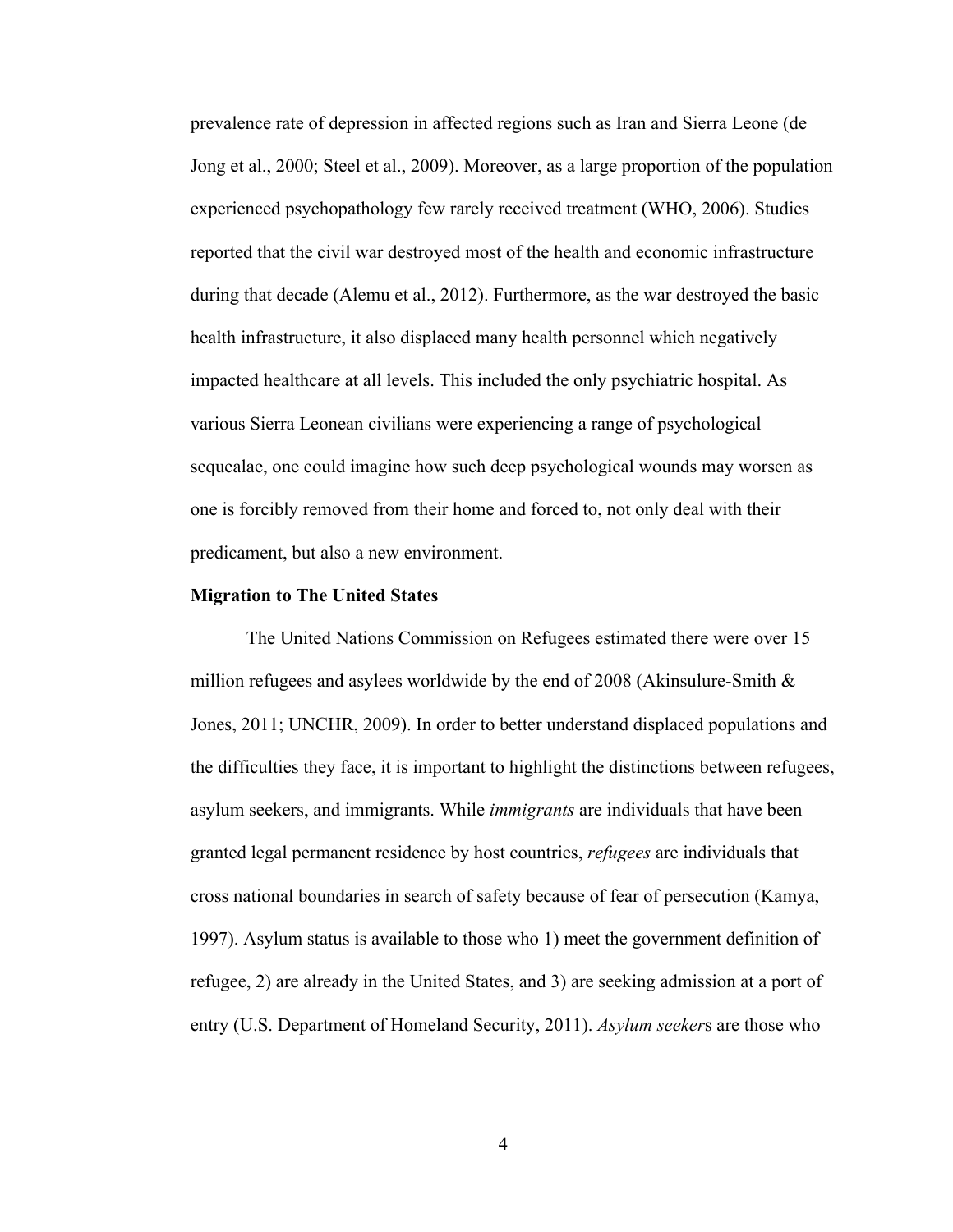apply for protection before their application for asylum has been granted by the government of their host country (Asgary & Segar, 2011).

Chaos and displacement resulting from war-related traumatic events pose significant challenges for forced migrants who are already susceptible to a host of negative health outcomes (Akinsulure-Smith & Jones, 2011). Previous research has even stated that the traumatic experiences of forced migrants are often compounded by the long and arduous, complex process of seeking asylum in a host country (Akinsulure-Smith, 2012). By the end of the Sierra Leonean conflict in 2002, UNCHR reported that more than 130,000 Sierra Leoneans remained refugees or asylum seekers (UNCHR, 2011). These included some 70,000 in Guinea, 40,000 in Liberia, and 5,000 each in Ghana and Gambia and nearly 10,000 in the United States (UNCHR, 2011).

In fact, the United States is specifically noted as one of the largest resettlement communities for those displaced by violent conflict (Akinsulure-Smith, 2009; U.S. Committee for Refugees, 2003). Since 1975 more than two million refugees have settled in the United States, a figure representing more resettled refugees than all other countries combined (UNHCR, 2011). In addition, the United States expends massive amounts of funding to support refugee resettlement, specifically an estimated \$500 million from federal, state and local government, alongside non-governmental agencies (UNHCR, 2011). While the majority of refugees have come to the U.S. from Eastern Europe, a substantial growing population is coming from Asia and Africa (Akinsulure-Smith & Jones, 2011; UNCR, 2009).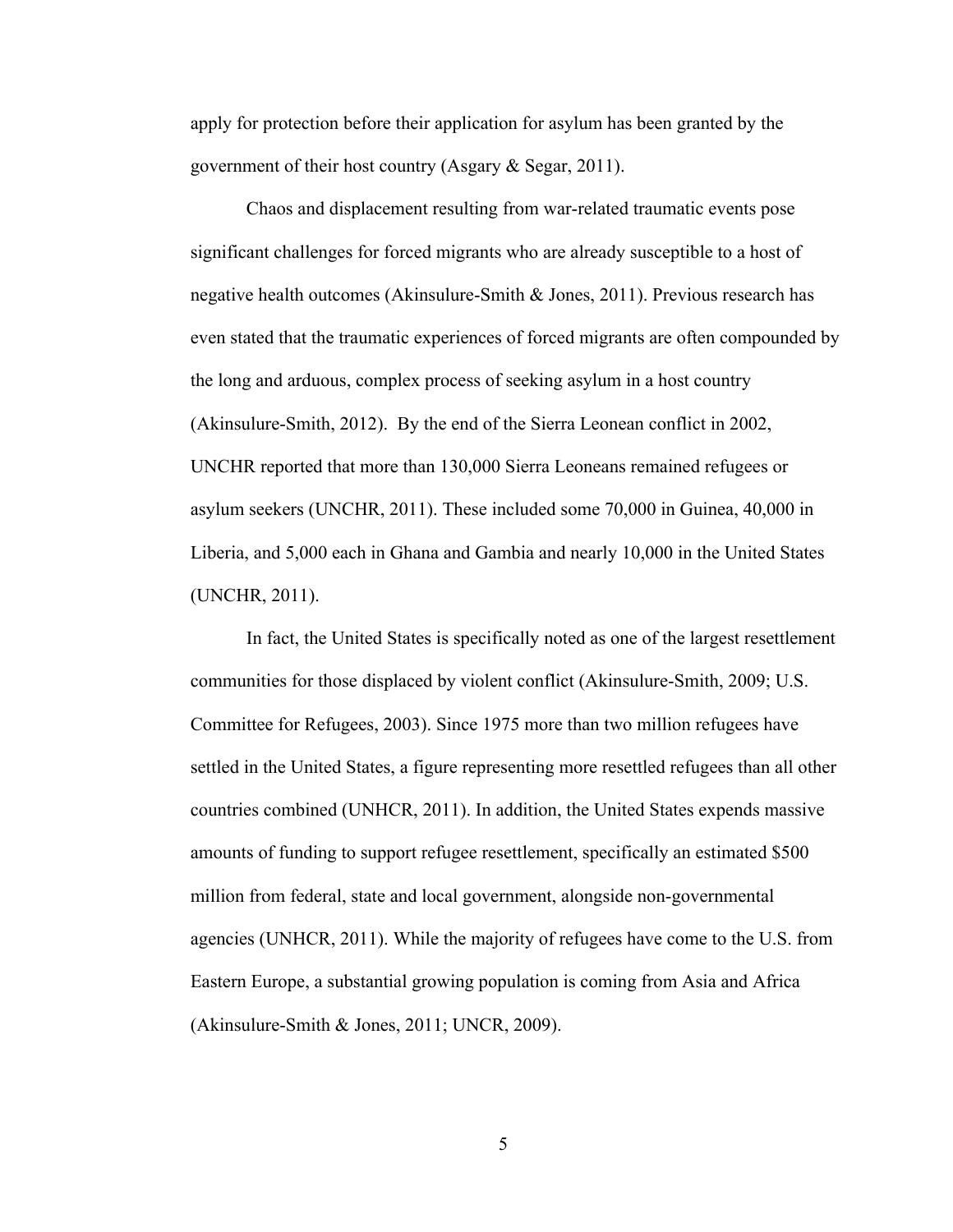#### **African Refugees, Asylum Seekers and Immigrants**

Percentages of African immigrants within the United States have increased 40 fold between 1960 and 2007 from roughly 35,355 to 1.4 million, with the majority of the growth taking place since 1990 (Akinsulure-Smith & Jones, 2011; Terrazas, 2009). In addition, between 2001 and 2010, over 860,000 African immigrants gained lawful permanent residence (LPR) in the United States, with 22.3 percent of them gaining residence as refugees or asylees (U.S. Department of Homeland Security, 2010; Li  $\&$ Batalova, 2011).

Unlike immigrants, refugee and asylum seekers flee to the United States to escape war, persecution, and other human right violations (Akinsulure-Smith, 2009). The U.S. Department of Homeland Security (2010) states that both refugees and asylees are eligible to apply for lawful permanent resident (LPR) status only after one year of continuous presence in the United States as a refugee or asylee. However, upon arrival to the United States displaced individuals may face a number of difficulties obtaining legal residency. Prior to migrating many refugees and asylees endure several chronic challenges during their flights to safety, such as repeated and numerous losses, deprivation of basic needs, separation from caregivers, disruption from education and repeated exposure to violence (Fazel & Stein, 2002; Lustig et al., 2004). Thus the combination of difficulties faced during flights to safety followed by acculturation stressors upon arrival in the United States may exacerbate past warrelated traumatic experiences.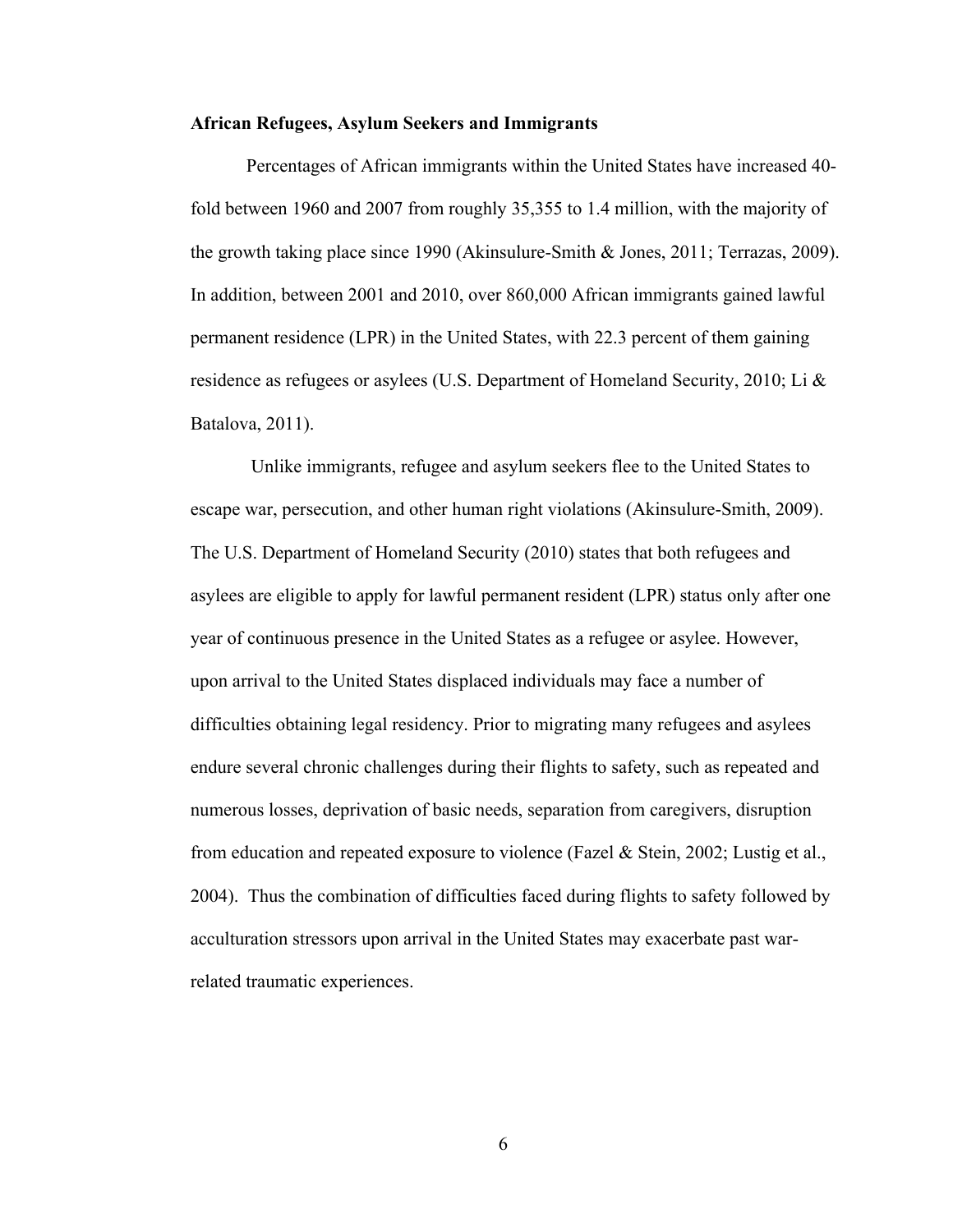#### **Acculturation and Mental Health**

Several studies have suggested that adjustment to the host culture is very difficult and stressful (Lee, Koeske, & Sales, 2004; Mori, 2000). Adjustment concerns include culture displacement, housing difficulties, communication barriers, and problems negotiating medical and educational systems (Ward, Sellers, & Pate, 2011). Acculturation is generally defined as the process of adapting to a culture and it involves the transition that takes place as a result of contact between two differing cultures (Berry, 1997; Berry, 1991; Flannery, Reise, & Yu, 2001). There are two models that describe the acculturative process. The first is the unidimensional model which describes acculturation as the process of moving from one cultural identity (e.g., ethnic identity) to the other (e.g., mainstream cultural identity of host culture) over time (Gordon, 1964; Kang, 2006). This unidimensional model of acculturation is often called an assimilation model or bipolar model and is valued because of its simplicity (Nguyen & von Eye, 2002). Yet, this model has been criticized for assuming a mutual exclusion of the two cultural identities because it does not allow to ethnic minorities to hold full-blown bicultural identities (Rogler, Cortés, & Malgady, 1991; Kang 2006).

The second model of acculturation is the bidimensional model that highlights two discrete dimensions of the acculturation process: (1) the adaptation to the culture of the host country and (2) maintaining the culture of heritage (Berry, 1980; Flannery, Reise, & Yu, 2001). The acculturative process is one that can involve a number of physical, biological, political, economic, social, as well as psychological changes (Berry, 1997; Berry & Kim, 1988). The stress experienced by this adaptive process is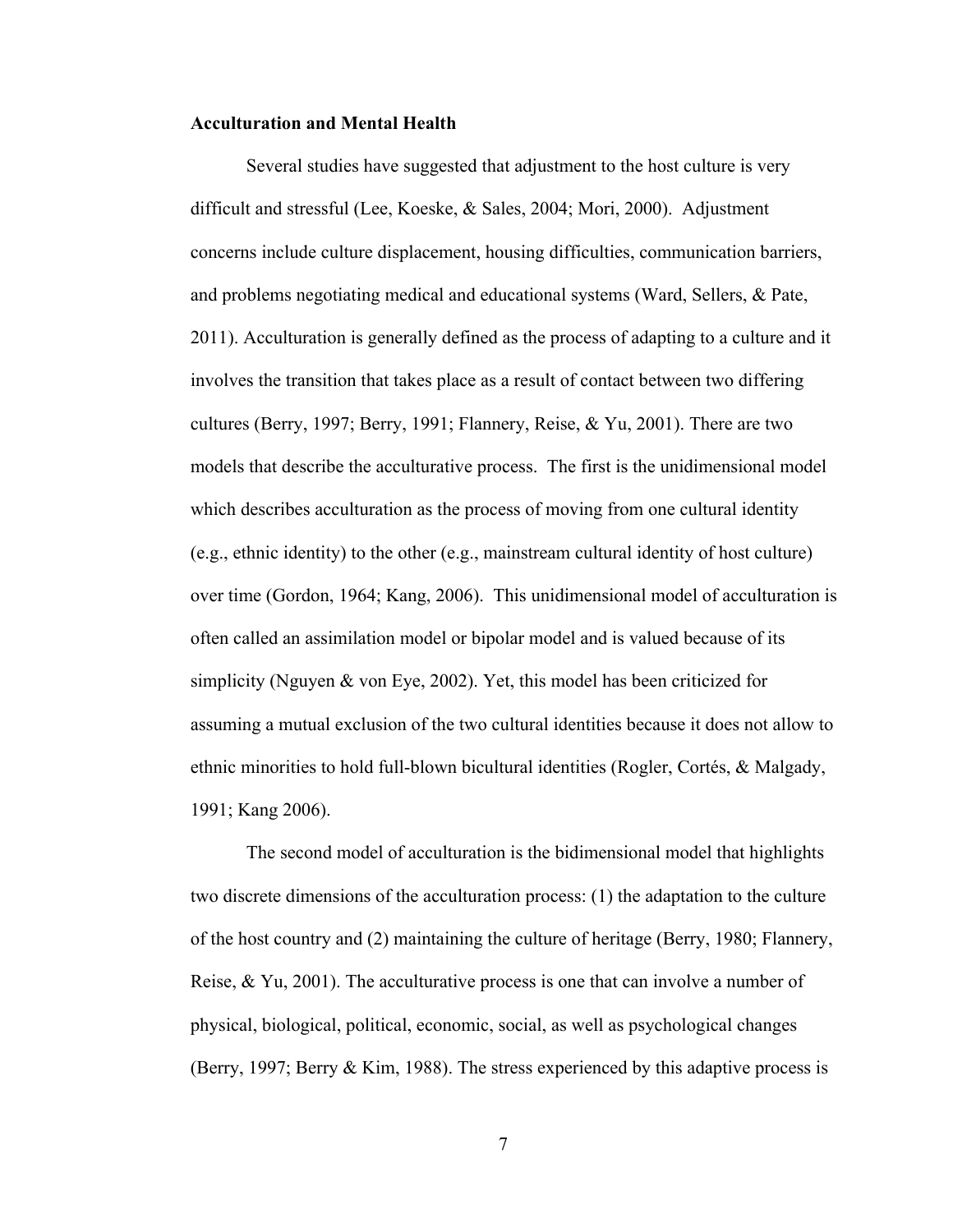referred to as *acculturative stress* (Lee, Koeske, & Sales, 2004, Mena, Padilla & Maldonado, 1987). Extant research suggests that the health of refugees and immigrants, especially mental health, tends to be poorer compared with the domestic population of the host country (Fox & Tang, 2000). While successful acculturation can be viewed as a marker of positive mental health outcomes (Berry & Kim, 1988; Ngo, Tran, Gibbons, & Oliver, 2001), it is important to note existing literature on acculturation and mental health has reported inconsistent results. Even as some reports have found that less acculturated immigrants experience more psychological distress (Ngo, et al. 2001; Vega, Warheit, Buhl-auth, & Meinhardt, 1984), other reports have shown adverse effects for more acculturated immigrants, such as being alienated from their cultural group (Burnam, Hough, Karno, Escobar, & Telles, 1987; Ngo, et al. 2001). Considering that the relationship between levels of acculturation and mental health outcomes is often complex, understanding the degree of stress experienced during acculturation might illuminate why immigrant populations are more susceptible to negative mental health outcomes. Previous studies have found moderate relationships between acculturative stress and mental health symptoms (Lee, et al., 2004); alluding to the idea that when immigrants experience a number of changes in the acculturative process, the stress of adapting to the host culture leads to experiences of psychological distress. Furthermore, as there is a lack of research that examines acculturation specifically among people of African descent, it is important to consider culture-specific elements of the acculturative process (Obasi & Leong, 2010).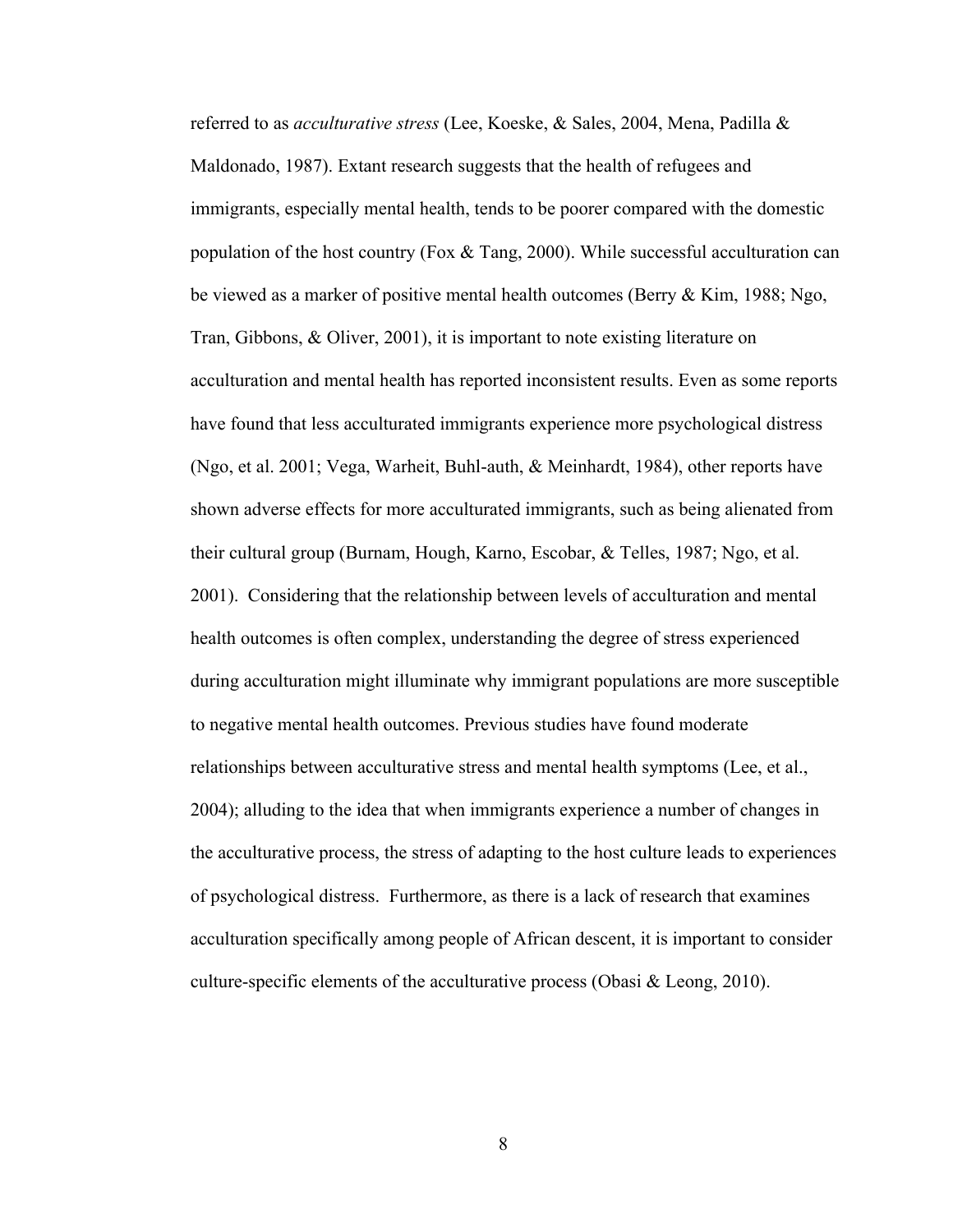#### **Acculturation, Trauma and Mental Health**

While acculturation may differentially impact the mental health of immigrant populations, it is of great importance to highlight that *premigration* experiences, such as war, torture, experiencing the death of loved ones, starvation, and other deprivations can also put immigrants and refugees at risk for developing social and mental health problems in a host culture (Ngo, et al, 2001). One notable study exploring pre-migration trauma, mental health status and post-migration adjustment among Sudanese refugees (Schweitzer, Melville, Steel, & Lacherez, 2006) found that *both* pre-migration trauma and post-migration adjustment were associated with mental illnesses.

#### **Purpose & Research Questions**

It is important to parse out what elements of post-migration adjustment and premigration trauma may be driving higher instances of psychological distress among West African migrants. The primary aim of this study was to qualitatively explore the migration experiences of Sierra Leonean immigrant, refugee, and asylum seeking populations in the United States, in order to describe acculturation experiences, psychological adjustment, and associated mental health outcomes during a postconflict era.

This study aimed to address the following research questions:

- 1. How do Sierra Leoneans describe their adjustment to the United States after probable exposure to conflict Sierra Leone?
- 2. What factors have aided and/or hindered their adjustment to life in the United States?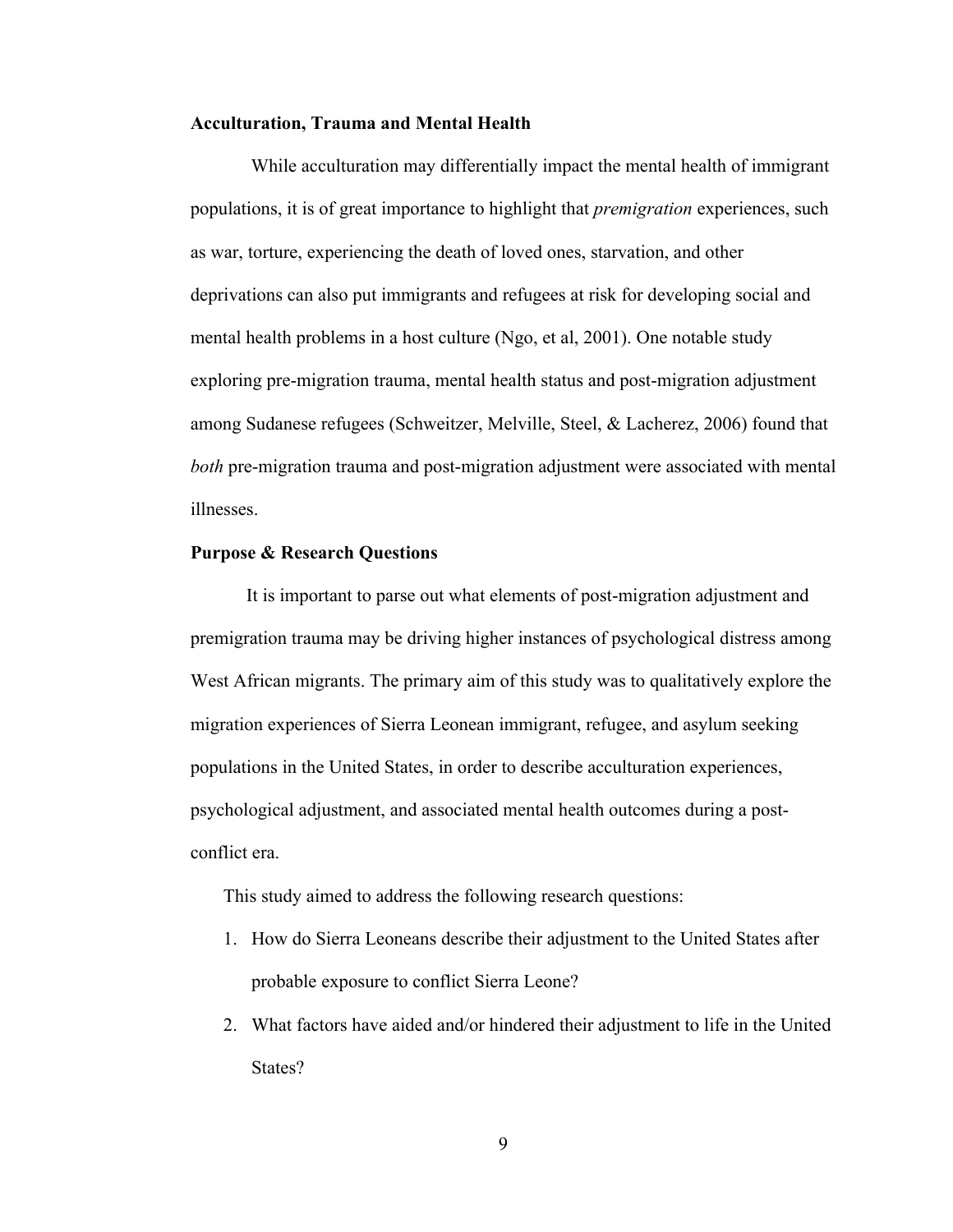#### **Chapter 2: Method**

#### **Participants**

Participants were  $(n=12)$  individuals, who were originally from Sierra Leone and were recruited through flyers and email forwards from a community organization. Seven participants were women, while five were men. The sample all identified as Sierra Leonean but varied in ethnic background, Krio (*n=5*), Temne (*n=3*), Mende  $(n=1)$ , Fullah  $(n=1)$ , Limba  $(n=1)$  and Kono  $(n=1)$ . Participants ranged in age from 25-56 (*M=33*, *SD=10.7*). Only two participants reported having a high school diploma/GED, while most participants reported having at least some degree of university education, some college  $(n=3)$ , bachelor's degree  $(n=4)$ , and graduate degree (*n=3*). Length of time in the United States ranged from 1-23 years (*M=8.7, SD=6.8*). Additional demographics can be seen in Table 1.

While the sample size in this study  $(n=12)$  is smaller than samples used in quantitative studies, such a sample is consistent with the sizes usually found in qualitative studies that range from 5 to 25 participants (Kvale, 1996).

#### **Measures**

#### *Semi-Structured Interview*

A semi-structured open-ended interview was utilized in order to examine migration experiences, acculturation, and psychological adjustment. In-depth semistructured interviews aim to gain information about participant experiences, as well as information about the meaning that participants ascribe to those experiences (Seidman, 1998). Participants were asked to describe their migration experiences and latter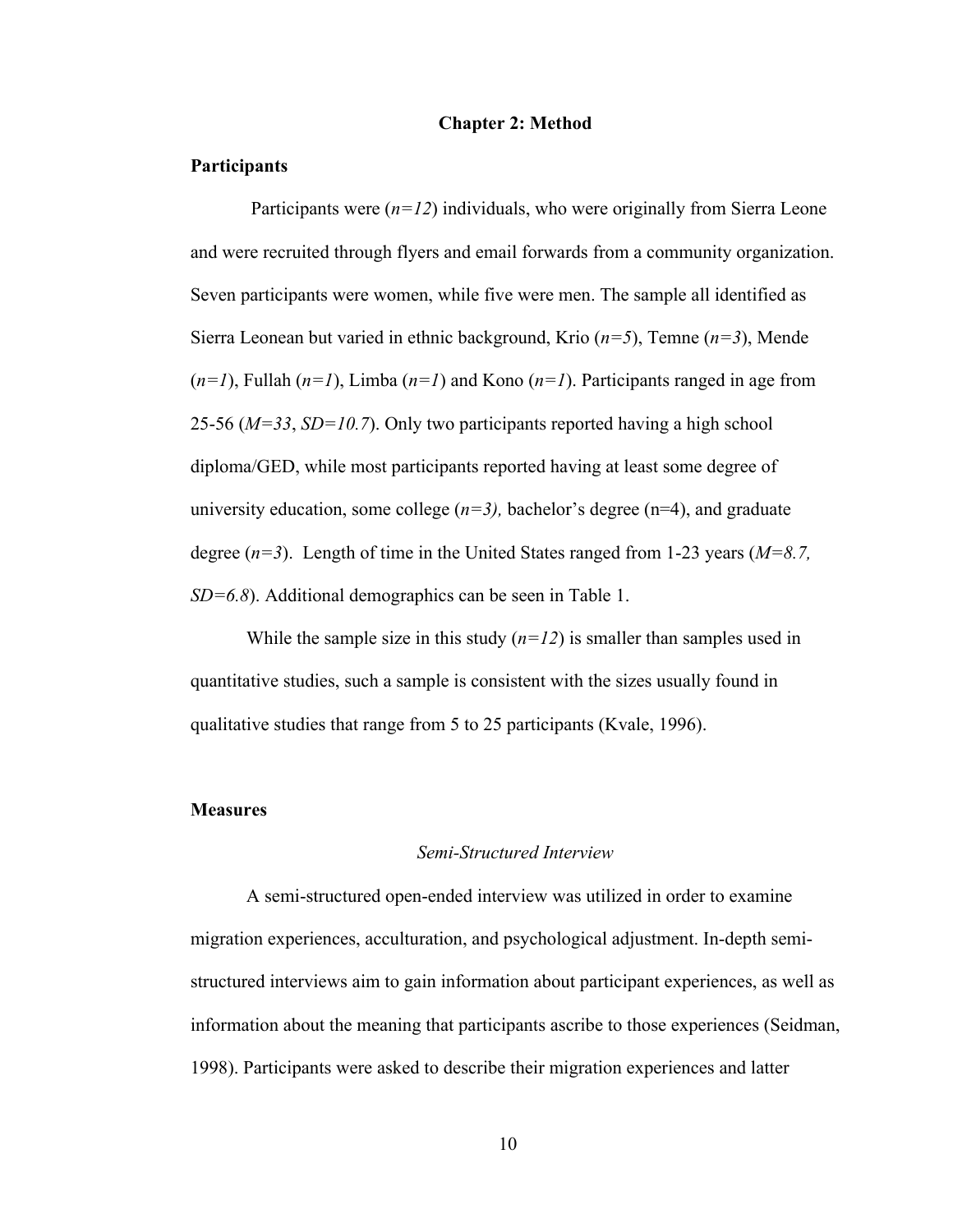adjustment to the United States after leaving Sierra Leone during the civil war. They were also asked to describe Sierra Leone during the war and some decided to share personal experiences, while others spoke generally about the events that happened during the war.

The interview guide that was developed for the current study was used to establish the general focus of the interview (see Appendix III). Research has shown that utilizing an interview guide serves to assist the researcher in obtaining information from all participants as well as providing some sequencing and guidance without interfering with the flow of the participant's reflection (Polit & Beck, 2008; Seidman, 2006). To assure that the interview guide contained appropriate verbiage that was culturally sensitive, age appropriate and non-judgmental, faculty members who have expertise working with multiethnic populations reviewed the interview guide and appropriate adjustments were made. Adjustments to the interview guide were also made based on input regarding linguistic and culturally appropriate language from the members of the non-profit organization, *Friends of Sierra Leone.* Moreover, it is noted that there is gap in the acculturation literature that is specifically applied to people of African descent; therefore questions addressing acculturation were guided by examining the Measurement of Acculturation Strategies for People of African Descent (MASPAD) scale (Obasi  $& Leong, 2010$ ) and the short version of the Padilla SAFE acculturative stress measure.

Throughout the interview process, informal member checking and various follow-up questions were used to verify participant responses and to make sure that descriptions were truly being explained through the lens of the participants and not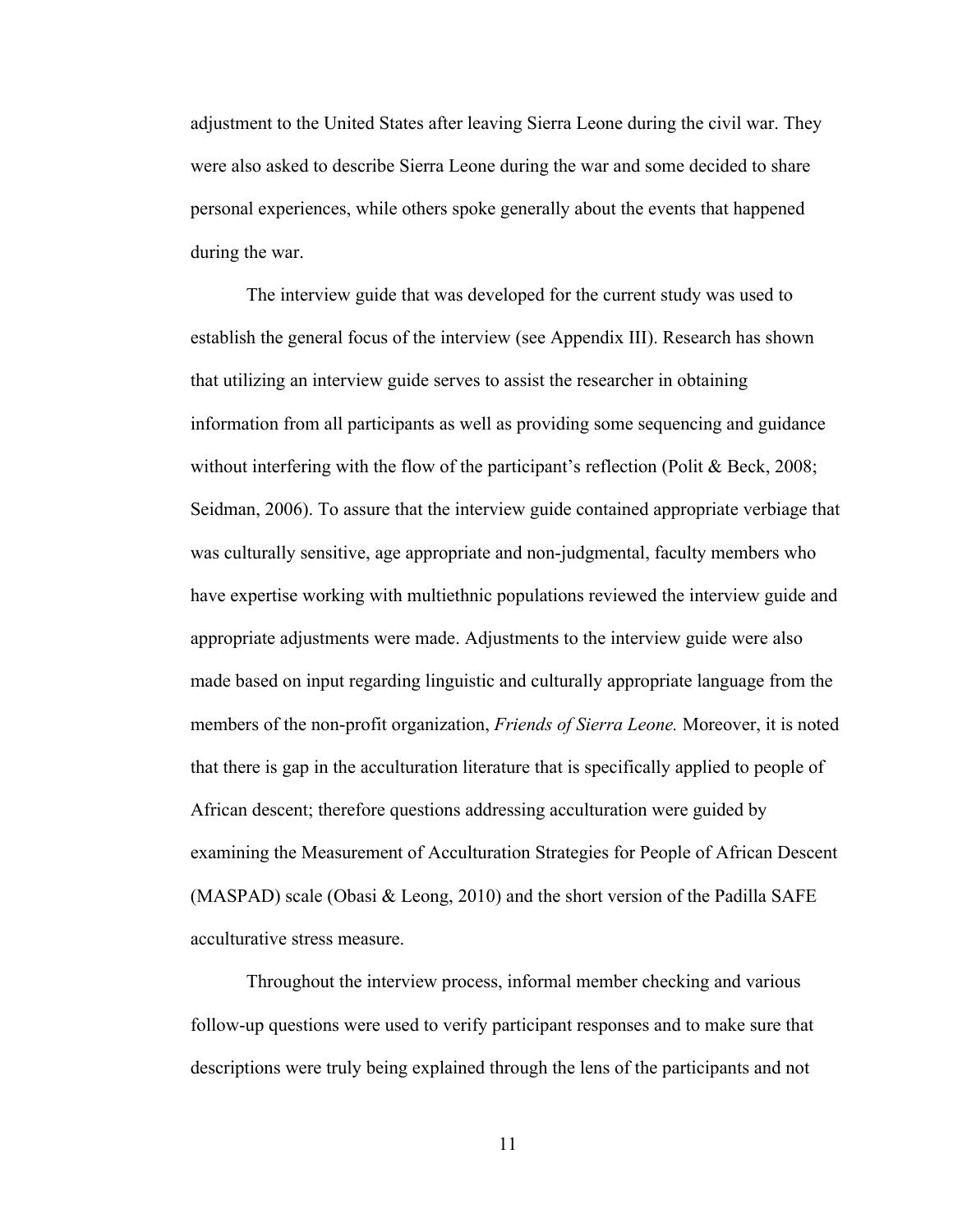imposed by the views of the researcher. Personal reflections including thoughts and feelings and reactions of this researcher were also documented in a personal journal after each interaction with participants and throughout the coding process. Debriefing sessions were also held with the principal investigator of the study after a series of interviews and throughout coding.

### *Demographics*

Participants were also instructed to provide basic demographic information such as current age, gender, ethnicity, language(s) spoken, relationship status, education, employment, length of time in the United States, immigration status, whether or not they had access to healthcare, and if they ever received counseling services (see Appendix IV).

### **Procedure**

Following the approval of the Institutional Review Board at the University of Rhode Island, in April of 2014 participants were recruited with the collaboration of the vice president of the non-profit organization, *Friends of Sierra Leone.* Eligible participants were at least 18 years of age, migrated to the United States from 1991 up until 2014, were in the United States for at least 6 months, and were able to understand, read and speak the English language. Flyers along with a copy of interview questions were distributed at a community event sponsored by the Sierra Leonean Embassy, *Friends of Sierra Leone*, and various other organizations located in the Washington DC metro area (see Appendix I). Flyers were also distributed via email listserv forwards by *Friends of Sierra Leone*. 17 participants expressed interest. 2 of these either failed to schedule interviews or later declined participation.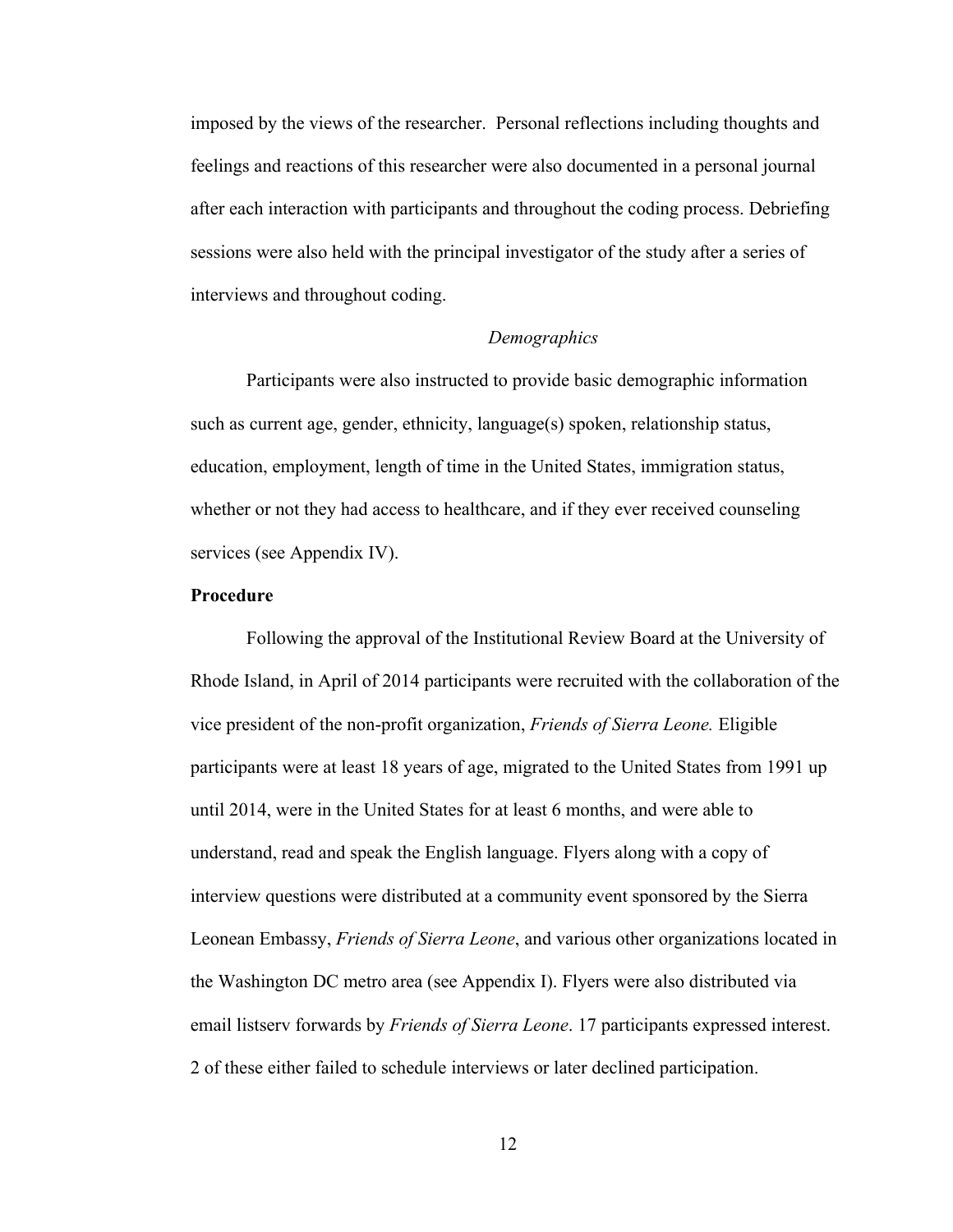In late May and early June 2013, follow-up phone calls and email messages were made to schedule interviews. 15 face-to-face interviews ranging from 15-to 50 minutes took place in the participants' homes or at mutually agreed upon public locations (e.g., outside patio of coffee shop or community civic center). At the public locations the researcher was mindful to pick a quiet location where others could not hear the detailed account of interview responses.

Prior to the interview, an explanation of the purpose and process of the research study as well as the risks and benefits was discussed with each participant. Participants were asked to explain their understanding of the study for clarification and then were asked to sign a consent form (see Appendix II). As this study involved the use of audio recorders, participants were also asked to consent to having the interview recorded. Participants were also made aware that the researcher would be applying for a Certificate of Confidentiality. The semi-structured interview, which served as the qualitative portion of this interview, was administered first then participants were instructed to fill out the demographic sheet. Upon completion of the interview, participants were compensated with a \$25 gift card for their time. Three participants were later deemed ineligible after the interviews, because they were either born in the United States or emigrated from the United Kingdom during the time of the war, however these participants were also compensated for their time and participation.

After all the interviews were conducted, qualitative data was initially transcribed word-for-word from the audiotaped interviews with a team of research assistants and the researcher. However, due to the large quantity of qualitative data, a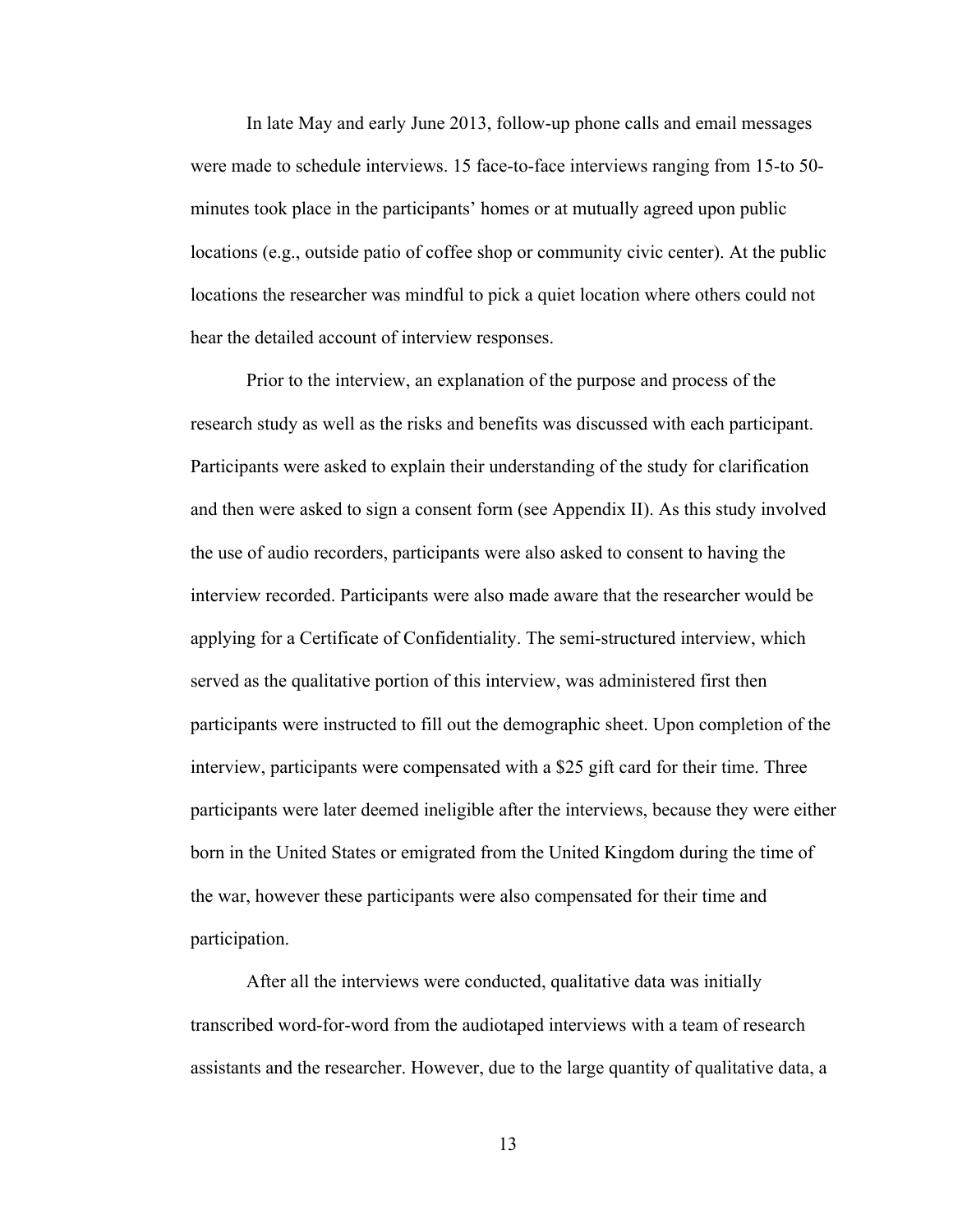transcription company, *TranscribeMe* professionally transcribed the majority of the audiotaped interviews. All transcriptions were edited several times in order make sure verbatim responses were accurately captured. Data were also edited to eliminate all possible identifiers, and participants were assigned pseudonyms to ensure confidentiality. These pseudonyms were then linked to randomly selected ID numbers in order to provide links between interview and demographic data.

### *Ethical Considerations and Challenges for Vulnerable Populations*

Throughout this project it was important to be mindful of the ethical implications inherent in qualitative research, particularly with sensitive topics. Given the vulnerability of this population, this research necessitated full IRB review by the University of Rhode and every effort was made to make to abide by ethical principles described by Polit & Beck (2008) and Richards & Morse (2007). The amount of scrutiny this qualitative study has undergone was to be expected as many Institutional Review Boards often apply the same criteria for used for biomedical research (Corbin & Morse, 2003). Such inquiry often extends issues of physical harm, confidentiality, and anonymity to include concerns about the risks of psychological harm or "emotional distress" (Corbin & Morse, 2003). Such is the reason why various a priori strategies were developed for the current study, in order to address any unanticipated harm.

While interviewing individuals from a vulnerable population who may be at risk for distress, it was important to make additional considerations in order to safeguard their protection. Individuals who have been displaced from their homeland due to conflict and exposure to war-related trauma have a high potential to experience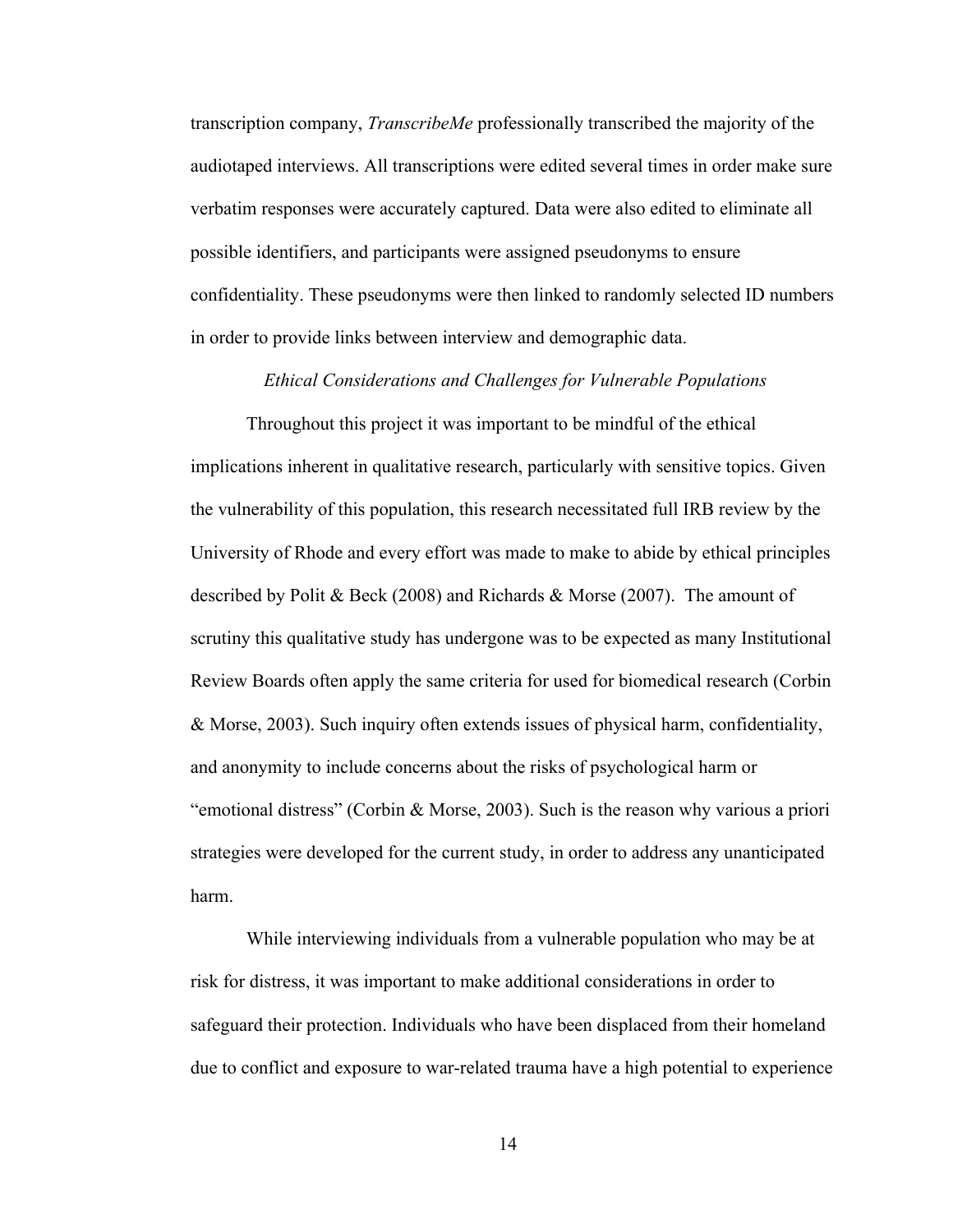intense emotional reactions. Prior to conducting the interviews, it was important to consider that a participant could become distressed and to always be prepared for this possibility. As clinicians are trained in assessment and attunement to subtle displays of distress, it was imperative that the process of gathering data did not distract me from gathering data, as I am a training clinician. Research on qualitative interviewing conducted by applied psychologists states that researchers must be attentive to crossing the boundary from pursuing inquiry to providing therapy (Haverkamp, 2005). Even as the clinical skills acquired through scientist-practitioner training make clinicians exceptionally effective qualitative research interviewers, it may also increase risks for both participants and for researchers (Haverkamp, 2005; Kvale, 1996, Lowes & Gill, 2006). Moreover, when participants share personal information in a research setting they have not consented to an experience that will produce a change in their view of themselves or their relationships, as would be expected in psychotherapy (Kvale, 1996; Haverkamp, 2005). While conducting the interviews, process consent was utilized in order to establish an ongoing and interactive process in which the participants and I could engage in a collaborative manner to renegotiate consent on an ongoing basis (Haverkamp, 2005; Smythe & Murray, 2000). In qualitative studies especially with vulnerable populations, or emotional topics, a strategy of process consent is often employed (Polit and Beck, 2008; Haverkamp, 2005; Usher and Arthur, 1998). Each participant was also reminded that they could withdraw from the study at anytime without penalty.

Additionally, if the interview proved to be emotionally difficult, a number of identified mental health and support agencies located throughout the metro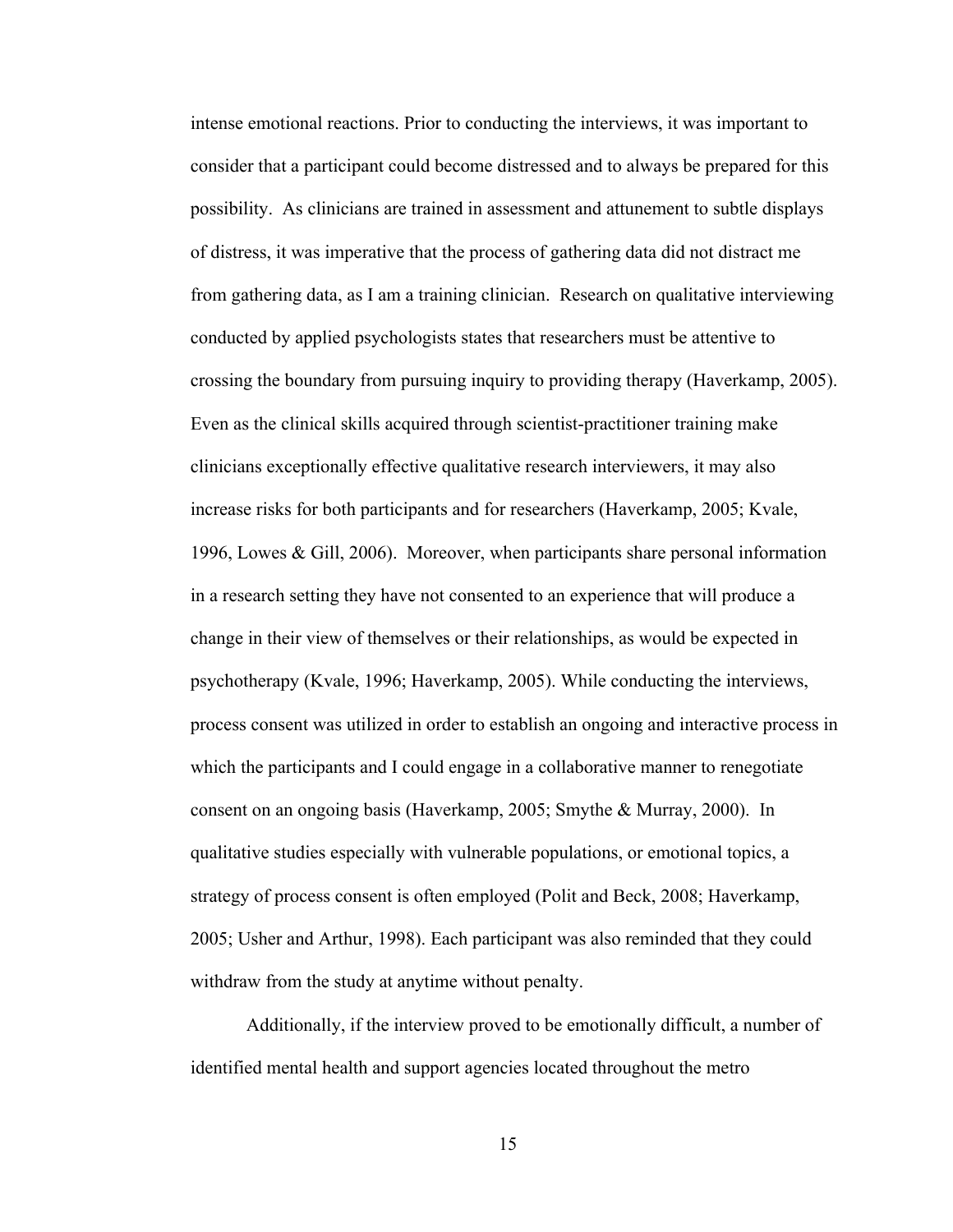Washington D.C. area were made available to participants (see Appendix V). The list of referral agencies was identified after each site was called and was found to have experience working with African populations from conflict-zones. All participants were also called 2-5 days post-interview to "check-in" about their emotional wellbeing. They were asked to provide their contact information for follow up on a separate form (see Appendix VI) and were assured that any forms with identifying information would be kept completely separate from demographic forms and interview data. Such efforts were taken as the literature suggests that qualitative researchers should demonstrate another aspect of competence, consisting of having sufficient knowledge of the potential consequences of an intense interview and acting to provide appropriate follow-up support (Haverkamp, 2005; Lowes & Gill, 2006; McCosker, Barnard, & Gerber, 2001).

Furthermore, as I was mindful of the fine line that could be drawn between the role of a clinician and qualitative researcher, I took advantage of a training opportunity for physicians and students at the Warren Alpert Medical School of Brown University, which offered skills in evaluating survivors of torture and other human rights violations. While I did not intend on administering full psychological assessments of participants, such training was helpful in identifying and quantifying emotionally difficult material for the members of the Institutional Review Board. According to the Physicians for Human Rights (2012), emotionally difficult material is any question that may elicit a typical reaction that is associated with severe trauma (e.g., mistrust, sadness, fear, shame, rage, guilt or irritability or in more severe cases withdrawal or flattened affect that could evidence an attempt to detach from the traumatic event.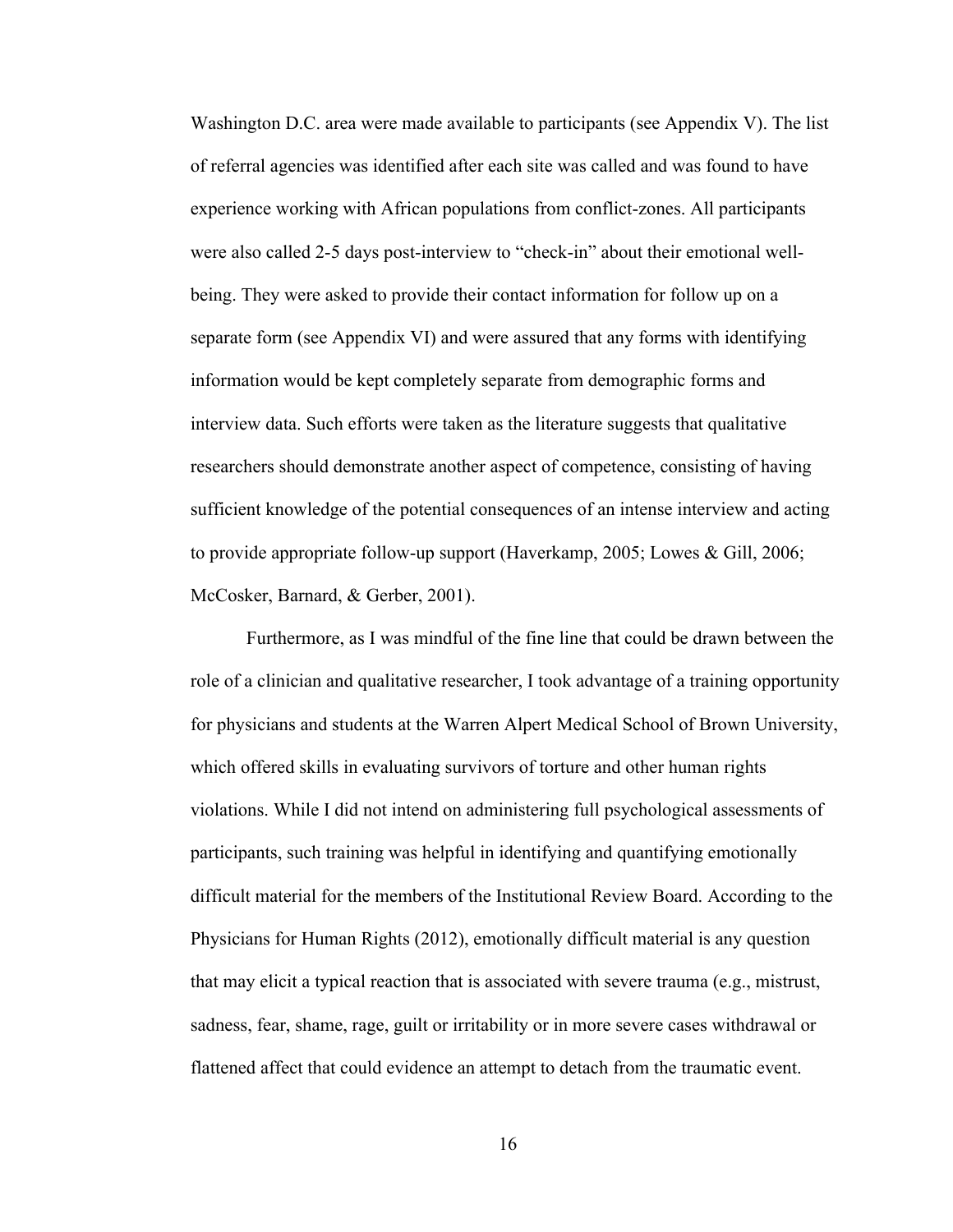Quantifying emotionally difficult material for the purposes of this research project was important because I had to be aware of such affective responses during the interviews and be prepared to respond appropriately; not in the role of a clinician but in the role of a qualitative researcher.

Moreover, one of the most challenging endeavors during this project was applying for the Certificate of Confidentiality. This procedure was necessary as an additional safeguard to protect participants who may reveal information about their immigration status, which could range anywhere between permanent resident to refugee or asylum seeker. At the conclusion of data collection many inquiries were made with the National Institutes of Health (NIH) in order to follow the appropriate procedures to have a certificate issued. After the National Institute of Mental Health (NIMH) was identified as the appropriate agency for the application, several IRB revisions were made to fulfill requirements of the application, including a revision of the consent form to reflect a full description of the protection afforded by the Certificate of Confidentiality (see Appendix VII). As the participants were fully consented and the interviews were completed prior to the submission of the application for the Certificate of Confidentiality, this revision to the consent form presented an ethical challenge. The application for the Certificate of Confidentiality would not be accepted without the revision but the participants who were already fully consented would have to be notified of this change. After receiving guidance from the members of the IRB, it was decided that the revised consent form could be mailed out to participants with an explanation of the changes once the Certificate of Confidentiality was issued.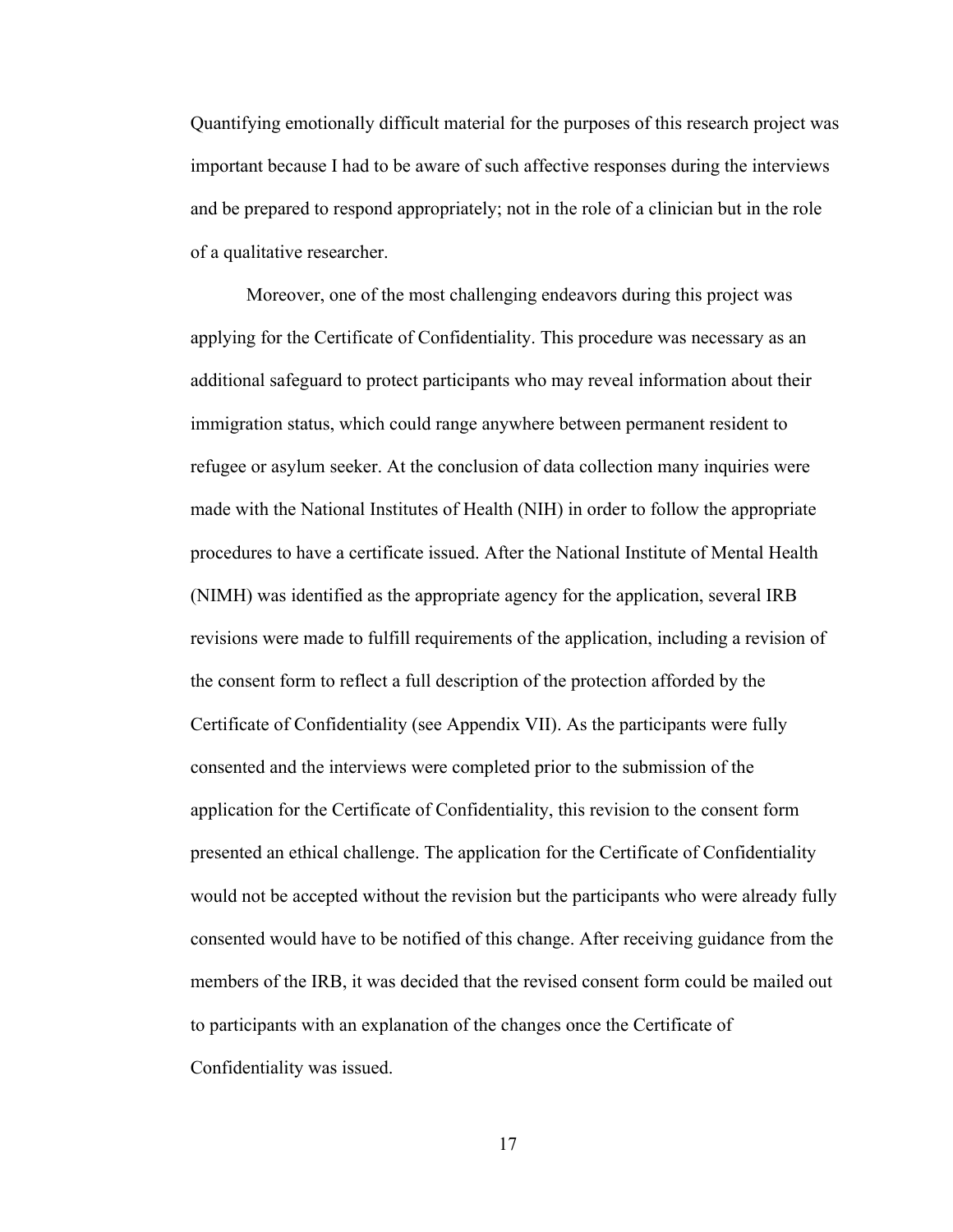Unfortunately, despite the efforts put forth to adequately fulfill the requirements for Certificate of Confidentiality, NIMH disapproved the application on the grounds that this study did not focus on a mental illness or disorder. Following that disapproval, the IRB committee was notified of the decision and determined that it was not necessary to submit another application to a different institute of NIH. This challenging and arduous experience has shown that despite putting forth due diligence to safeguard a vulnerable population, sometimes the journey a researcher experiences can be very uncertain especially when examining underexplored phenomena among an understudied population.

### *Benefits of Being a Cultural Insider*

Research on ethical challenges with immigrants and refugees states that working with a cultural insider is one of the most important strategies to employ when designing and implementing a study (Birman, 2005). Throughout this project, I felt that this research has benefitted greatly not only through collaborating with an organization like *Friends of Sierra Leone,* which aims to promote and celebrate African culture and is widely regarded as a major advocate for Sierra Leonean issues in the United States, but also because as a researcher conducting this project I represent a *partial insider*. Due to my shared cultural identity with the participants, as my parents are originally from Sierra Leone, I was able to identify *Friends of Sierra Leone,* as a collaborating agency to work with through existing connections within the Sierra Leonean community. Moreover, working the vice president of *Friends of Sierra Leone*, who knows many individuals involved within the DC metro Sierra Leonean community, expedited the recruitment of participants and data collection process.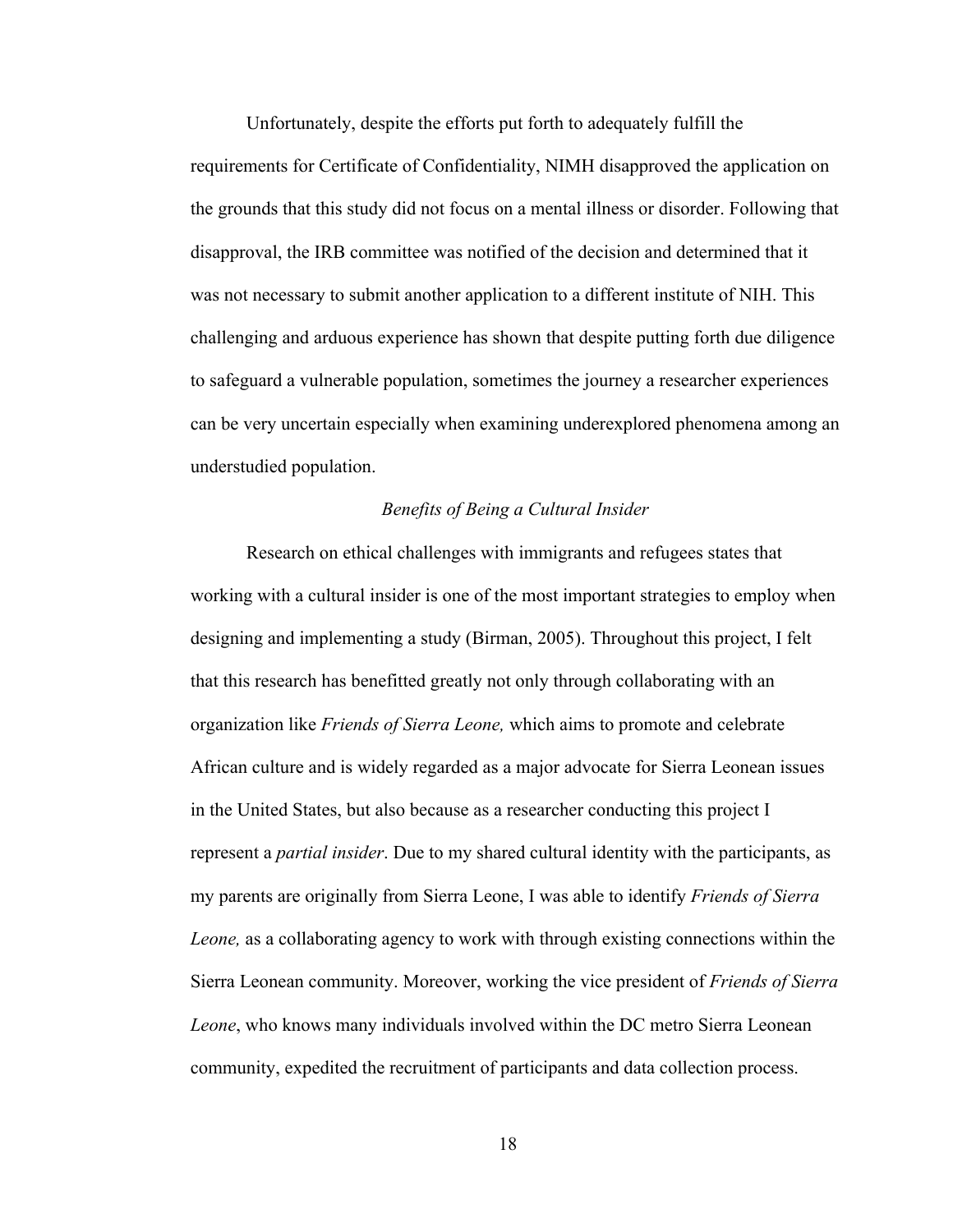Working with such an organization, coupled with the matched cultural identity of participants and the researcher is beneficial not only because of the familiarity and understanding of the culture, but the personal investment to act ethically according to the culture of the research participants and the culture of the researcher (Birman, 2005; Tapp, Kelman, Triandis, Writsman, & Coelho, 1974).

Another benefit of the matched cultural identity of participants and the researcher was that during this project I was embraced as a guest in many of the participants' homes and they really opened up about their life experiences. While I made sure to adhere to the procedures set forth by the research protocol, many of the participants  $(n=8)$ , and I sat talked after the conclusion of the interview. Customary to Sierra Leonean culture, I was also routinely offered a beverage or meal upon conclusion of the interview when it took place in their home. One participant in particular, who used the pseudonym 'Judith' seemed initially distant and gave short and guarded answers in the beginning of the interview, delved into more detailed accounts of her experiences of the war, after asked one of the final questions of the interview guide (e.g., "*Is there anything else that you would like to share?*"). Such an experience may account for the some of the positive effects participants experience when participating in research about sensitive topics (Corbin & Morse, 2003; Dyregrov, 2004; Hutchinson, Wilson, & Skodol Wilson, 1994). Extant research indicates that a cathartic process can occur in research on sensitive topics, which is characterized by a sense of relief that seems to come in part from having an accepting and engaged listener (Hutchinson, Wilson, & Skodol Wilson, 1994).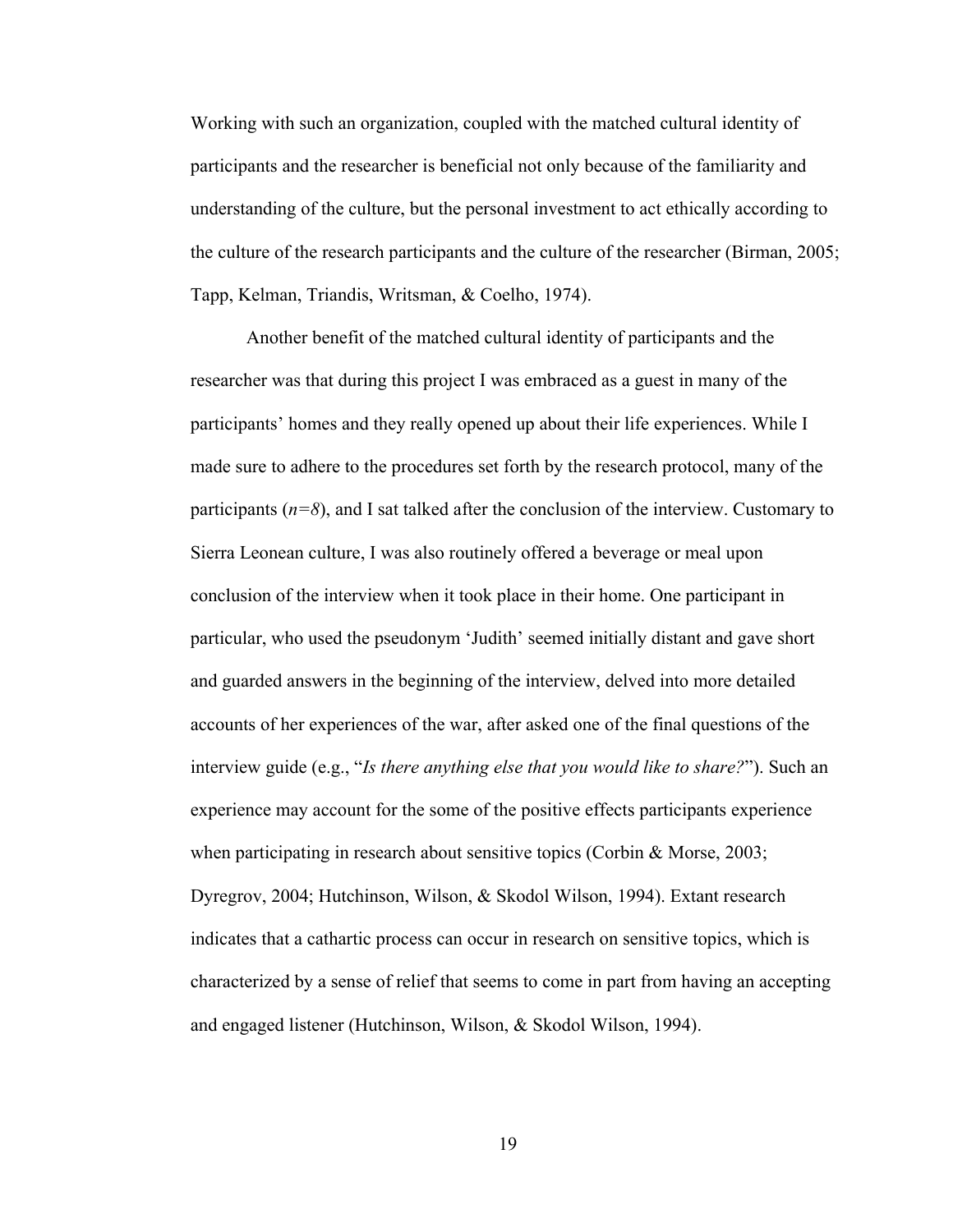Additionally, an emergent body of research has highlighted that research participation may also serve the interests of the participants and not only the researcher because rather than causing distress, it may be may be educational, enriching, therapeutic, or empowering for vulnerable populations (Dyregrov, 2004). In the case of this research project, it appears as if the matched identity of the researcher and the population of inquiry may have bolstered experiences of catharsis; especially as Kvale (1984), has found that "the very act of talking with another person that shares a common interest, is genuinely interested in your viewpoint, and who is not critical can be a richly rewarding experience" (Corbin & Morse, 2003, p. 339). Such sentiments were supported when another participant, who used the pseudonym 'Olu', told me that talking about his experiences felt as if he received counseling services even though his demographic form illustrated that he never received counseling services.

#### **Theoretical and Analytic Approach**

After reading the transcriptions several times with the assistance of a team of research assistants, data were analyzed using a qualitative description approach that used content and thematic analysis to examine codes or themes that emerged from the data. This methodology is a useful way to identify, analyze and describe data in rich detail (Braun & Clarke, 2006). Researchers utilizing descriptive content and thematic analysis not only aim establish categories and count the number of instances where the categories exist within the text, but such methods also allow one to derive meaning from the context of the text (Joffe & Yardley, 2003). Depending on the level of inquiry, researchers may derive *manifest* content from the data, characterized by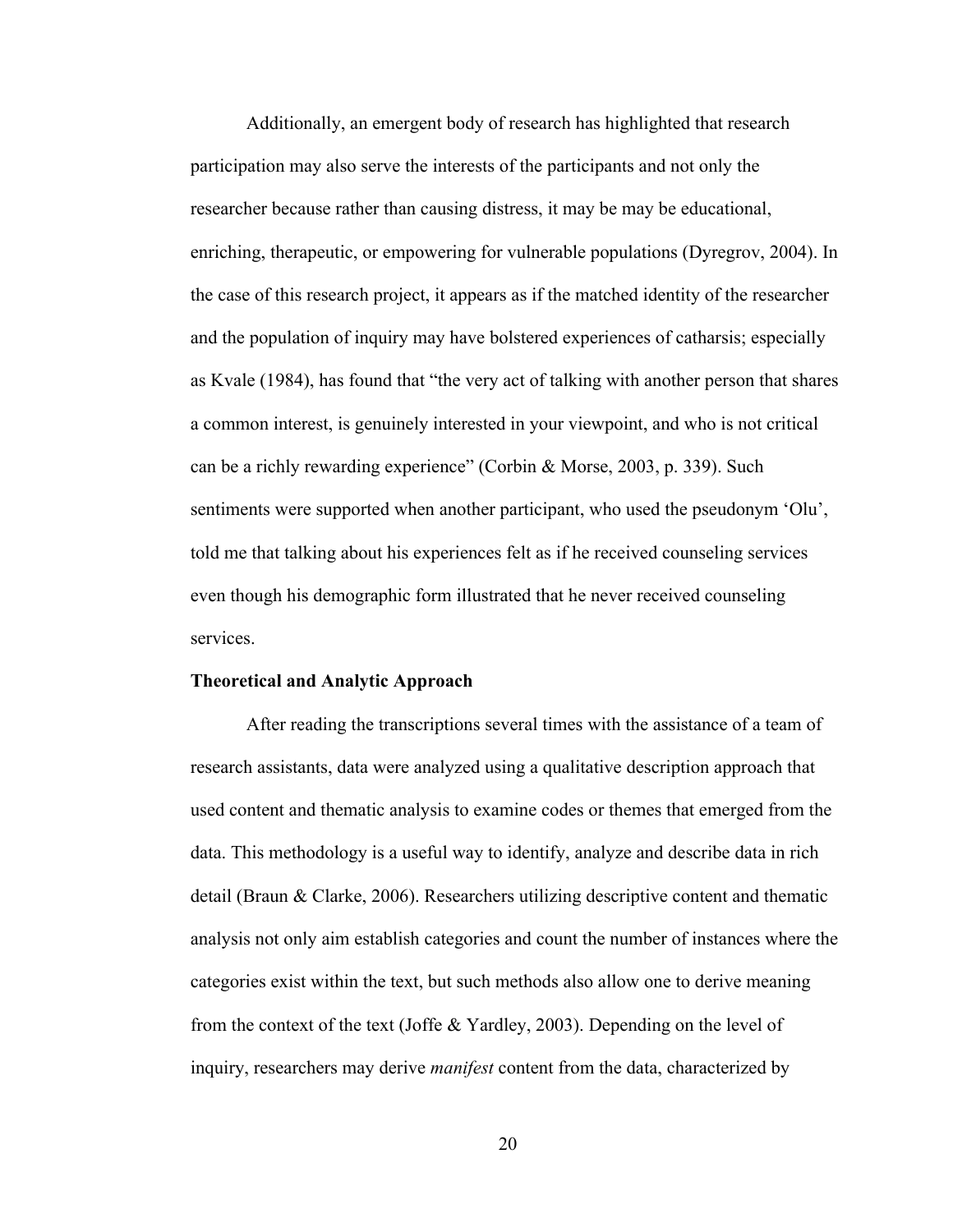something directly observable, or *latent* content, which relies on a more deductive level of inquiry and involves an interpretation of the underlying meaning of the text (Joffe & Yardley, 2003; Graneheim & Lundman, 2003). While the coding strategy employed in this study heavily relied on inductive reasoning, where themes and categories emerged from the data from the research team's careful examination and constant comparison (Zhang  $&$  Wildemuth, 2009), it is important to note that this methodology did not exclude deductive reasoning, especially due to the richness of the data provided. Research has shown that generating some concepts from preexisting theories and studies is also useful, especially at the initial stage of data analysis (Berg, 2001, as cited in Zhang & Wildemuth, 2009).

Nvivo Version 10 was used to assist with the coding and analysis of the transcribed data. Coding involved open coding of categories and subcategories by examining units of data (sentences and/or phrases) and capturing responses to the interview questions. Interviews were first coded by the researcher and then coded independently by an undergraduate research assistant. Throughout the coding process, memos were written to capture the formation of initial codes and subsequent revision and refinement of final categories and subcategories. The coding team often engaged in discussions about the coding process and interpretations until a consensus was found.

In the initial phase of coding, it is important to underscore that there was one instance where I had a disagreement with the undergraduate research assistant about the interpretation of a code for a participant who had a verbose manner of speaking. This participant's interview was actually the most challenging interview to code due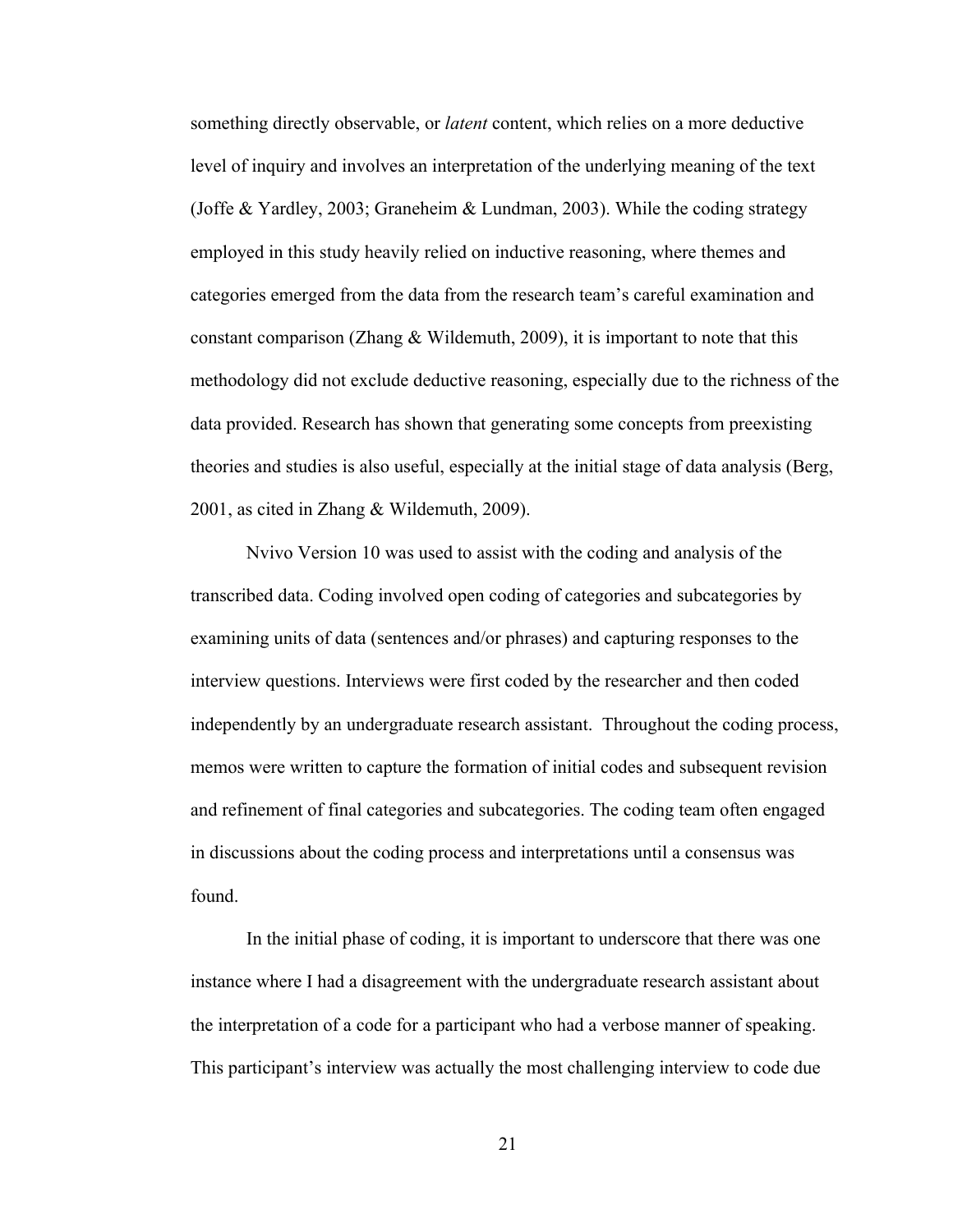the richness of experience he provided. At that time the undergraduate research assistant confidently shared his interpretation of this participant's experience beyond what was verbally stated in the text and I was subsequently confused because the aim was to simply capture the participant's response to the research question. In an attempt to reach a consensus we listened to the audio recording several times while reviewing the transcription, yet there was still disagreement about the meaning of the text. The undergraduate research assistant shared that he derived his interpretation based on the context of the entire interview. I found that it was important to advise the undergraduate research assistant to refrain from reading too far into the text because the participant's cultural background influenced his way of expression and verbal mannerisms. I also explained that there might be cross-cultural differences in the underlying meaning of the participant's statement, which is why member-checking, or follow up questions were used to verify responses. Finally, I also reminded the undergraduate research assistant that the purpose of the analysis was to *describe* the data while staying as true to the data as possible. That disagreement, not only exposed our different cultural interpretations of the text, which led to a slightly impassioned debate, but also accentuated the importance of identifying underlying assumptions in qualitative research.

Within qualitative research, I'm inclined to fall in line with the underlying assumptions of the constructivist line of inquiry. I believe that each participant has constructed the nature of their reality, which is to be interpreted by the researcher noticing common themes. Just as Marshall & Rossman (1995) claim that "the participant's perspective on the phenomenon of interest should unfold as the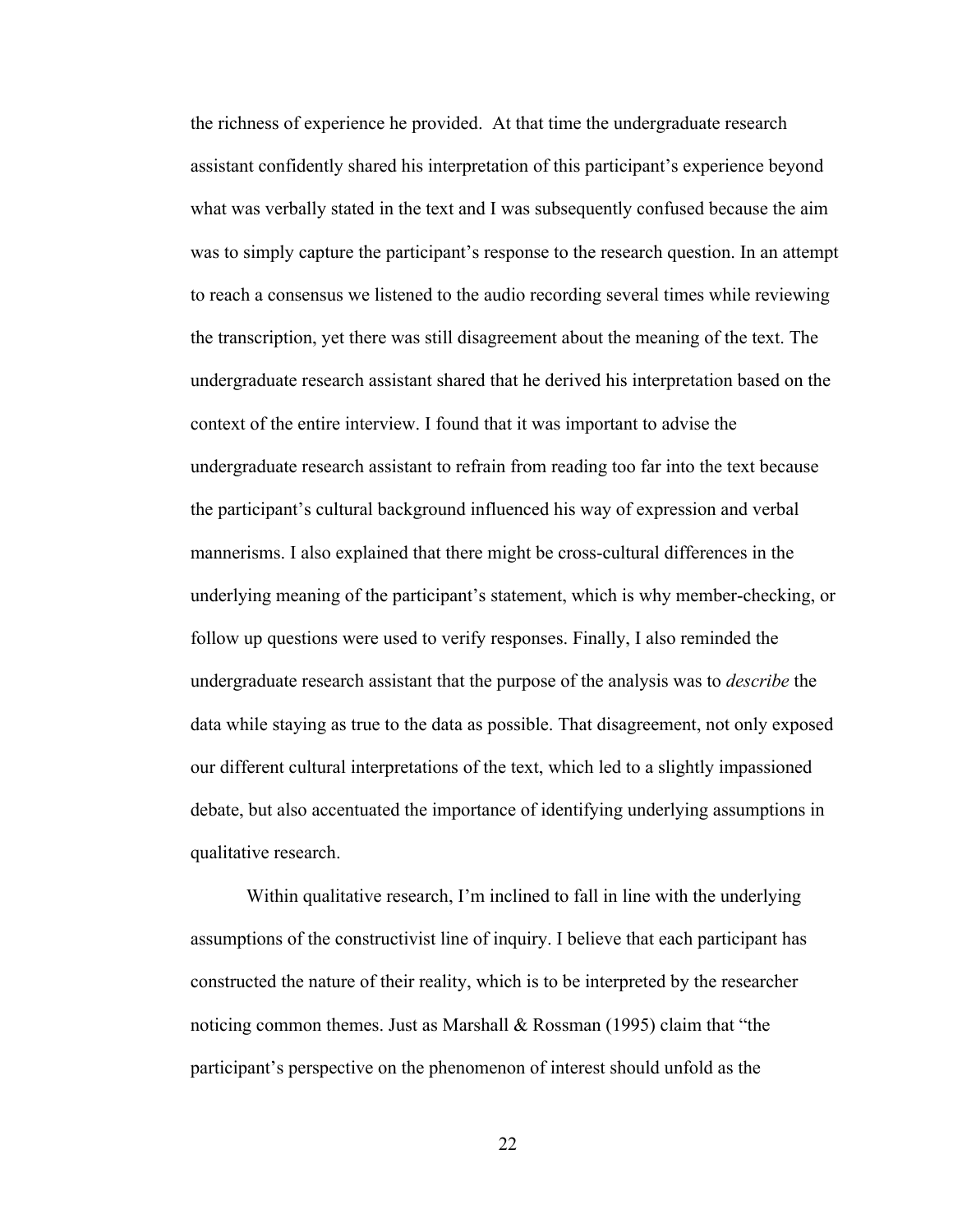participant views it, not as the researcher views it", such reasoning is why descriptive thematic and content analyses were utilized in the current study. The aim was to try to stay as true to what the data said because I wanted the participants to tell *their* story.

After that clarification was made, the undergraduate research assistant and I continued to engaged in discussions about the coding process and interpretations until a general consensus was found. Inter-coder reliability was also calculated across interviews in NVivo and resulted in a Kappa of .82, indicating a high degree of agreement across coders. Each coder also independently documented interpretations about the underlying themes apparent across interviews and discussed overall themes found in the study.

Moreover, as the coding process initially yielded finely demarcated themes, categories and subcategories, a faculty member with qualitative research expertise helped with the refinement of the final themes, categories and subcategories for the current study. We reviewed the codebook established in the initial phases of coding and engaged in discussions about what major themes, categories, and subcategories best fit the vast amount of data yielded from participants. Morse (2008) highlights the importance of distinguishing between categories and themes in qualitative research, stating that "categories" capture essentially *what* is in the data, while a "theme" is the significant *essence* that runs throughout the data.

### *Trustworthiness*

Trustworthiness was addressed in the current study using a number of strategies discussed by Lincoln and Guba (1985). Trustworthiness in qualitative research is characterized by credibility, dependability, confirmability and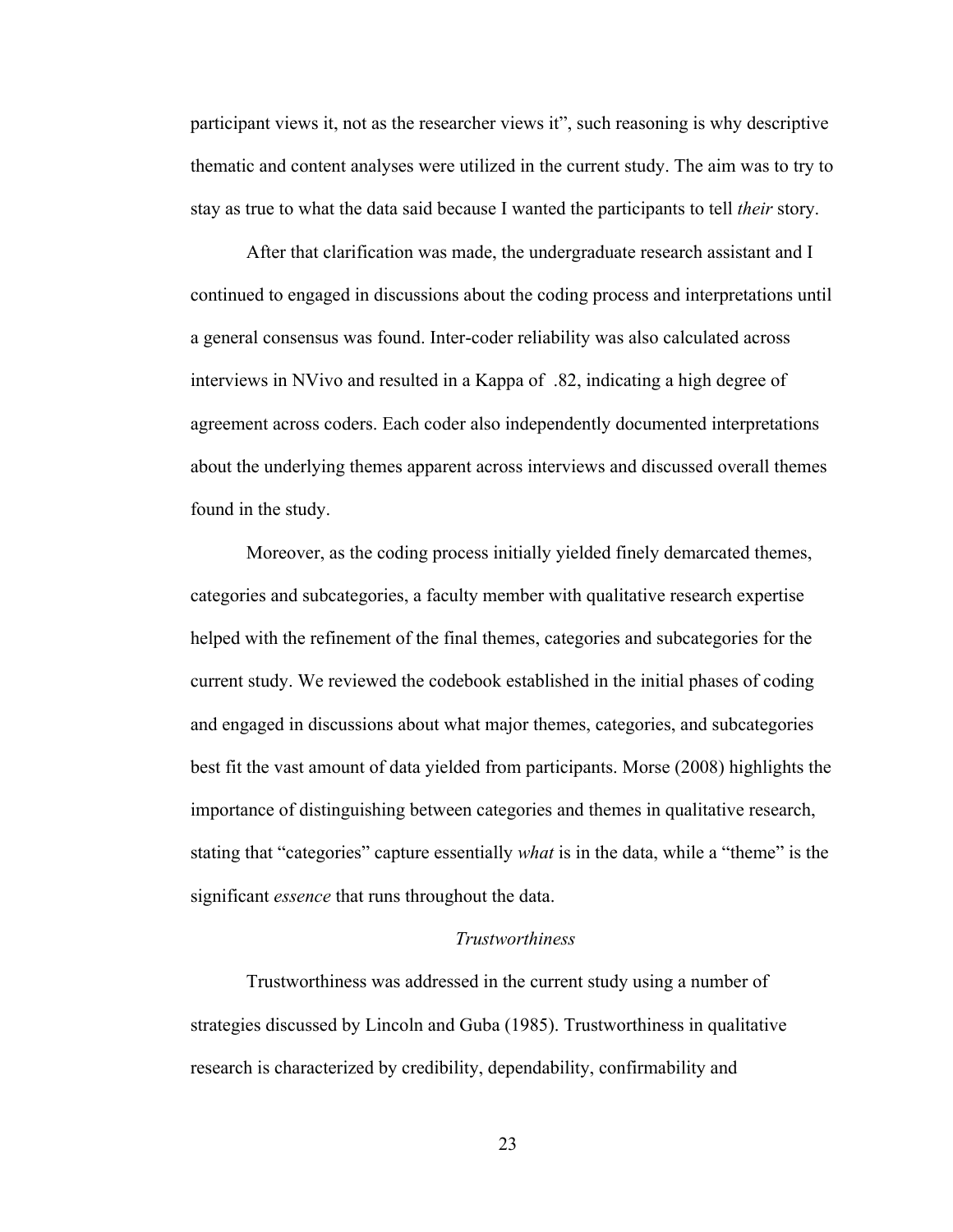transferability. Credibility was established through informal member checking during interviews, the use of descriptive or "Nvivo" codes in the language of the participants, and by double-checking transcripts to ensure that they were verbatim accounts of participant responses. Furthermore, journaling took place throughout data collection and analysis to document and check the biases of the researcher. Creating an audit trail of records generated throughout the study supported dependability and confirmability. All memos, journal entries, and interview and coding notes were maintained throughout the study. All materials were made available to all members of the master's thesis committee. Transferability, or level generalizability, was supported with the use of thick descriptions of research findings.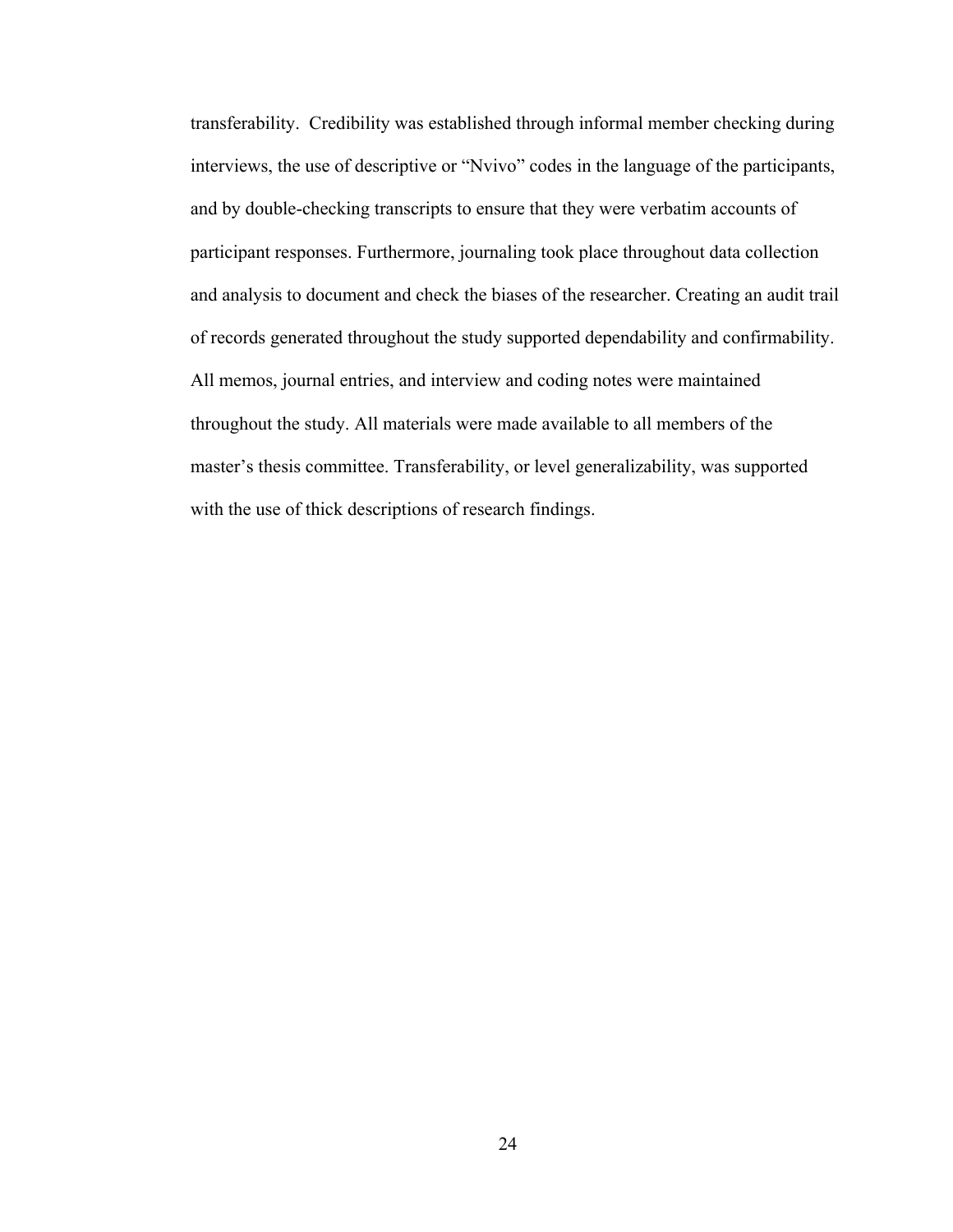#### **Chapter 3: Results**

The purpose of the individual interviews  $(N=12)$  was to explore the migration experiences of Sierra Leonean immigrants, refugees, and asylum seekers utilizing the two following research questions:

- 1) *How do Sierra Leoneans describe their adjustment to the United States after probable exposure to conflict Sierra Leone?*
- 2) *What factors have aided and/or hindered their adjustment to life in the United States?*

After examining the interview results emergent themes fell across the following six domains: 1) impact of the war; 2) reasons for migration; 3) acculturation; 4) psychological impact; 5) strength and resilience; and 6) researcher recommendations. All themes were organized temporally from the time of premigration to subsequent adjustment in the United States and themes 1-5 specifically address the first research question. Themes  $3 \& 5$  specifically address the second research question, while theme 6 presents additional findings that serve to aid researchers working with vulnerable populations. The following sections will provide detailed descriptions of the themes and categories that emerged from the interview data.

### *Impact of the War*

The following four categories emerged to describe the *impact of the war* in Sierra Leone: a) *descriptions of war*; b) *direct impact of war*; 3) *indirect impact of war*; and 4) *post-war Sierra Leone*.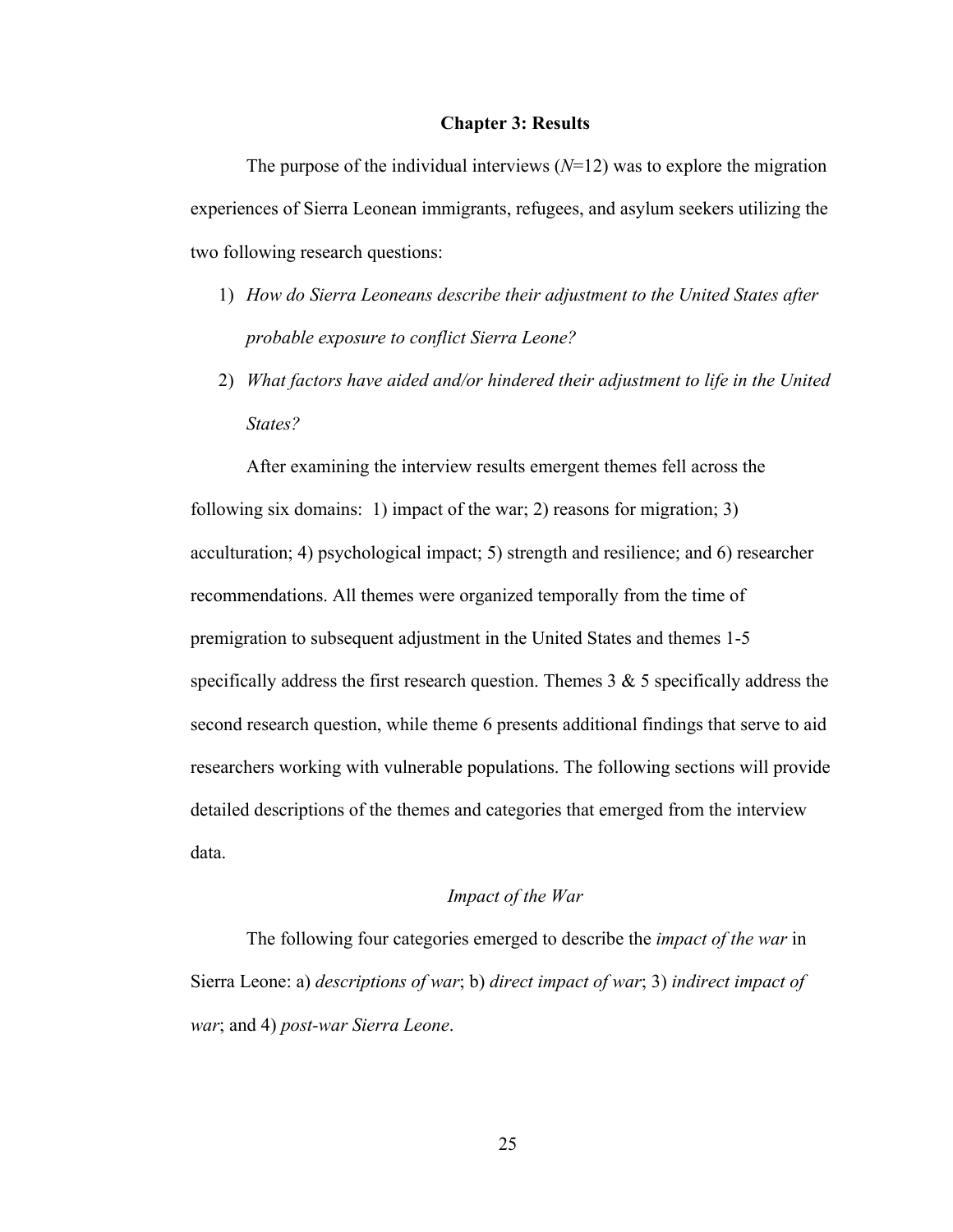Out of the 12 participants in the study, many  $(n=11)$  described the war in

Sierra Leone as a *terrible and horrible experience*, that was *terrifying*, *very stressful*,

and *devastating*. For example Olu, a 25- year-old participant stated:

**Olu**: Describing Sierra Leone at that time-- Sierra Leone was like……… Sierra Leone was like a farm area. [silence] Sierra Leone was a blood stained ground. Meaning the land was filled with lifeless bodies. I think, like I just said, we have seen one of the most devastated act in the whole wide world in Africa or in the whole wide world to this day.

Thomas, a 56-year old participant echoed those sentiments describing dire conditions.

**Thomas:** I was there when the war started and it ended in 2002. That moment was very, very, very, very, very stressful, very, very pathetic, nowhere to go.

While another participant, 33-year old Gloria, described the rebel soldiers.

**Gloria**: I don't know, like when you talk about rebels, I would imagine these monsters, I wont imagine people, I'll imagine these monsters.

Nearly all participants (*n=11*) were *directly impacted* by the war in Sierra

Leone evidenced by witnessing acts of violence (e.g., seeing limbs cut, people killed,

raped), having their sense of security threatened, experiencing a lack of resources

(e.g., food and water), losing family members and/or loved ones and fleeing for safety.

Judith, age 25, Laila, age 39, and Will, age 30, all describe their experiences below.

**Judith**: It's very painful. At my own age at that time, I don't want to see killing people in front of my face. Seeing a lot of people - more than 1,000 people. Because every day, you see a dead person in the streets. You call out to pee, because it's a mosque you can see outside, and everybody's lying down, lying down, lying down.

**Laila**: Then we had to evacuate from where we lived to somewhere else. And that was…. things were hard at that time because we went to stay with some of our relatives…and they don't have a lot space…enough room for us to spare…that was hard.

**Will**: It was very terrible. You can hear gunshots everywhere. In fact I saw somebody got killed in front of my eye.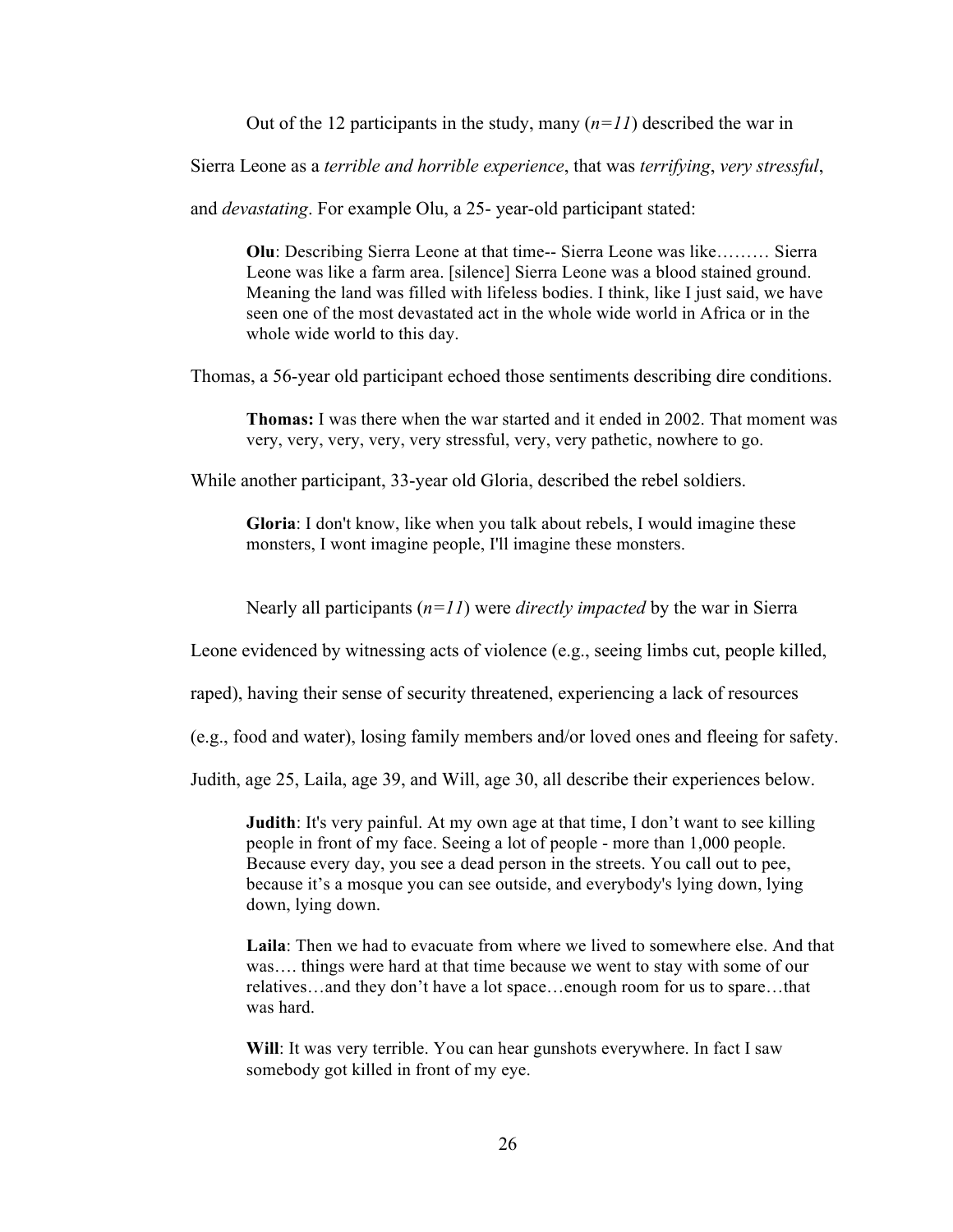Marie, a 40-something year old participant even spent some time as a refugee in

another African country where she faced other challenges:

**Marie**: I went to Guinea and happened to travel to other countries and experienced life as a refugee in those countries. Then I returned back in 1997 and right after Christmas the rebels attacked again. And this time I told myself I'm not going to Guinea; it was a very unfriendly country. It is a very unfriendly country.

While Thomas and his family had to find refuge in the rural forests of the provinces:

**Thomas:** I spent at least-- I know my family 3 months in the bush...but one thing in the bush when that 3 months we commit ourselves to prayers, we were eating bush meat, bush meat, … no rice.

While the majority of participants were directly impacted by the war, two out

of the 11 participants who were directly impacted described how the war initially

impacted them *indirectly*, because they were not living in the rural provinces of Sierra

Leone at the beginning of the war. Two participants, (Laila and Gloria) describe how

the war impacted them initially.

**Laila**: The people in the Provinces and the people who were unemployed…and then the ones…that were…that…. the ones that had a lot of kids with low salary.... things were hard for them.

**Gloria**: During the war. Well, the war started in 1991, and I was only 11 years then. And it started in the provinces. So, I just want to give you a little background because when it started in the provinces, it's like - for me Freetown was normal. It was like nothing happening.

Only 1 participant, 25-year old Vicky described how the war in Sierra Leone

primarily impacted other people because her family was well off and she did not

reveal any indication that she directly witnessed violent acts but seems to have had an

*indirect impact of the war*.

**Vicky:** I could imagine it was tough. A lot of things changed. It wasn't the same Sierra Leone, wasn't--the peace wasn't there so you know, just living in fear, not knowing how tomorrow is going to be and also-- but my family, they were well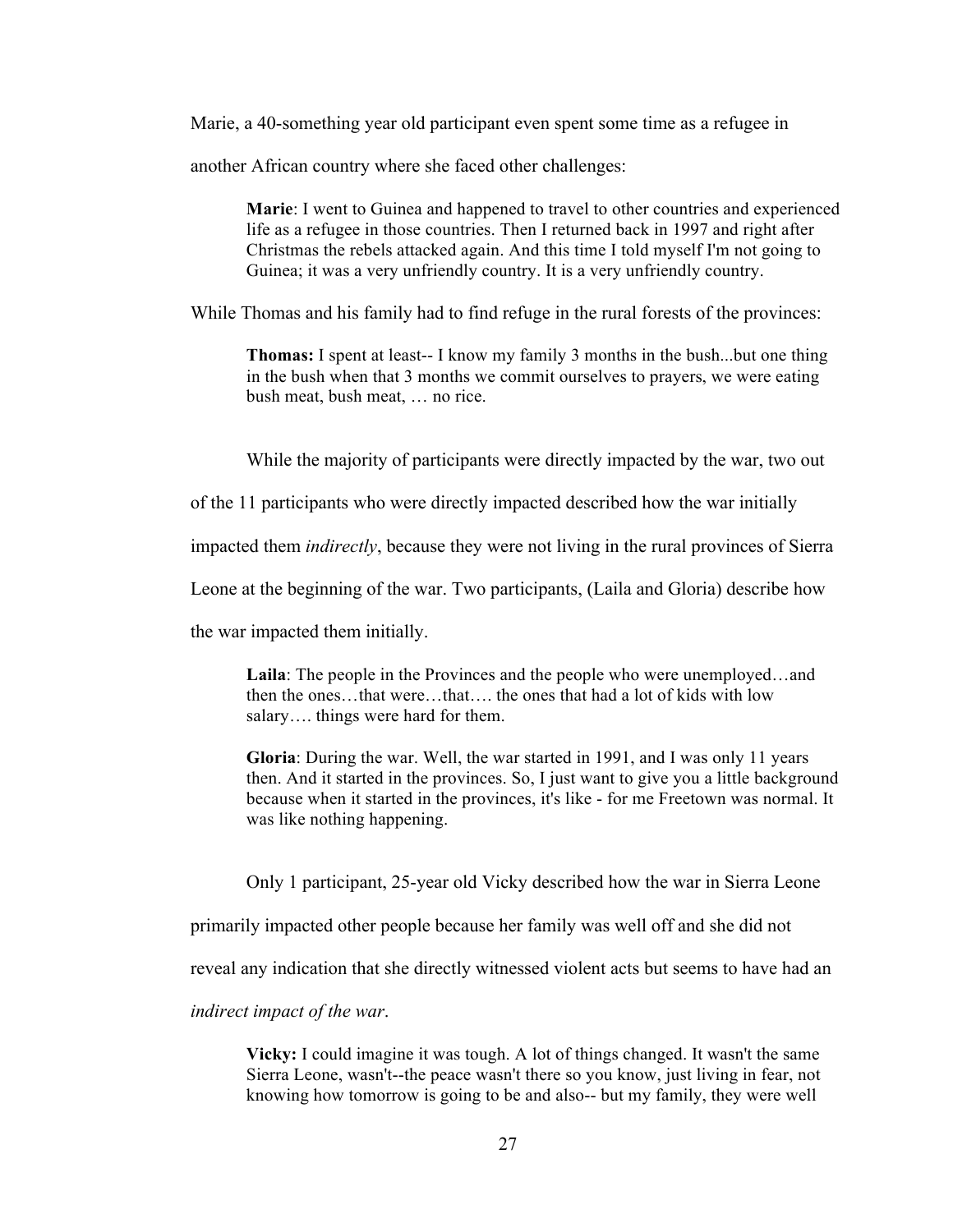off. They had you know, businesses and money. So I'm sure their businesses suffered a lot because of what was going on. But today I know that they're doing okay, they manage. They managed to survive it okay. I don't really think they were affected too much by the war.

While participants were providing various descriptions of Sierra Leone during

the war, (*n=5*) participants mentioned factors relevant to *post-war Sierra Leone*. Three

participants (Judith, age 25, Ida, age 49, and Laila, age 39), described instances of

overcrowding in the capital city of Freetown, a hectic climate, lack of housing, and

how many individuals are still in need.

**Judith**: They have a lot of people there, like they're still living there like the war is affecting them. They have no place to sleep, so they need help.

**Ida**: When the war finished, I was there. Imagine you see people running, you see this oh lord-- It was not easy. It was not. And, everything just begin to go backward, because they burn schools, burn you know? That's the bad thing... Yeah. It was not easy, to live in Sierra Leone after the war.

**Laila**: Oh yes, because a lot of people when they travel to Freetown, they don't want to go back. They don't want to go back...just like for some of us, when we come here, we don't want to go back. We just want to go visit and then come back...a lot of people. It will be like some people don't even have a place to stay, they decide to stay around the… beach.

Out of 5 participants mentioning post-war factors, 2 participants, (Thomas and Olu),

mentioned how Sierra Leone experienced some sense of relief.

**Thomas**: And up 'til now 75% of all, some of the villages, people will not return there again because they have no houses again, no more houses, no schools, there are no schools, children yea, for nearly out of the 11, eh 10 years of civil war, no school, nobody was going to school. Yea everybody rushed down to the capital city of Freetown, there; there was a little bit of salvation.

**Olu**: And I want to acknowledge all like the people who stand to bring this 11 year bloody war to an end. Sierra Leone is now a different land. I think we're experiencing good life, good things is coming on. Yeah.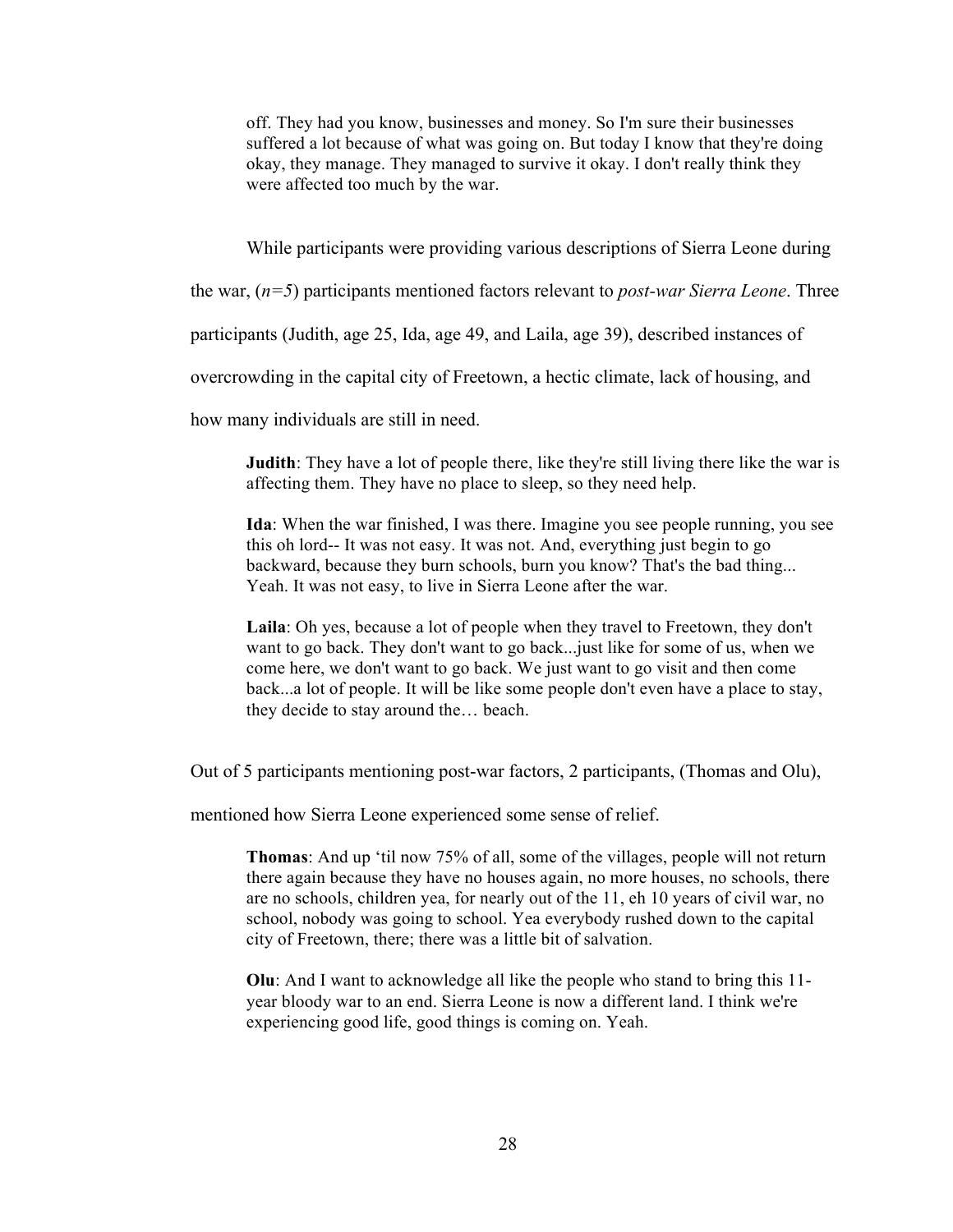# *Reasons for Migration*

When participants were asked about their *reasons for migrating* to the United

States, 5 categories emerged, a) *education*, b) *chasing the American Dream*, c)

*initially came to visit*, d) *came for family*, and e) *seeking safety*. Out of the 12

participants in the study (*n=5*) stated they came to the United States in order to seek or

further their education. Three participants (Olu, age 25, Tiffany, age 25, and Thomas,

age 56) describe their educational pursuits below.

**Olu**: Yeah, so to answer your question directly, my purpose of coming to the United States is for education.

**Tiffany**: It was family and just better education. I believe that my dad wanted his children to have the best education and he felt like this was the place for us to have that experience and further our education.

**Thomas**: To educate, to transform my life because I want to be somebody here in the U.S. and I want to be somebody back in Freetown, Sierra Leone.

Additionally, (*n=5*) participants stated that they migrated to the United States in order

to chase the American Dream. Three participants, (Leo, age 28, Michael, age 30 and

Thomas, age 56) describe their experiences below.

**Leo**: Like the reason why I came here for me particularly, I'm in the line of chasing down American dream you know.

**Michael**: Like my friend said it earlier, I came here basically because of the American dream.

**Thomas**: As I told you at the initial stage of this interview, I prayed for this, yes. I know that what I won't get back home, the promise land I will come to get it. Yes. And the United States is the promise land.

While many participants relocated to the United States for education and/or to

pursue the American Dream, half of all participants (n=6) stated that they relocated for

*family*, with the intention of joining family members and/or spouses in the U.S. One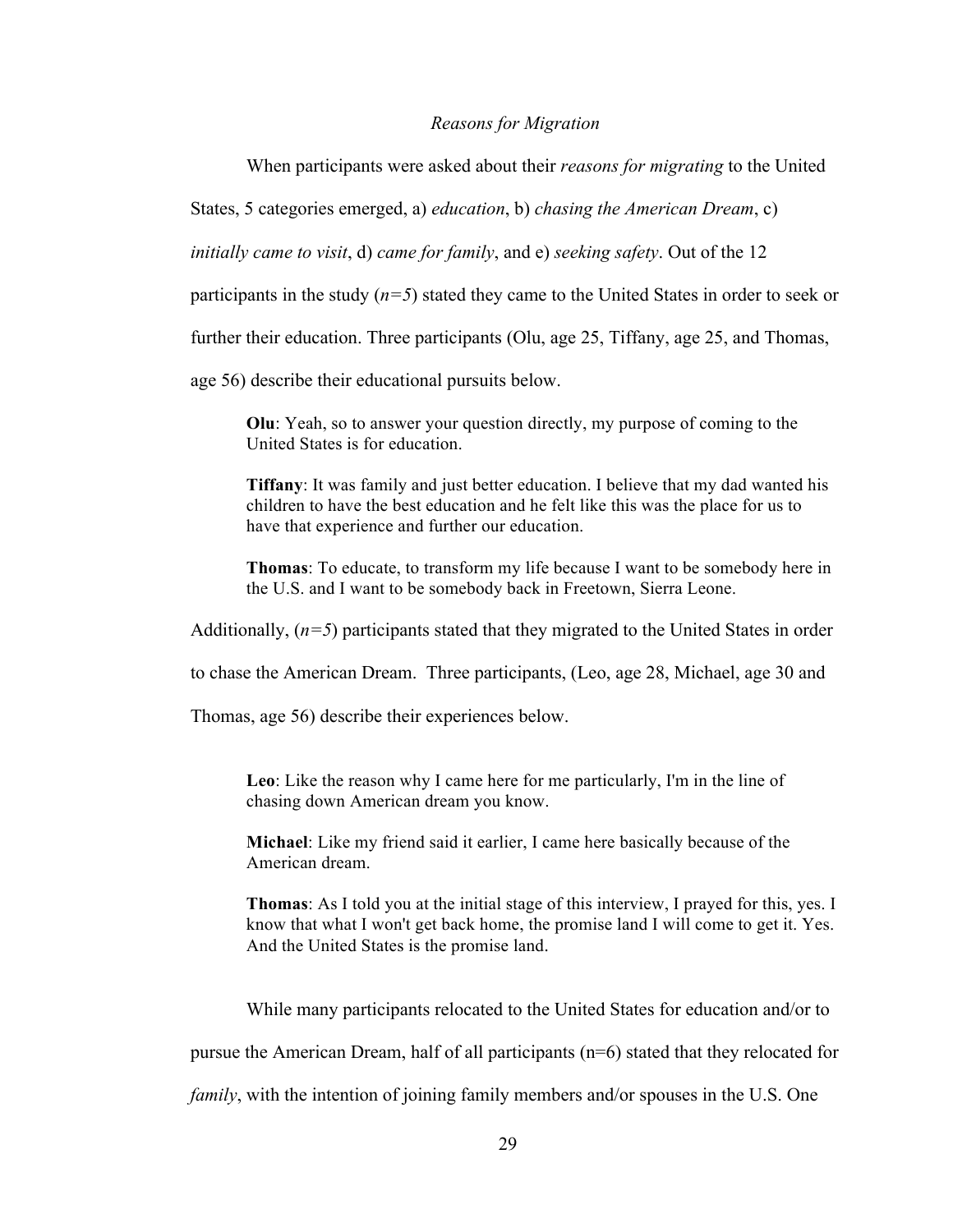participant, Laila, even mentioned her reasoning for relocation was twofold, to join her spouse in the U.S. but to also provide support for family back in Sierra Leone.

**Laila**: Because when I was back home I was the one taking care of my family...not one of my parents...my family. So when I came here, I said to myself, "How am I going to support my family?"

Out of the 6 participants that relocated to the United States for family, 1

participant, Gloria, mentioned that while her husband accounted for her staying in the

United States, she *initially came to the U.S. on a visit* before embarking on her

medical studies back in Sierra Leone.

**Gloria**: I came for a visit, I was in-- I was just accepted to a medical school back home and before I embarked on the seven year it was-- our education system as you know is slightly different. It was going to be seven full years and then before the other steps, It's not like here four-four. And so my mom was like, "Okay, take a break, travel little, and then you start." I just lost my dad, so, for the first time coming here, I stop and think, "Is this really what I want to do? Is that a path that I want for myself or is that a path that was already laid out for me?" Everybody says, "Oh, you're going to be a doctor." So, for first time I sat down and think about what I want to do.

She also remarked how her decision to stay in the United States reflected a level of

autonomy in deciding her life path.

**Gloria**: Yes, because for the first time I was saying, I thought about what I wanted. I want to do what I want. I don't know if it was the right thing. At least I did it my way.

Interestingly enough, out of all participants, only 1 participant mentioned relocating to the United States in order to *seek safety* from the war in Sierra Leone. Vicky described how her family fled Sierra Leone at the very beginning of the war to find refuge in the United States.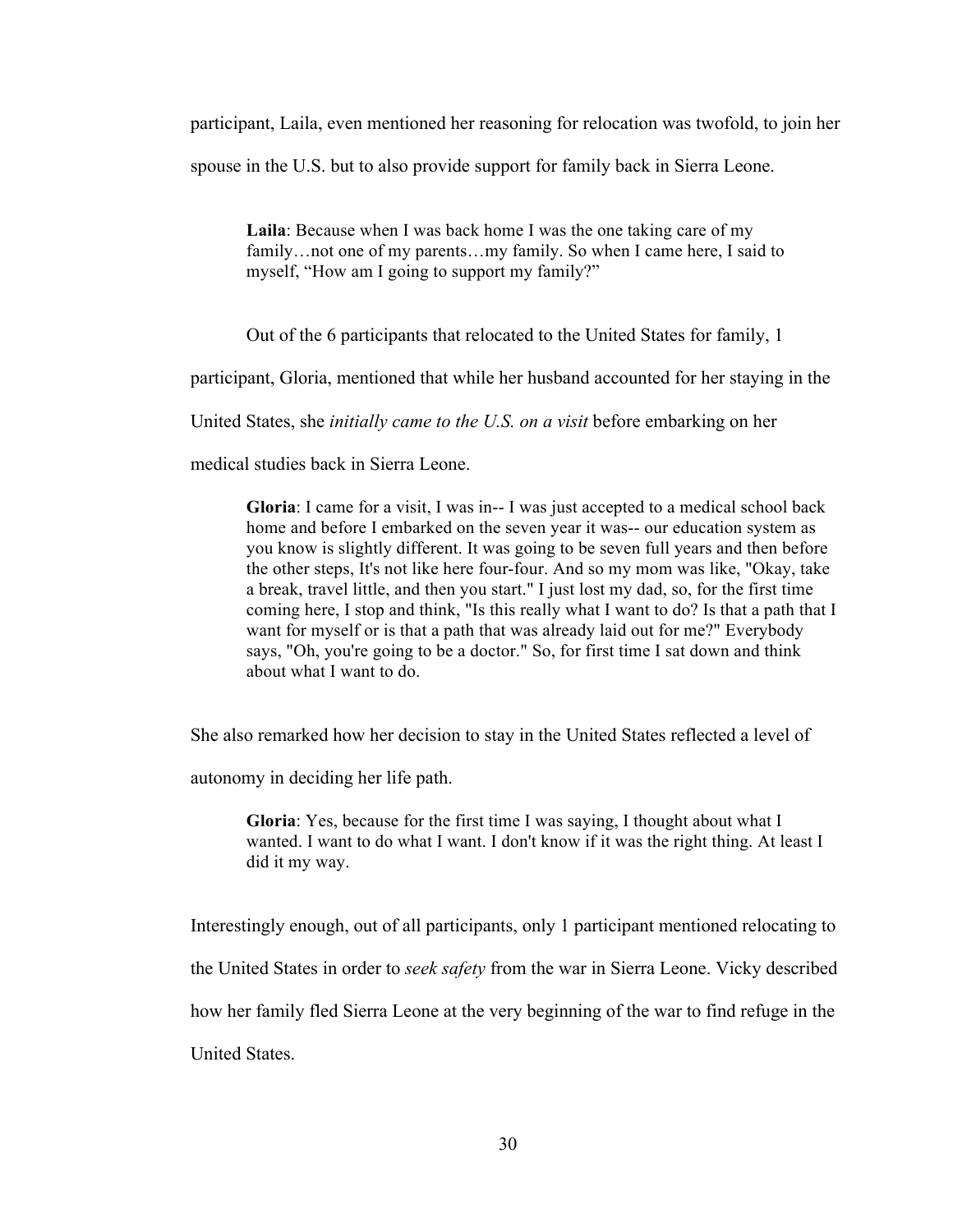**Vicky**: Right when we came was the start of the war. I think the Civil War was getting ready to break out or had already broke out. So for safety reasons is why we came here and also hope for a better future.

# *Acculturation*

As participants described various reasons for deciding to relocate to the United States, when they described the process of adapting to the culture of the United States, two categories emerged: a) *logistics and difficulties* and b) *acculturative stressors*. Each category revealed subcategories, which are further explained below.

As participants described the logistics and difficulties of relocating to the

United States they mentioned a) *who they arrived with*, with large majority (*n=8*) arriving with a family member, ranging from a mother, child, and/or spouse. Only four (*n=*4) participants stated they came to the United States by themselves. Participants also described logistical difficulties they faced b) *upon arrival.* Such difficulties ranged from getting used to the environment  $(n=10)$ , weather  $(n=3)$ , language  $(n=4)$ and transportation ( $n=6$ ), to problems securing housing ( $n=3$ ) and/or a job ( $n=3$ ). Five participants describe these logistical difficulties below.

Laila: When I first came...everything was strange. I didn't know where to start, where to go..., how am I going to make it? That was one of the challenges.

**Olu**: Oh, yes. Shelter. That's one major problem Sierra Leoneans always encounter when they come to the States. Imagine coming to the United States, you have been Visa'd, come to the United States, maybe for study or whatever purpose and then you don't have none of your family in the United States. I mean it's difficult, it's stressful. You want to come to the United States in order for you to get western civilization or whatever like education or find yourself a better job, so you can sponsor your family back home. But you don't have someone that will receive you, that will shelter you, like homing you for the moment, right. That's a major thing. That's a major problem.

**Ida**: Yeah, when you come to the U.S., the language. Yeah, because like when you talk to them, they'd be like, "I don't understand you."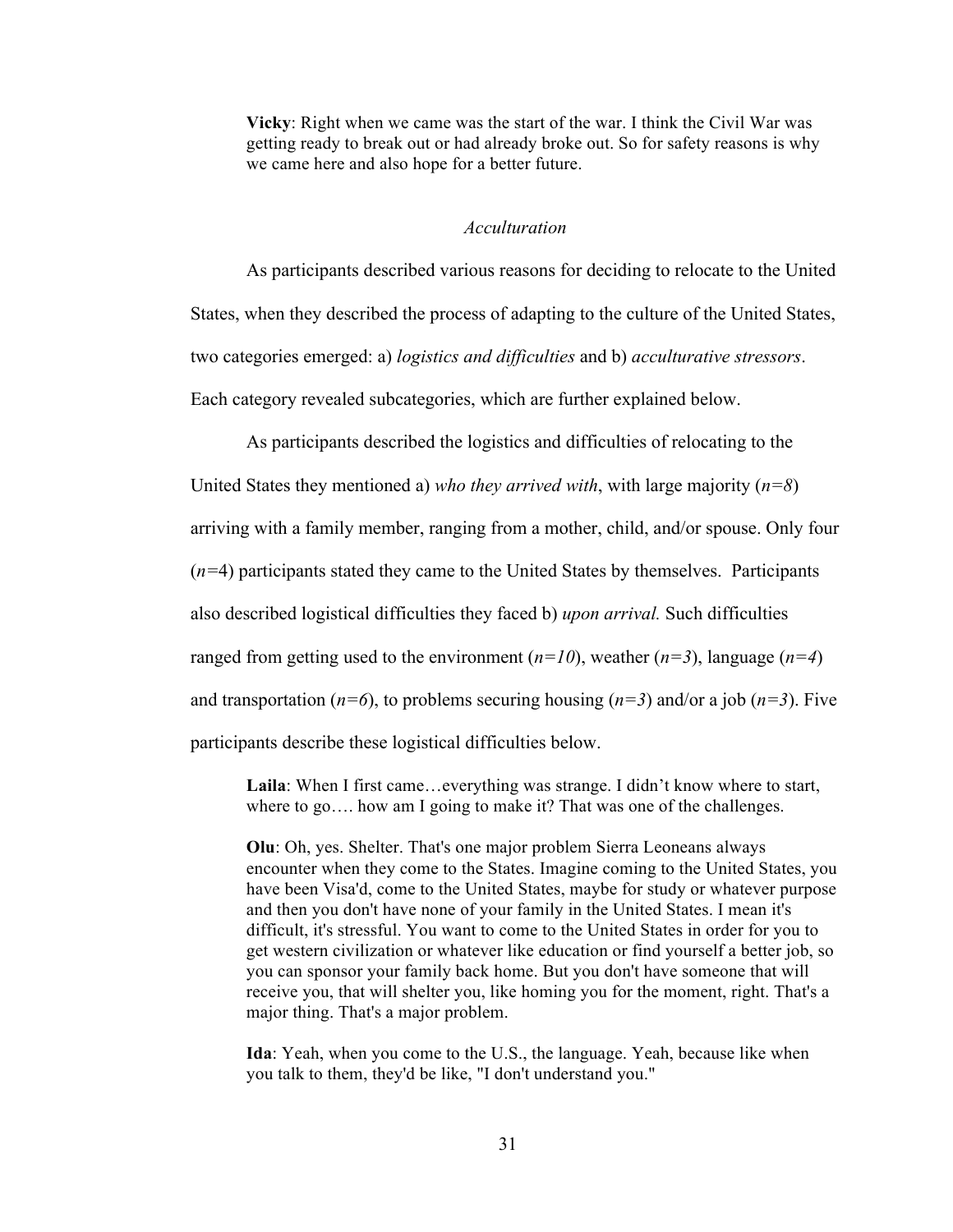**Will**: Yes. I came here in the winter. The place was very cold, and I have never experienced such kind of cold before. So it's like I was always inside wearing so many clothes [chuckles].

**Thomas**: Very difficult experience that I got---especially like now. Now the experience that are presently, I'm out of, I lost my job since December last year. So I'm going through all these difficulties.

Some participants,  $(n=2)$  even mentioned experiencing changes in marital status after

arrival either for economic reasons or reasons associated with other settled Sierra

Leoneans in the United States.

**Thomas**: Yeah we stayed for a few uh then we moved, we came to [current location] but she decided to leave me. Yea simply because inequality in income…to be honest… I was paid, my first job there is \$8.25 and she was earning \$12.

**Ida**: No although when I came here, I come to my husband but at the end of the day we end up break up. And I think that like when Africans come from-- here, when their home is good. But when they come here, your own Sierra Leoneans will go and destroy your marriage, go and destroy your relationship that is what is the thing here.

Furthermore, while participants mentioned logistical difficulties, all

participants described acculturative stressors that fell along four subcategories:

a) *cultural differences*, b) *stigma and differential treatment*, c) *marginalization*, and

d) *contention between African and African/Black Americans.*

Nearly all participants, (*n=11*) mentioned that they experienced cultural

differences which were characterized by differences in the way of interacting with

others, adjusting to the food, difficulties mixing aspects of African culture and

American culture and feeling at home in the United States. Four participants (Olu,

Judith, Vicky and Will) described their experiences below.

**Olu**: I'm talking of the interacting, the way of speak like, African, Sierra Leoneans to be specific, we respect elders, way of dressing, the way of approaching issues, is quite different with Americans. Like for instance, Sierra Leoneans, when you're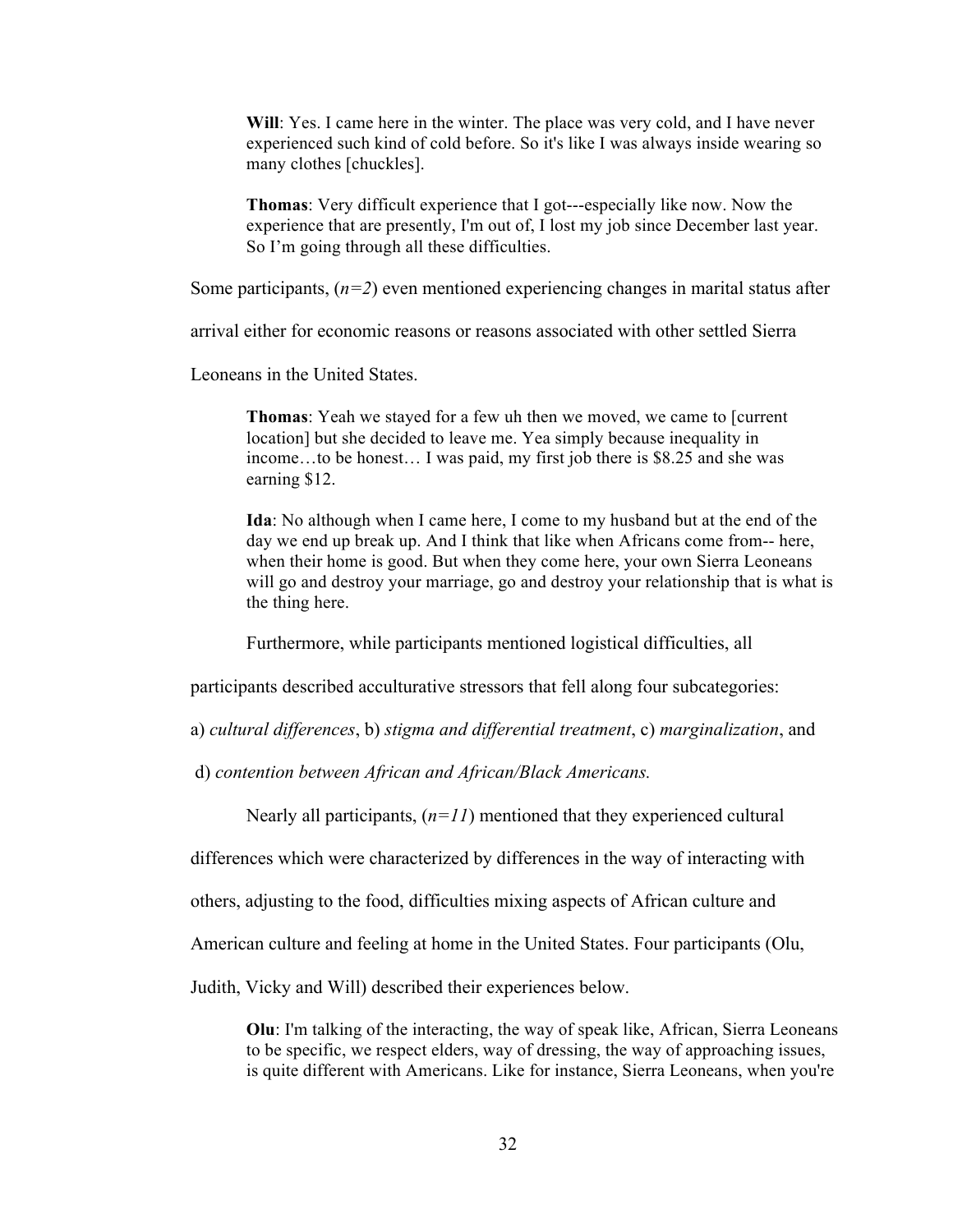talking to an elder, you can't look directly into their eyes. Not like you're shy, but it's a sign of respect.

**Judith**: I don't eat certain foods - I don't eat them because they give me a reaction, so like it's very difficult. I don't eat burger. Don't eat cheese, so they all like adjusting to that. Cheese is everywhere here.

**Vicky**: I still feel like there are a lot of things that I just don't connect with, a lot of people who are from here, you know? It's, not that I don't try - I do. But, I do understand that our cultures are different you know? Even the way that I speak at work, for instance. You know like, they just don't understand why I act the way I do, or why I say - you know what I'm saying? I don't feel like I can be comfortable or be myself around them because they don't understand.

**Will**: Whenever I want to go out, you see-- they are inviting us for a party, the way they dress, with ours it's quite different. We always have our jeans on. But for them - you guys - you are very formal. Our way of life is very simple. Even if you are without any money, you can live. But in this place, if you do not have any money, then you are stranded.

While participants remarked on cultural differences, (*n=8*) participants also

described experiences of *stigma and differential treatment* on the basis of their cultural

background. Such experiences were characterized by facing negative stereotypes of

Africans and subsequently working harder to dismantle such views, feeling personally

devalued due to menial jobs, and having foreign educational degrees that lack

equivalency to degrees obtained in the U.S. A few participants  $(n=4)$  described such

experiences below.

**Gloria:** A lot of people look at you like you come from Africa and you know nothing. "Oh, you come from Africa, Can you do that? Oh, you speak English, Oh."…Comments and stuff yea, and the thing is - even at work I always say it we normally go to these seminars, women and whatever. I'm part of the WN, which is the women network, and they talk about how women are disadvantaged. And I always say, "Well I have three things going against me. One, I'm a woman. Two, I'm Black. Three, I have an accent." So the challenge you face is, you have to know your stuff. And when you speak, you have to, as best as possible, show them that you know.

**Olu:** I mean, like I will be housing his home. When I mean housing like taking care of all domestic works. Launder his clothe. I mean, it's good actually to take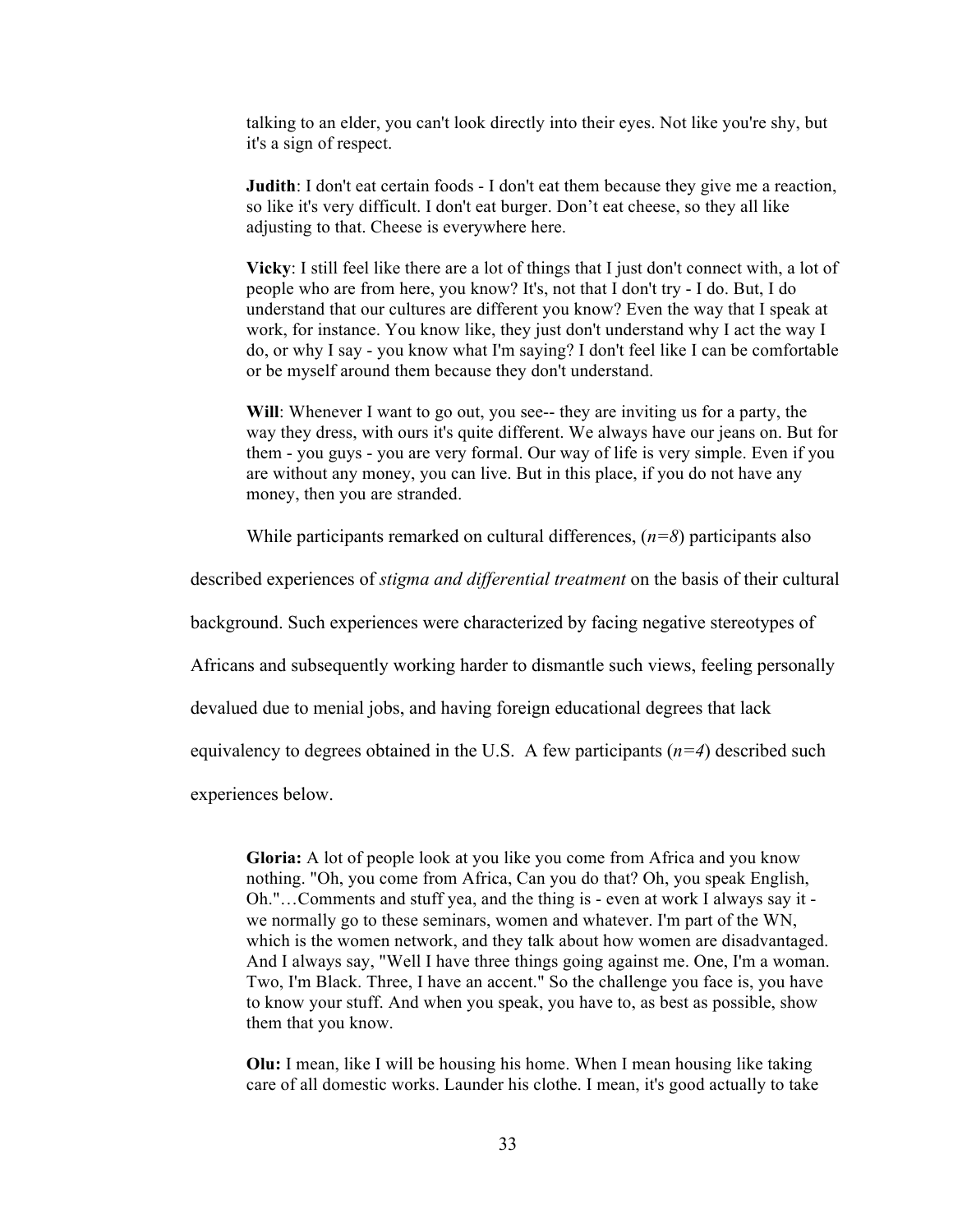care of house and all that, but I was - I don't know how to put it - I was disvalued. I was disvalued.

**Thomas**: I'm a permanent resident and a second-class citizen.

**Marie**: Right off you realize that there wasn't much consideration for your African bachelor's. I came with a bachelor's degree and I kept sensing the pressure to start a degree all over again rather than move forward with what I have.

Additionally, a couple of participants *(n=5*) mentioned that they were not

actively involved in the Sierra Leonean community and they had no desire to be.

While one would be inclined to describe their experiences as aspects of

*marginalization*, they did not provide enough information to support the notion that

they distanced themselves entirely from the Sierra Leonean community or other

individuals within their new host culture in the United States. However, one

participant, Vicky, recalled that she especially felt isolated and experienced a sense of

*marginalization*. It's important to note that Vicky was the only participant who fled

the war in Sierra Leone at a very young age and spent the majority of her life in the

United States. She describes her feelings below.

**Vicky**: Right. But then, the funny thing is I always considered myself-- like in my personal statement for undergrad they said, "Describe yourself." I always felt like an awkward African—like my American parents, they would describe me as an awkward African. And then to my African parents, they would describe me as I felt like I'm not African enough. So it's like I'm in this weird space where I'm not African enough, I'm not American enough. So where do I really fit in?

Vicky also recalled that struggling to find her place was especially difficult.

**Vicky**: Trying to find my identity… I struggled a lot. So that's where my whole interest in mental health comes in. I've been bullied. I've felt isolated. I can identify with people who have similar struggles in identity, and just wanting to feel included and just wanting to belong.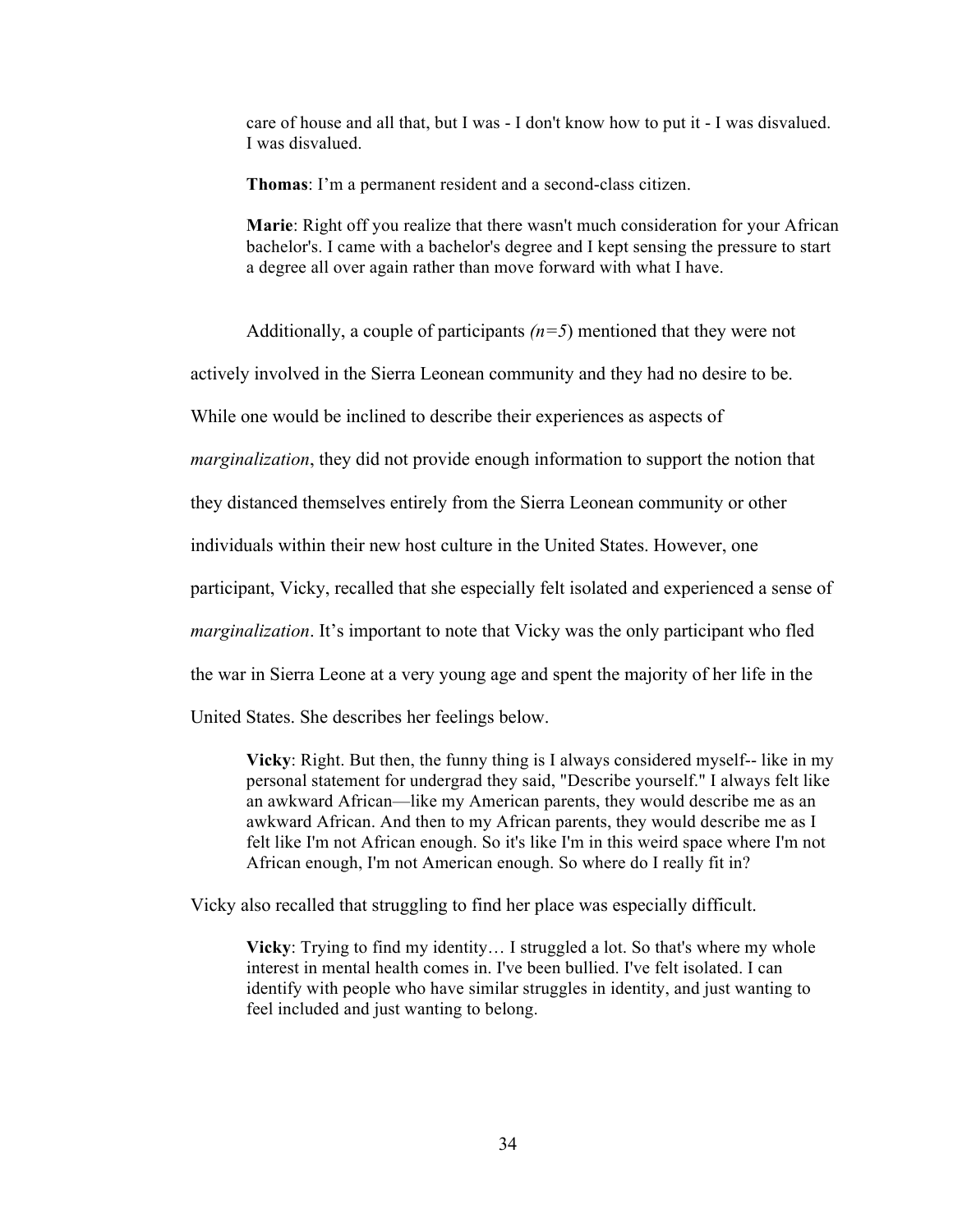As some participants expressed no desire to be active in the Sierra Leonean

community, and another struggled to find her place, a few participants mentioned

instances where there was a *sense of contention with African Americans*. This sense of

contention was described by  $(n=4)$  participants who mentioned that African

Americans did not embrace them but they were more likely to be accepted by others

from other racial and ethnic backgrounds.

**Ida**: I notice that, here, the Black, the Americans, the Black Americans are the problem ones, not the White, the Black.

**Marie**: Caucasians will accept Africans faster then Afro-Americans will accept Africans. I also attended hair school and I was always having that discussion with a lot of them in the school. The Afro-Americans just find it hard to accept Africans, period.

**Thomas**: So all the, my supervisors were African Americans and the way that I was expecting to embrace, we coming from there, now we never felt it. Yea we were treated in such a way that it was not good. Yea the way they treat us sometimes I don't feel they want to embrace us to certain extent.

**Tiffany**: It's just sometimes, what I've noticed is this conflict between Black Americans and Africans. It's like when I came I was expecting the Black Americans to be very welcoming, very arm opening to receive me. I didn't get that as much. Before that, I got that from the Hispanic or other races. To me I just felt like it's like- I don't know, maybe it's something that needs to be looked into, but it's tension between Africans and Black Americans. And I felt that. When going to middle school, I was mocked. Like, "Oh, African booty scratcher." You know the saying that goes like that? And you would get that from the Black American, and compared to the Hispanics or the White or the Filipinos. Trust me, I have different friends. I have Filipinos. I have Chinese. I have African. I have American. I try to be diverse with my friends and everything. But I just feel like it's a tension. Like they're not very welcoming towards us African, especially us Africans. They see us like we're some type of trash. We're beneath them.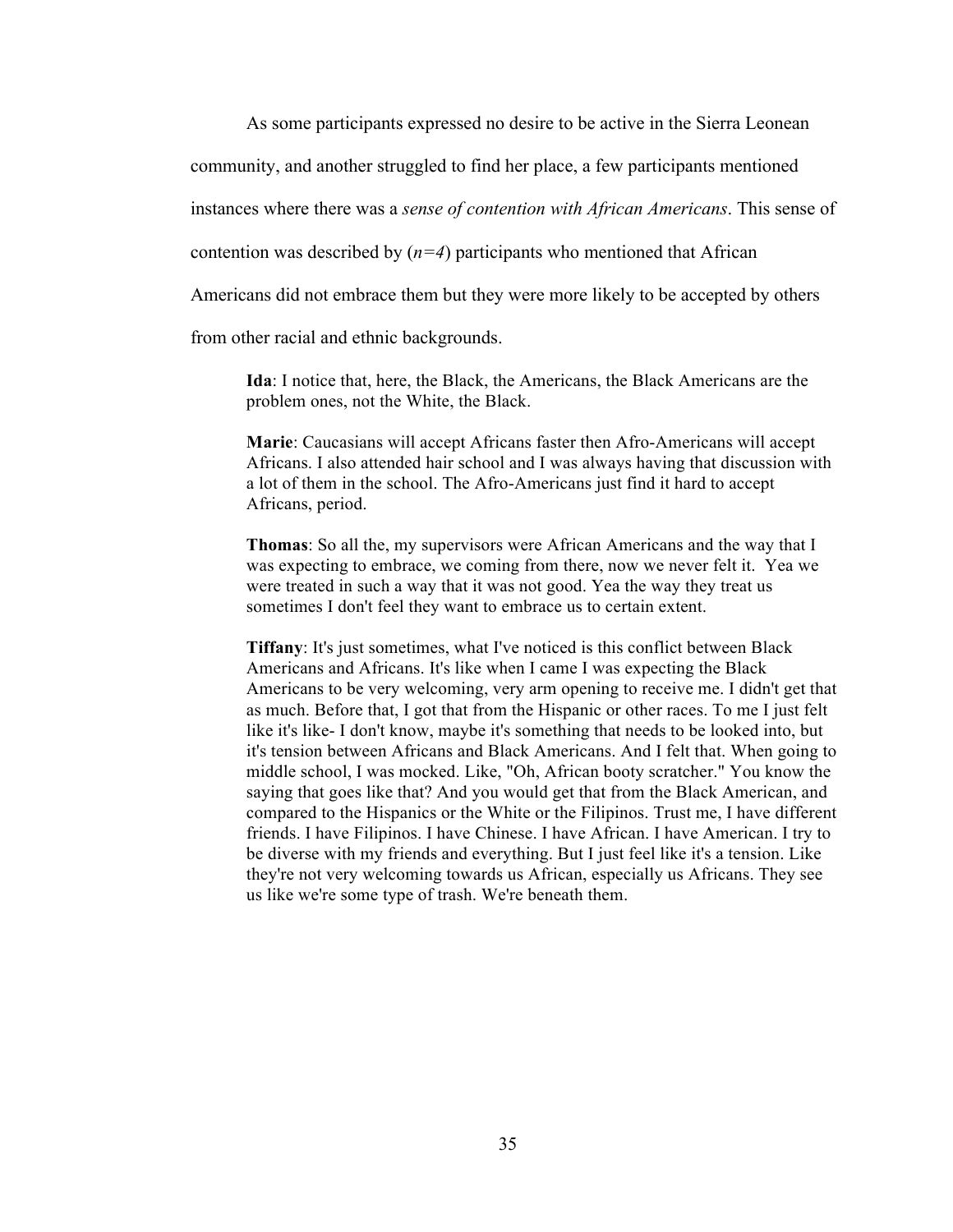# *Psychological Impact*

Just as all participants were impacted by the war in Sierra Leone either indirectly or directly, all participants  $(n=12)$  were impacted psychologically as a result of the war and upon migrating and adjusting to life in the United States. Three categories emerged to describe the psychological impact of exposure to war and/or migration: a) *longing for "Sweet Salone",* b) *dismantled American Dream*, and c) *war scars*. Each category is further described below.

A majority of participants revealed a sense of *longing for "Sweet Salone"* when they were asked the question, *"How have you felt since leaving Sierra Leone?"* Upon relocating to the United States  $(n=8)$  participants mentioned that they have experienced homesickness and feelings of sadness since leaving Sierra Leone, and  $(n=2)$  describe feelings of regret as if things would have been better if they would have remained in Sierra Leone. Four participants (Tiffany, Thomas, Will, and Michael) describe their feelings below.

**Tiffany**: Sometimes I get homesick. Sometimes there are days where I just want to pack up my stuff and go. There are days where I'm like, "I have a reason why I'm here, let me just accomplish it and then go back."

**Thomas**: Sometimes when I sit down, I call my friends back in Sierra Leone, we joke, we laugh, I feel it…Yes, sadness because I want to be among them. We sit down we joke, we talk, what we used to eat, we eat it freely [laughter] we drink our local wine yea. Yea our local wine yea, then at least we do what we want to do [laughter].

**Will:** I'm happy to be in the States, but the way things are going, I'm a bit sad that- this is not what I was expecting.

**Michael**: I felt very hard; it was very hard for me because, basically what I'm doing now I cannot imagine doing back in my country. Like my friend just told you, I'm not sure, he graduated from Fourah Bay College. I was working for a very big company over there, but I decided to come over here. So now, what I'm doing is completely different from what I've been doing over there. No matter what the condition is I think it should have been better to be over there.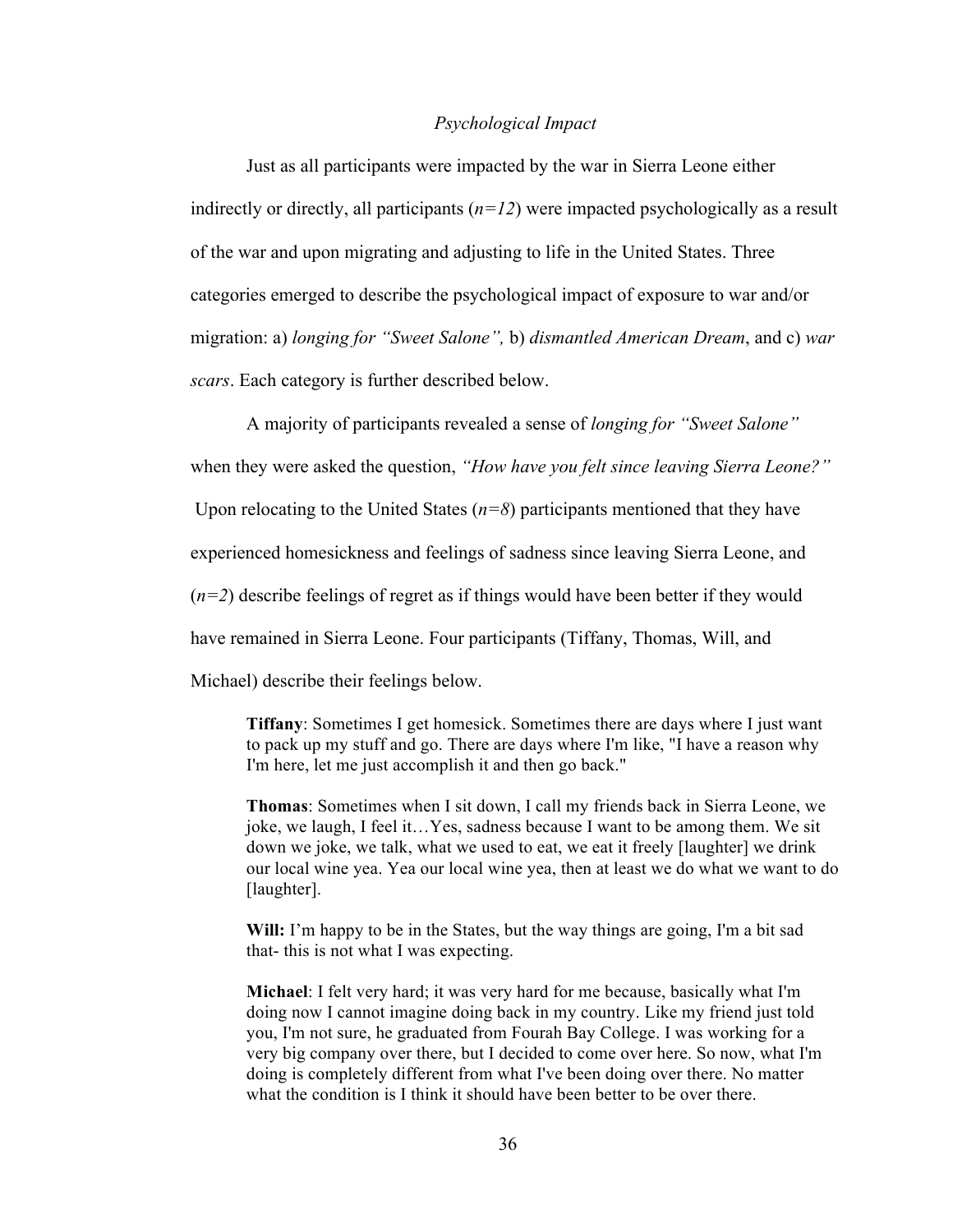Vicky also revealed this sense of longing as she describes a sense of missing out.

**Vicky:** Well, I know that we left family behind so I felt as though I've missed out on that aspect, getting to know my family back home. Also, just the culture. Even though we brought the culture here, I didn't get to experience all the beaches and I didn't get to experience school back home.

While most participants revealed generally down feelings about leaving Sierra Leone,

only one participant, Laila, revealed a sense of relief.

**Laila**: Not-uh… I felt relieved...Yes. The reason why I said I felt relieved is that I was having family problem.

Just as the majority of participants shared various feelings about leaving Sierra

Leone, nearly all of them (*n=10*) expressed the desire to return to Sierra Leone or

apply for dual-citizenship in Sierra Leone and the United States. Five participants

(Marie, Olu, Tiffany, Thomas, and Vicky describe their feelings below.

**Marie**: I think that every Sierra Leonean's desire is to go back permanently, is to die in their country.

**Olu**: Yes. It's always been my desire to go back home, since I came into the United States. So once I achieve my dreams with the help of God, yeah, Sierra Leone, here I come.

**Tiffany**: I wish I could go today [laughter].

**Thomas**: Yes I'm going to be a child of two worlds [laughter] an American- because our constitution back in Sierra Leone you can be dual citizen.

**Vicky**: I thought about dual citizenship. Maybe going back to start a business, start some type of center, because my focus is special education, so I'd like to work with, not just necessarily children, but adults with special needs. Fight for rights and advocate. I don't necessarily know too much about that topic back home, but I know that there's always a need for this advocacy. I would definitely want to go back there and just see what the needs are and then fit in where I get in, I guess.

Meanwhile, only 2 participants revealed that they would like to return to Sierra Leone

only to visit.

**Gloria**: I want back to visit much more. And then when I'm old, my husband is from Ghana, so it'll be between Ghana and Sierra Leone.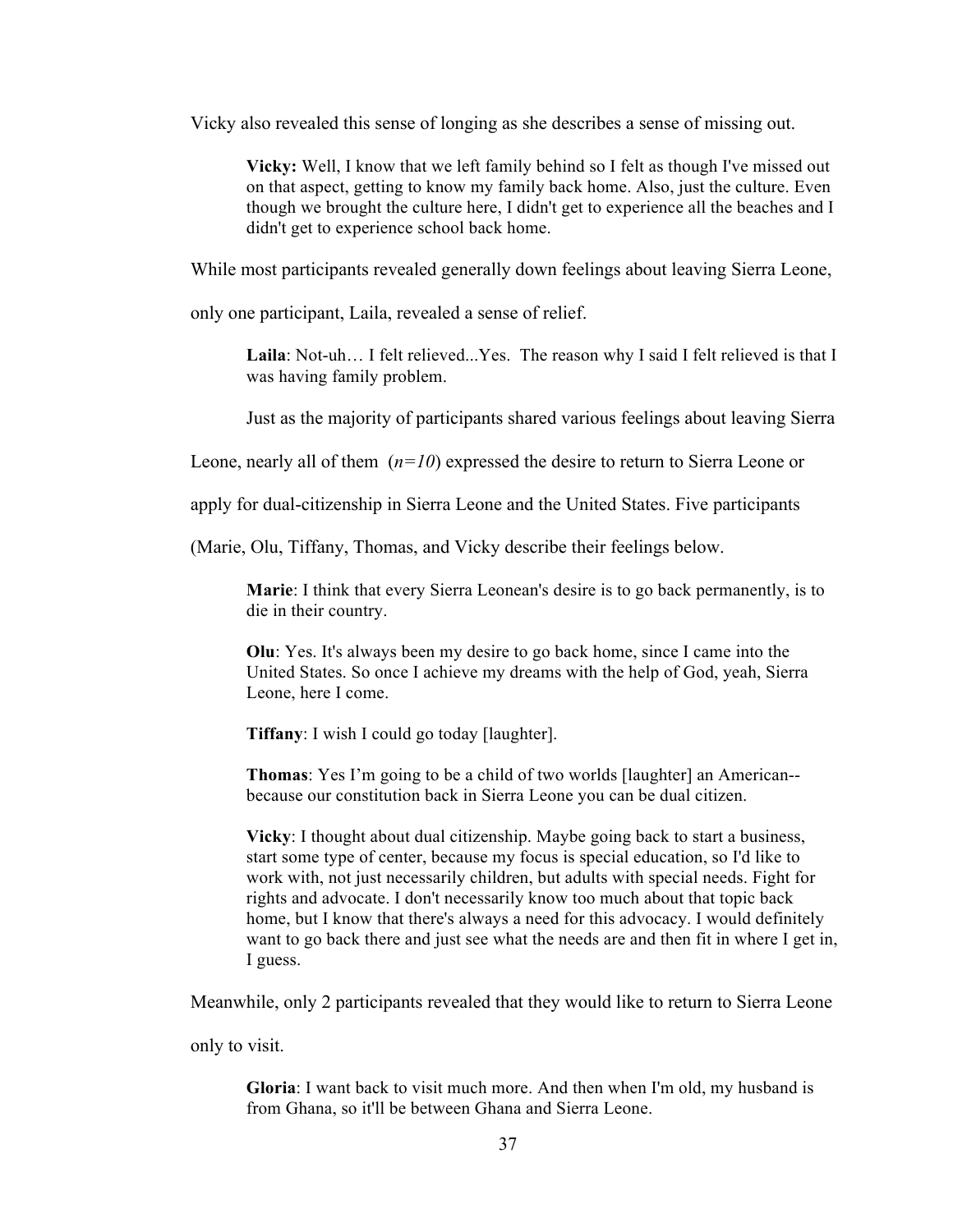**Laila**: Just visit.

While many participants migrated to the United States to further their

education and pursue the American dream,  $(n=5)$  participants described experiences

that reveal a *dismantled American dream*. Such experiences are characterized by the

initial expectations of life in the United States, how goals change, and some of the

challenging realities that are faced upon relocating to the United States. Five

participants describe these sentiments below.

**Marie**: And back home we call here the land of milk and honey. Until you come here, you realize, yeah, it's got a little bit of milk and honey, but it ain't got that much [laughter].

**Michael**: Yeah, when I came initially, I would stay with my family. In fact, I would never thought I would be in the US for two months without having a job based on the perception I was having about America. So for me to stay here two months without a job, I was very, very confused. ---Imagine, for you to stay six months without a job. With a very high perception of what you're going to see. For you to come over here, then you will see the reality. We're disappointed.

**Leo**: Once you are back there you think that coming over here, everything will be fine. And once you come here, you start knowing the realities of being in America. So--yeah. In the first place, the perception of people in Sierra Leone: now once you come to America, you got a good job, you got a place to live and all those things. And it's kind of different somehow because when you come here, sometimes you can get jobs that you never think you got to do, and you just have to do them because you have to pay the bills and survive.

**Olu**: Oh, yeah. Oh, yeah. Somewhere along the way because-- there is a saying - a proverb - which says, "Man propose, God dispose". Right. You will propose that in the future this is what I want to accomplish. When I come to the United States this and this is what I want, this is what I want to achieve. But just as I said, eventually things get changed... It's really hard. You can realize that I mean as you go in, you get yourself involved in trouble. And then once you mess up yourself here, that information's been entered in any of their computer systems or whatever.

**Thomas**: In the month of October I got my first job at [name of company] nursing home in [undisclosed location] as a dishwasher. This was the first difficult job I ever done in my life because back home I was a teacher, I taught in high school, I taught chemistry, geography for 13 years. So coming into another land, in another environment it changed everything, everything changes.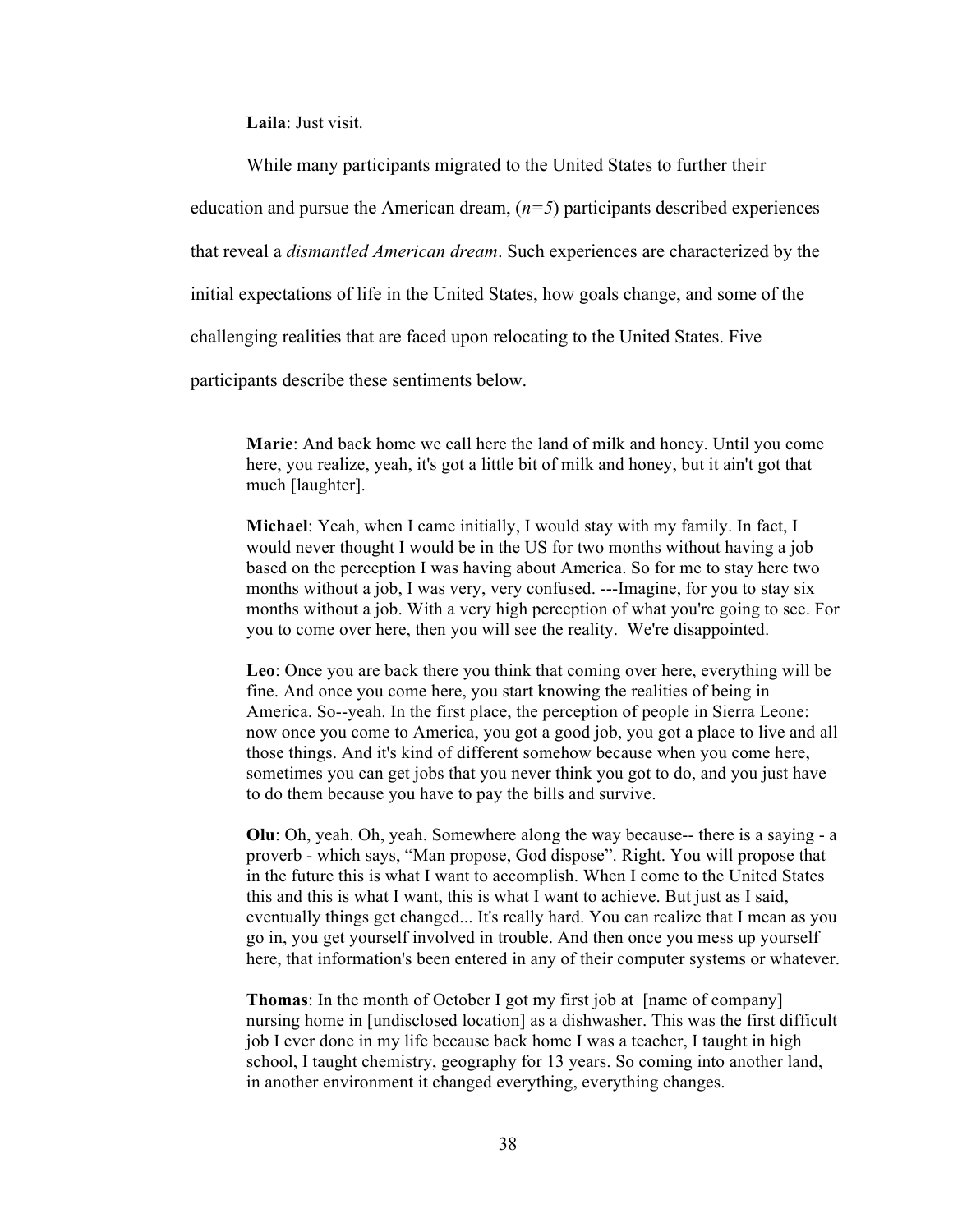Moreover, as participants faced certain challenges upon relocating to the United States and a great deal of them longed for life back in Sierra Leone, one would be remiss not to mention experiences that reflect residual *war scars*. Such experiences emerged for some participants (*n=4*) when they were asked to describe the war in Sierra Leone. While some participants generally explained the setting and individuals around them, four participants, (Gloria, Judith, Tiffany and Olu), highlighted psychological remnants of exposure to war such as painful memories, nightmares, panic flashbacks, and ambivalence about talking about such experiences. Gloria's account is listed below and responses from the other participants are provided in Table 3. Gloria described her experience with a rebel soldier at a security checkpoint when she refused to be searched by a male soldier.

**Gloria**: I remembered one day when they were in power, they were in power for a little bit. And because they were not sure of people, they think that were trying to help the government come back; you have a lot of checkpoints around. We went by some checkpoints. It was me, my sister, my sister's then boyfriend, now husband. They want to check us. There was no female person there, because normally all these checkpoints will have a male person check on a female. "You can not"--And mind you I was a 16 year- old girl, I can't imagine what I was thinking. But, "You cannot check me if you don't have a woman to check me, it's impossible." And the guy was like, "Yes I am. I don't know what you're talking about." "You're going to kill me first", and he did cock his gun, I'm like "Go ahead and kill me, you're not going to touch me". And my brother-in-law stood in front of the gun and said, "No, please don't talk to them. It's like you're going to kill her, but please bring somebody, anybody."

Gloria mentioned that the rebel soldier allowed her sister to search her at the security

checkpoint, however when news of the event reached her father at home she was

chastised for risking her life by refusing the rebel soldier's orders.

**Gloria**: So they asked my sister to check me and then.... When I came home my dad almost killed me he was like, "I will kill you first, do you want to die now!" [laughter] "I will kill you first". But he has always told me that "You need to lose the battle so you can win the war. He who leaves the fight and runs, lives to fight another day."--- I thought it was the most cowardice thing; he would put me down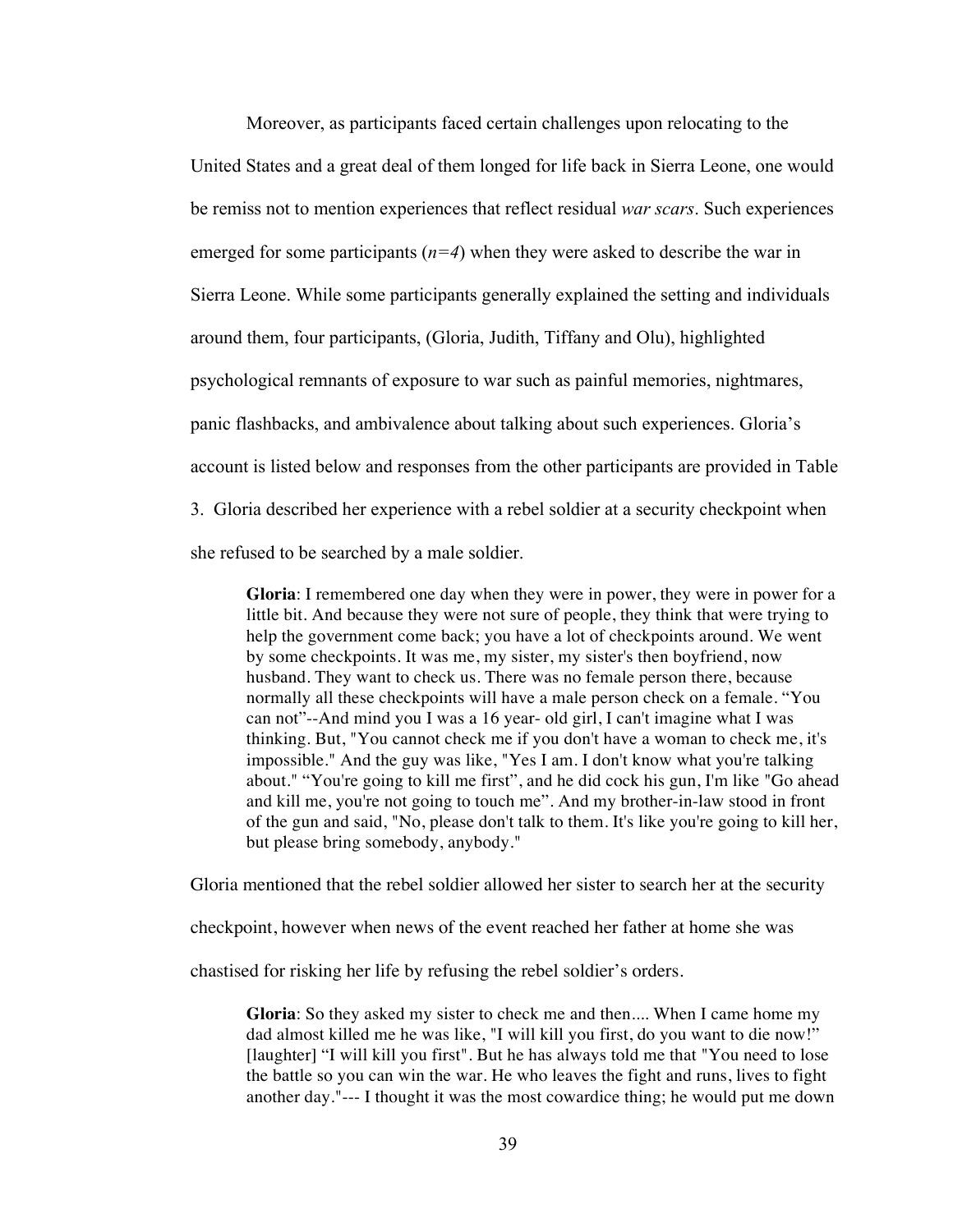because I wasn't afraid of them. I think being naïve or -- and that was scary. They would just kill, they would just cock the gun without thinking and that's it, you're done. And he keeps telling me, "Shut up! Shut up! You don't argue. How are going to argue with a rebel, really?". And now I look at myself, I'm like "really, really, seriously?" So that was something I didn't know until I grew older and I'm like, "Well, that was dumb. That was dumb." [laughter and got tearful]

# *Strength & Resilience*

While many participants faced difficulties during their time in Sierra Leone at the time of the war and through adjusting to the United States it is important to highlight the various factors that have aided their adjustment. The following 2 categories emerged to describe factors of strength and resilience: a) *during exposure to the war* and b) *during adjustment to the United States*.

As participants described the war in Sierra Leone, (*n=5*) participants

mentioned factors that aided their strength and resilience *during exposure to war*.

Factors such as such as having family, resources, faith, and a sense of gratitude for

being spared from significant harm seemed to help participants endure difficult times

during the war in Sierra Leone. For example, as Gloria and Judith recounted the

atrocities committed during the war they both reflected on how grateful they were to

be spared from a heinous act such as rape.

**Gloria:** It was an experience. It was a tough one and people being, people being raped, and they would rape you, it's-- Thank God I was not raped, because one of the things I always say: "Before you do that, you better kill me first."

**Judith**: Some people rape them, Me I thank God because I was small. Even with small kids they rape them too. So that's the only good part for me, they don't rape me, they don't beat me. But have some people they rape, so that's really painful, imagine they rape you at that time and you get pregnant.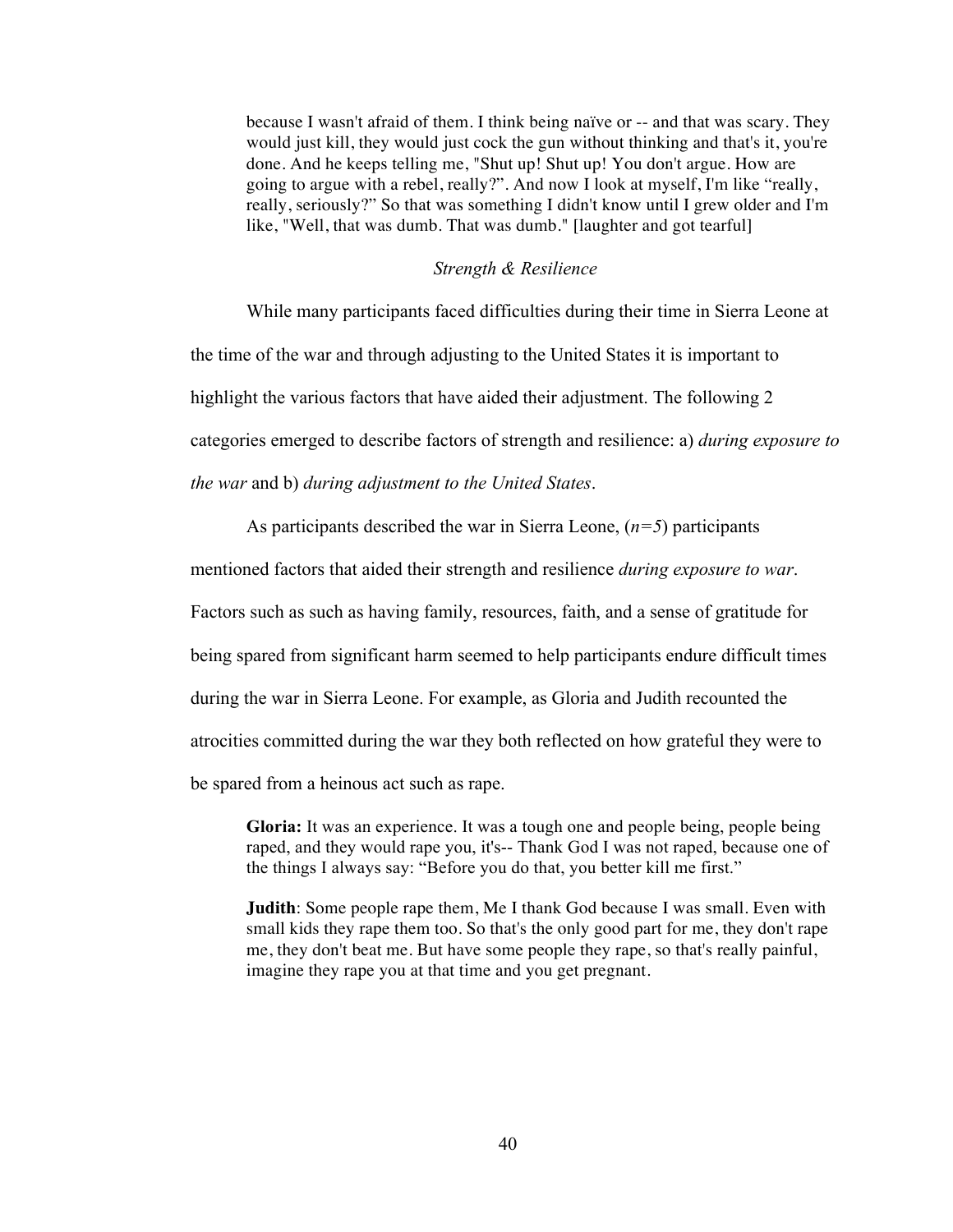Additionally, as Thomas previously described the three months his family spent in the rural forests of eastern Sierra Leone he also expressed how he was spared from significant harm from wild animals as his family used their faith to endure.

**Thomas**: But one thing in the bush when that 3 months we commit ourselves to prayers, we were eating bush meat, bush meat, no rice. Sometimes we sleep on- we only drink water you sleep, sleep in the bush with snakes and dangerous animals but nothing got wrong with us. Yea we see snake, we see dangerous snakes, we only see them passing but they never come near us.

Furthermore, another participant, Laila, mentioned how she was fortunate during the

war due to resources such as food and money.

Laila: When we were living in the…at the house….'cause I worked for the UN, I was getting food. So food was not a problem, not a problem, money was not my problem.

As one participant, Olu, previously mentioned that he did not like talking about

what happened in the war (see Table 3), he also stated that it's important to do so

because reflecting on where you came from can keep you going. Gloria shared similar

sentiments as she recounted on how the war was life changing and allowed her to the

value the importance of life. Both of their accounts are listed below.

**Olu:** It's so sad, it's so sad that you can even reflect your mind to that. But sometimes its good to reflect your memory to history because it keeps you going. Knowing where you're going, where you're coming from, it keeps you going.

**Gloria**: It taught me for life that life is fragile, and all of --you know a lot of things doesn't matter. Relationships are better off than anything else. That's one thing, for me, experiencing all. Living in war was a good thing for me, because it's a bad, of course - but I walked away knowing the importance of life.

While participants evidenced strength and resilience during the war, they also

revealed such factors *during adjustment in the United States*. This category was

further divided into 5 categories, which highlight a) *activities that helped with* 

*homesickness and adjustment*, b) *the ability to "adopt and adapt", c) a sense of*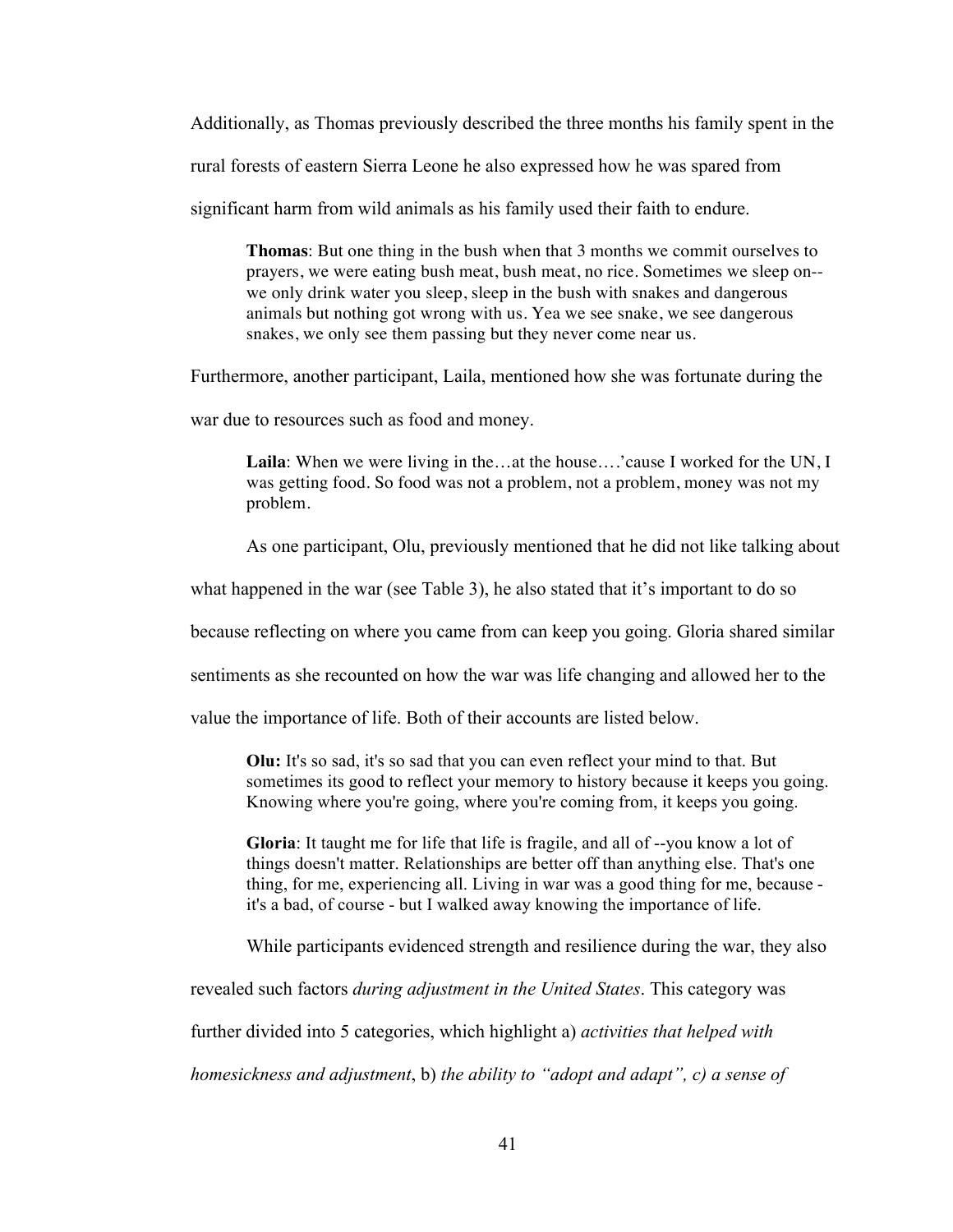*community and support*, c) *submission and commitment to dreams*, and d) *tangible gains upon relocating to the United States.* 

When participants were asked, "*what kinds of things were especially helpful?*" to their adjustment in the United States nearly all participants (*n=11*) revealed various *activities that helped with homesickness and adjustment*. For instance (*n=6*) participants stated that "calling home" or loved ones back in Sierra Leone was helpful, and (*n=6*) participants also stated that seeking advice from family members and loved ones also aided adjustment. A few participants also mentioned other activities such as interacting with others, talking with friends, watching TV and going to school, and engaging in solitary activities such as writing.

Even as many participants faced various hardships during their adjustment to the United States, a lot of participants (*n=8)* described *the ability to "adopt and adapt*" to their new environment. The ability to adopt and adapt encapsulates how participants have adopted new ways of thinking and have adapted to American culture evidenced by feeling at home in the U.S., having a mixture of African and American friends, finding ways to balance Sierra Leonean and American culture, and in some cases not experiencing difficulties because of their ethnic background. For instance, one participant, Thomas, profoundly spoke about the importance of adopting and adapting to one's environment and how he feels at home in the United States.

**Thomas:** Feeling at home yes because one, I was praying for this, I felt at home because I met new friends, met different people, my church community, my school community, my own community... Man is a political animal you should adopt and adapt in every environment, yea. And everywhere and anywhere is your home, it depends to you how you'll be able to adopt and adapt, you see.

Ida also echoed those sentiments when she spoke about how it was difficult to leave Sierra Leone but she adjusted.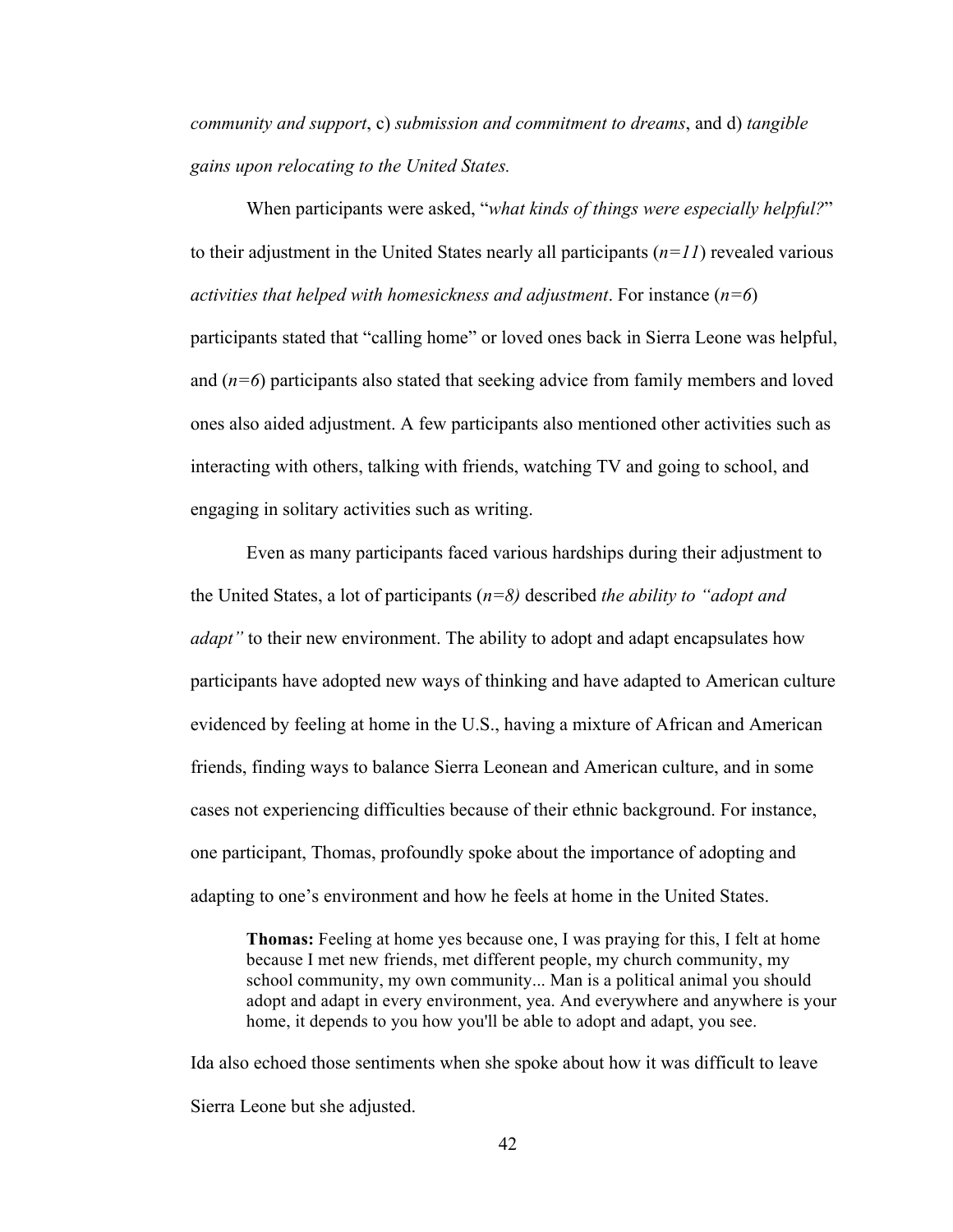**Ida**: I feel bad when I'm coming, when I leave Sierra Leone to come here. I feel bad, but as I come I adjust.

Another participant, Gloria, also expressed her ability to adjust to life in the United

States by finding ways to balance African and American culture as she raises her

children.

**Gloria**: There's a lot of things here that are great that I try to incorporate in my life and I think that will make me be a better person. And I'm trying to do it in my kids as well. So for example, like I was saying before there's just the warmth in the African culture. The love that I feel is missing here and as best as possible I try to keep it. I try to be concerned, I try to look up like I said as best as possible, because with all the craziness going on, you get so busy - you go off with your own madness, you miss things. But as best as possible, I try to keep that. And there's a lot of things in the American culture that are beautiful that I think needs to be incorporated into somebody's life. Like for example, like growing up as a child, my parents did to some extent allowed me to speak up, to speak my mind because I have a lot of fights with my Dad. But in the general African culture, where kids are not allowed to speak back, kids are not allowed to speak up or speak their mind, I guess we could. So we try to incorporate that and said, "Okay yes, you're allowed to speak up."

While  $(n=8)$  participants were able to successfully adjust to life in the United

States due their ability to "adopt and adapt" it is also important to mention that three

(*n=3*) participants, (Olu, Leo, and Will) seemed to be in the midst of "adopting and

adapting" to life in the United States. This is evidenced by their budding interest in

other communities, getting comfortable in school, and stating that the United States

just might feel like a second home in the future.

**Leo**: Well, kind of like it's challenging in a way, but I think I've made a little bit progress here because right now I'm doing my Masters and getting help from the- getting the student's aid to help me go on with my Masters.

**Will**: I like to interact with the Spanish community because I want to speak Spanish.

**Olu**: Oh yeah, okay. Let me say this, inasmuch as I don't know what the future may hold, so for now I think I don't feel like home and America, United States to be specific, is going to be my second home. Yeah, maybe that's going to be in the future, but I don't know for now... I wish I'm involved in Sierra Leone community.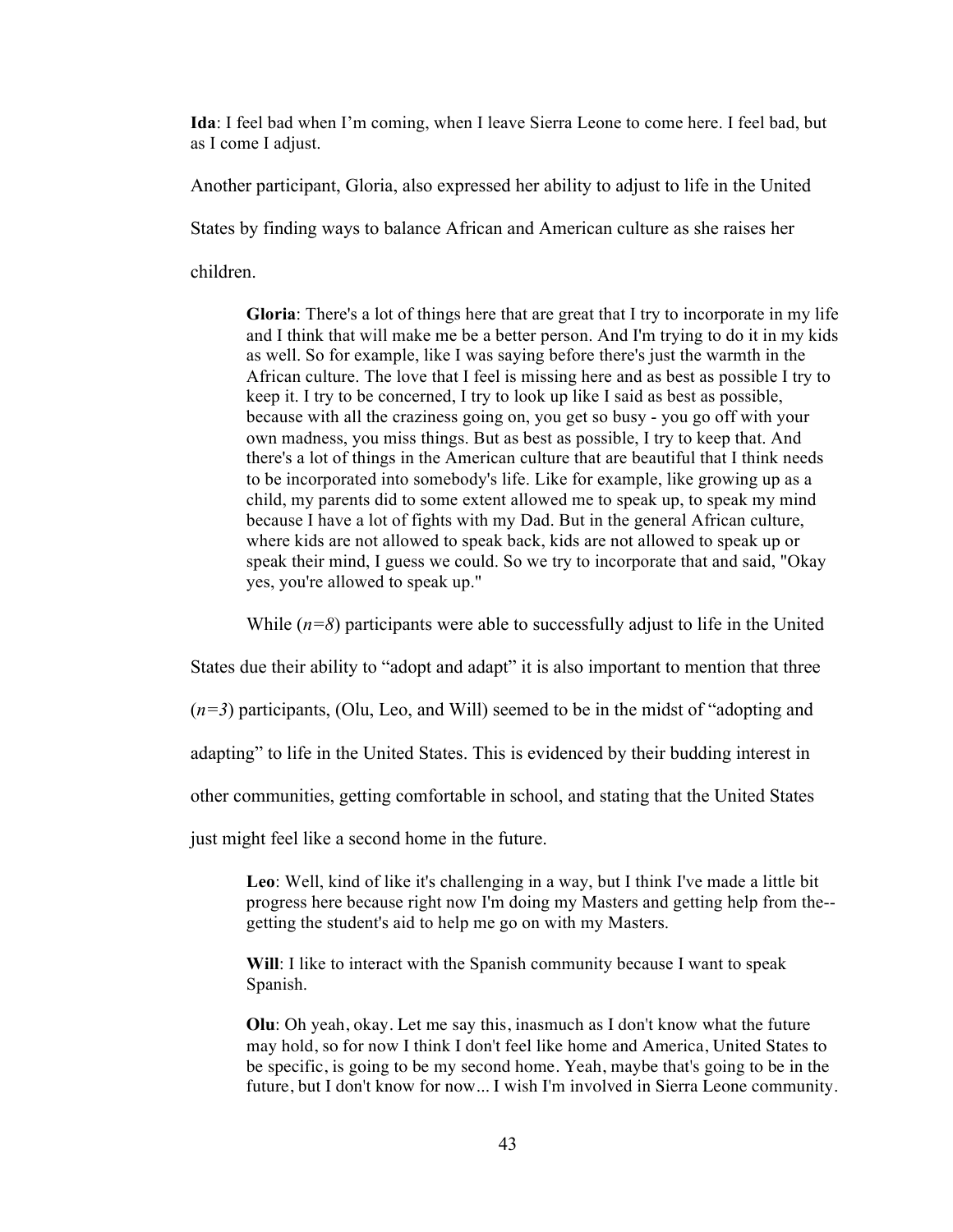But for now, no. So to put it straight, I'm not yet well known in this community but I do believe in the future.

Though many participants have adjusted to life in the United States and a few are still in the midst of adjusting, nearly all participants  $(n=11)$  revealed that another factor that aided their adjustment, *a sense of community and support.* Maintaining strong cultural ties to Sierra Leone and seeking support from family members, other Sierra Leoneans and/or African communities in the United States evidence this sense of community and support. For instance Marie mentioned that the United States now feels like home to her due to her strong connection to the Sierra Leonean community.

**Marie**: Now, yes. Because of my interaction with the community, the Sierra Leonean community to me here is just like back home, other than the basic necessities of life that are easily-- you can easily utilize the basic necessities of life here and medical benefits and things like that. But otherwise when it comes to community, for me it's just like back home.

Another participant, Michael also mentioned how living with his friends and former college roommates from back in Sierra Leone has also been helpful, alongside using the Internet to reach home and get updates on Sierra Leone. It's important to note that Michael's roommates are Will and Leo who were also participants in the current study. Even as all three young men previously mentioned that they were not actively involved in the greater Sierra Leonean community, their connection appears to offer a sense of community and support amongst each other.

**Michael**: Like I'm living with my friends, and most these guys we've been living back home even since we're in college so they're one of my most favorable friends. And secondly, thanks to YouTube at least you can update Sierra Leone on a daily basis. That's so and at least you could use Viber to call back home and talk to your family and friends so that keeps me going.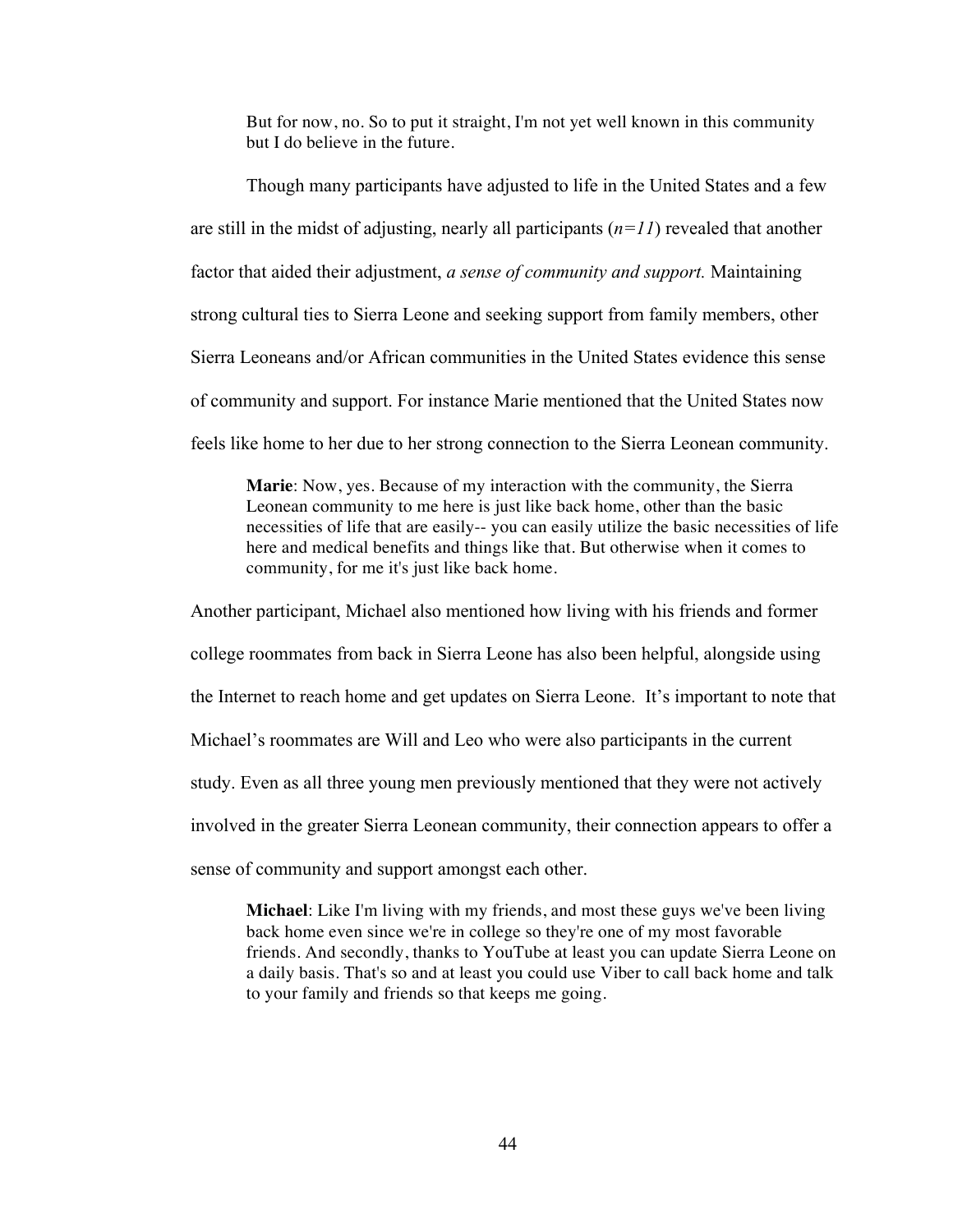Additionally, a different participant, Olu mentioned that perhaps migrating to the United States provides the impetus for connecting with other Sierra Leoneans in the United States for support.

**Olu**: Oh yes, I've met all type of people but actually-- so to speak, Africans don't love themself. We Africans, we don't love ourselves when we are in Africa, right. But I don't know the reason for that. I just don't know the reason, but at the same time, once we're out of our continent, things get changed. Things get different, yes. That is something that I've studied long ago. Even in Sierra Leone, when I'm in Sierra Leone right, Sierra Leone is known for loving strangers. We don't love ourself but we do love strangers. So, Africa, as a whole, we don't love ourself, but whenever we get out from our continent, we get united. We're able to define ourself.

As a sense of community and support from other Sierra Leoneans has aided

adjustment for the majority of participants, *submission and commitment to dreams* has also aided adjustment in to life in the United States. For (*n=6*) participants this

subcategory was characterized by having a drive to succeed, a strong faith, a sense of

purpose and being committed to one's goals despite difficulties. Two participants, Olu

and Thomas describe their thoughts below, additional participant responses are

outlined in Table 4. Olu specifically stated that submission and commitment are two

factors that have greatly aided his adjustment in the United States thus far.

**Olu**: Oh yes. Is two things to the name. Submission and commitment. Submission to-- I mean, in life, there are certain challenges that you'll be facing, right? But once you have your purpose, you have your dream you want to achieve, I think you will care less that the challenges that you're facing, because you have a dream that you want to achieve at the end. So you just need to submit yourself for the time being, because in the future, I think things will get better. So submission is one thing that's helped me greatly and commitment. Once you commit to what you're doing - giving your time, your knowledge, I mean, accept the challenge.

Thomas also echoed such sentiments and attributed his ability to overcome challenges

to his faith.

**Thomas**: So that's why I took up this challenge and I've committed hands from God Almighty that's why I encourage you that, What God has done for me from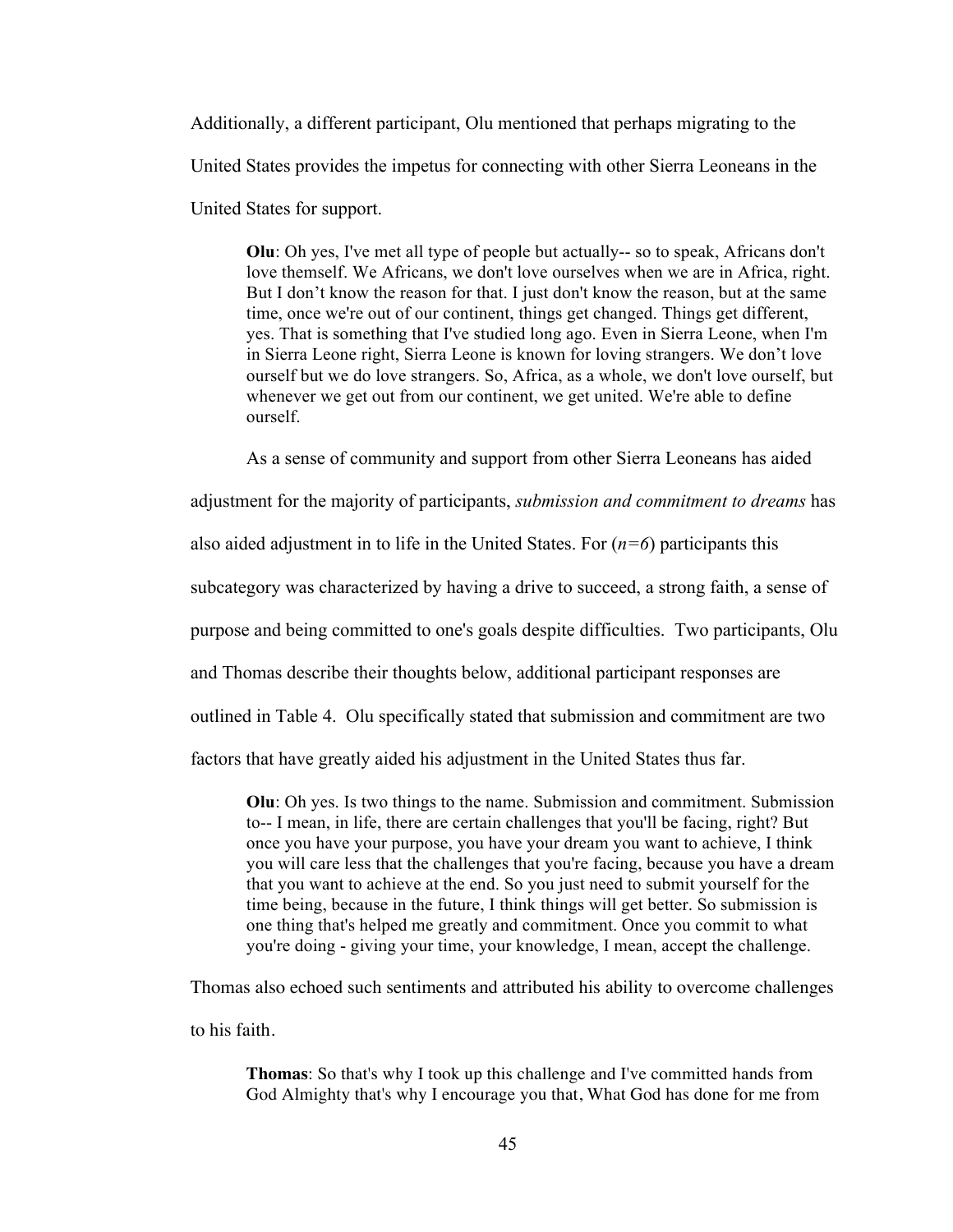the 7th of July 2008 to the 7th of June 2014, that is a miracle a--so miraculous, very, very miraculous this is my life and I'm just I'm not even 60 years you see. So because one, each time I want to move He's with me. I commit everything into his hands. I will do **nothing,** nothing I will do in this country without him. And nothing you should not do without him because without him you can't see a way. You see, without him you can't succeed in life.

Lastly, while participants named various factors that have aided their adjustment, ranging from specific activities like calling family members for support to having a strong sense of faith and commitment to succeed, it's important to note that every participant (*n=12*) mentioned *tangible gains* upon migrating to the United States. All participants mentioned that they have gained something during their time in the United States in spite of the challenges. Many recall that they have gained so many opportunities; education, family, meeting different people and learning new things, and a sense of freedom and stability, including the opportunity help other family members living back in Sierra Leone. One participant, Leo, nicely summarizes what so many have gained upon migrating to the United States.

**Leo**: And being here itself is a very big opportunity because there are millions of people trying to come to America, and never did, so being here itself is a big opportunity for me.

# *Researcher Recommendations*

Conclusively, while the aforementioned themes, categories, and associated subcategories served to address the two major research questions of this study, this last theme describes various factors that serve to aid researchers and other professionals working with vulnerable populations, more specifically Sierra Leoneans. At the conclusion of the interview, all participants were asked the question; "*If you had the chance to talk to a group of people who would like to help other immigrants from Sierra Leone what would you like them to know*?" Participant responses fell along two categories: a) "*go to the ground"* and b) *genuine investment.*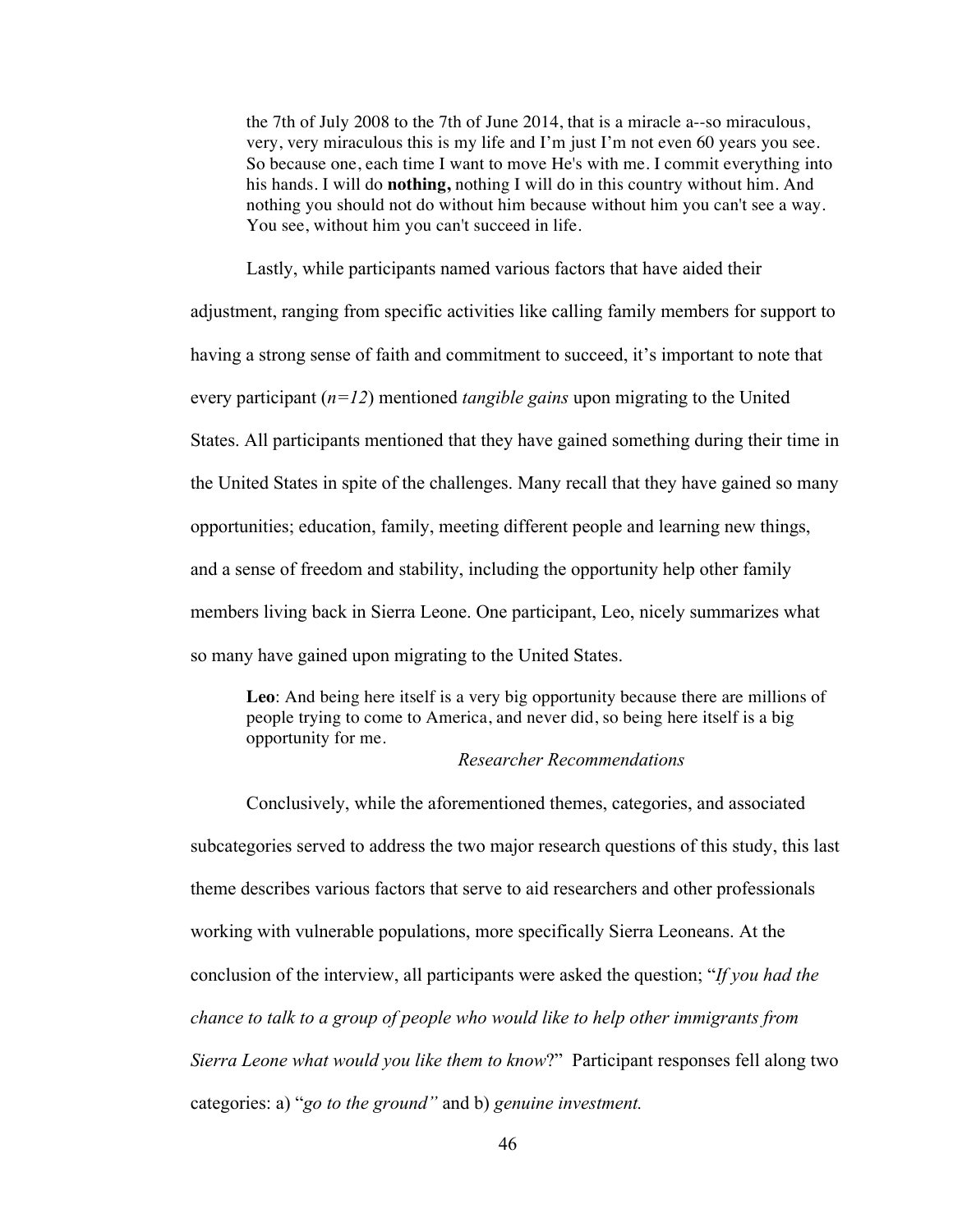Nearly all participants (*n=11)* advising to *"go to the ground"* described the importance of understanding the people of Sierra Leone and their specific needs by going to the source. One participant, Olu, mentioned the power of going to the source in midst of talking about the war in Sierra Leone. The following statement was provided after he stated that he did not like talking about what happened in the war but he understood the importance of doing so.

**Olu**: No, I think, there's a saying, never let your strangers to write about your history, I think. Yeah. Never let a stranger to write your history. I think you need the right source; you need your own research to make things look better somehow. And then I think I'm the right person to give you this answer.

"Go to the ground" was further divided into 3 subcategories, as participants

mentioned that people who aim to help Sierra Leoneans must be aware of a) *the needs* 

*of Sierra Leoneans,* b) *post-war cultural politics* and c) *the war in Sierra Leone*. For

instance, Gloria mentioned that "going to the ground" is a vital step to take in order to

address the true needs of Sierra Leoneans.

**Gloria:** Go to the ground. Some day I wish to help, go back and help, but a lot of organizations should go through--- I understand that people go through third parties and most of the time it doesn't get to the person that needs it. So if you really want to help go to the ground and get to understand the people. Get to understand their needs; because sometimes I get so frustrated, people talk to you and say, "Oh I send soap." A bunch of soap, really? No, we don't know what they need and you sending soap. Yeah, they can make their local soap and their cleaner to clean. So go to the ground, study the people, mingle with the people, then you can really know what they need and you can really help them. Then you can make a difference. That's what I would sa

As (*n=9*) participants stated that individuals aiming to help Sierra Leoneans

must be aware of *the needs of Sierra Leoneans*, they identified specific needs pertinent

to Sierra Leonean immigrants living in the U.S. as well as individuals still living in

Sierra Leone. For instance, participants stated that healthcare and education are still

greatly needed in Sierra Leone.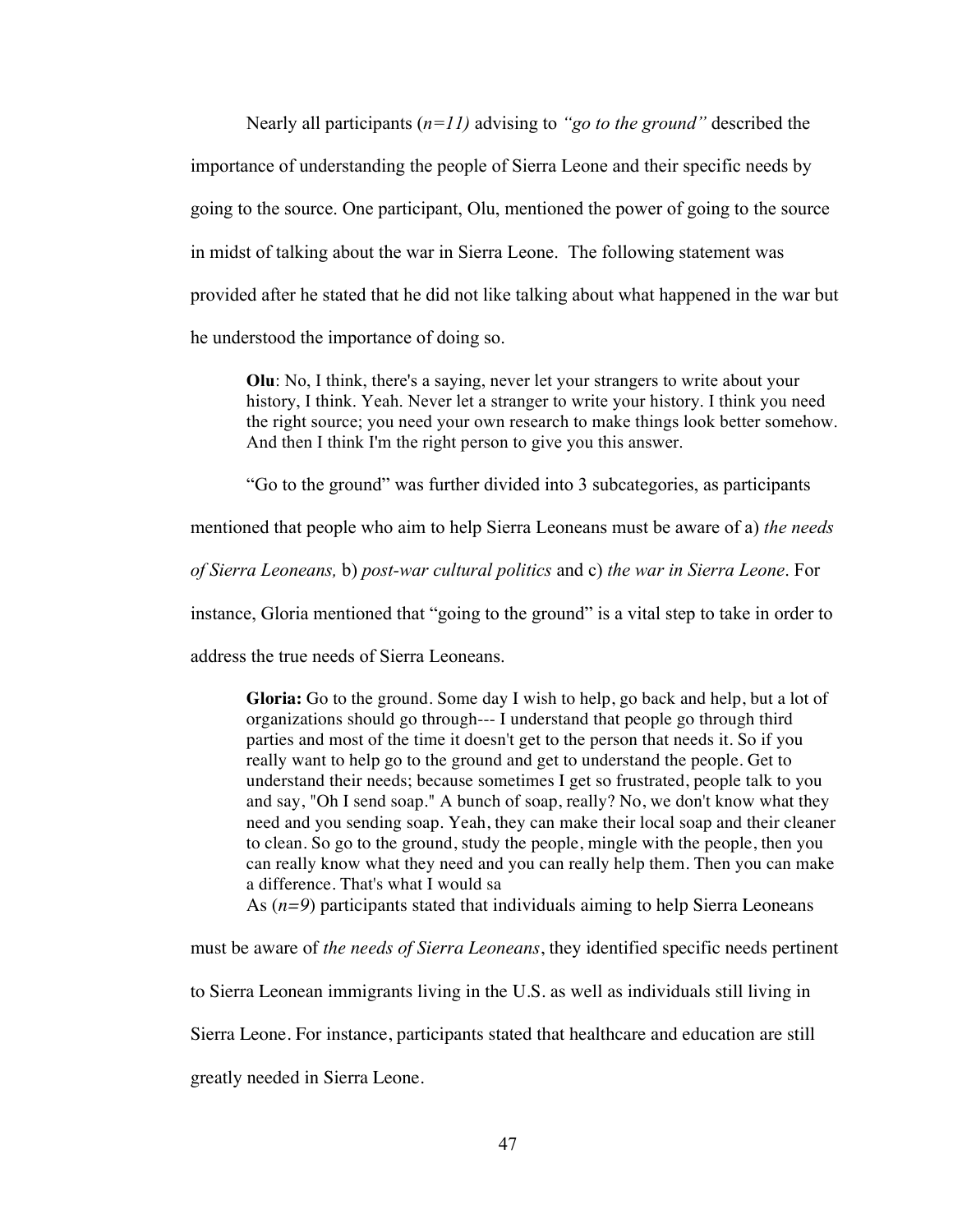**Marie**: I would like them to know that good healthcare is very much needed. I've heard horror stories about people being given antibiotics and they have fake drugs - and they don't do anything to you. Maybe the drugs being supplied back there are from countries - not naming any names - that put dust in a capsule. How could you do that? Just being able to get access to genuine drugs for you to be cured is a good thing.

Laila: They can help them …like…education wise…try to improve education in Sierra Leone. I think that is the main thing affecting Sierra Leoneans.

Meanwhile, participants mentioned that people wanting to help Sierra Leonean

immigrants living in the United States should focus on factors that can help build their

career and gain success in the United States.

**Thomas**: I would like them to know about how this immigrant could gain success in the country and live successfully in this country. Successfully, yea so you see because we the immigrant we're faced with a lot, especially with employment, yea our employment status is so shaky yea.

**Laila**: For people who are here, if they can….I will tell the group of people, if they can help immigrants that are here, to help them build up their career, help them to do something that will help them in the future and that way if they decide to go back home they will try to help others, the less privileged people. Furthermore,  $(n=4)$  participants also stated that individuals aiming to help

Sierra Leoneans should be aware of *post-war cultural politics* in Sierra Leone. Such

politics are characterized by class differences, unequal distribution of power and

resources between the capital city of Freetown and the rural provinces, and differential

treatment of Sierra Leoneans returning to back to Sierra Leone. For instance, Marie

remarked on how Sierra Leoneans living in the U.S. can no longer influence policies

back in Sierra Leone even if they contribute financially.

**Marie**: We don't have fair treatment anymore because we're considered as rich people just because we are out here, right? We don't get a say in politics. We don't get a say in a lot of things because we are out here. So being out here is keeping us out of the policy-making in our own country. They want our money - they come here and fund-raise - but they don't want us to be a part of the policy making.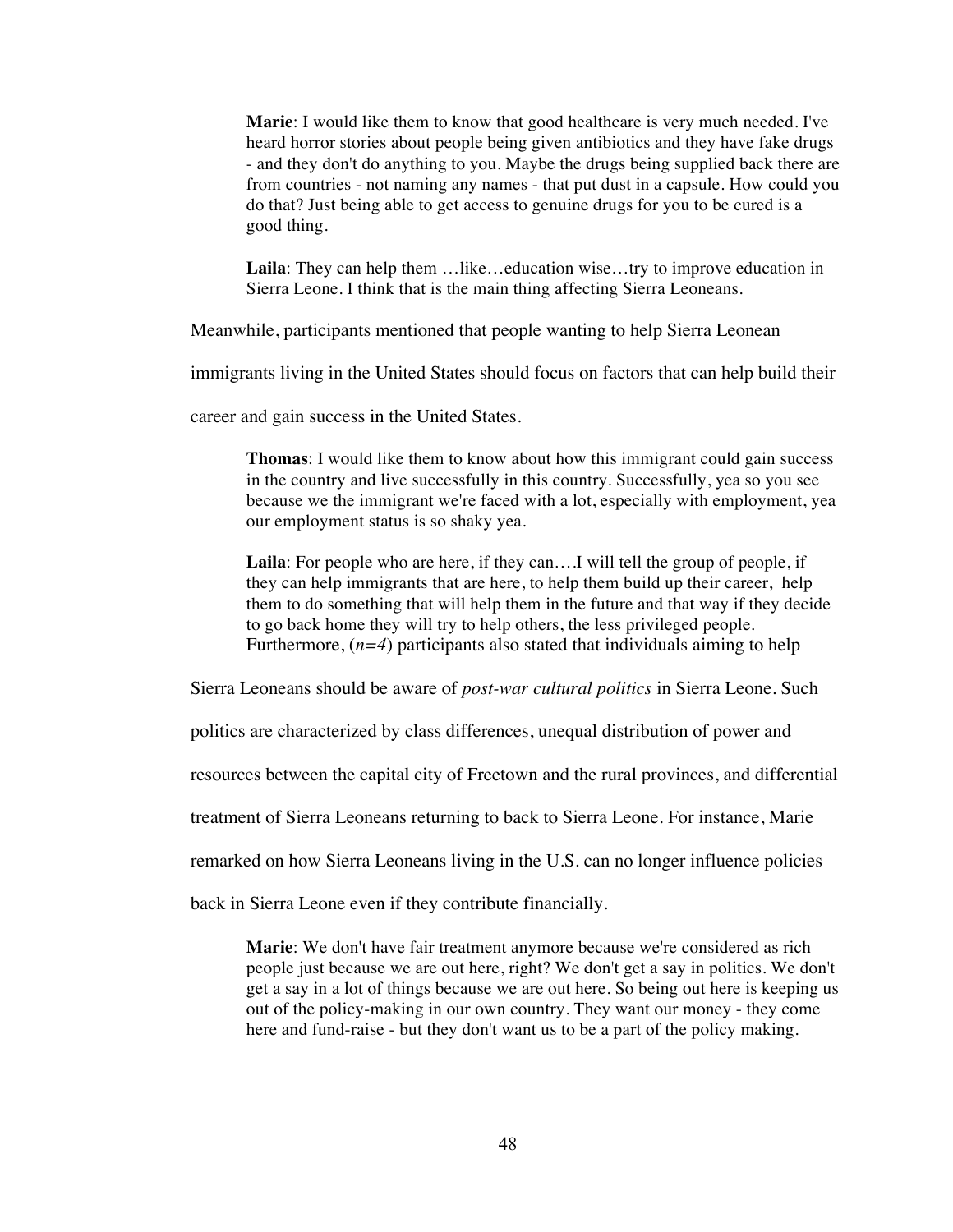Additionally, Laila mentioned how life for individuals living in the rural provinces is especially hard because most resources are concentrated in the Capital city of Freetown.

**Laila**: Yes, everything is concentrated in Freetown. Yes, it is not like here. Unlike, Sierra Leone, people have to travel so many miles to buy--to buy wholesale goods. They have to drive back, pay transportation...by the time the goods reach to their final consumers that would be expensive. Then because of that...living on the provinces is very hard; it's very expensive because everything is centralized in the city.

Such cultural politics illustrate some of the challenges individuals aiming to help Sierra Leoneans may face in light of the post-war effects on the political climate of Sierra Leone and its residual impact on Sierra Leonean immigrants living in the United States.

Finally, (*n=3*) participants stated that individuals aiming to help Sierra Leoneans should be aware of *the war in Sierra Leone*. Even as some participants previously expressed a sense of ambivalence about talking about the war in Sierra Leone, they revealed that spreading awareness about the war is important. For instance, Judith stated that it's important for individuals aiming to help Sierra Leoneans to know everything that has happened in Sierra Leone.

**Judith**: I would like them to know everything so they would see. It's essential to note that initially at the beginning of the interview, Judith appeared to be somewhat distant and gave short and guarded answers. However, at the end of the interview, when asked the question "*Is there anything else that you would like to share?*" she shared a more detailed account of her experience, further illustrating her point on spreading awareness about the realities of war.

**Judith**: Yes, One more. When I was like in Africa during the war, my grandmother took me like from the mosque to go to see my, to go live with my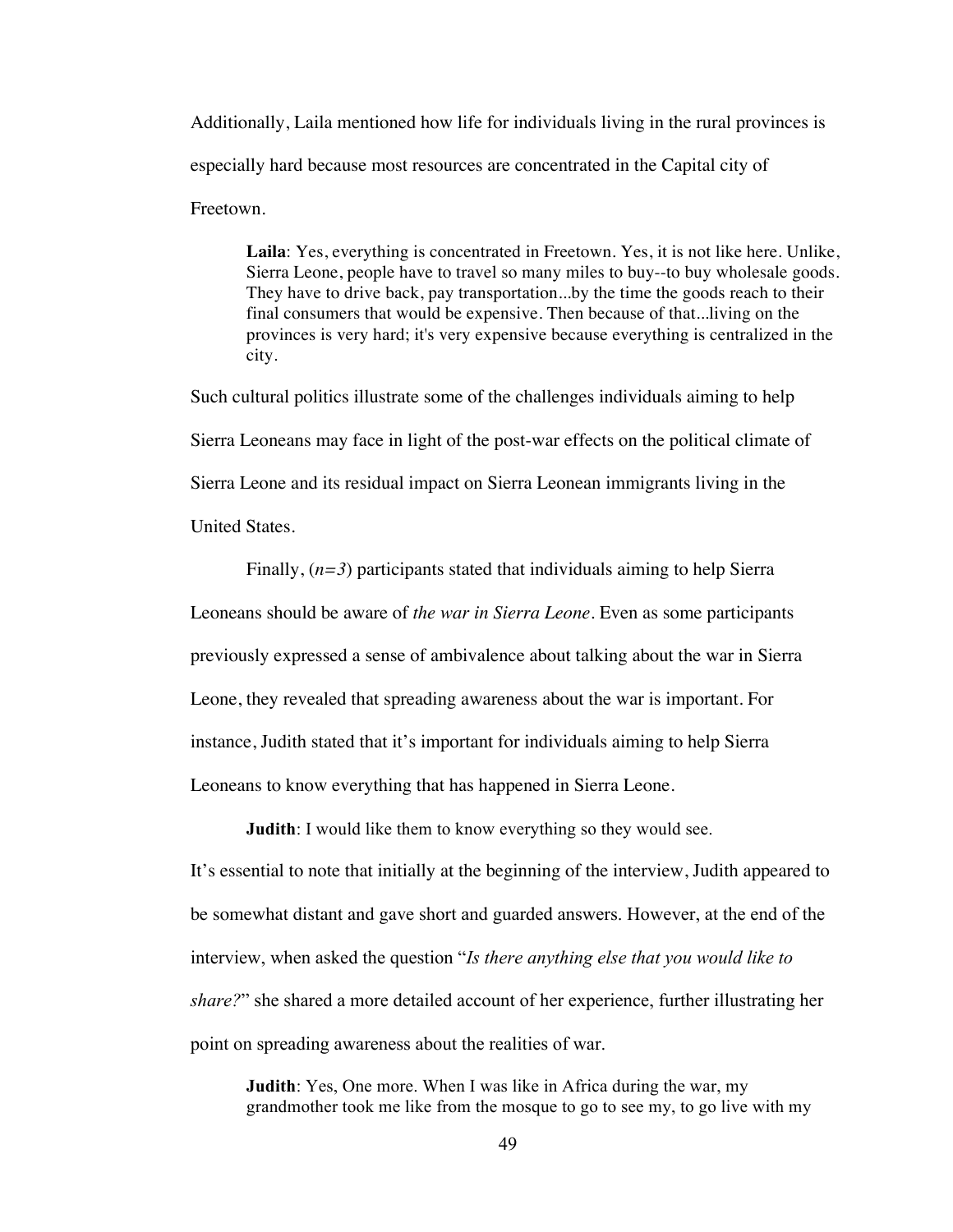Aunty because they was killing people a lot. I walked with my knee from like, let me say from like when you enter inside here to down the streets. All the way down. With your knee.

Judith explained that she had to walk on her knees to avoid the line of fire from the

rebel soldiers' guns.

**Judith**: No. Not doing like they will not see you and then when they shooting, you have to like down---Yes, to duck. That was really painful.

Meanwhile, Olu also mentioned that spreading awareness is important so it can shed

light on the issues Sierra Leoneans face.

**Olu:** Yea you people do help us a lot with how by revealing to you some of our issues. It somehow give that relief like, "Oh, there are people out there who-- I mean, fighting for us." Not even not directly but somehow. I do believe one day if it didn't show up with me but in the future, people that are coming to United States from Sierra Leone or Africa as a whole, I think they will realize something better and then live a better life.

Lastly, Tiffany mentioned that spreading awareness about the war is vital so others

can understand the people of Sierra Leone.

**Tiffany**: They have to know Sierra Leoneans have a long violent history, they might be perceived as violent people but they are not. It's because of their past.

As participants commented on the importance of understanding the needs,

cultural politics, and history of Sierra Leoneans by "going to the ground", they also

revealed that individuals aiming to help Sierra Leoneans should be *genuinely invested*

in helping Sierra Leone. For instance, towards the end of the interview when

participants were asked the question, "*Do you have any questions for me*?" many

participants  $(n=8)$  participants seemed quite interested in the researcher's investment

in helping Sierra Leone. Table 5 outlines the specific questions that participants asked

at the end of the interviews.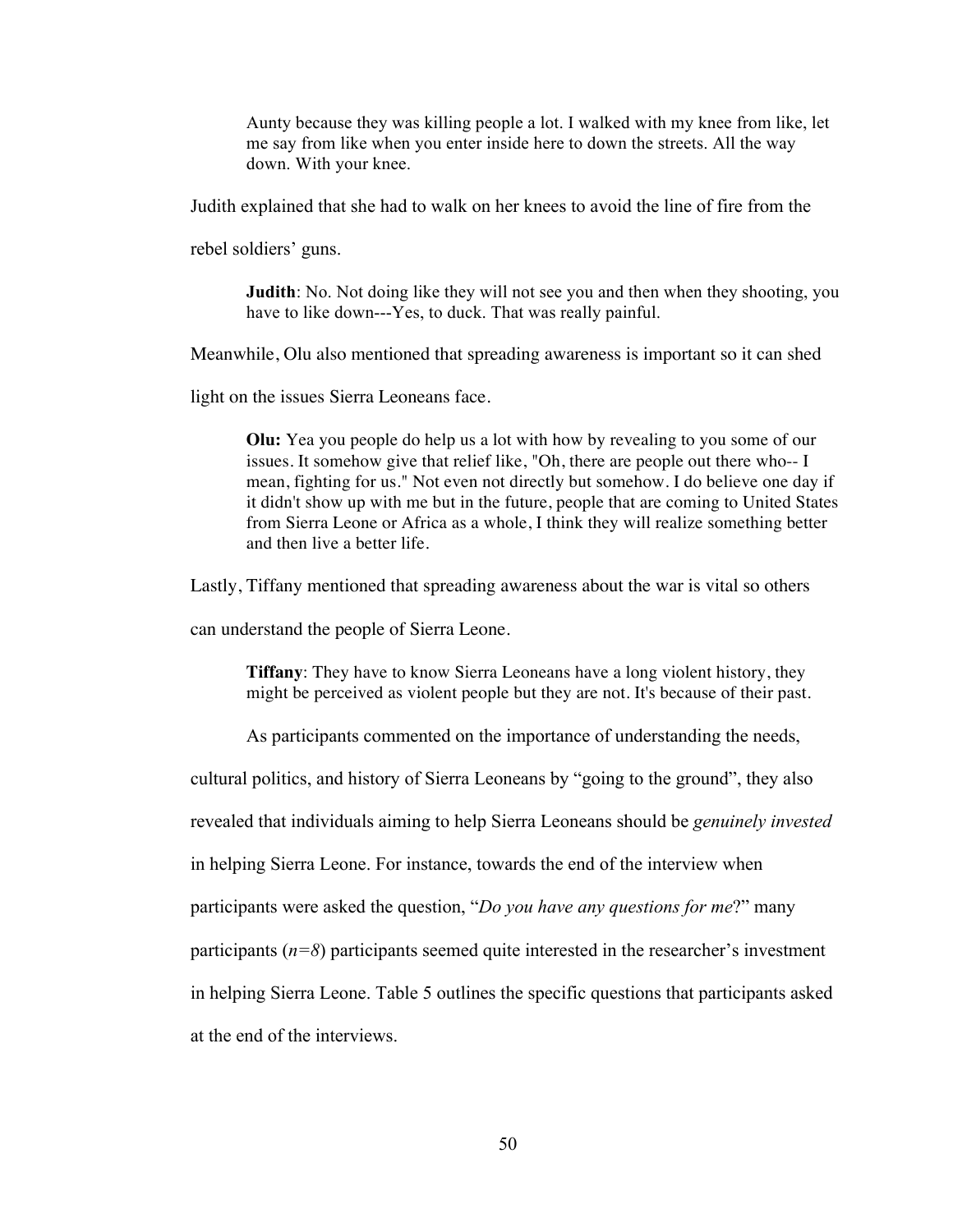More specifically, some participants  $(n=5)$  expressed curiosity about my cultural background and asked why Sierra Leone was chosen as the topic of inquiry. Additionally, Some participants  $(n=4)$  recommended that I translate this research into action and half of participants  $(n=6)$  stated that they would recommend this research project to a friend. For instance, Marie stated that she would definitely recommend this research project to a friend but she did not like that this project was just for my master's thesis because it is an important topic for many Sierra Leoneans.

**Marie**: Most definitely, yeah. Only thing I don't like about it is the fact that it's just for your paper right now. I really hate that part of it.

Meanwhile, Tiffany and Thomas gave specific recommendations on the future

directions of this research.

**Tiffany**: As far as-- just like was asking earlier, I don't know if we had that stuff in the recording and stuff like that. I asked you if you - besides you doing this for your thesis and stuff like that - if it's something that you want to bring out to the open, you know? Let people be aware of it and just like what you said, maybe have an organization, not only for Sierra Leoneans but like immigrants in general. Because I believe a lot of immigrants are misunderstood. There's an issue that I think tends to be overlooked.

**Thomas**: What you are doing I'll be happy; I want you-- this research to be translated into a project…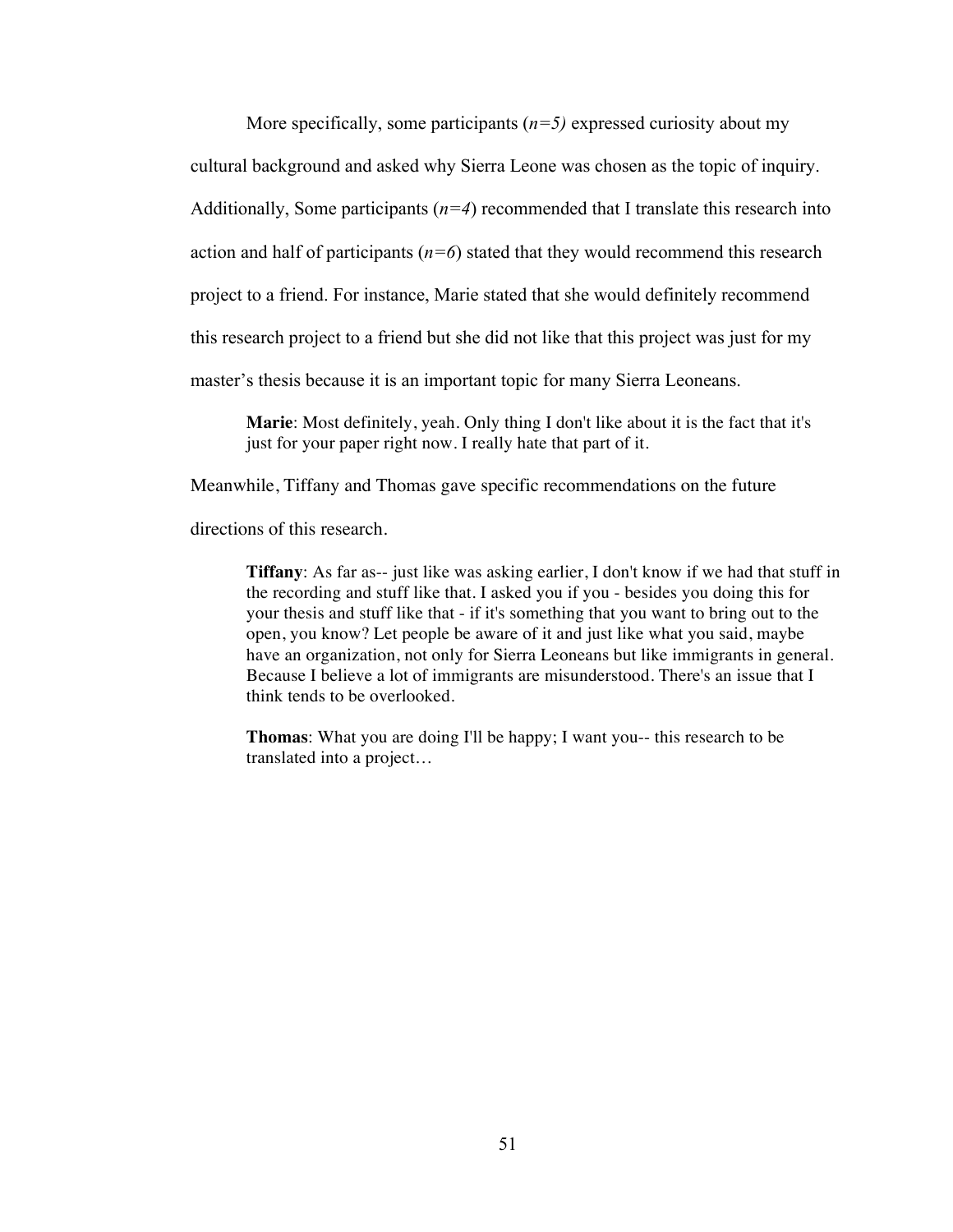#### **Chapter 4: Discussion**

As research regarding the mental health concerns and psychological adjustment among African immigrant populations in the United States is limited (Kamya, 1997; Venters et al., 2011), this study aimed to qualitatively explore the distinct experiences of an understudied group. The interviews yielded very rich descriptions of the impact of war, adjustment, and various factors that have aided or hindered success in the United States.

# *How do Sierra Leoneans describe their adjustment to the United States after probable exposure to conflict in Sierra Leone?*

Participants described adjustment to the United States as an initially difficult process. The majority of participants migrated to the United States for educational reasons, to chase the American dream, or to join family. Surprisingly, only one participant's family fled the war in Sierra Leone to seek refuge in the United States. Although, one participant's (Vicky) family fled Sierra Leone at the spark of the war, she noted that her family was economically advantaged revealing that they had the resources to relocate to the United States. Hence, nearly all participants in this study represented *voluntary immigrant minorities*; a term often used by researchers Ogbu & Simmons (1998) within the cultural-ecological theory of minorities.

On the surface, participants in this study seem to significantly differ from *refugees, or asylum seekers*, who are forced to come to the United States because of civil war or other crises in their places of origin. However, one of the most salient themes within the current study was that the war in Sierra Leone was impactful. Nearly all the participants were impacted by the war in some shape or form. The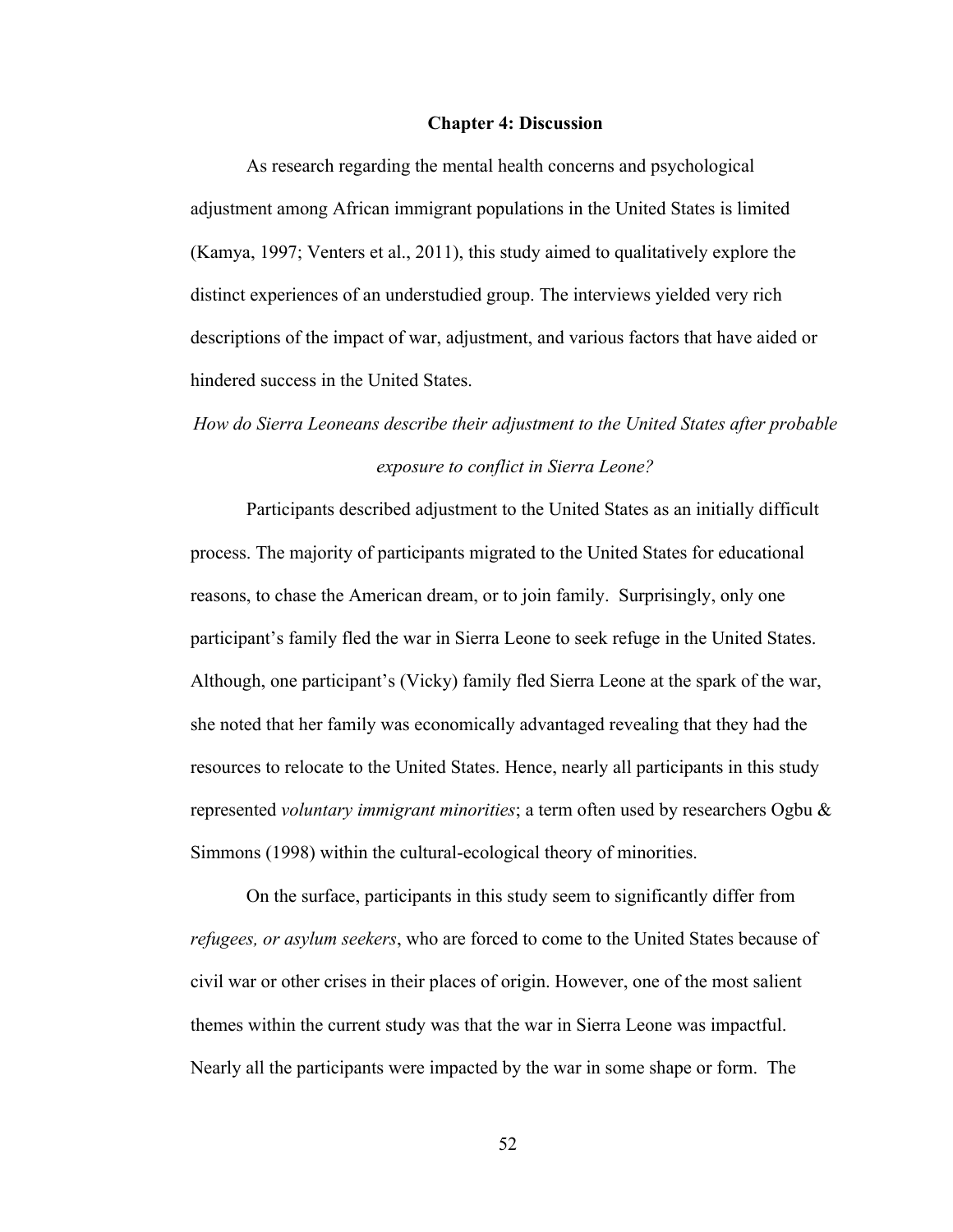effects of war ranged from being directly impacted by witnessing acts of violence and various other atrocities, losing loved ones, and fleeing for safety to being indirectly impacted through just hearing about the atrocities that occurred abroad.

Despite the level of impact, a great sense of loss was experienced. The war represented a time destruction, chaos, and uncertainty. As one participant, Thomas stated the climate was "very stressful, very, very pathetic". From loss of family members, homes, schools, resources, and loss of communities to the post-conflict realities such as overcrowding, homelessness, and changed political realities for Sierra Leoneans within the country and in the United States; circumstances have changed for everyone. Previous research states that as many wars continue to engulf Africa, from east to west and from north to south, many Africans are left severely traumatized (Njenga, Kigamwa, & Okonji, 2003). So perhaps the realities of the participants within this study do not significantly differ from refugees and asylum seekers, as they also have had experiences that can leave psychological wounds and they also migrated when conditions in their country of origin were not the most favorable. Even individuals claiming to have a "good life" back in Sierra Leone were impacted, possibly in ways below their consciousness. Such was evidenced by reactions of participants like Gloria when she described her experiences in the war and became tearful.

While, I represent a *partial insider* due to a shared cultural identity, I remain an outsider to the experience of war in West Africa and also the experience of adjusting to life in the United States. However, a part of me identifies with this sense of loss. My parents have both lived in Sierra Leone during a time of peace and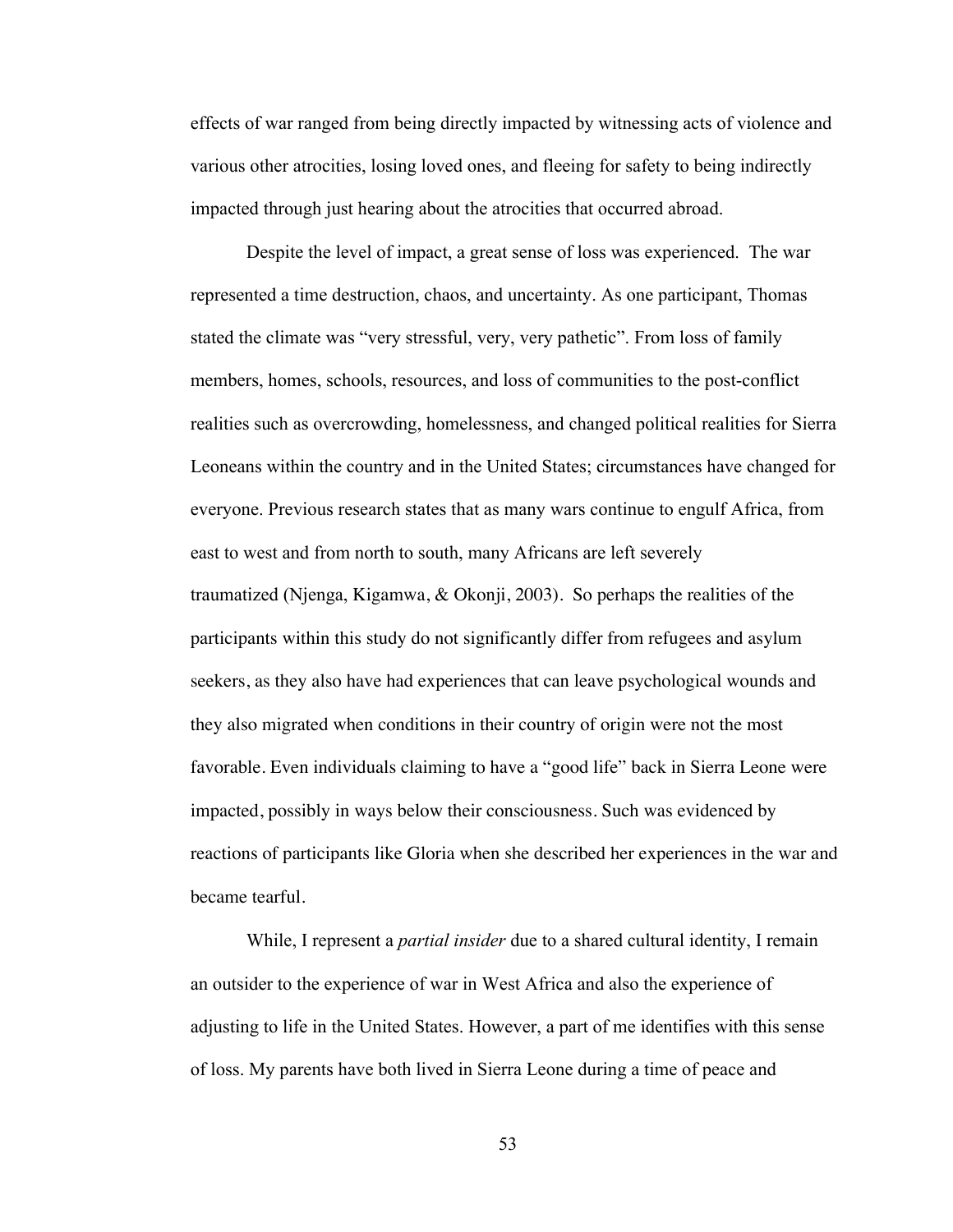prosperity. They are both from "well-to-do" socio-economically advantaged backgrounds, which afforded them the opportunity to voluntarily migrate to the United States for greater opportunities with the initial intention of returning. Yet, the atrocities committed during the war and the collapsed health and economic infrastructure of Sierra Leone (Alemu et al., 2012) reveals that this sense of loss is evident even across the shores. The "*Sweet Salone*" my parents and many Sierra Leoneans often reference has been replaced with the realities of post-conflict. The country once highly regarded as the "*Athens of Africa*" now represents one of the poorest nations of the world with more than 60% of the country's educational infrastructure destroyed (Byaruhanga, 2008; *Pride of Lions Film,* 2009; Redwood-Sawyerr, 2011).

Throughout this study, and through memo writing I reflected on how Sierra Leone lost so much in the war but there was also a cultural shift, a loss of innocence. I recall conversations with my mother where she stated that her and my father lived in Sierra Leone at a time where strangers were embraced and people could leave their doors unlocked without worry. Our conversations echoed the sentiments of one of my participants, 'Olu', who also commented on Sierra Leone's love of strangers. However, after over a decade of brutal war the innocence was stripped from Sierra Leone; violently cut off along with the limbs of innocent civilians. It appears that "longing for Sweet Salone" alongside the "war scars" of the participants represent psychological remnants of war. A harsh reality with a stench so strong it not only permeates the soil of Sierra Leone but its scent has been carried over the Atlantic to the United States. The sense of loss for Sierra Leoneans seems to be further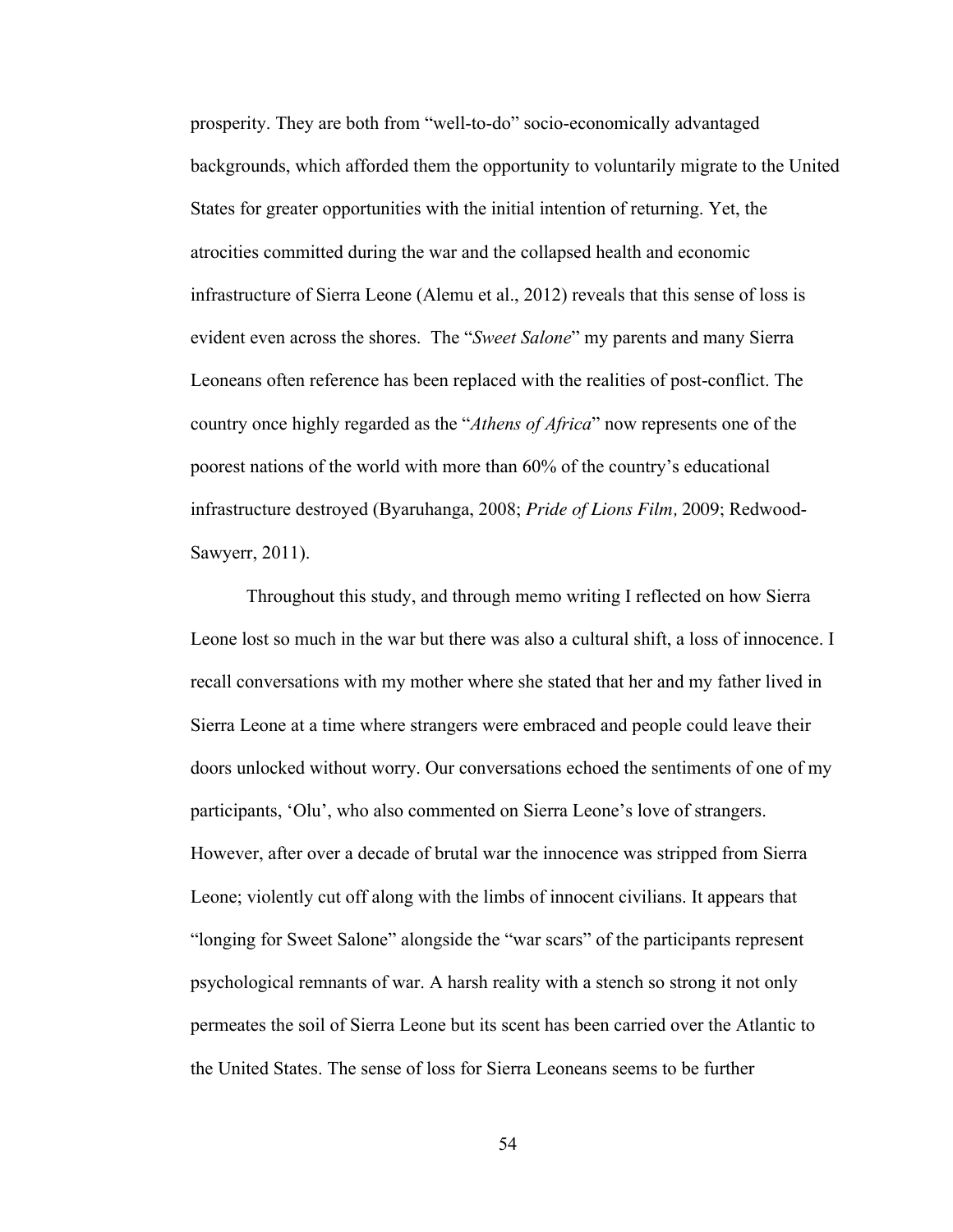compounded by relocating to America and being faced with the harsh realities of migration and acculturation. As participants mentioned, embarking on a new life in the United States seemed to be exciting and full of promise until other challenges emerged during the course of their post-migration adjustment.

# *What factors have aided and/or hindered their adjustment to life in the United States?*

As the majority of study participants migrated to the United States to seek better opportunities they were faced with various factors that served to hinder and bolster their adjustment. Initially, many participants noted that they faced various stressors ranging from securing employment and housing to dealing with cultural changes and differential treatment. During the process of adjusting to life in the United States participants struggled with bouts of homesickness and the disillusionment about their pursuit of the American dream. Many participants not only faced negative stereotypes about their culture but also differential treatment as they were forced to take up menial jobs for survival. The difficulties these participants encountered are consistent with the struggles of voluntary minorities who face disillusionment because of society's discriminatory educational policies and practices and also because of language and cultural differences (Ogbu & Simmons, 1998; Wang, 1995).

Furthermore, participants seemed even more disappointed in the fact that sometimes forms of maltreatment and social distancing came from African Americans as opposed to individuals from other racial and cultural groups. Such experiences highlight the notion that a shared complexion does not necessarily equate a shared cultural identity or a mutual alliance (Okonofua, 2013; Reddick, 2010). While acculturative stressors, experiences of stigma and differential treatment, and the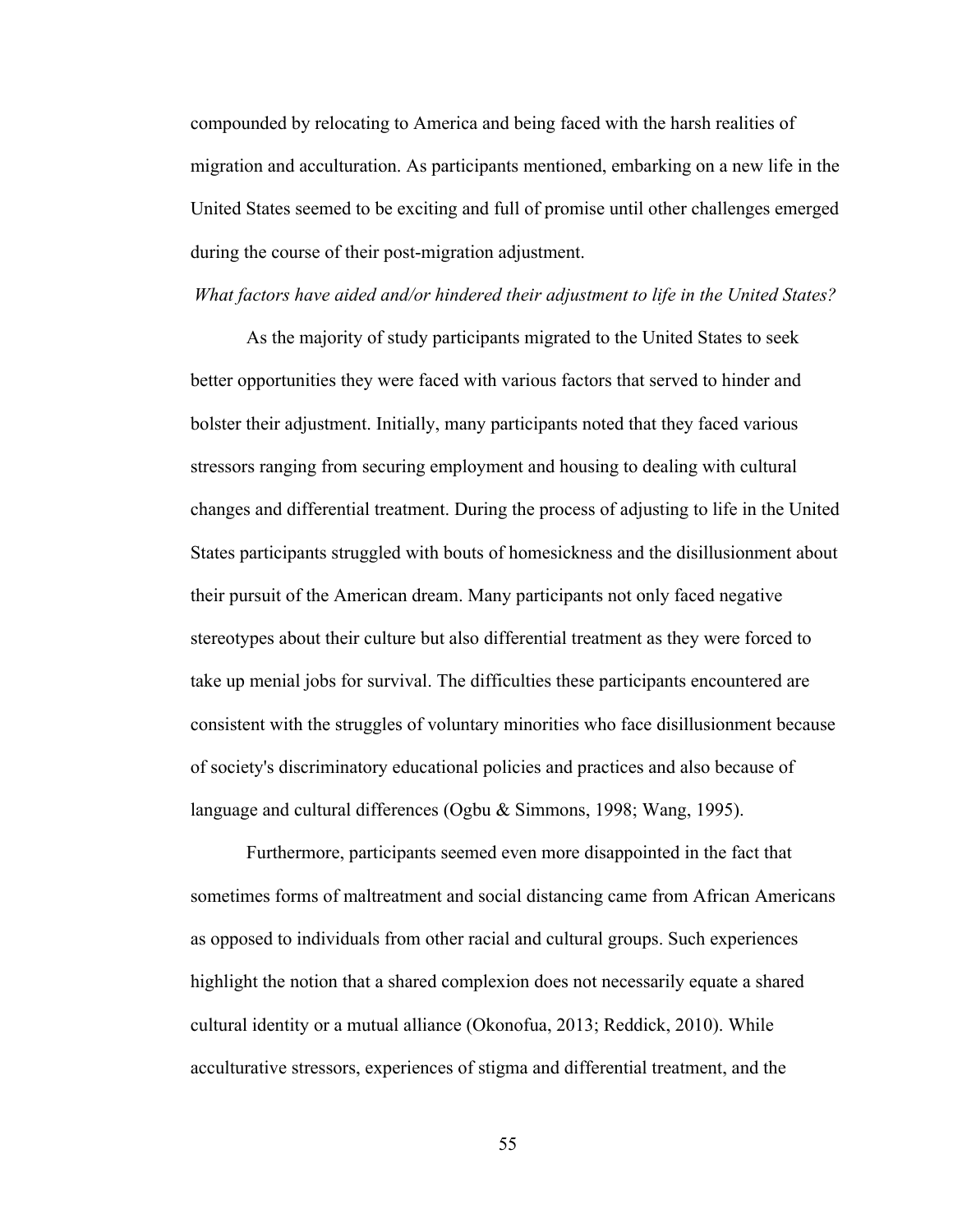subsequent disappointment about the acculturative process in the United States served to hinder the adjustment of many participants, there were several other factors that mitigated such effects.

Despite all of the challenges the participants faced during the war in Sierra Leone and also during their adjustment to life in the United States, they all have exhibited a prominent amount of strength and resilience. Many participants revealed that having the support of family back in Sierra Leone alongside a network of individuals to connect with in the United States proved to be beneficial. Family and community support has been found to play a vital part in promoting psychological adjustment of individuals exposed to war. For example a follow up study by Betancourt, Newnham, McBain & Brennan (2013) indicated that family and community support led to improvement in PTSD symptoms among former child soldiers despite limited access to care. Moreover, as existing research among Sudanese refugees has found that *both* pre-migration trauma and post-migration adjustment were associated with a higher instances of mental illnesses (Schweitzer, Melville, Steel, & Lacherez, 2006), it is important to mention that the refugees in that sample lacked familial and community support especially due to the lower proportion of individuals from their country of origin located in their new environment. Experiencing that lack of social support coupled with difficulties adjusting to cultural life in that new environment was associated with increased depression, anxiety and somatization (Schweitzer, Melville, Steel, & Lacherez, 2006). While the symptomatology for PTSD and other mental illnesses was not measured in the current study, the majority of participants were impacted in some way by the war in Sierra Leone. It also important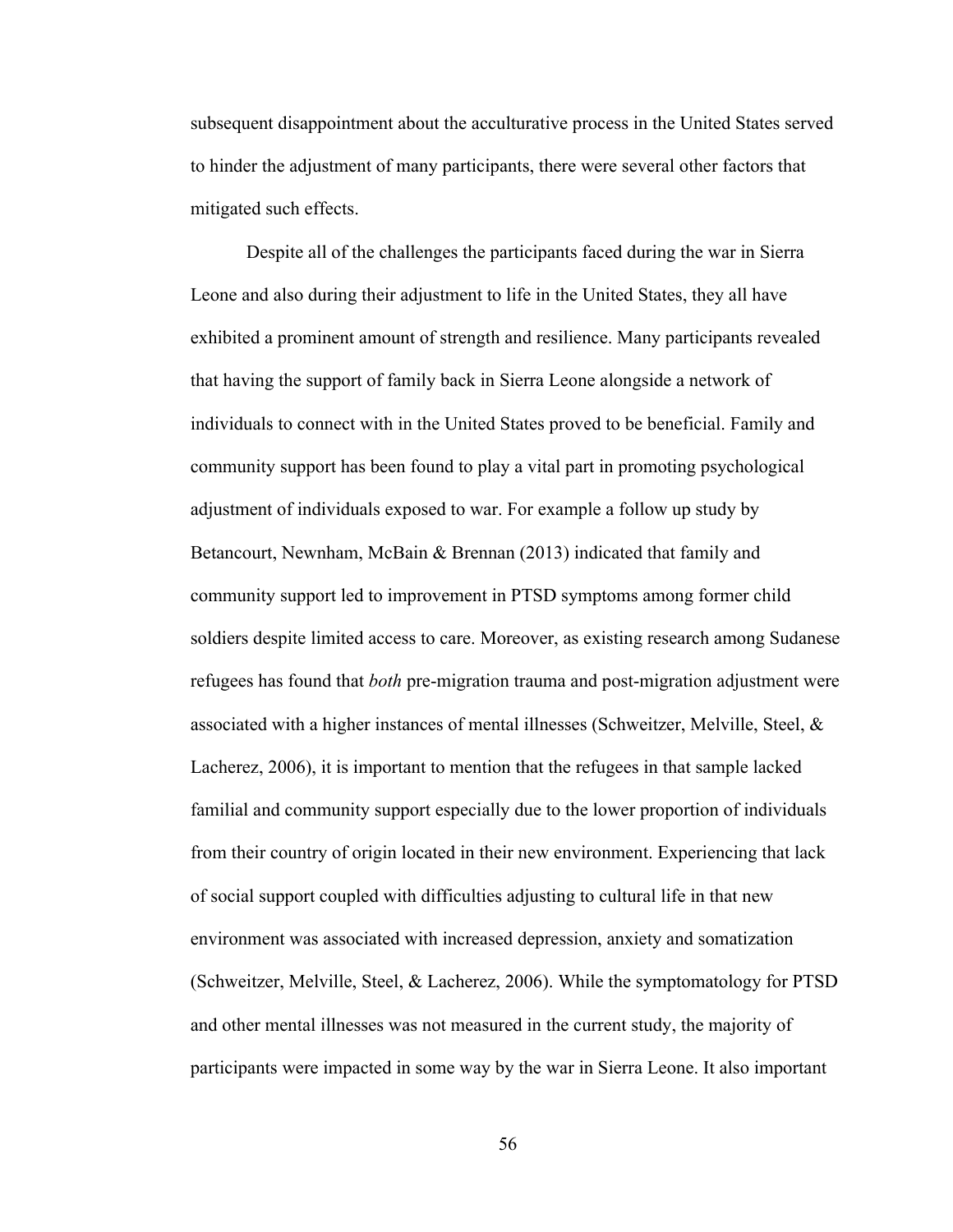to note that only 3 out the 12 participants reported that they have received counseling services (See Table 2). Perhaps having the support of family members, friends, and other members of the Sierra Leonean community has helped promote the psychological adjustment of this population.

Having that support alongside the willingness to integrate or "adopt and adapt" to the culture of the United States seems to have also promoted the adjustment of the current sample. As participants represent a group who has entered into the acculturation process voluntarily (Berry, 1997), and they demonstrate a strong cultural connection to Sierra Leone, their desire to balance the best from both cultures has served them well.

Overall, in light of the harsh realities faced during the war in Sierra Leone coupled with the difficulties faced during the initial stages of adjustment in the United States, nearly all participants shared that something was gained by migrating to the United States. Whether it was education, exposure to different people and opportunities, or starting or a family many reflected on the positive aspects of postmigration. Even for participants like Thomas or Olu who are still in the process of adjusting and overcoming challenges, a strong sense of faith and determination to succeed in face of adversity further suggests the resiliency of this population.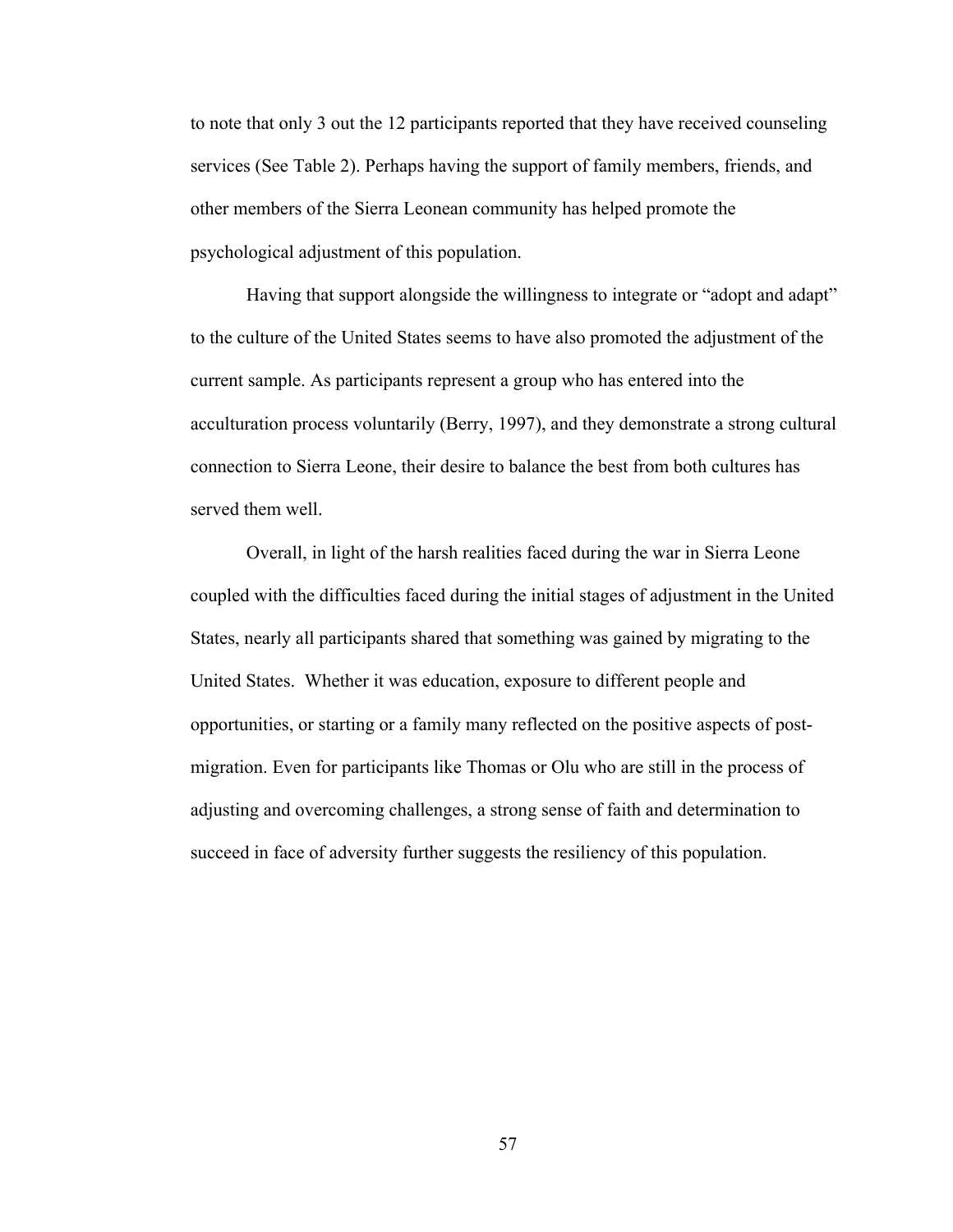### **Limitations**

There are several limitations to address when interpreting the findings of the current study. First, the participants represented a sample of convenience and likely represent a sub-population of Sierra Leoneans who voluntarily migrated to the United States. Such depictions may have differed if the sample included a mixture of voluntary immigrants and involuntary immigrants (i.e., refugees or asylum seekers). Therefore the findings of this study may not be applicable to the general population of Sierra Leoneans or other immigrant populations who flee from conflict regions.

Furthermore, the coding team struggled at times with cleaning transcriptions and coding interview data even after utilizing a professional transcription company. Even though all participants were fluent in English, perhaps it would have been more effective to conduct interviews with a fluent Krio speaker in order to capture the true essence of participants' experiences. Finally, this qualitative study primarily relied on interview data, memo writing, and demographic information from the participants and although many efforts were made to support the ideals of trustworthiness, perhaps utilizing multiple methods and collecting data over different time periods would bolster trustworthiness through triangulation.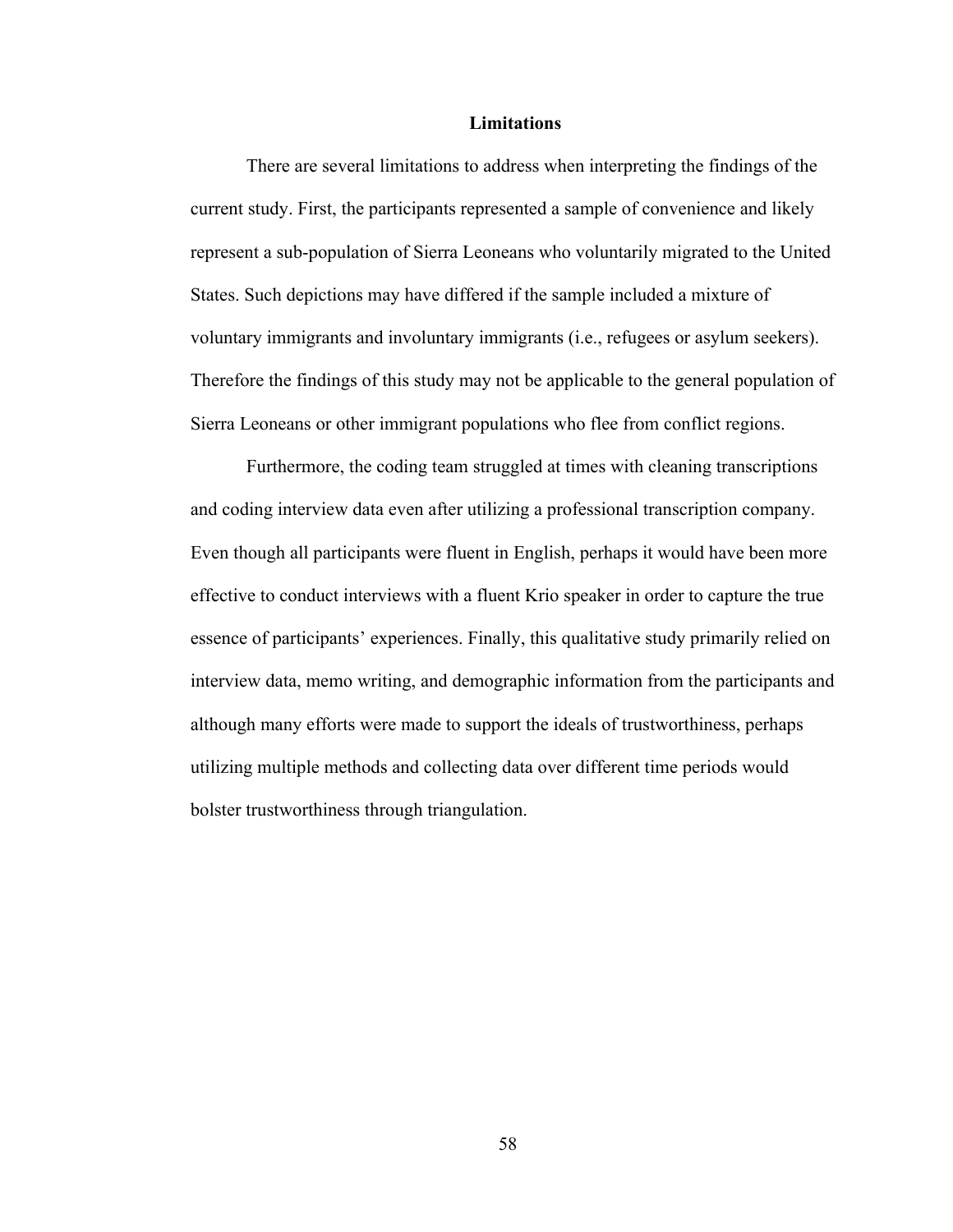#### **Implications and Future Directions**

Working with these participants has also revealed that when conducting research with such vulnerable understudied groups, it's important to be flexible, remain openminded, work with a cultural insider or become one so that a sense of trust is established. That sense of trust is vital for a group with a history marked with violence and exploitation. However, with that trust comes a great deal of responsibility, especially when a researcher is an insider, or even a *partial insider*. Conducting research as partial insider is akin to the old adage "To whom much is given, much will be required" (Luke 12:48).

At the onset of this study, I was met with suspicion and even curiosity about the focus of my study, as I do not outwardly appear to be Sierra Leonean nor can I effortlessly speak Krio. At times, I too can identify with one participant's experience (Vicky) of feeling like an "awkward African'. However, upon revealing my cultural heritage and gaining rapport either through language, expression, or being tested on my knowledge of Sierra Leonean topics (i.e., food, African proverbs, customs), I was embraced quickly. Individuals who were initially hesitant to open up about their experiences soon shared vivid accounts of their time in war. They demonstrated extreme levels of courage and strength to relive painful memories in the hope that it may help someone understand their plight and work to do something about it. They embraced me, as one of them, as a part of them, and encouraged me to be the one to tell their story "from the ground", from the source. Never allowing a stranger, an outsider to the cultural realities of the Sierra Leonean experience to be the one to tell an abridged or watered down version. That notion further supports the importance of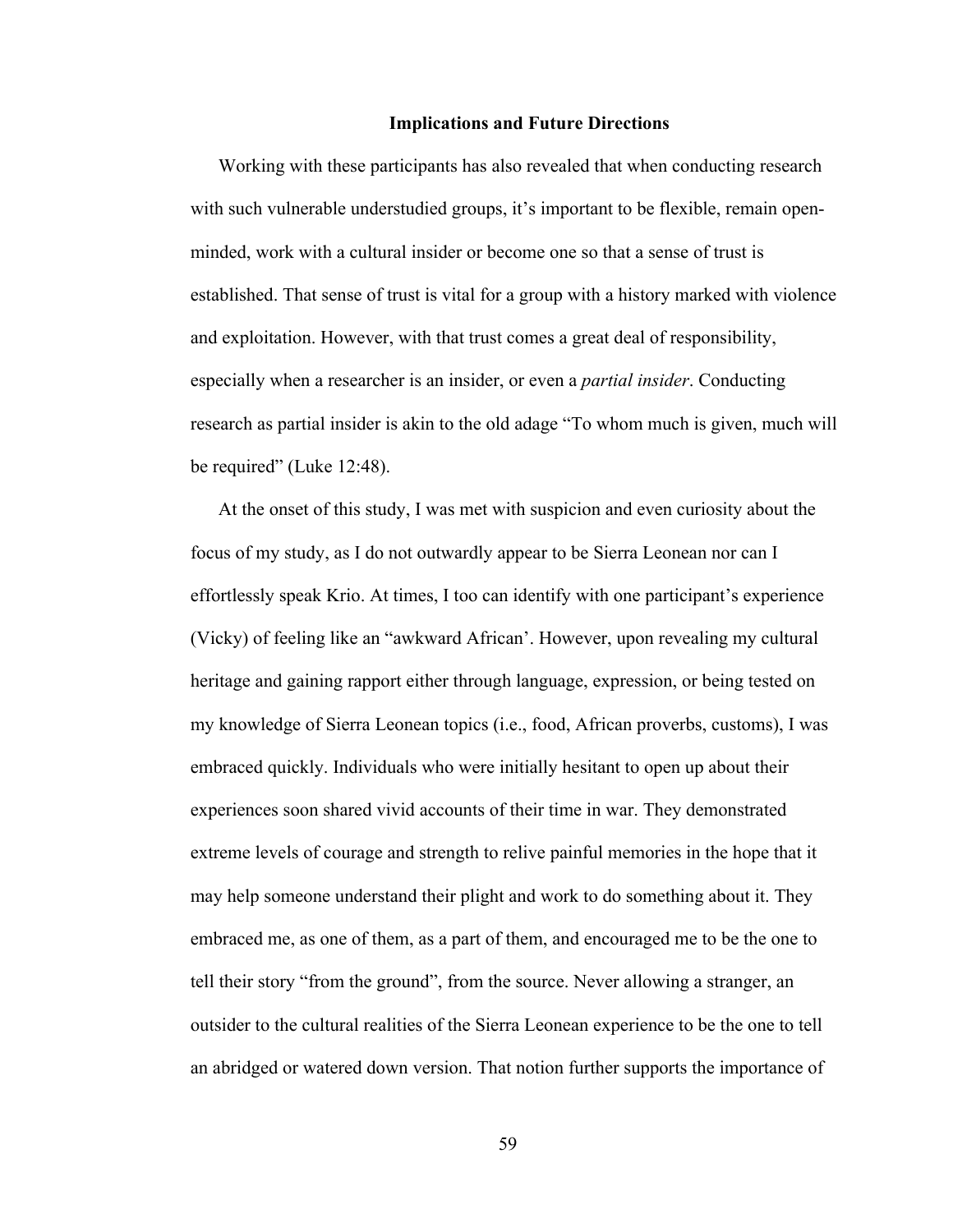utilizing a cultural insider who understands these dynamics in order to explore the realities of a vulnerable population. For me to say "*I de sabi Krio*" to participants is a simple statement that relays that I understand Krio. However, it also unlocks a door to say, "I know you because I am you". In discussions with participants I often said "*Me na Salone Pikin*" when they asked me about myself. That statement translates to mean, " I am a child of Sierra Leone"; therefore, revealing that identity fosters a level of trust but also a grave responsibility to respect and protect that trust and vulnerability.

Furthermore, there is a saying in Krio which states "*You nah we pikin, waitin' you go do foh help we"*, or in other words, "You are our child, you're one of us, so what are you going to do with this information?" Such statements fall in line with the many questions participants posed to gauge my investment in helping Sierra Leoneans beyond the scope of this research project. Overall, from the inception of this research project I have been interested in helping Sierra Leoneans and making some sort of impact by shedding light on the realities of an understudied population. It is my hope that this study will represent the first step out of many in order to make a difference for Sierra Leoneans in the United States and abroad.

Future studies would benefit from examining the effectiveness of utilizing cultural insiders to conduct research with other vulnerable and understudied populations. Qualitatively exploring the realities of an understudied group may serve as a foundation for exploring such phenomena using mixed-method or quantitative designs. It may also be useful to examine what specific factors predict resiliency in vulnerable populations with probable war trauma.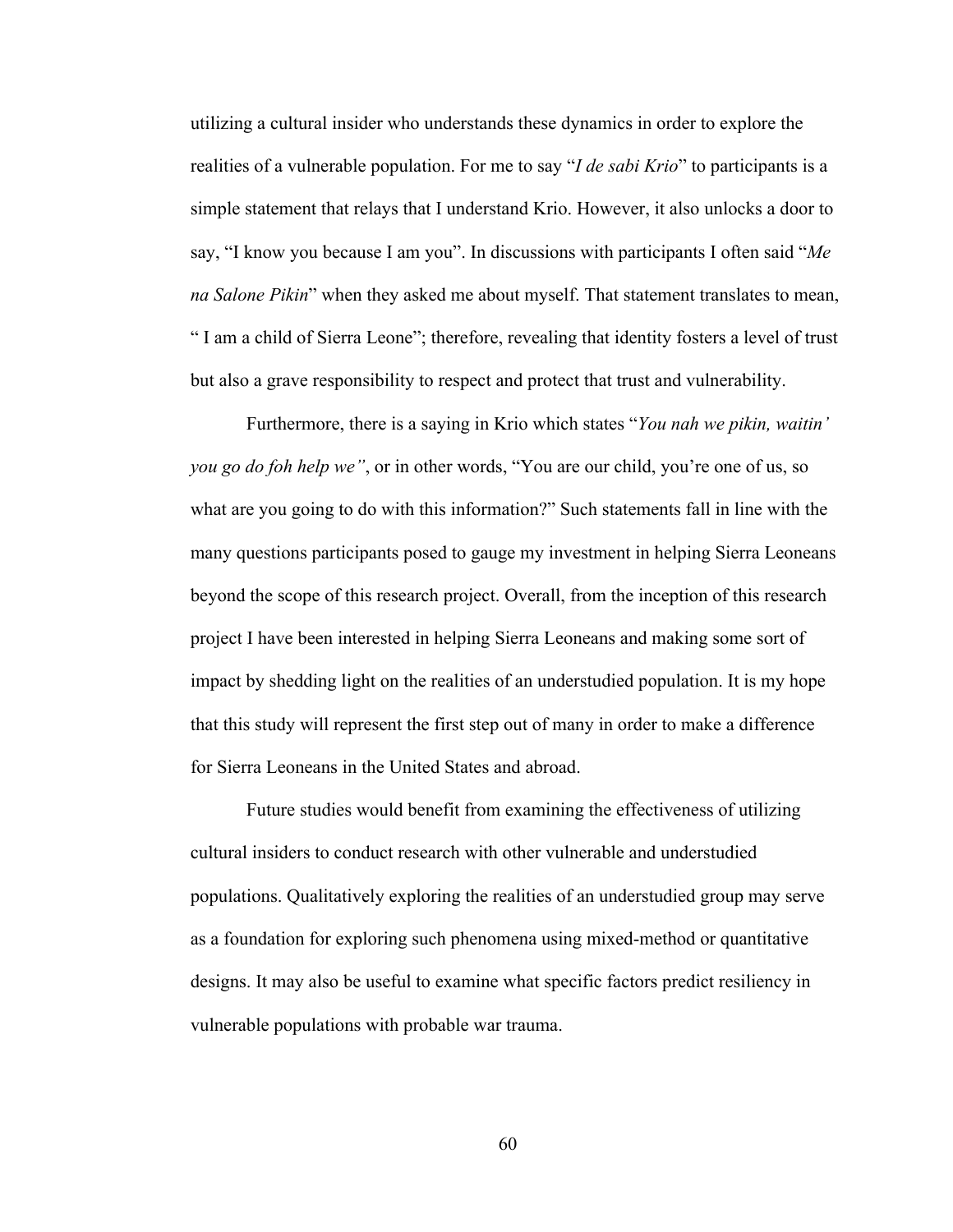| Table 1.                                          |           |                |                 |                                          |                            |                        |  |  |  |  |
|---------------------------------------------------|-----------|----------------|-----------------|------------------------------------------|----------------------------|------------------------|--|--|--|--|
| Demographic information about study participants. |           |                |                 |                                          |                            |                        |  |  |  |  |
| Participants                                      | Gender    | Current<br>Age | Ethnic<br>Group | $L$ anguage $(s)$<br>Spoken <sup>1</sup> | <b>Relationship Status</b> | Education              |  |  |  |  |
| Thomas                                            | M         | 56             | Kono            | English/Krio/<br>Mende                   | Divorced/Separated         | Some<br>college        |  |  |  |  |
| Laila                                             | F         | 39             | Limba           | Krio                                     | Married/Partnered          | Some<br>college        |  |  |  |  |
| Marie                                             | ${\bf F}$ | Above<br>40    | Mende           | English/Mende/<br>French                 | Married/Partnered          | Graduate<br>degree     |  |  |  |  |
| Ida                                               | F         | 49             | Krio            | Krio                                     | Single                     | High school<br>diploma |  |  |  |  |
| Olu                                               | M         | 25             | Temne           | Krio                                     | Single                     | Some<br>college        |  |  |  |  |
| Judith                                            | ${\bf F}$ | 25             | Krio            | Krio                                     | Single                     | High school<br>diploma |  |  |  |  |
| Tiffany                                           | F         | 25             | Fullah          | Krio/English                             | Single                     | College<br>degree      |  |  |  |  |
| Vicky                                             | F         | 25             | Krio            | English                                  | Single                     | College<br>degree      |  |  |  |  |
| Gloria                                            | F         | 33             | Krio            | English                                  | Married/Partnered          | Graduate<br>degree     |  |  |  |  |
| Leo                                               | M         | 28             | Temne           | Krio/English                             | Single                     | Graduate<br>degree     |  |  |  |  |
| Will                                              | M         | 28             | Krio            | Krio                                     | Married/Partnered          | College<br>degree      |  |  |  |  |
| Michael                                           | M         | 30             | Temne           | Krio                                     | Married/Partnered          | College<br>degree      |  |  |  |  |

<sup>1</sup> Refers to language spoken most of the time. Even when not explicitly stated, all participants were fluent in English.

 $\overline{a}$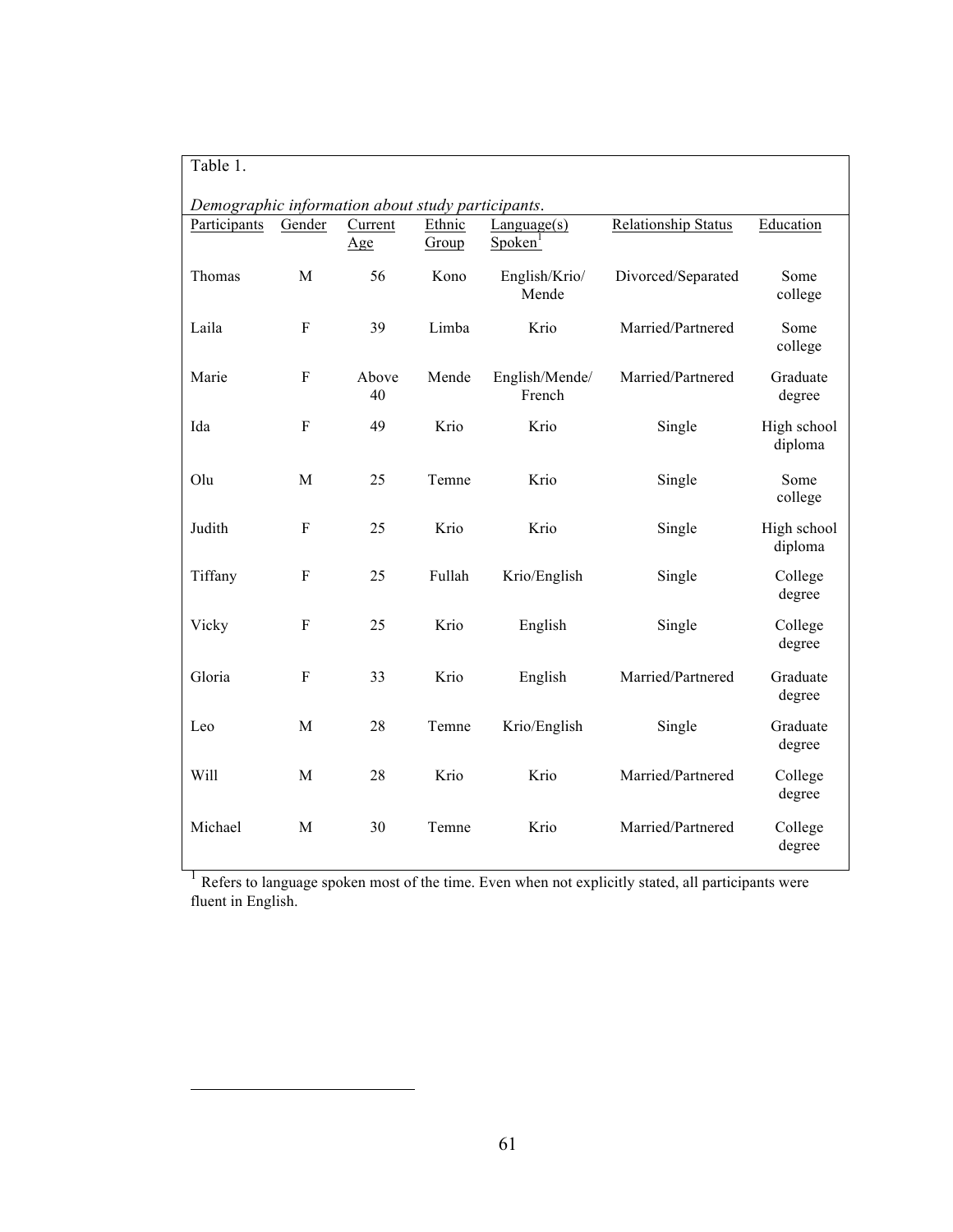|              |             |                               |                  | Demographic information about study participants continued. |                         |                                     |                         |            |
|--------------|-------------|-------------------------------|------------------|-------------------------------------------------------------|-------------------------|-------------------------------------|-------------------------|------------|
| Participants | Employed    | Occupation                    | Years<br>in U.S. | Initial<br>Immigration<br><b>Status</b>                     | <b>Status</b><br>Change | New<br>Immigration<br><b>Status</b> | Access to<br>Healthcare | Counseling |
| Thomas       | $\mathbf N$ | N/A                           | 6                | Permanent<br>Resident                                       | $\mathbf N$             | ------                              | ${\bf N}$               | N          |
| Laila        | Y           | Sales<br>Associate            | 3.5              | Visitor's<br>Visa                                           | Y                       | Permanent<br>Resident               | Y                       | N          |
| Marie        | Y           | -----                         | 14               | Permanent<br>Resident                                       | Y                       | U.S. Citizen                        | Y                       | Y          |
| Ida          | $\mathbf Y$ | Nurse                         | 10               | Permanent<br>Resident                                       | N                       |                                     | Y                       | N          |
| Olu          | Y           | Grocery<br>Store<br>Associate | 1yr/5<br>mo      | Permanent<br>Resident                                       | N                       |                                     | N                       | N          |
| Judith       | Y           | <b>CNA</b>                    | 5                | Visitor's<br>Visa                                           | Y                       | Permanent<br>Resident               | N                       | N          |
| Tiffany      | N           | Student                       | >12              | Visitor's<br>Visa                                           | Y                       | Deferred<br>Action                  | N                       | Y          |
| Vicky        | Y           | Teacher                       | 23               | Visitor's<br>Visa                                           | Y                       | U.S. Citizen                        | Y                       | Y          |
| Gloria       | Y           | Financial<br>Analyst          | 12               | Visitor's<br>Visa                                           | Y                       | U.S. Citizen                        | Y                       | N          |
| Leo          | Y           | ------                        | 1yr/8<br>mo      | Permanent<br>Resident                                       | N                       |                                     | Y                       | N          |
| Will         | Y           | Production<br>Employee        | $\mathbf{1}$     | Permanent<br>Resident                                       | N                       |                                     | N                       | N          |
| Michael      | Y           | Security<br>Guard             | 1.5              | Permanent<br>Resident                                       | N                       | $- - - - - -$                       | N                       | N          |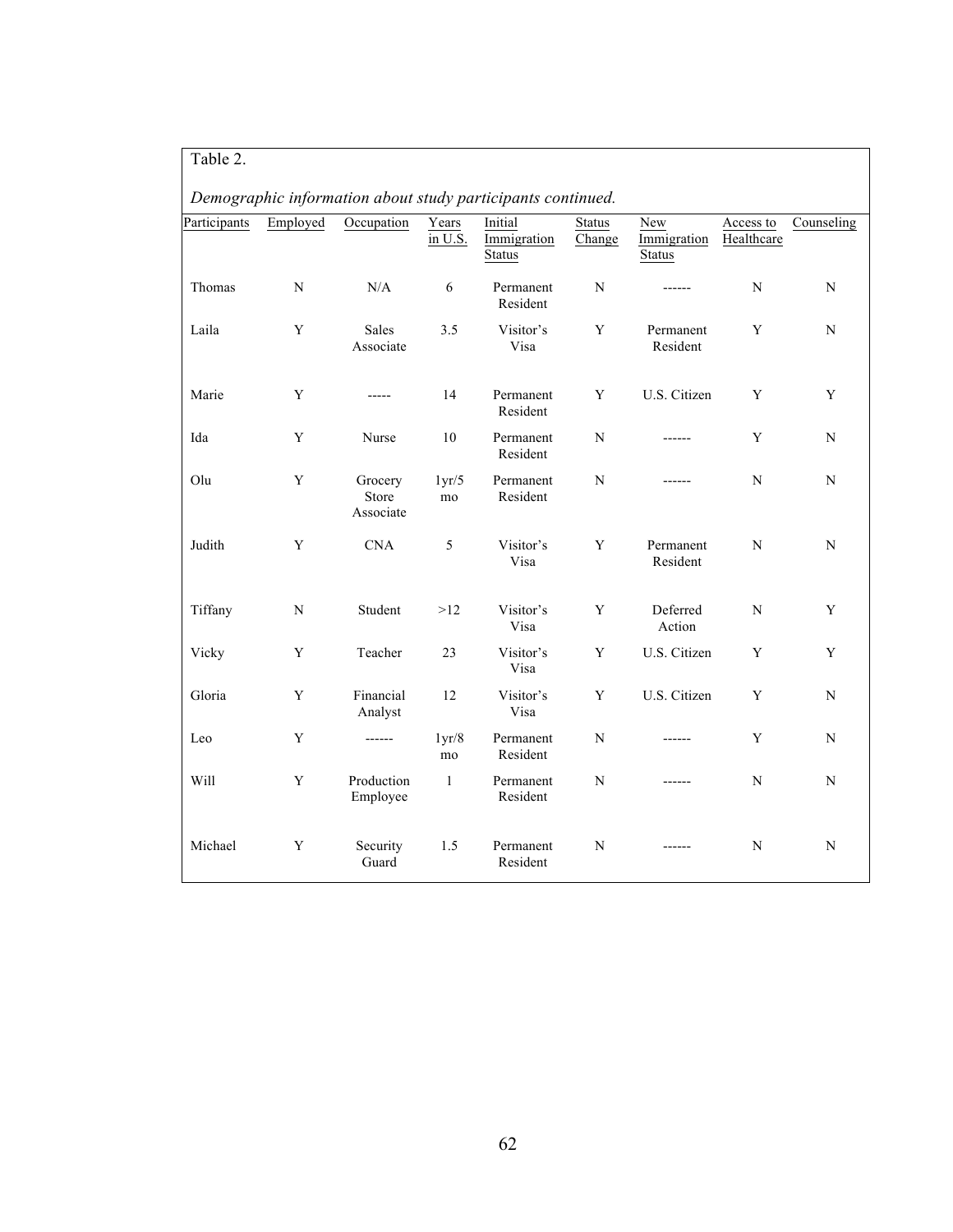| Table 3.                                     |                                                                                                                                                                                                                                                                                                                                                                                                                                                                                                                                                                                                                                                                                                                                                                                                                                                                                                                                                        |  |  |
|----------------------------------------------|--------------------------------------------------------------------------------------------------------------------------------------------------------------------------------------------------------------------------------------------------------------------------------------------------------------------------------------------------------------------------------------------------------------------------------------------------------------------------------------------------------------------------------------------------------------------------------------------------------------------------------------------------------------------------------------------------------------------------------------------------------------------------------------------------------------------------------------------------------------------------------------------------------------------------------------------------------|--|--|
| War Scars: Additional participant responses. |                                                                                                                                                                                                                                                                                                                                                                                                                                                                                                                                                                                                                                                                                                                                                                                                                                                                                                                                                        |  |  |
| Participants                                 | Example                                                                                                                                                                                                                                                                                                                                                                                                                                                                                                                                                                                                                                                                                                                                                                                                                                                                                                                                                |  |  |
| Judith                                       | And sometime when I sleep, I have a nightmare. I have to shout during<br>my sleep. My grandmother have to tell me like, "It's okay." Like<br>sometimes I dream about it, like I can dream about it and wake up. It's<br>long time now, but sometimes it gets then thinking about it---Yeah,<br>some people get help taking about it, some people don't want to talk<br>about it. Cause even when they talk about it, they cry, they feel bad,<br>even me. Sometimes I don't even talk, because I say, "I'm over it", it's<br>the past because I was young. Sometimes when I sleep I wake up--<br>sometime, even when I'm asleep I would. Like when I see some scar I<br>have, even my knee when I see it, "Oh, this is what I go through, that's<br>why I have this scar." So like it's hard for you to forget and get over it.<br>Like no, because even when people see you they say, "Oh, where did<br>you get this scar from?" You have to explain. |  |  |
| Tiffany                                      | There are times - when I'm here, when you hear the sound of a loud<br>noise or a firecracker, you still get that shock of panic because it is a<br>country where you see people being killed, people being tortured, it<br>was a horrible experience.                                                                                                                                                                                                                                                                                                                                                                                                                                                                                                                                                                                                                                                                                                  |  |  |
| Olu                                          | Normally, I don't like talking of these because it keep reminds me a lot<br>when I was there. Even though I was at the age of 8, so I was a little<br>boy back then but I think no matter what your age once you in Sierra<br>Leone during that bad years you might experience something bad<br>happen to you. Because, can you imagine one year old baby get<br>amputated?                                                                                                                                                                                                                                                                                                                                                                                                                                                                                                                                                                            |  |  |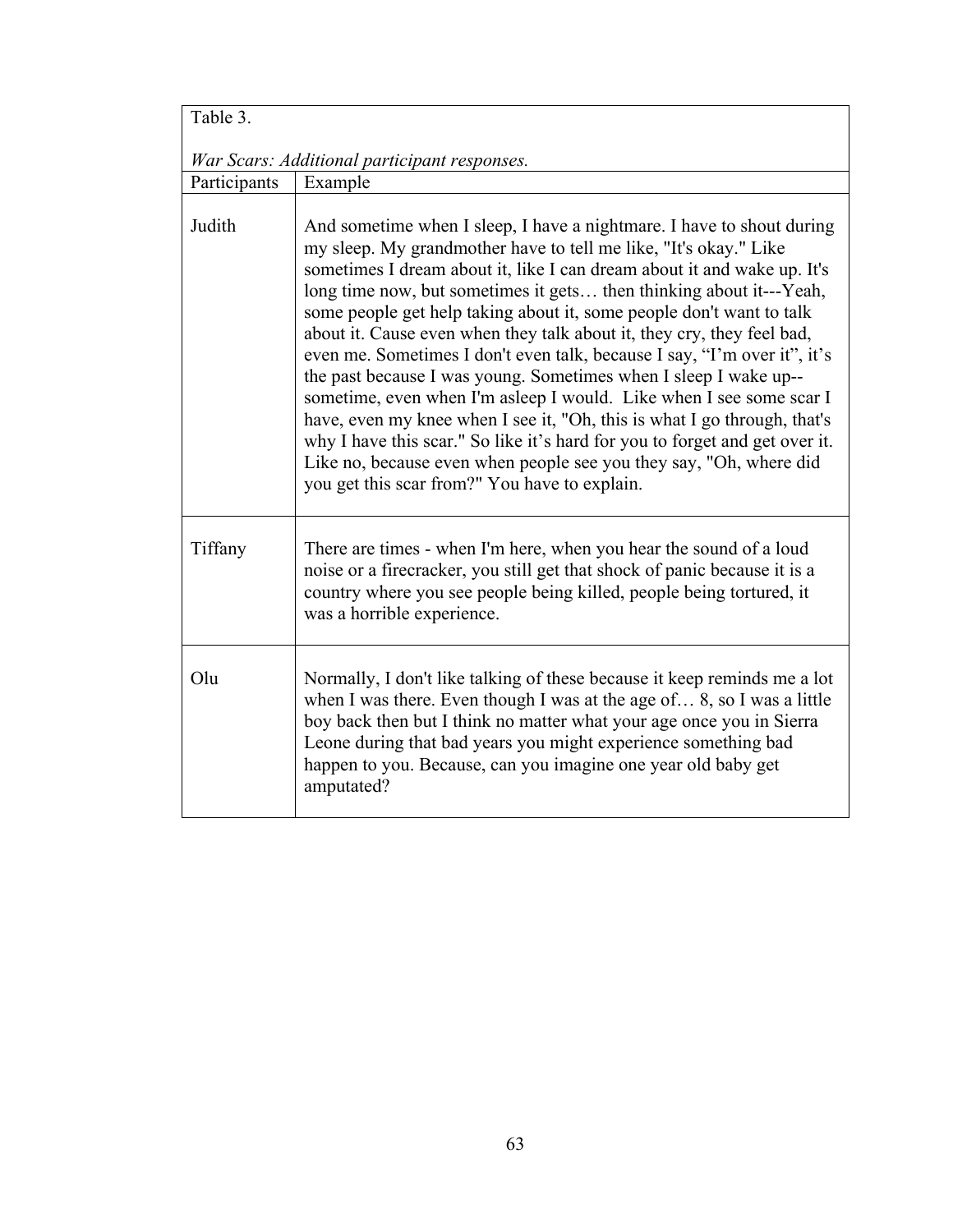| Table 4.            |                                                                                                                                                                                                                                                                                                                                                                                                                                                                                                                                                                                                    |
|---------------------|----------------------------------------------------------------------------------------------------------------------------------------------------------------------------------------------------------------------------------------------------------------------------------------------------------------------------------------------------------------------------------------------------------------------------------------------------------------------------------------------------------------------------------------------------------------------------------------------------|
|                     | Submission and Commitment to Dreams: Additional participant responses.                                                                                                                                                                                                                                                                                                                                                                                                                                                                                                                             |
| <b>Participants</b> | <b>Example</b>                                                                                                                                                                                                                                                                                                                                                                                                                                                                                                                                                                                     |
| Vicky               | Exactly. So, everything that I've been saved from, I just felt<br>like God has been preserving me for something. My<br>purpose is for something and I'm still seeking, like, what is<br>it? And also, my spirituality is very important to me because<br>I feel like without God I would not be where I am right now<br>at all. God really helped me out a lot.                                                                                                                                                                                                                                    |
| Gloria              | One thing I love about the United States is the fact that if<br>you work hard, you can do it. And as much as it's hard, but<br>you need to work hard and you're given the same chance as<br>anybody else that did. So I love that. And you're not doing it<br>based on your mother's name, or based on your father's<br>name, you're doing it based on you, it's an accomplishment<br>in itself.                                                                                                                                                                                                   |
| Ida                 | Well, anyway I thank God for my life, yea I thank God for<br>my life and I thank God the way God is helping me and able<br>to live, though it's a different country.                                                                                                                                                                                                                                                                                                                                                                                                                               |
| Laila               | Because back home I was working as an administrator. I<br>worked for the UN. Then I came here. Some people have<br>been telling meoh if you don't have a degree from<br>hereif you don't have credentials from here, it will be<br>difficult for you to find a job. And I said, ok. How am I<br>going to do this? Will I have to go to school or do I have to<br>do a labor job? Then I put that into prayers and I think God<br>directed me. Then I started working at [company]. Until<br>nowthen last year, I decided to enroll in [name of school]<br>Community College. So now I'm in school. |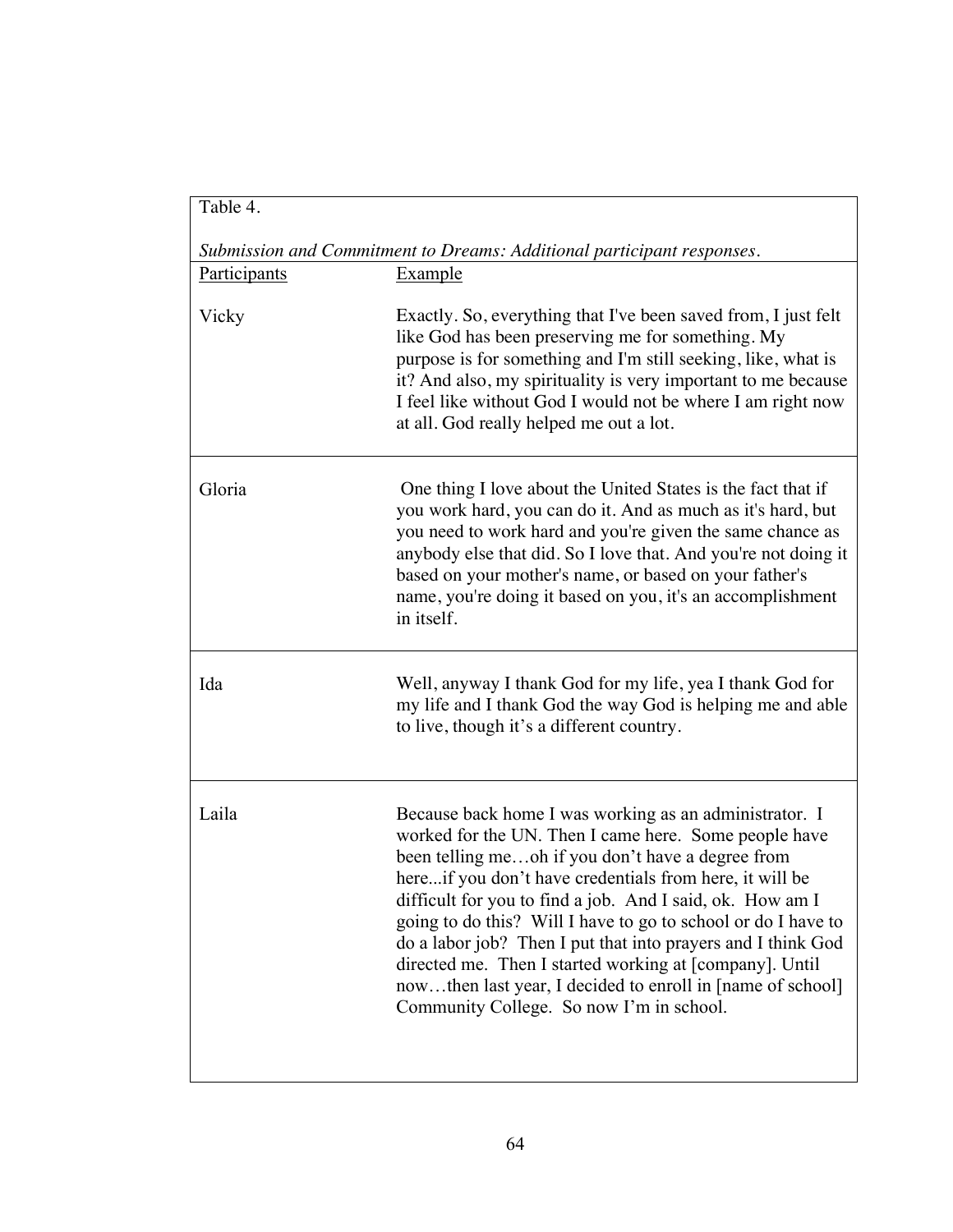| Table 5.     |                                                                                                                                                                                                                                                                                          |  |  |
|--------------|------------------------------------------------------------------------------------------------------------------------------------------------------------------------------------------------------------------------------------------------------------------------------------------|--|--|
|              | Questions for the researcher at the end of the interviews.                                                                                                                                                                                                                               |  |  |
| Participants | Example                                                                                                                                                                                                                                                                                  |  |  |
| Leo          | That I'd like to ask you? Okay, how do you want to use this survey to<br>help Sierra Leoneans?                                                                                                                                                                                           |  |  |
| Laila        | Yes, after this whole thingare you going to put this into reality?                                                                                                                                                                                                                       |  |  |
|              | You were born here?                                                                                                                                                                                                                                                                      |  |  |
| Marie        | Yes, you said you're doing this survey to help Friends of Sierra Leone,<br>to help immigrants?                                                                                                                                                                                           |  |  |
| Thomas       | Well and first and foremost why did you decided to take this? Focus<br>your research on Sierra Leone why?                                                                                                                                                                                |  |  |
| Vicky        | Well, I'm really interested to just see the results of the study and what<br>you come up with. So if you could, share a little bit with me about--<br>Yeah, what the next step would be.                                                                                                 |  |  |
|              | So the results will go to the people in Sierra Leone?                                                                                                                                                                                                                                    |  |  |
| Gloria       | You can tell me a little bit about yourself.                                                                                                                                                                                                                                             |  |  |
| Olu          | That I would like to ask you. Like I don't know. I am already-<br>[laughter] Oh, in that case, in that case, not really, but I would just like<br>to know your age, like [laughter] help me in taking this venture, it takes<br>a lot. It really takes a lot. I know you're in your 20s. |  |  |
| Ida          | Well I'm just going to ask you-- what I want to know that if your<br>parents take you to Sierra Leone, will you stay there?                                                                                                                                                              |  |  |
|              | And would you like to marry to Sierra Leone man?                                                                                                                                                                                                                                         |  |  |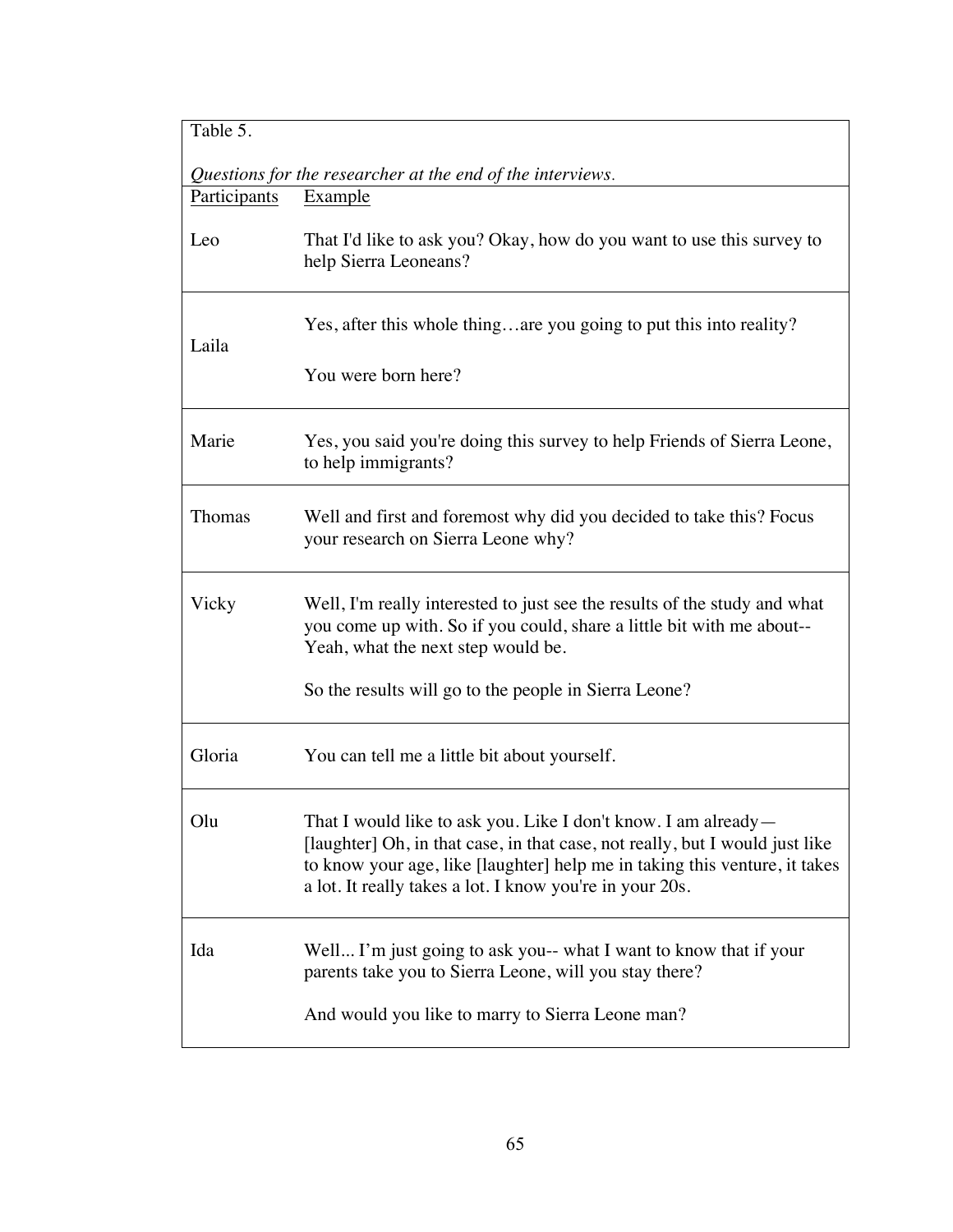## APPENDICES

APPENDIX I: Recruitment Flyer



**Are you a Sierra Leonean living in the Washington D.C. metro area who….**

- ♦ **Is at least 18 years of age?**
- ♦ **Has relocated to the United States anytime after 1991?**
- ♦ **Has been living in the United States for at least 6 months?**

If so, you may be eligible to participate in a research study that aims to better understand the experiences of Sierra Leoneans when they come to the United States. This study is being conducted by Dr. Paul Florin, the lead researcher and Daphne Cole, a graduate student, from the University of Rhode Island, Clinical Psychology Program, Kingston, RI 02881. This study has been approved by the URI Institutional Review Board (HU1314-092) and the student researcher is a firstgeneration American with Sierra Leonean heritage that is very passionate about this topic.

Participation in this study will involve completing an audio taped interview lasting about 30 minutes to 1 hour. Your responses to all study questions (listed below) will be kept confidential. At the end of the interview you will receive a \$25 gift card for your participation.

If you are interested in participating please contact the Vice President of *Friends of Sierra Leone*, Aiah Fanday at (240-821-3641, *and/or fanday@aol.com*).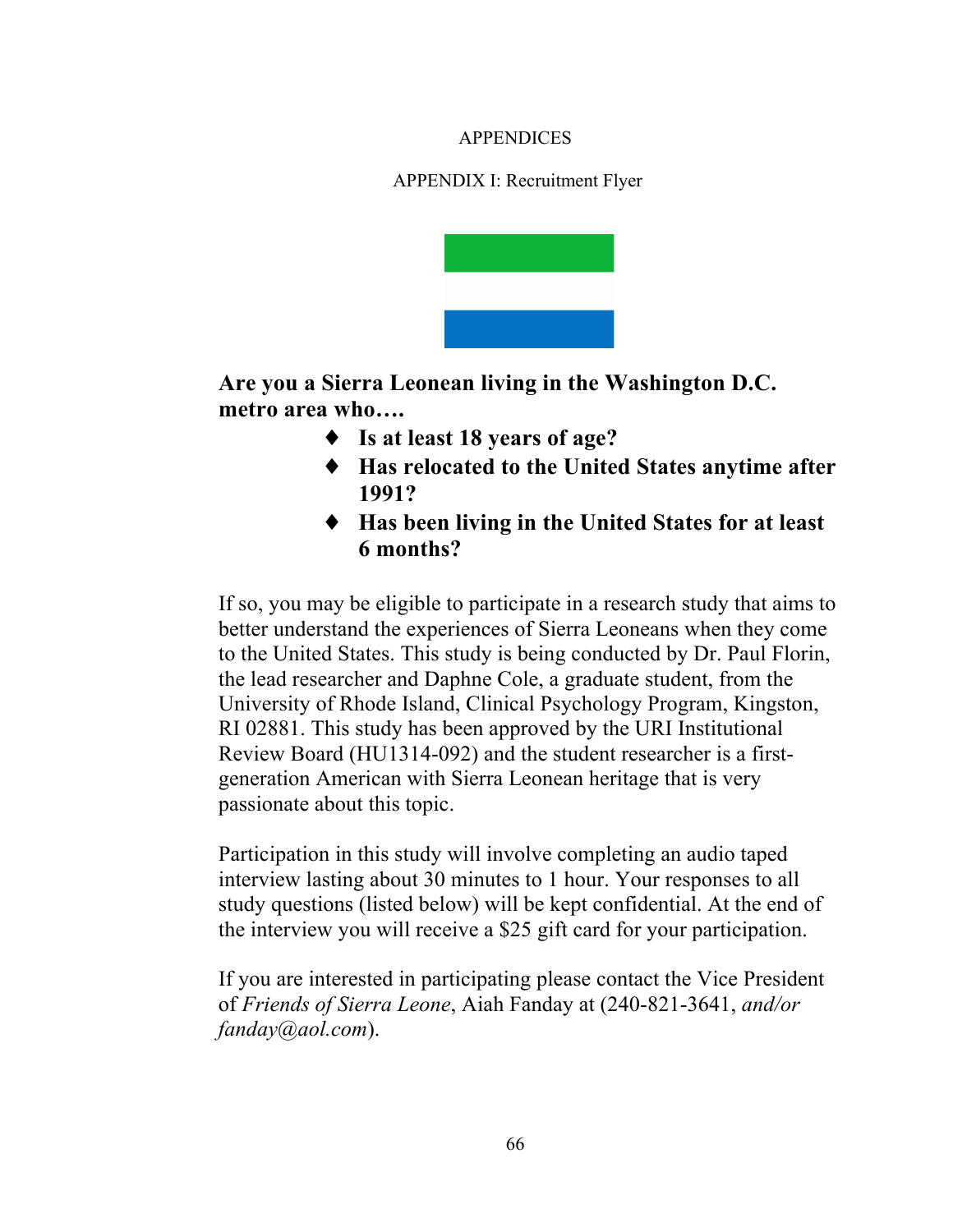## APPENDIX I CONTINUED



*Recruitment Flyer Continued* Interview Questions

- **Q1. When you first came to the U.S. was there anything in particular that was difficult to deal with?**
- **Q2. What kinds of things were especially helpful?**
- **Q3. Who did you come with? Did you have anyone to stay with when you arrived?**
- **Q4. Would you say that you feel at home in this country?**
- **Q5. Many people come to the United States for different reasons. For example some come for educational or job opportunities, others come to live with family, or some come to seek safety, what reasons led you to come to the United States?**
- **Q6. Since coming to the United States, would you say that you have more African friends, more American friends, or about the same?**

**Q7. Have you found it difficult to mix your own family's culture and American culture?**

**Q8. Are you actively involved in a Sierra Leonean community or any other community?** 

- **Q9. Did you experience any difficulties during your time in the United States, specifically because of your ethnic background?**
- **Q10. Do you hope to be able to return to Sierra Leone?**
- **Q11. How have you felt since leaving Sierra Leone?**
- **Q12. Do you do anything to help you feel better?***\* (optional)*
- **Q13. How would you describe Sierra Leone during the war? What was it like living in Sierra Leone?**
- **Q14. Is there anything you gained by living in the United States?**
- **Q15. Is there anything else that you would like to share?**
- **Q16. If you had the chance to talk to a group of people who would like to help other immigrants from Sierra Leone what would you like them to know?**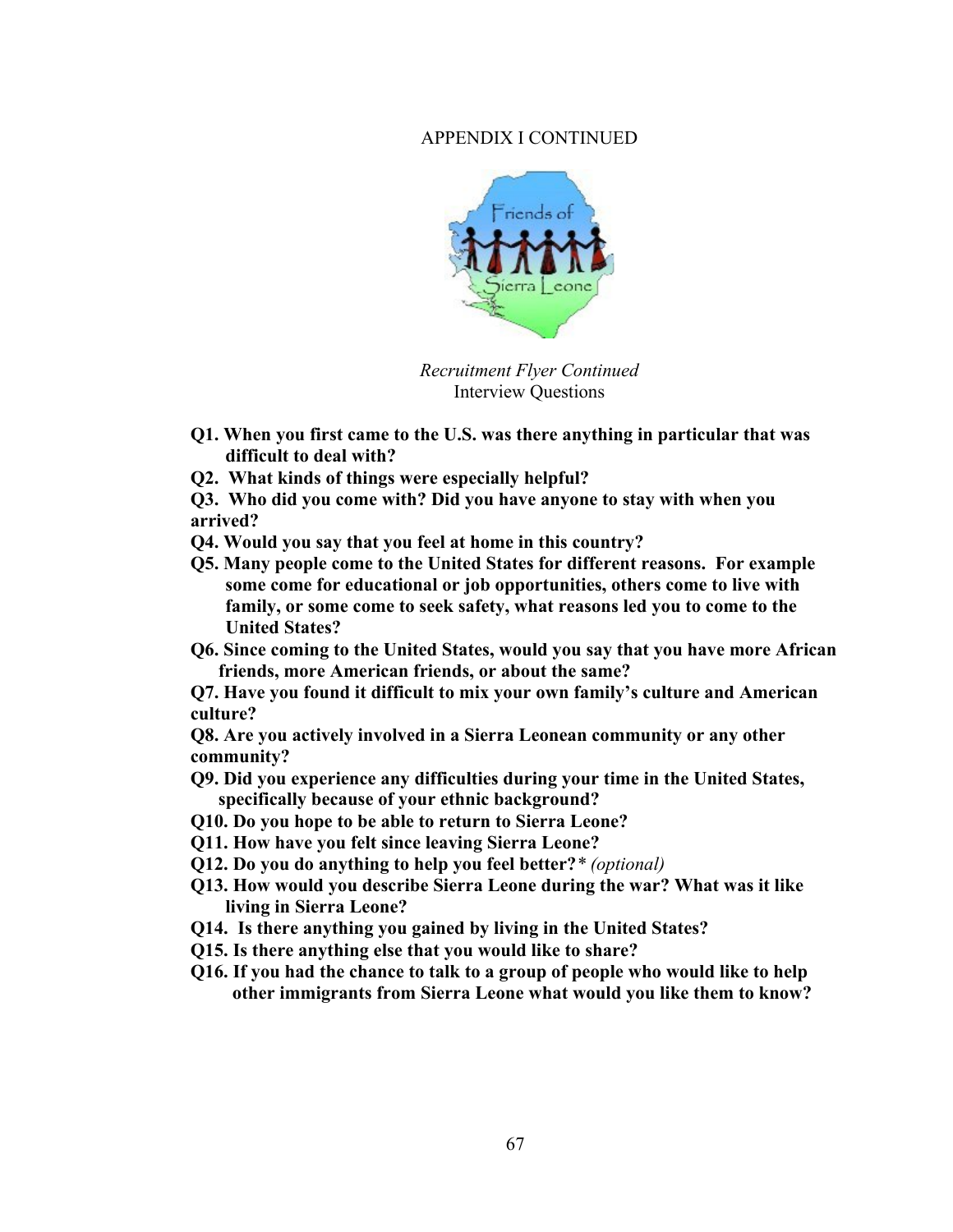## APPENDIX II: Informed Consent

The University of Rhode Island Department of Psychology Address: 10 Chafee Hall, Kingston, RI 02881 Title of Project: Migration experiences of Sierra Leoneans: Acculturation and psychological adjustment

#### CONSENT FORM FOR RESEARCH

You have been invited to take part in a research project described below. The researcher will explain the project to you in detail. You should feel free to ask questions. If you have additional questions at later time, please contact Dr. Paul Florin, 401-277-5302, or Daphne Cole, B.A, 404-964-4605, Djcole@my.uri.edu. Daphne Cole, the person responsible for carrying out this study, will discuss them with you. You must be at least 18 years old to participate in this research project. *Description of the project:*

The purpose of this study is to better understand the experiences of Sierra Leonean immigrants when they come to the United States.

#### *What will be done?*

If you decide to take part in this study this is what will happen: You will be asked to participate in an interview which will last approximately thirty minutes to an hour and will be audio recorded.

You will be asked some questions and can discuss these questions and your answers with the interviewer. All identifying information such as individual names will be removed. These are standard procedures for interviews. In appreciation for your time, you will receive a \$25 gift card after completing the interview. You will receive a phone call 2-5 days after the interview. The purpose of this call is to briefly check in with you to see how you are doing and to answer any questions or concerns you may have about the study.

#### *Risks or discomfort:*

Answering questions about adjustment to another country can be difficult. If you experience any distress, a list of agencies that have counselors who are experienced working with immigrants will be given to you.

#### *Benefits of this study:*

It is possible that you will receive no specific benefits from participating in this study. A potential benefit of this project is to provide a greater understanding of the experiences of Sierra Leoneans who come to the United States. Some people, however, report feeling relieved to share their experiences with others.

#### *Confidentiality:*

Your participation in this study is confidential. Any forms with identifying information, such as this consent form and the follow up contact form, will be kept completely separate from interview materials which will use special codes that are not linked to your name. You will also be asked to choose a pseudonym, or false name, at the beginning of the interview and that name will be used on the audio recording. To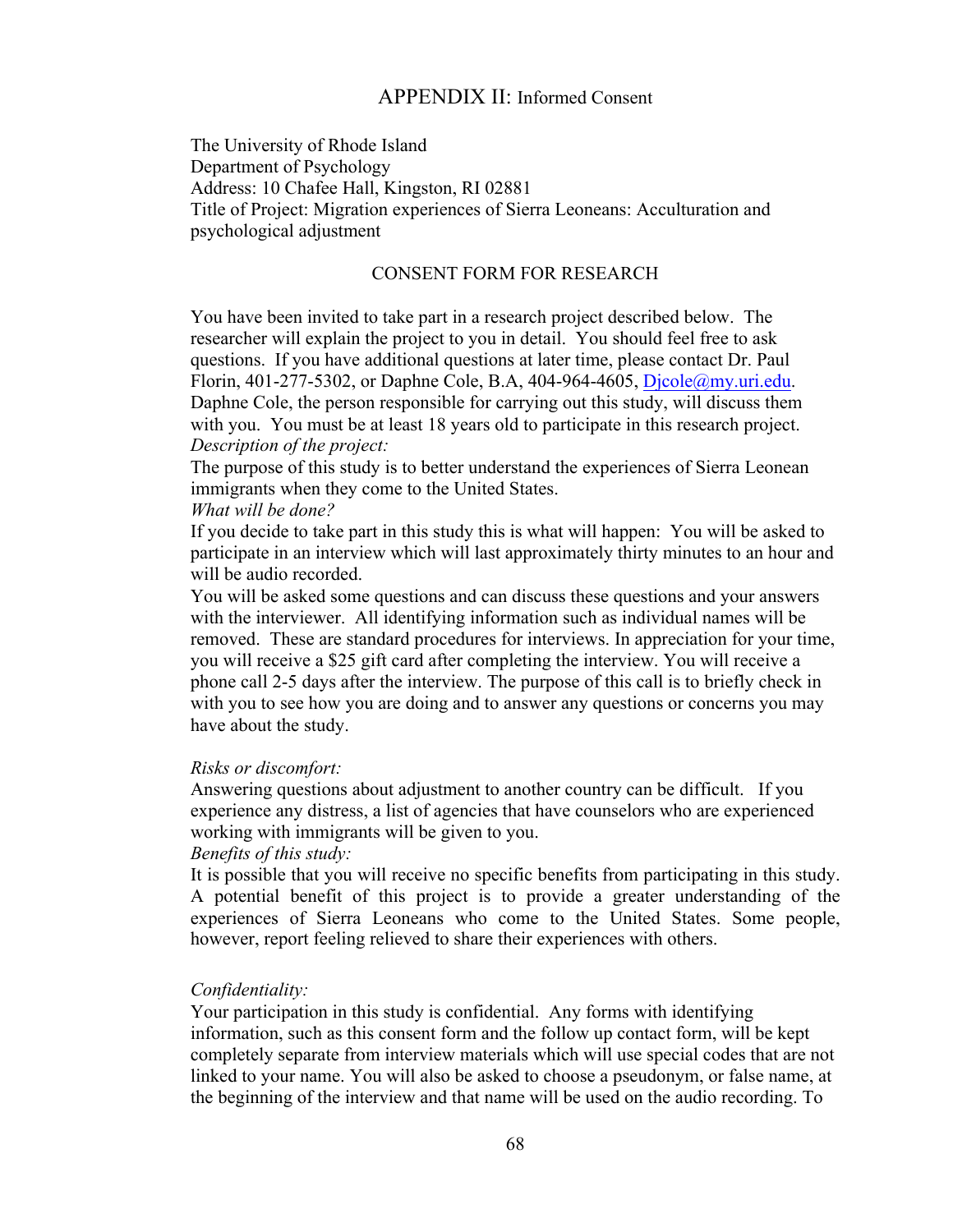keep your information confidential, the audio recording of the interview will be placed in a locked file cabinet until a written word-for-word copy of the interview has been created. All typed versions of interviews will be kept on a computer that is passwordprotected and uses special coding to protect confidential information. All study materials will be destroyed three years after the completion of this study. The researchers will apply for a Certificate of Confidentiality for this study. *Decision to quit at any time:*

The decision to take part in this study is up to you. You do not have to participate. If you decide to take part in the study, you may quit at any time without penalty. If you wish to quit, simply inform Daphne Cole of your decision during the interview or by calling her at 404-964-4605.

#### *Rights and Complaints:*

If you are not satisfied with the way this study is performed, you may discuss your complaints with Dr. Paul Florin, 401-277-5302 or with Daphne Cole, 404-964-4605, anonymously, if you choose. In addition, if you have questions about your rights as a research participant, you may contact the office of the Vice President for Research, 70 Lower College Road, Suite 2, University of Rhode Island, Kingston, Rhode Island, telephone: (401) 874-4328.

You have read the Consent Form. Your questions have been answered. Your signature on this form means that you understand the information and you agree to participate in this study.

\_\_\_\_\_\_\_\_\_\_\_\_\_\_\_\_\_\_\_\_\_\_\_\_ \_\_\_\_\_\_\_\_\_\_\_\_\_\_\_\_\_\_\_\_\_\_\_\_

\_\_\_\_\_\_\_\_\_\_\_\_\_\_\_\_\_\_\_\_\_\_\_\_\_\_ \_\_\_\_\_\_\_\_\_\_\_\_\_\_\_\_\_\_\_\_\_\_\_

Signature of Participant Signature of Researcher

\_\_\_\_\_\_\_\_\_\_\_\_\_\_\_\_\_\_\_\_\_\_\_\_\_ \_\_\_\_\_\_\_\_\_\_\_\_\_\_\_\_\_\_\_\_\_\_\_\_ Typed/printed Name Typed/printed name

Date Date Date

The researcher will use a digital recording device in order to audio record the full interview between the participant and the researcher. Please indicate your decision to be recorded by placing an "X" on one of the lines below followed by your signature.

I agree or I decline to be recorded

Signature of Participant

 $\mathcal{L}_\text{max}$  , where  $\mathcal{L}_\text{max}$  and  $\mathcal{L}_\text{max}$ 

*Please sign both consent forms, keeping one copy for yourself.*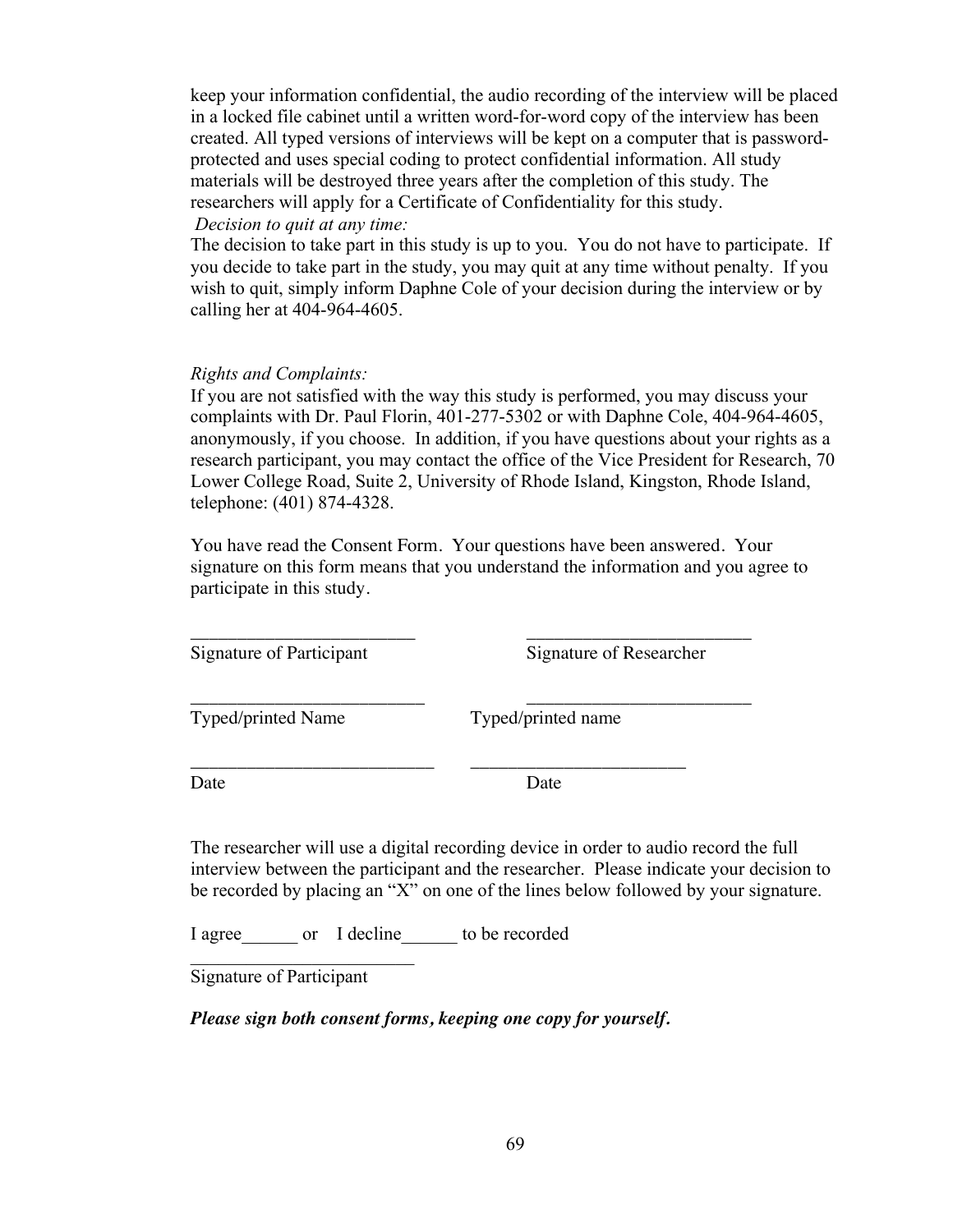#### APPENDIX III: Interview Guide

[Begin with introduction]

**Thank you for agreeing to do this interview. As you know, my name is Daphne Cole and I am completing my Master's Degree from the University of Rhode Island. I am very interested in helping other immigrants who come from Sierra Leone to the United States in the future. I hope that you can help me better understand the experience of coming from Sierra Leone to this country.** 

[Provide information about the interview process, and review informed consent.]

**1. When you first came to the U.S. was there anything in particular that was difficult to deal with? [Can you remember an instance when -----------was a challenge?]**

- **2. What kinds of things were especially helpful?**
- **3. Who did you come with? Did you have anyone to stay with when you arrived?**

**4. Would you say that you feel at home in this country?**

**5. Many people come to the United States for different reasons. For example some come for educational or job opportunities, others come to live with family, or some come to seek safety, what reasons led you to come to the United States?**

**6. Since coming to the United States, would you say that you have more African friends, more American friends, or about the same?**

**7. Have you found it difficult to mix your own family's culture and American culture?**

**8. Are you actively involved in the Sierra Leonean community or any other community?** 

**9. Did you experience any difficulties during your time in the United States, specifically because of your ethnic background?**

**10. Do you hope to be able to return to Sierra Leone?**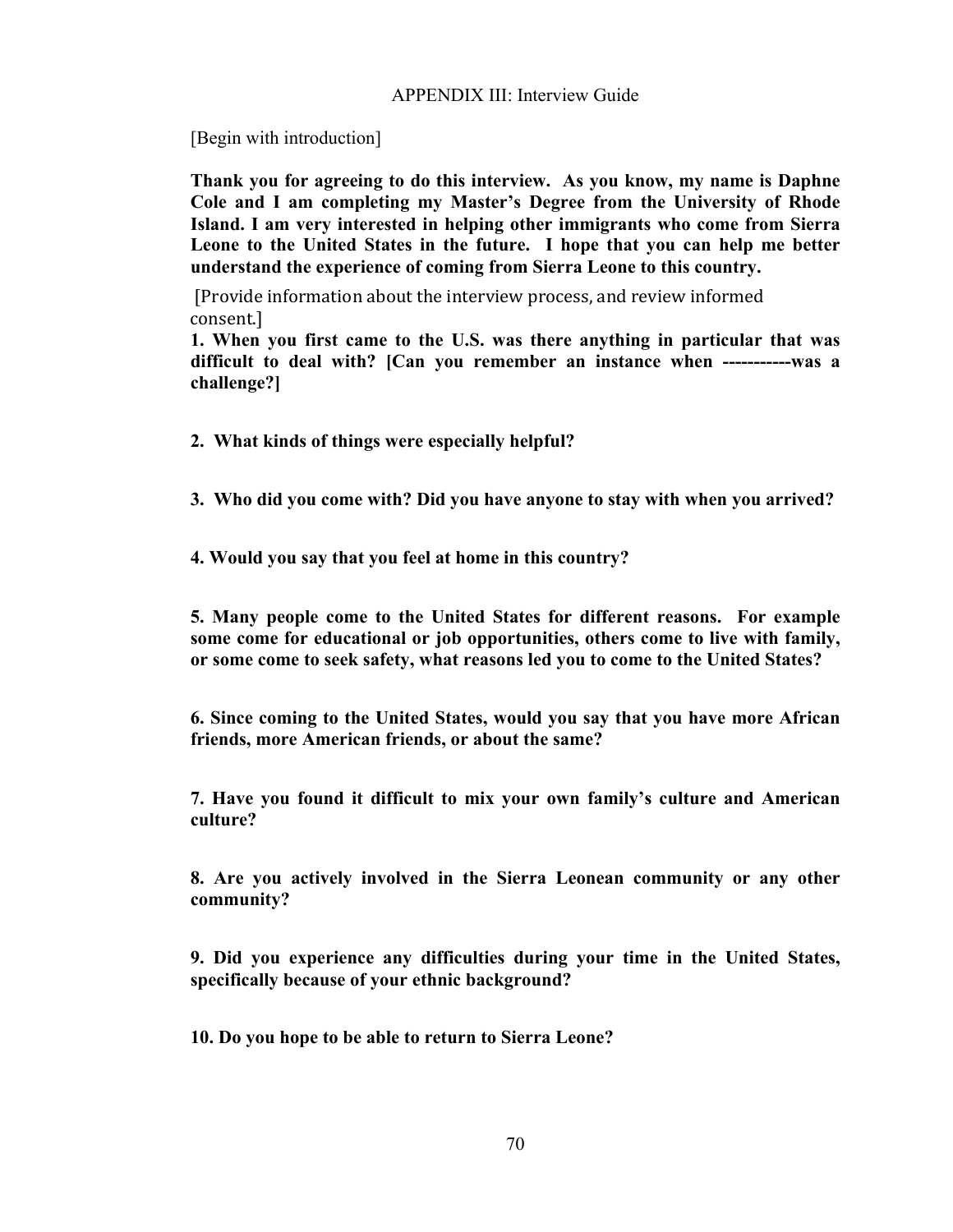**11. How have you felt since leaving Sierra Leone? [Explain if participant doesn't understand (any stress, sadness, anxiety, homesickness, loneliness, frustration, health problems etc.?)]** 

**12. Do you do anything to help you feel better? (ask only if they describe difficulties)**

**\*\*For the next set of questions you can feel free to answer or if you would rather not talk about it that is fine also. It will not at all affect your participation in the study or affiliation with** *Friends of Sierra Leone***.** 

**13. How would you describe Sierra Leone during the war? What was it like living in Sierra Leone?** 

[Reflect and follow up with additional questions, check in to see if participant is still comfortable. If not, check in [This can be difficult/uncomfortable to talk about, if you do not want to continue talking about this that is fine, we can move on]

### **14. Is there anything you gained by living in the United States?**

#### **15. Is there anything else that you would like to share?**

**16. If you had the chance to talk to a group of people who would like to help other immigrants from Sierra Leone what would you like them to know? [Reflect and follow up]**

[Wrap up]

17. Is there anything you would like to ask me?

18. After talking to me today, do you think you would recommend this project to a friend?

### **Thank you so much for taking the time to talk to me about your experiences and how to help others from Sierra Leone. Do you have any questions for me?**

[Address any questions participants may have and if necessary provide referral information for local mental health provider contact if necessary]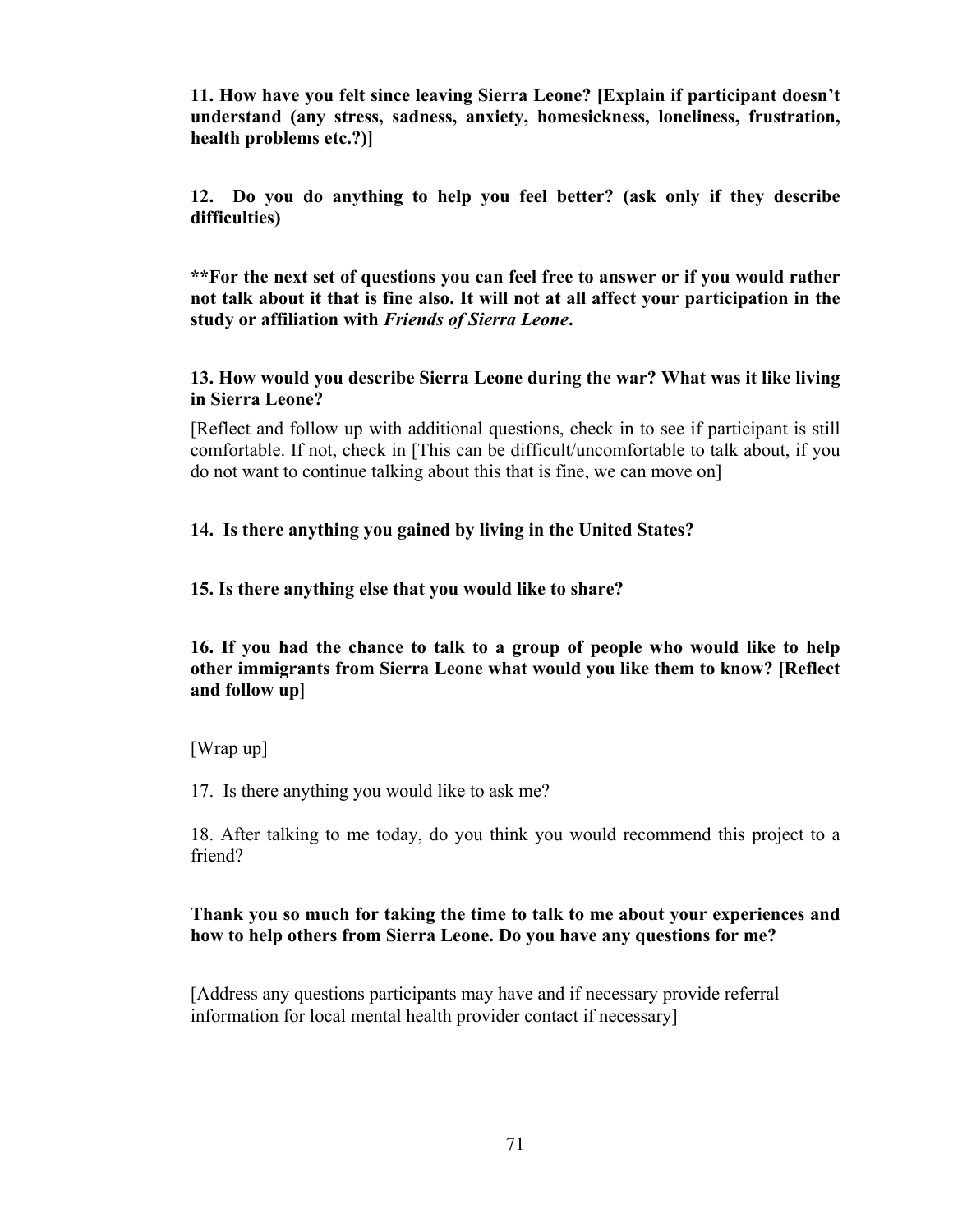#### APPENDIX IV: Demographic Sheet

Participant ID: Date:

#### **Please provide your answers below by checking the box or filling in the blank.**

- 1. Gender: (check one)  $\Box$  Male  $\Box$  Female
- 2. Age:
- 3. What ethnic group do you belong to? (Temne, Mende, Kono, Krio, etc.)
- 4. In which language do you speak most often?
- 5. What is your current relationship status? (check one)
- $\Box$  Single
- $\Box$  In a relationship
- Married/Partnered
- Divorced/Separated

 $\overline{\phantom{a}}$  , where  $\overline{\phantom{a}}$ 

- Widowed
- 6. What is the highest level of education you have achieved? (check one)
- $\Box$  8<sup>th</sup> grade or less
- $\Box$  Some high school but did not graduate
- $\Box$  High School Diploma/GED
- $\Box$  Trade/technical/vocational training
- $\Box$  Some college (e.g., one year, associate degree)
- $\Box$  College degree (e.g., Bachelor's Degree)
- $\Box$  Graduate degree and/or Professional degree (e.g., MA, MS, and PhD)
- 7. Are you currently employed? (check one)
- $\Box$  Yes
- $\Box$  No

7a. If yes, what is your current occupation?

- 8. How long have you lived in the United States?
- 9. What was your immigration status when you first came to the United States?
- 10. Has your immigration status changed since then?: (check one)  $\Box$  No  $\Box$ Yes  $\Box$  N/A

If yes how so?  $\qquad \qquad$ 

 $\mathcal{L}_\text{max}$  , where  $\mathcal{L}_\text{max}$  and  $\mathcal{L}_\text{max}$  and  $\mathcal{L}_\text{max}$ 

 $\mathcal{L}_\text{max}$ 

 $\frac{1}{2}$ 

11. Do you have a primary health physician or access to health care?

12. Have you ever received counseling services?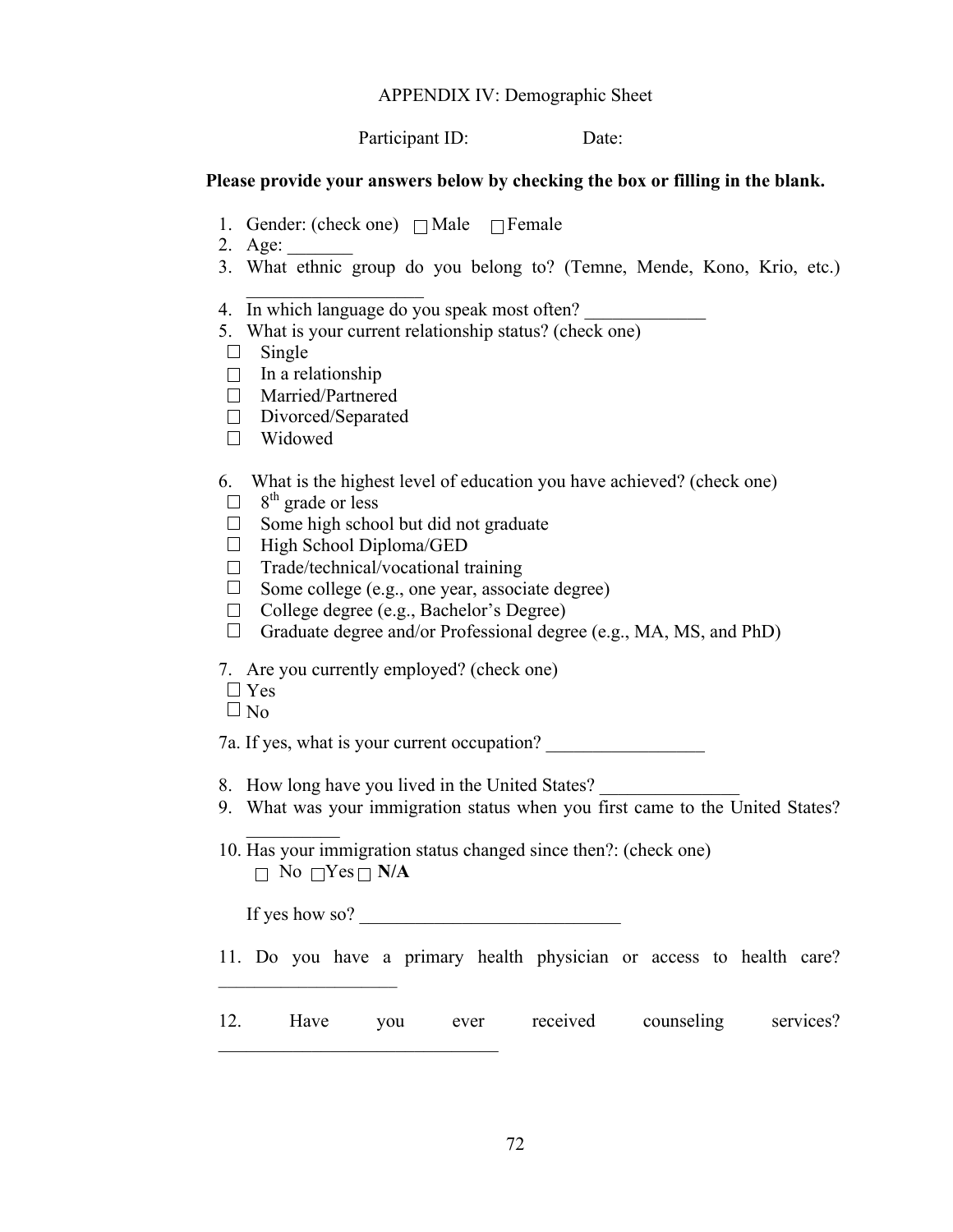#### **1. Torture Abolition and Survivors Support Coalition (TASSC):**

TASSC is a non-profit organization that provides a range of support services for survivors of torture such as free counseling, free housing on a temporary basis, free legal representation for those who are seeking asylum, medical referrals, employment related assistance and other services.

• 4121 Harewood Road, NE, Suite B, Washington DC 20017, Telephone: 202-529-2991 Website: http://www.tassc.org/counseling

### **2. Advocates for Survivors of Trauma (ASTT):**

This organization is a part of the National Consortium of Torture Treatment Centers, a network of service providers who specialize in the care of torture survivors. It provides free psychological and case management services in order to address survivor's needs in a culturally responsive and holistic way.

- Baltimore Office: 431 East Belvedere Avenue Baltimore, MD 21212 Telephone: (410) 464-9006
- Washington DC Office 1624 U Street NW Washington, DC 20009 Telephone: (202) 290-1672 Website: http://astt.org/wordpress/

#### **3. Human Rights First:**

This organization is an independent advocacy and action organization that offers a Refugee Protection Program is that committed to advancing the rights of refugees, including the right to seek asylum. This agency advocates for access to asylum, for fair asylum procedures, and for U.S. compliance with international refugee and human rights law. Legal services are offered to refugees through a pro bono Asylum Legal Representation Program.

• Washington DC Office 805 15th Street, NW Suite 900 Washington, DC 20005 Telephone: (202) 547-5692 Website: http://www.humanrightsfirst.org/our-work/refugee-protection

#### **4. Catholic Charities: Archdiocese of Washington**

This organization is the social ministry outreach agency that houses a number of services to refugee and immigrant populations. The Refugee Center offers case management and employment service support to recent refugees and asylum seeker living in DC as they seek to make a new start in the US. Assistance is offered in job searching, interviewing, benefit enrollment, workplace ESL classes and all facets of the employment process.

• Refugee Center 1018 Monroe Street, NE Washington, DC 20017 (202) 266-3062 Telephone: (202) 529-2991 Website: http://www.catholiccharitiesdc.org/RefugeeCenter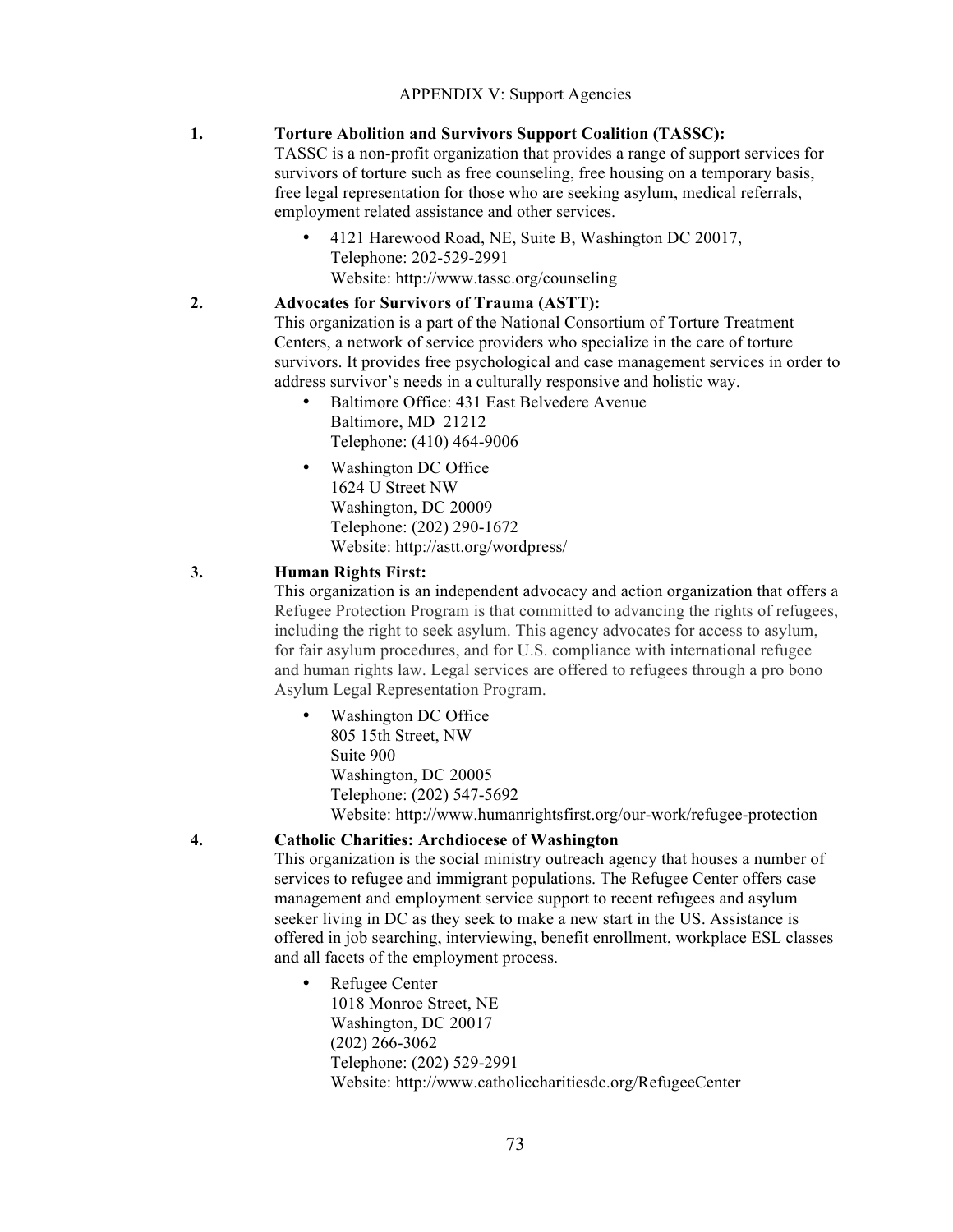### APPENDIX VI

### Follow-up Contact Form

Thank you so much again for the taking the time to talk with me about your experiences. We have discussed many topics today and I would like to briefly follow up with you in a few days just to see how you are doing and to answer any additional questions you may have.

Please provide your contact information below:

Name: \_\_\_\_\_\_\_\_\_\_\_\_\_\_\_\_\_\_\_\_\_\_\_\_\_\_\_\_\_\_\_\_\_\_\_\_\_

Telephone  $\#$ :

Best time to reach you: \_\_\_\_\_\_\_\_\_\_\_\_\_\_\_\_\_\_\_\_\_\_\_\_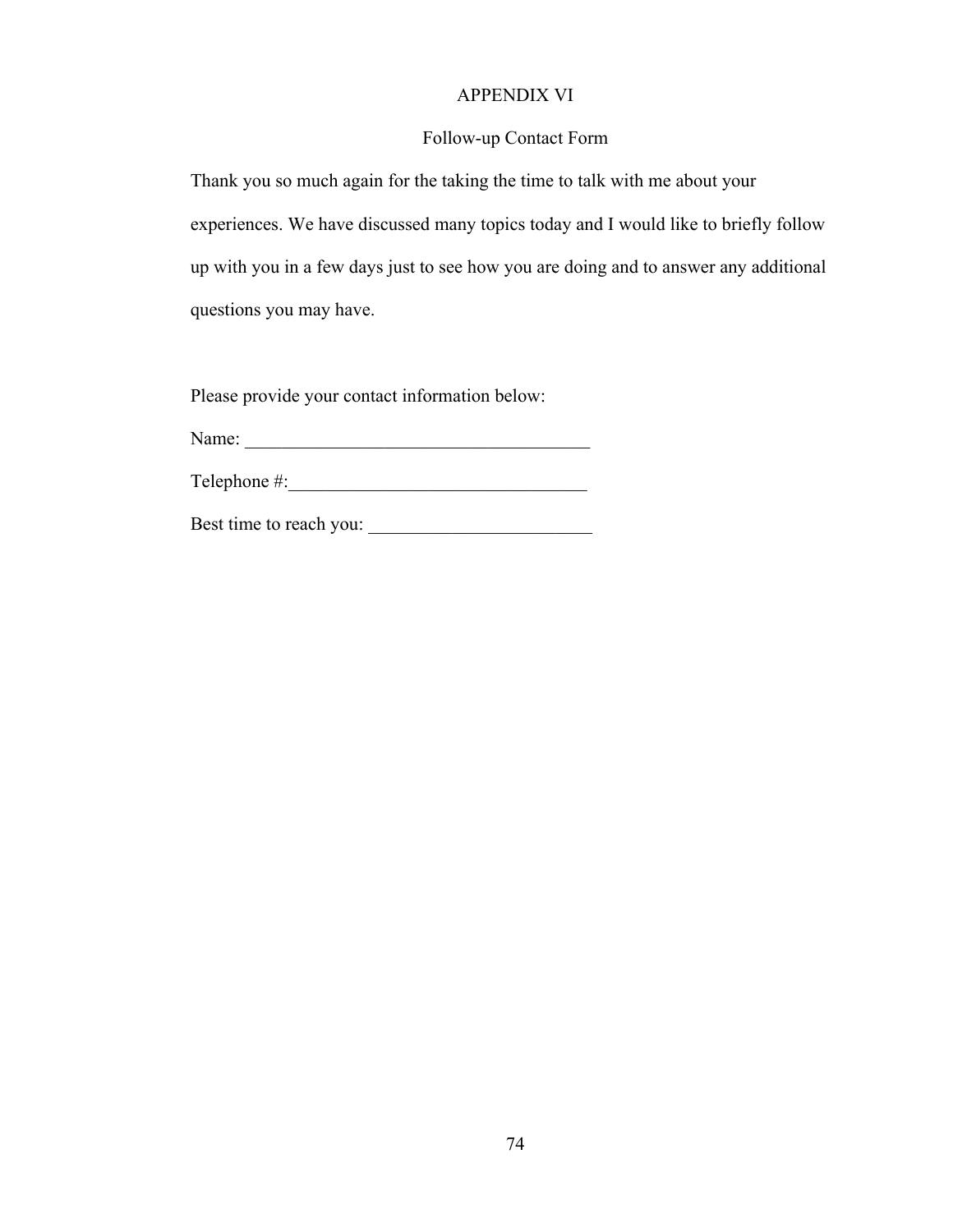## Appendix VII: Revised Informed Consent

The University of Rhode Island Department of Psychology Address: 10 Chafee Hall, Kingston, RI 02881 Title of Project: Migration experiences of Sierra Leoneans: Acculturation and psychological adjustment

# CONSENT FORM FOR RESEARCH

You have been invited to take part in a research project described below. The researcher will explain the project to you in detail. You should feel free to ask questions. If you have additional questions at later time, please contact Dr. Paul Florin, 401-277-5302, or Daphne Cole, B.A, 404-964-  $4605$ ,  $Dicole@my.util.edu$ . Daphne Cole, the person responsible for carrying out this study, will discuss them with you. You must be at least 18 years old to participate in this research project.

# *Description of the project:*

The purpose of this study is to better understand the experiences of Sierra Leonean immigrants when they come to the United States.

# *What will be done?*

If you decide to take part in this study this is what will happen: You will be asked to participate in an interview which will last approximately thirty minutes to an hour and will be audio recorded.

You will be asked some questions and can discuss these questions and your answers with the interviewer. All identifying information such as individual names will be removed. These are standard procedures for interviews. In appreciation for your time, you will receive a \$25 gift card after completing the interview. You will receive a phone call 2-5 days after the interview. The purpose of this call is to briefly check in with you to see how you are doing and to answer any questions or concerns you may have about the study.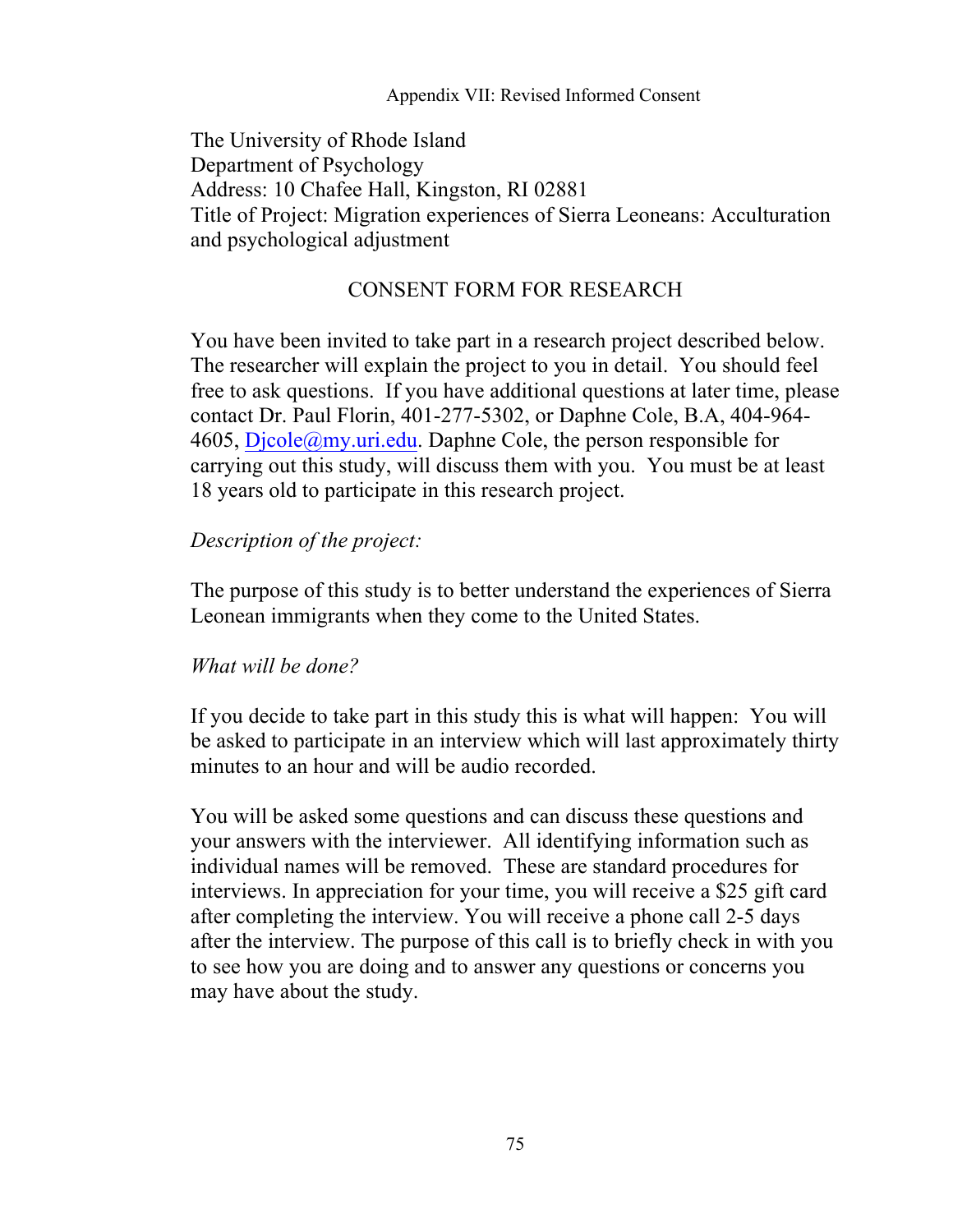# *Risks or discomfort:*

Answering questions about adjustment to another country can be difficult. If you experience any distress, a list of agencies that have counselors who are experienced working with immigrants will be given to you. *Benefits of this study:*

It is possible that you will receive no specific benefits from participating in this study. A potential benefit of this project is to provide a greater understanding of the experiences of Sierra Leoneans who come to the United States. Some people, however, report feeling relieved to share their experiences with others.

# *Confidentiality:*

Your participation in this study is confidential. Any forms with identifying information, such as this consent form and the follow up contact form, will be kept completely separate from interview materials which will use special codes that are not linked to your name. You will also be asked to choose a pseudonym, or false name, at the beginning of the interview and that name will be used on the audio recording. To keep your information confidential, the audio recording of the interview will be placed in a locked file cabinet until a written word-for-word copy of the interview has been created. All typed versions of interviews will be kept on a computer that is password-protected and uses special coding to protect confidential information. All study materials will be destroyed three years after the completion of this study. We will do everything we can to keep others from learning about your participation in the research. To further help us protect your privacy, the researchers have obtained a Certificate of Confidentiality from the National Institutes of Health, Department of Health and Human Services.

The researchers can use this certificate to refuse to disclose information (for example if there were a court subpoena) that may identify you in any federal, state, or local civil, criminal, administrative, legislative, or other proceedings.

Disclosure will be necessary, however, upon request of DHHS for the purpose of audit or evaluation.

You should understand that a Certificate of Confidentiality does not prevent you or a member of your family from voluntarily releasing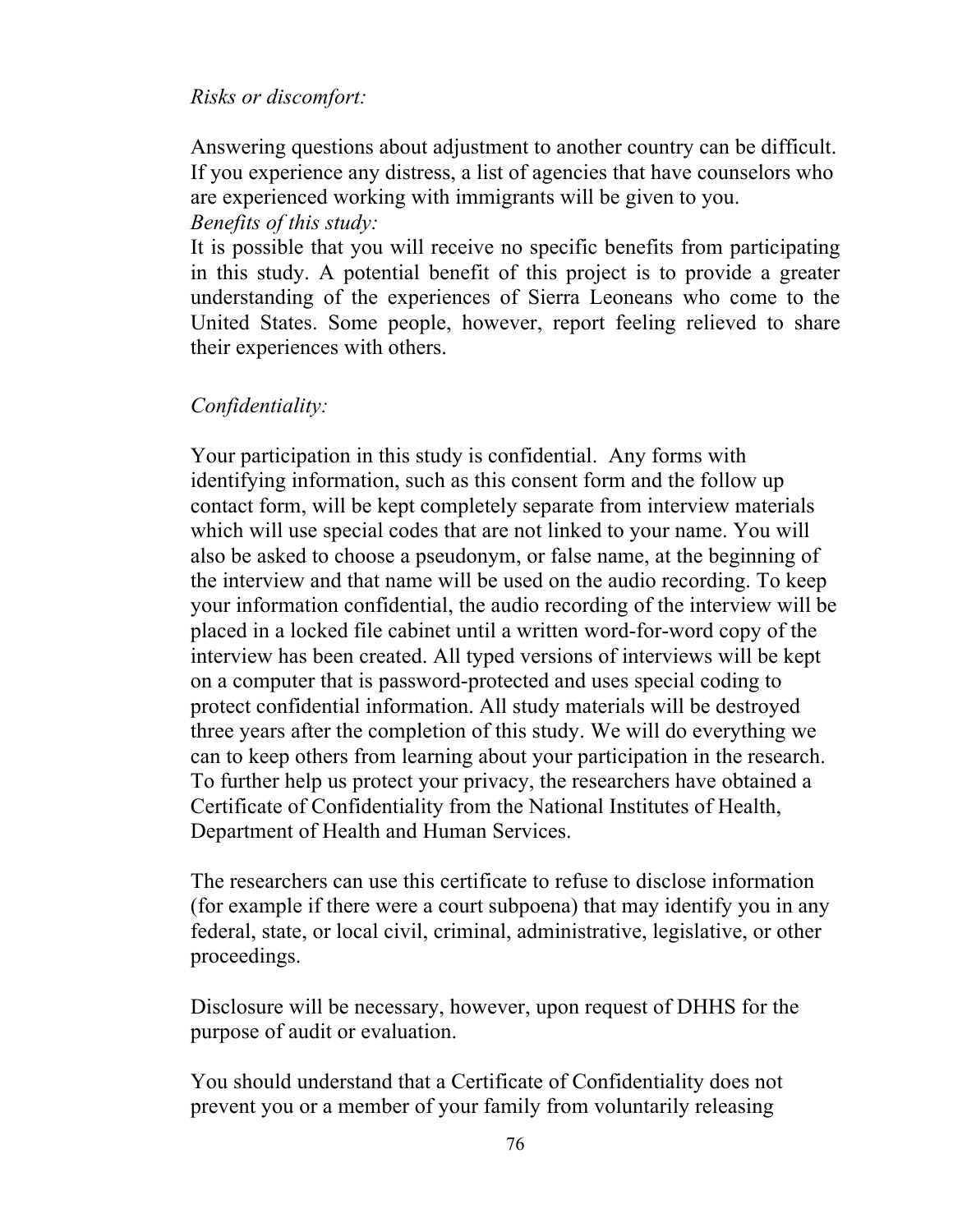information about yourself or your involvement in this research. Note however, that if an insurer or employer, learns about your participation, and obtains your consent to receive research information, then the researcher may not use the Certificate of Confidentiality to withhold this information. This means that you and your family must also actively protect your own privacy.

Finally, you should understand that the investigator is not prevented from taking steps, including reporting to authorities, to prevent serious harm to yourself or others. The Certificate of Confidentiality will not be used to prevent disclosure to local authorities of child abuse and neglect, or harm to self or others.

## *Decision to quit at any time:*

The decision to take part in this study is up to you. You do not have to participate. If you decide to take part in the study, you may quit at any time without penalty. If you wish to quit, simply inform Daphne Cole of your decision during the interview or by calling her at 404-964-4605.

# *Rights and Complaints:*

If you are not satisfied with the way this study is performed, you may discuss your complaints with Dr. Paul Florin, 401-277-5302 or with Daphne Cole, 404-964-4605, anonymously, if you choose. In addition, if you have questions about your rights as a research participant, you may contact the office of the Vice President for Research, 70 Lower College Road, Suite 2, University of Rhode Island, Kingston, Rhode Island, telephone: (401) 874-4328.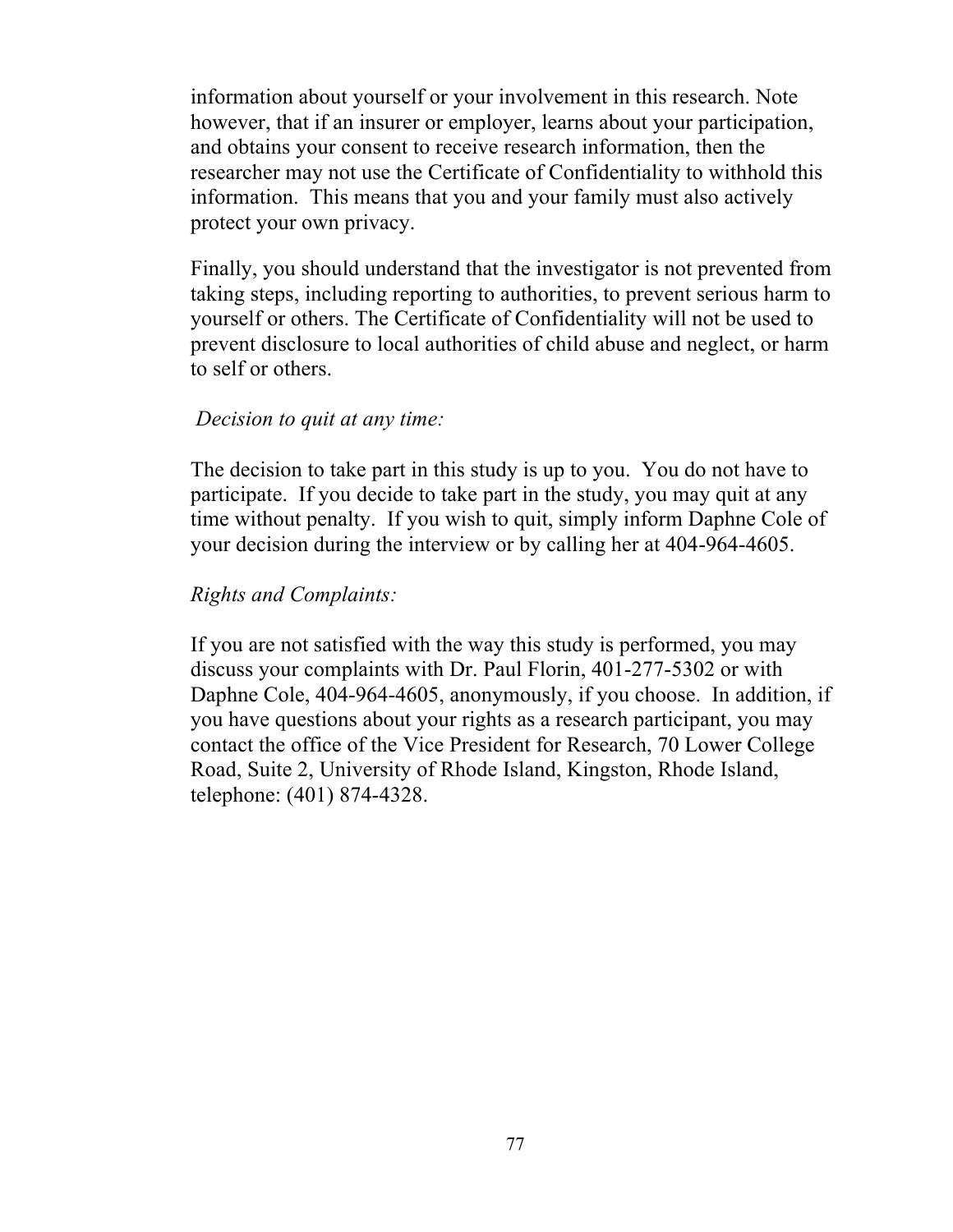You have read the Consent Form. Your questions have been answered. Your signature on this form means that you understand the information and you agree to participate in this study.

| Signature of Participant  | Signature of Researcher |
|---------------------------|-------------------------|
| <b>Typed/printed Name</b> | Typed/printed name      |
| Date                      | )ate                    |

The researcher will use a digital recording device in order to audio record the full interview between the participant and the researcher. Please indicate your decision to be recorded by placing an "X" on one of the lines below followed by your signature.

I agree or I decline to be recorded

Signature of Participant

*Please sign both consent forms, keeping one copy for yourself.*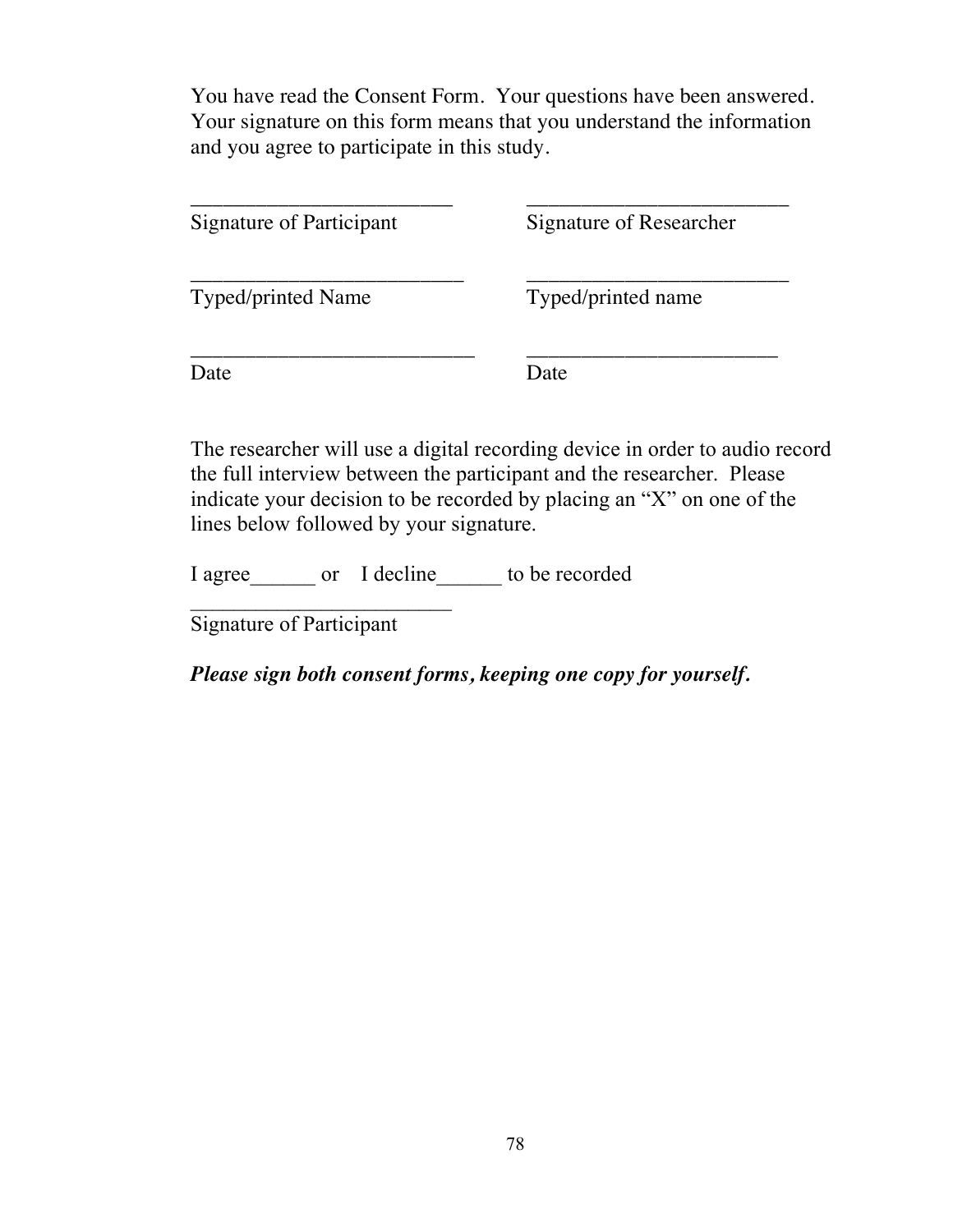#### BIBLIOGRAPHY

- Akinsulure-Smith, A.M., (2009). Brief psychoeducational group treatment with retraumatized refugees and asylum seekers. *The Journal for Specialist in Group Work, 34(2), 137-150*.
- Akinsulure-Smith, A.M., Jones, W.L. (2011). Nah We Yone- a grassroots communitybased organization in New York City: successes, challenges, and lesson learned. International *Journal of Migration, Health, and Social Care, 7(1), 44- 57*.
- Akinsulure-Smith, A.M., & Smith, H.E. (2012). Evolution of family policies in postconflict Sierra Leone. *Journal of Child and Family Studies, 21, 4-13*.
- Akinsulure-Smith, A.M. (2012). Responding to the trauma of sexual violence in asylum seekers: A clinical case study. *Clinical Case Studies, 11(4), 285-298*.
- Alemu, W., Funk, M., Gakurah, T., Bash-Taqi, D., Bruni, A., Sinclair, J., Kobie, A., Muana, A.,

Samai, M., Eaton, J. (2012). WHO Profile on mental health in development (WHO proMIND):Sierra Leone. Geneva, World Health Organization.

- Asgary, R., Segar, N. (2011). Barriers to health care access among refugee asylum seekers. Journal of Health Care for the Poor and Underserved, *22, 506-511*.
- Beah, I. (2007). A long way gone: Memoirs of a boy soldier. New York: Farrar, Straus and Giroux.
- Berry, J.W. (1980). Acculturation as varieties of adaptation. In A.M. Padilla (Ed.), *Acculturation: Theory, models and some new findings* (pp.9-25). Boulder, CO: Westview Press.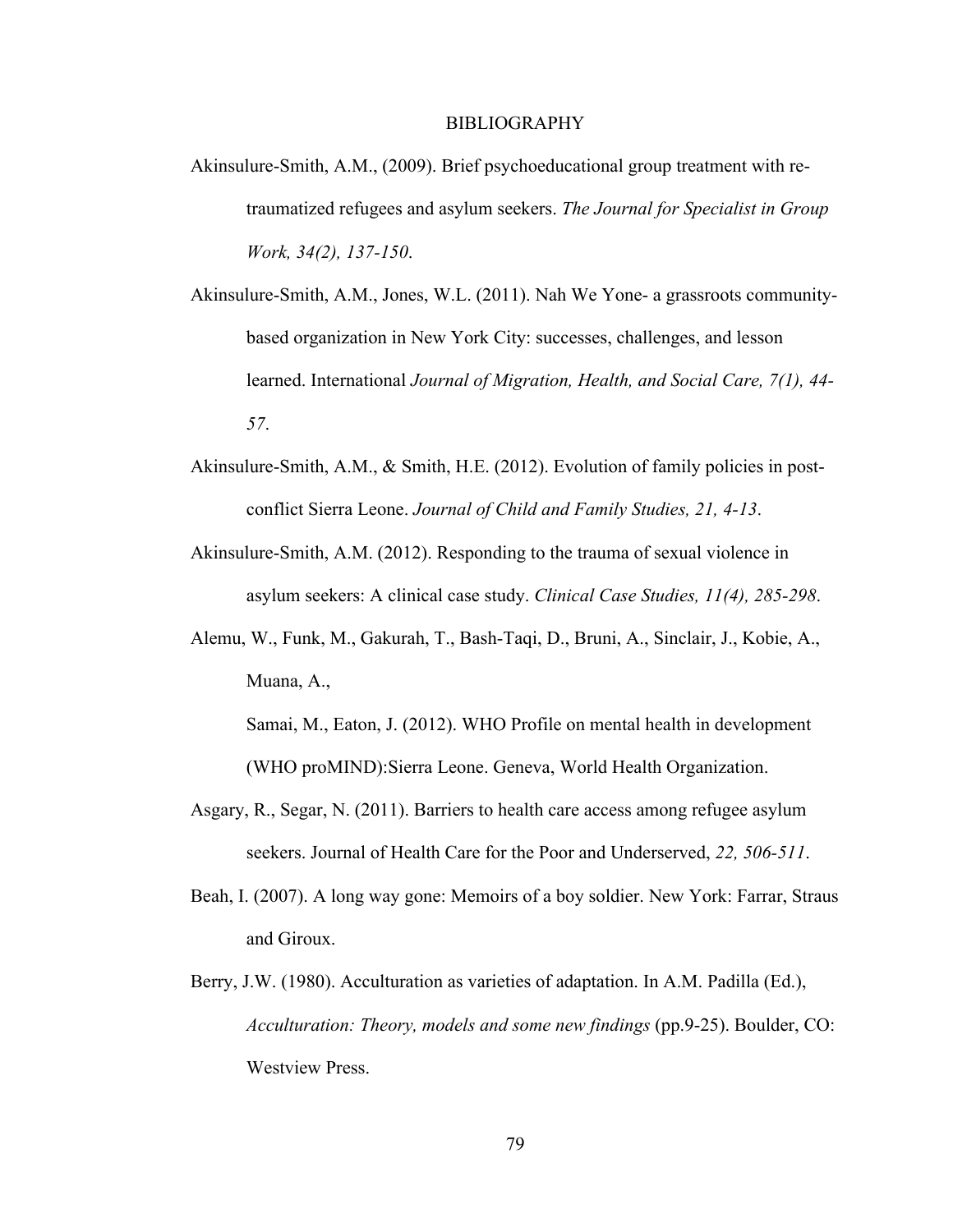- Berry, J.W. (1991). Understanding and managing multiculturalism: Some possible implications of research in Canada. *Psychology & Developing Societies, 3(1), 17.*
- Berry, J. W. (1997). Immigration, acculturation, and adaptation. Applied Psychology: An International Review, 46(1), 5-68.

Berry, J. W., & Kim, U. (1988). Acculturation and mental health.

- Betancourt, T.S., Agnew-Blais, J., Gilman, S.E., Williams, D.R., & Ellis, B.H. (2010). Past horrors, present struggles: The role of stigma in the association between war experiences and psychological adjustment among former child soldiers in Sierra Leone. *Social Science & Medicine, 70, 17-26.*
- Betancourt, T. S., Newnham, E. A., McBain, R., & Brennan, R. T. (2013). Posttraumatic stress symptoms among former child soldiers in Sierra Leone: follow-up study. The British Journal of Psychiatry, 203(3), 196-202.
- Birman, D. (2005). Ethical considerations in research with immigrant and refugee populations. In J. E. Trimble and C.B. Fisher, Eds., Handbook of ethical research with ethnocultural populations and communities (pp. 155 177). Sage.
- Braun, V., Clarke, V. (2006). Using thematic analysis in psychology. *Qualitative Research in Psychology, 3, 77-101.*
- Burnam, M., Hough, R., Karno, M., Escobar, J., & Telles, C. (1987). Acculturation and life time prevalence of psychiatric disorders among Mexican Americans in Los Angeles. *Journal of Health and Social Behavior*, *28*, 89-102.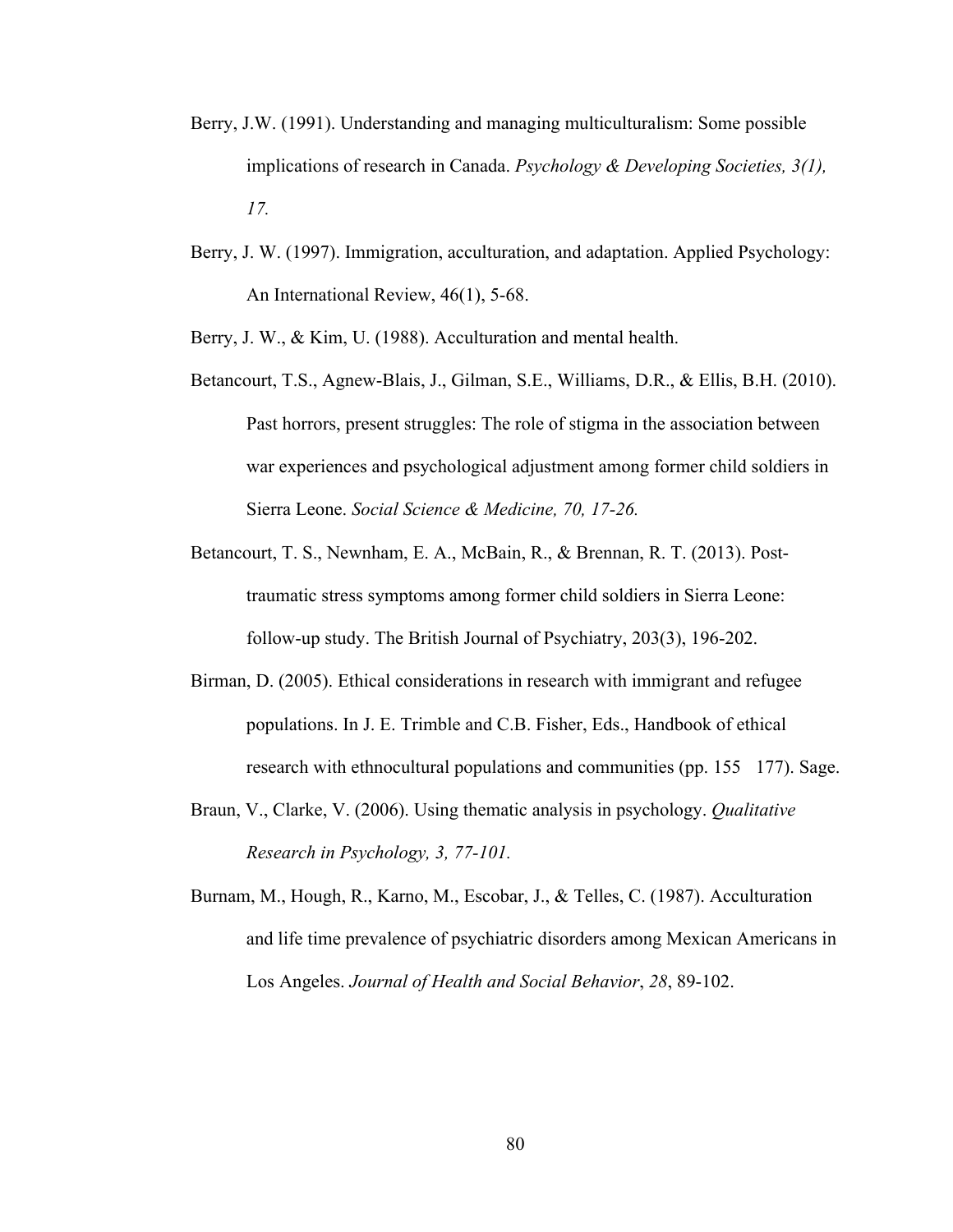Byaruhanga, F. K. (2008). The Athens of West Africa: A History of International Education at Fourah Bay College, Freetown, Sierra Leone (review). *African Studies Review, 51(1), 195-196.*

Campbell, G. (2008). *Blood diamonds*. Boulder, CO: Westview Press.

- Corbin, J., & Morse, J. M. (2003). The unstructured interactive interview: Issues of reciprocity and risks when dealing with sensitive topics. *Qualitative inquiry, 9(3), 335-354.*
- de Jong, K., Mulhern, M., Ford., N. Van de Kam, S., Kleber, R. (2000). The trauma of war in Sierra Leone. *Lancet, 355(9220), 2067-2068.*
- Draucker, C. B., Martsolf, D. S., & Poole, C. (2009). Developing distress protocols for research on sensitive topics. *Archives of psychiatric nursing, 23(5), 343-350.*
- Dyregrov, K. (2004). Bereaved parents' experience of research participation. *Social science & medicine, 58(2), 391-400.*
- Fazel, M. Stein, A. (2002). The mental health of refugee children. *Archives of Disease in Childhood, 87,366*-70
- Flannery, W.P., Reise, S.P., & Yu, J. (2001). An empirical comparison of acculturation models, *Personality and Social Psychology Bulletin, 27(8),1035- 1045*.
- Fox, S.H., Tang, S.S. (2000). The Sierra Leonean experience: Traumatic Events and psychiatric sequelae. *The Journal of Nervous and Mental Disease, 188(8), 490- 495.*
- Gordon, M. M. (1964). Assimilation in American life: The role of race, religion, and national origins. New York: Oxford University Press.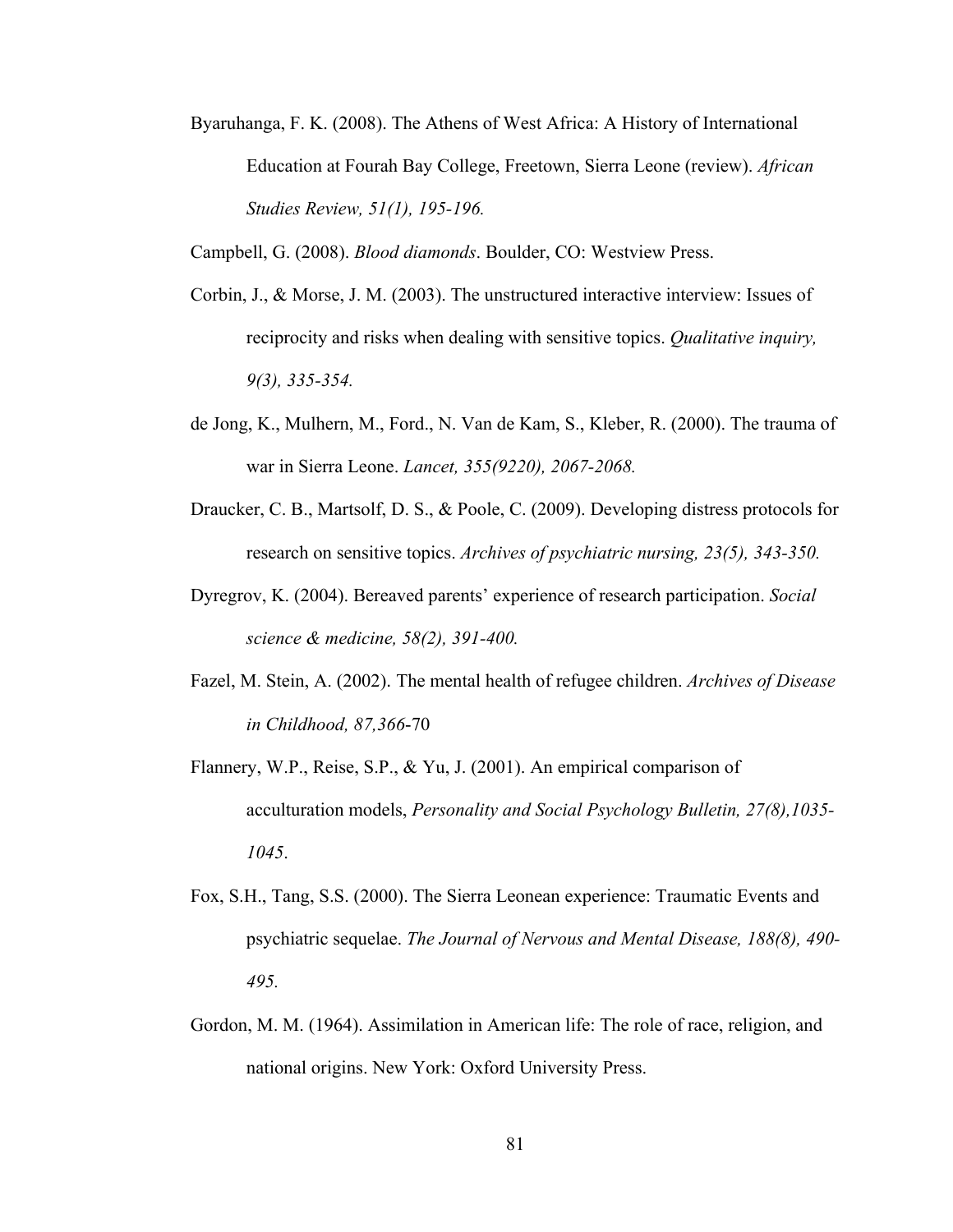- Haverkamp, B.E. (2005). Ethical perspectives on qualitative research in applied psychology. *Journal of Counseling Psychology, 52,(2)*, 146–155. doi: 10.1037/0022-0167.52.2.146
- Hutchinson, S. A., Wilson, M. E., & Wilson, H. S. (1994). Benefits of participating in research interviews. *Image: The Journal of Nursing Scholarship, 26(2), 161- 166.*
- Internal Displacement Monitoring Centre (IDMC), (2011). Internal displacement: Global overview of trends and developments in 2010 (complete report), http://www.unhcr.org/refworld/docid/4d8afef82.html [accessed 28 February 2013]
- Jackson, R. (2002). Violent internal conflict and the African state: Towards a framework of analysis. *Journal of Contemporary African Studies, 1(32).*
- Kamya, H.A. (2001). African immigrants in the United States: The challenge for research and practice. *Social Work, 42(2), 154-165.*
- Kang, S.M. (2006). Measurement of acculturation, scale formats, and language competence. *Journal of Cross-Cultural Psychology, 37(6), 669,* Sage Publications.
- Kvale, S. (1996). *Interviews: An introduction to qualitative research interviewing*. Thousand Oaks, CA: Sage.
- Lee, J., Koeske, G.F., Sales, E. (2004). Social support buffering of acculturative stress: a study of mental health symptoms among Korean international students. *International Journal of Intercultural Relations, 28, 399-414.*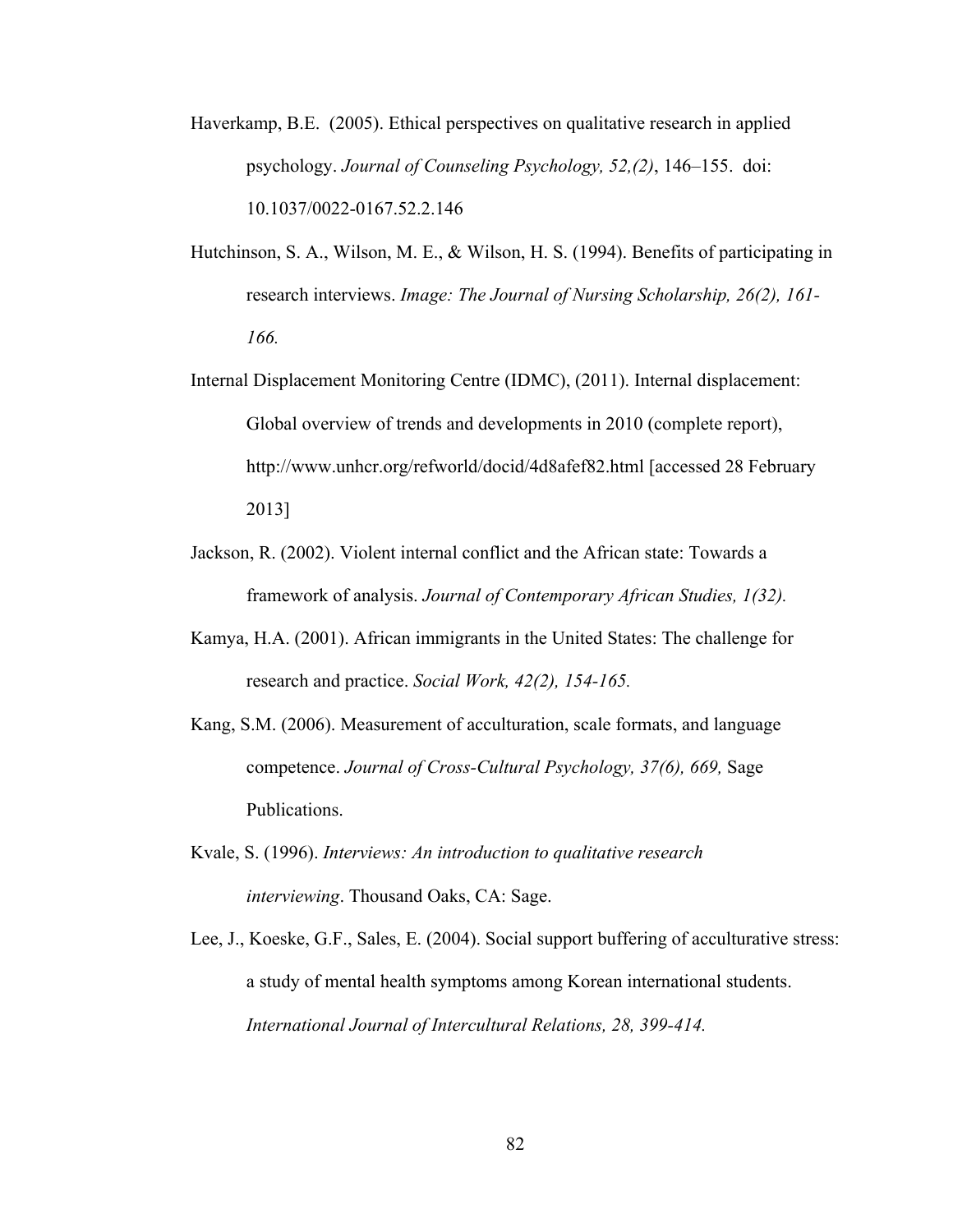Li, M., Batalova, J. (2011, August 23). Refugees and asylees in the United States. *Migration Policy Institute*. Available at:

http://www.migrationinformation.org/feature/print.cfm?ID=851#12

- Lincoln, Y.S. & Guba, E.G. (1985). Naturalistic inquiry. Beverly Hills, CA: Sage Publications.
- Lowes, L., & Gill, P. (2006). Participants' experiences of being interviewed about an emotive topic. *Journal of Advanced Nursing, 55(5), 587-595*. doi: 10.1111/j.1365-2648.2006.03950.x
- Lustig, S., Kia-Keating, M., Grant Knight, W., Geltman, P., Ellis, H., Kinzie, J., Keane, T., & Saxe, G. (2004). Review of child and adolescent refugee mental health. *Journal of the American Academy of Child and Adolescent Psychiatry, 42(1),* 24-37.
- Marshall, C., & Rossman, G. B. (1995). Designing qualitative research (2nd ed.). Thousand Oaks, CA: Sage.
- McCosker, H., Barnard, A. & Gerber, R. (2001). Undertaking sensitive research: Issues and strategies for meeting the safety needs of all participants. *Forum Qualitative Sozialforschung / Forum: Qualitative Social Research, 2(1).*
- McGowan, P. J. (2005). Coups and conflict in West Africa 1955-2004: Part I, theoretical perspectives. *Armed Forces & Society, 32(1), 5-23.* doi:10.1177/0095327X05277885
- Mena, F. J., Padilla, A. M., & Maldonado, M. (1987). Acculturative stress and specific coping strategies among immigrant and later generation college students. *Hispanic Journal of Behavioral Sciences, 9,* 207–225.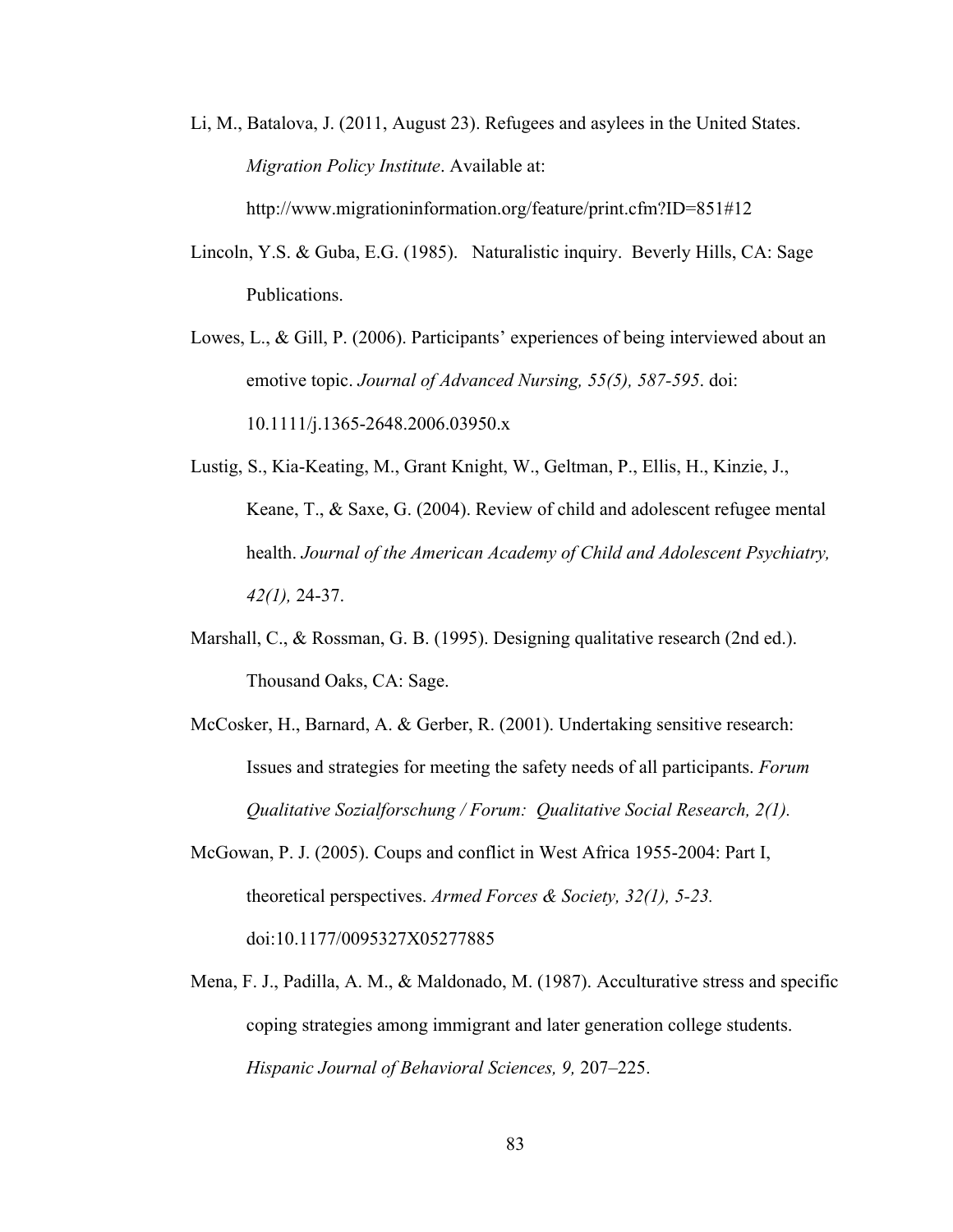- Mori, S. (2000). Addressing the mental health concerns of international students. *Journal of Counseling & Development, 78*, 137–144.
- Morse, J.M. (2008). Confusing categories and themes. *Qualitative Health Research, 18(6), 727-728.*
- Ngo, D., Tran, T.V., Gibbons, J.L., & Oliver, J.M. (2001). Acculturation, premigration, traumatic experiences and depression among Vietnamese Americans. *Journal of Human Behavior in the Social Environment, 3(3), 225- 242.*
- Nguyen, H. H., & von Eye, A. (2002). The acculturation scale for Vietnamese adolescents (ASVA): A bidimensional perspective. *International Journal of Behavioral Development, 26(3), 202-213.*
- Njenga, F.G., Kigamwa P., Okonji, M. Africa: the traumatised continent, the continent with hope. *International Psychiatry 2003; 1:4-7.*
- Obasi, E. M., & Leong, F. T. (2010). Construction and validation of the Measurement of Acculturation Strategies for People of African Descent

(MASPAD). *Cultural Diversity and Ethnic Minority Psychology*, *16*(4), 526.

- Obermeyer, Z., Murrary, C.J., & Gakidou, E. (2008). Fifty years of violent war deaths from Vietnam to Bosnia: analysis of data from the world health survey programme. *BMJ, 336 (7659), 1482-1486.*
- Ogbu, J. U., & Simons, H. D. (1998). Voluntary and involuntary minorities: a cultural‐ ecological theory of school performance with some implications for education. *Anthropology & Education Quarterly, 29(2), 155-188.*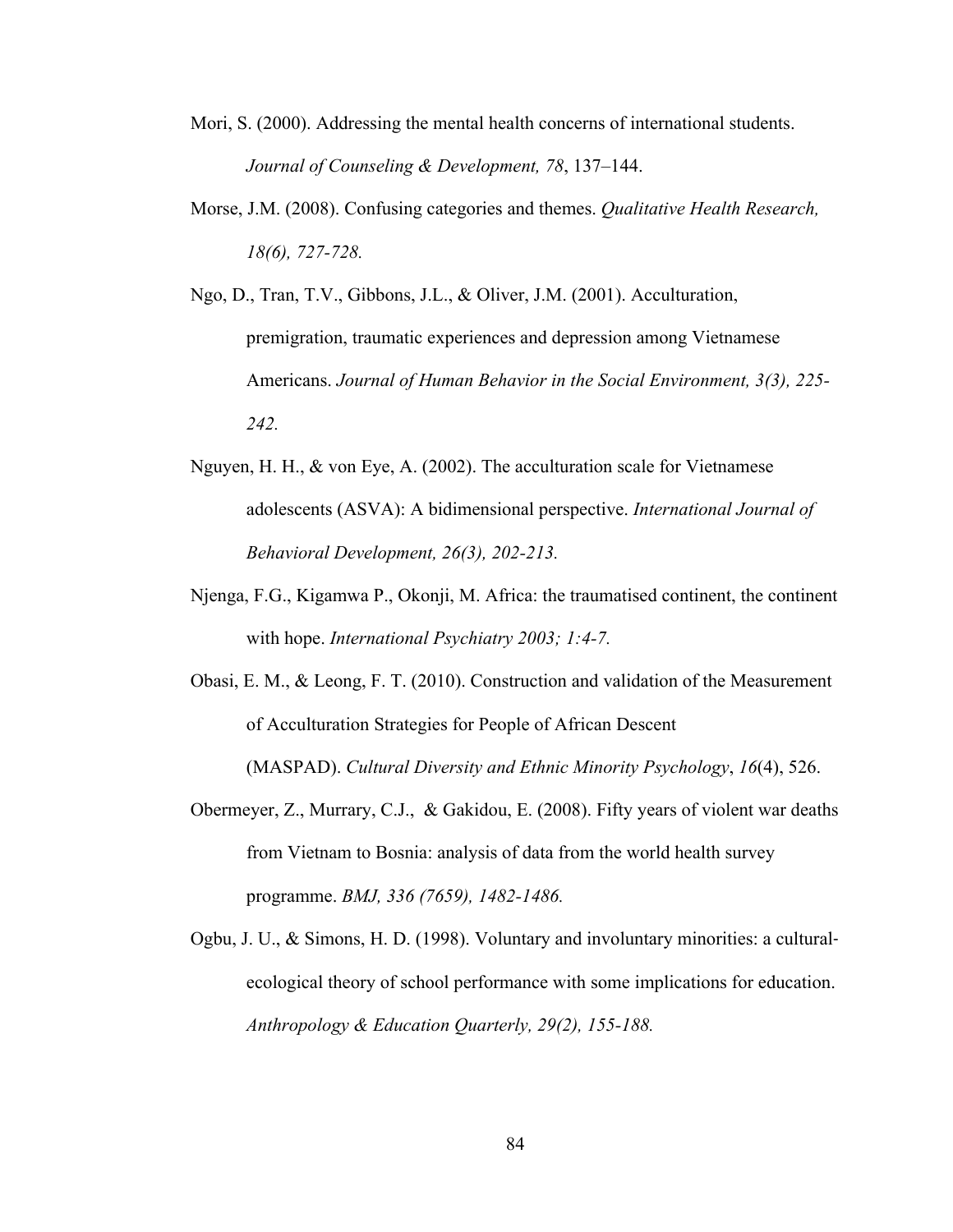- Okonofua, B. A. (2013). "I Am Blacker Than You" Theorizing Conflict Between African Immigrants and African Americans in the United States. *SAGE Open, 3(3),* doi: 10.1177/2158244013499162
- Parse, R. R. (2001). *Qualitative inquiry: The path of sciencing* (No. 14). Jones & Bartlett Learning.
- Physicians for Human Rights U.S. (2012). *Examining asylum seekers: a clinician's guide to physical and psychological evaluations of torture and ill treatment*.
- Polit, D. F., & Beck, C. T. (2008). Nursing research: generating and assessing evidence for nursing practice. Lippincott Williams & Wilkins.
- *Pride of Lions Film* [Motion picture on DVD]. (2009). John Woehrle, Louise Woehrle, A Whirlygig Production, Splice Here, Inc.
- Rasmussen, A., Smith, H., Keller, A.S. (2007). Factor structure of PTSD symptoms among West African and Central African refugees. *Journal of Traumatic Stress, 20(3), 271-280.*
- Reddick, T. (2010). African vs. African-American: A shared complexion does not guarantee racial solidarity. The Tribune, 29.
- Redwood-Sawyerr, J. (2011, June 8). Rebuilding the Athens of West Africa Education in twenty-first century Sierra Leone. Retrieved January 1, 2014, from http://www.cedol.org/wp-content/uploads/2012/02/Professor-Jonas-Redwood-Sawyerr-article.pdf
- Richards, L., & Morse, J. M. (2007). Readme first for a user's guide to qualitative methods SAGE Publications, Incorporated.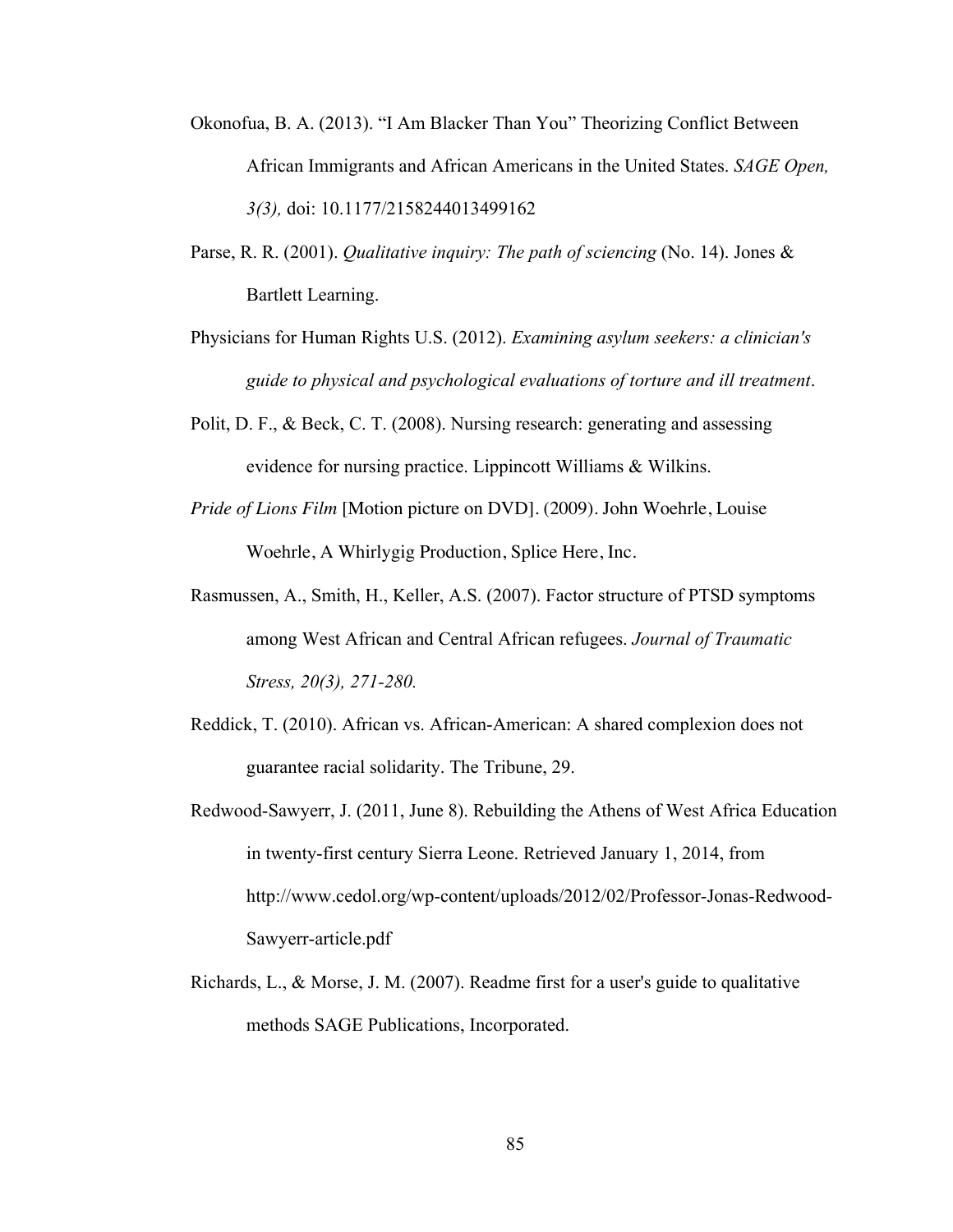Rogler, L. H., Cortés, D. E., & Malgady, R. G. (1991). Acculturation and mental health status among Hispanics: Convergence and new directions for research. *American Psychologist,*

*46(6), 585-597.*

- Sandelowski, M. (2000). Focus on research methods: Whatever happened to qualitative description? *Research in Nursing & Health, 23, 334-340.*
- Schweitzer, R. Melville, F. Steel, Z. & Lacherez,P. (2006). Trauma, post-migration living difficulties, and social support as predictors of psychological adjustment in resettled Sudanese refugees. *Australian and New Zealand Journal of Psychiatry 2006; 40:179–187.*
- Seidman, I. (1998). Interviewing as qualitative research: a guide for researchers in education and the social sciences. Teachers College Press.
- Seidman, I. (2006). Interviewing as qualitative research: A guide for researchers in education and the social sciences (p. 162). New York: Teachers college press.
- Shenton, A.K. (2004). Strategies for ensuring trustworthiness in qualitative research projects*. Education for Information 22 (2004) 63–75*. IOS Press.
- Smythe, W. E., & Murray, M. J. (2000). Owning the story: Ethical considerations in narrative research. *Ethics and Behavior, 10,* 311–336.
- Steel, Z. Chey, T., Silove, D., Marnane, C., Bryant, R.A., van Ommeren, M. (2009). Association of torture and other potentially traumatic events with mental health outcomes among population exposed to mass conflict and displacement: A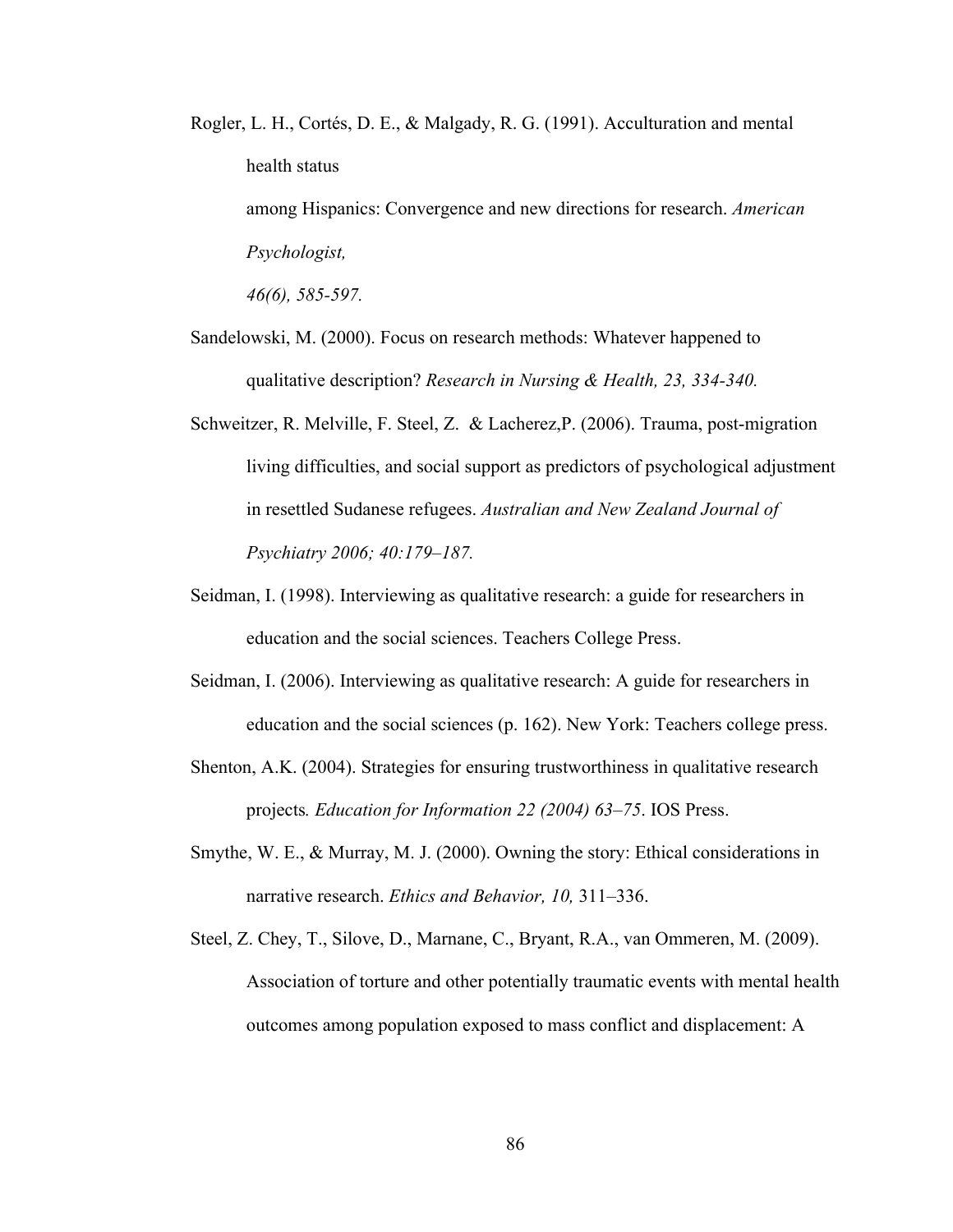systematic review and meta-analysis. *The Journal of the American Medical Association, 302 (5), 537-549.*

- Tapp, J. L., Kelman, H. C., Triandis, H. C., Writsman, L., & Coelho, G. (1974). Continuing concerns in cross-cultural ethics: A report. *International Journal of Psychology 9,* 231–249.
- Terrazas, A. (2009, February). African immigrants in the United States. *Migration Policy Institute*, Available at:

http://www.migrationinformation.org/USFocus/display.cfm?ID=719

- United States Committee for Refugees and Immigrants (2003). *U.S. Committee for Refugees World Refugee Survey 2003 - Sierra Leone,* Available at: http://www.unhcr.org/refworld/docid/3eddc48b10.html
- U.S. Department of Homeland Security/Citizenship and Immigration Services. (2011) Refugees and asylum.
- U.S. Department of Homeland Security/Office of Immigration Statistics (OIS). (2010) Yearbook of Immigration Statistics, the 2010 Annual Flow Report on Refugees and Asylees, and the 2010 Annual Flow Report on US Legal Permanent Residents.
- United Nations High Commissoner for Refugees. (2011). *UNHCR Statistical Yearbook 2010 : Trends in Displacement, Protection and Solutions*, 1684- 9051, Available at: http://www.unhcr.org/refworld/docid/4f06ecf72.html
- United Nations High Commissoner for Refugees. (2009). 2008 global trends: refugees,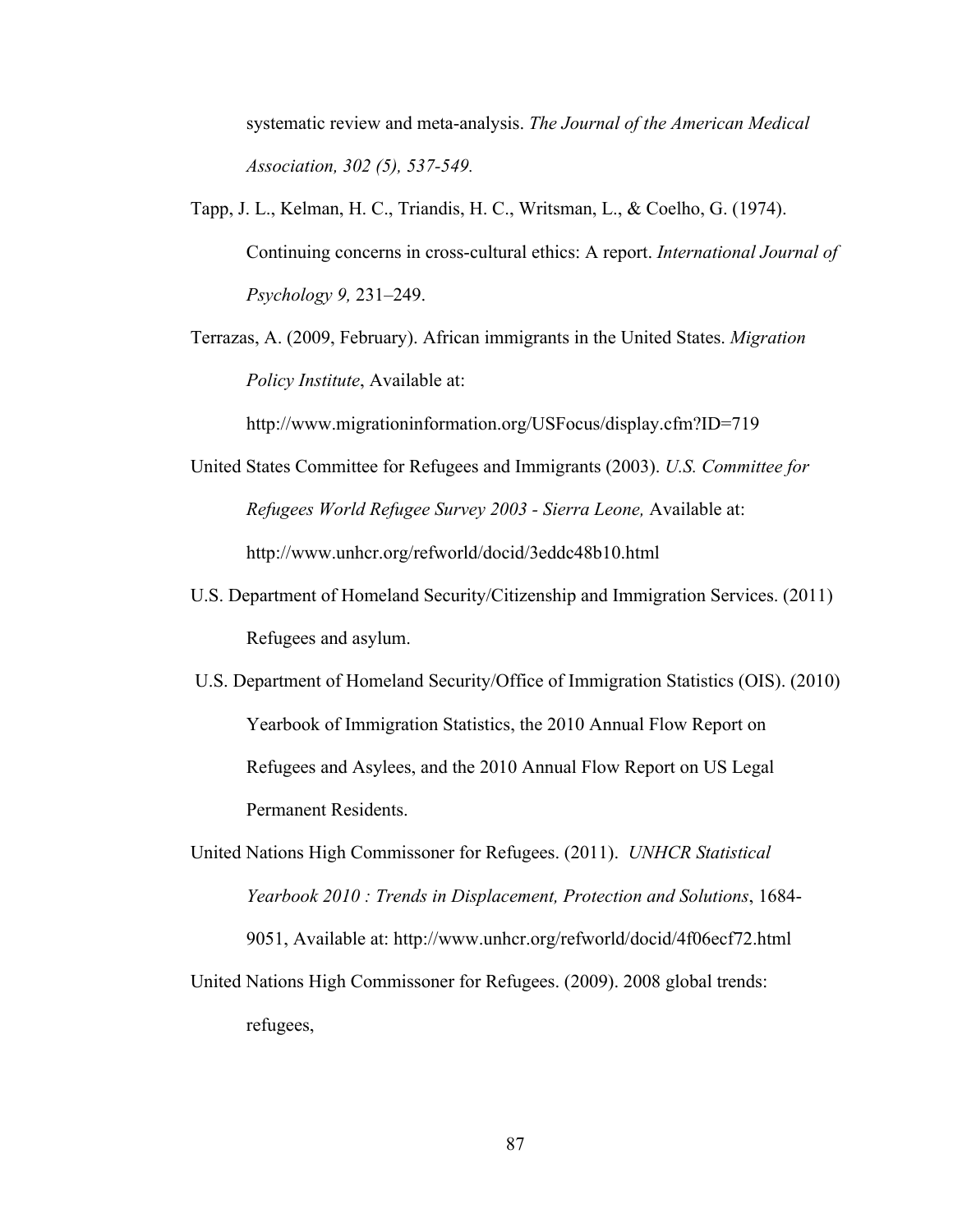- asylum-seekers, returnees, internally displaced and stateless persons. *FICSS Publication Global*
- *Report 2008,* United Nations High Commissioner for Refugees, Geneva, available at: www.unhcr.org/4a375c426.html
- Usher, K. J., & Arthur, D. (1998). Process consent: a model for enhancing informed consent in mental health nursing. *Journal of advanced nursing*, *27*(4), 692-697.
- Vega, W., Warheit, G., Buhl-Auth, J., & Meinhardt, K. (1984). The prevalence of depressive symptoms among Mexican Americans and Anglos. *American Journal of Epidemiology*, *120*, 592-607.
- Venters, H., Adekugbe, O., Massaquoi, J., Nadeau, C., Saul, J., Gany, F. (2011). Mental health concerns among African immigrants. *Journal of Immigrant Minority Health, 13,795-797.*
- Vinson, G.A., & Chang, Z. (2012). PTSD symptom structure among West African war trauma survivors living in African refugee camps: A factor-analytic investigation. *Journal of Traumatic Stress, 25, 226-231.*
- Wang, L. L. (1995). Lau v. Nicholas: history of a struggle for equal and quality education. *The Asian American Educational Experience: a sourcebook for teachers and students.*
- Ward, E.C., Sellers, S.L., & Pate, D. (2011). A qualitative study of depression among Black immigrant women: "It is just madness". *Journal of Immigrant & Minority Health, 13, 333-344.*

World Health Organization. (2006). Sierra Leone: Country health system fact sheet.